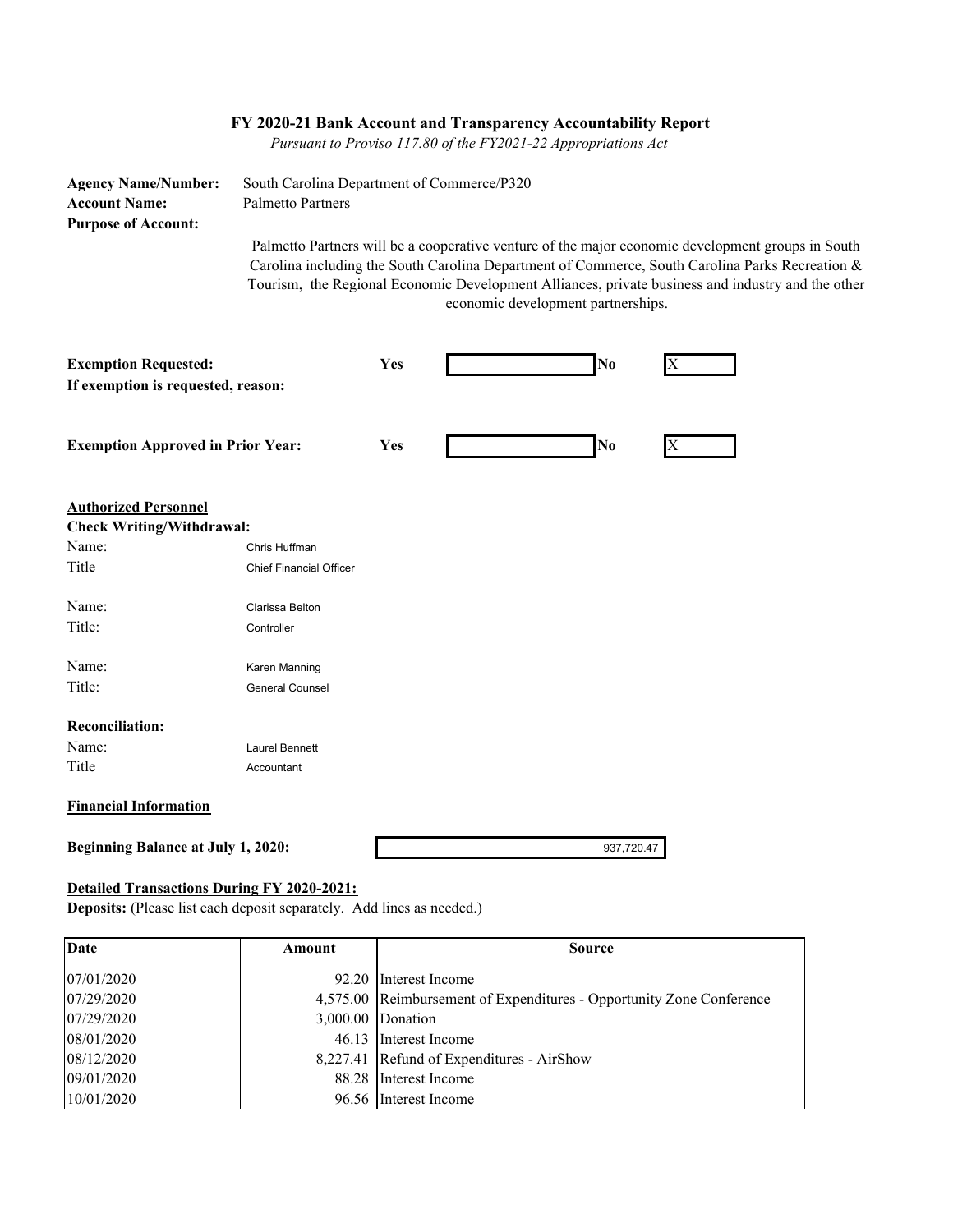| 11/01/2020 | 97.85              | Interest Income                     |
|------------|--------------------|-------------------------------------|
| 11/19/2020 | 10,000.00 Donation |                                     |
| 12/01/2020 | 93.11              | Interest Income                     |
| 01/01/2021 |                    | 98.04 Interest Income               |
| 01/27/2021 |                    | 3,000.00 Sponsorship - Rural Summit |
| 01/27/2021 |                    | 6,500.00 Sponsorship - Rural Summit |
| 02/01/2021 | 106.58             | Interest Income                     |
| 02/10/2021 |                    | 1,500.00 Sponsorship - Rural Summit |
| 02/17/2021 |                    | 3,000.00 Sponsorship - Rural Summit |
| 03/01/2021 |                    | 87.76 Interest Income               |
| 04/01/2021 | 76.02              | Interest Income                     |
| 04/20/2021 |                    | 1,500.00 Sponsorship - Rural Summit |
| 05/01/2021 |                    | 68.16 Interest Income               |
| 06/01/2021 | 72.19              | Interest Income                     |
|            |                    |                                     |

**Withdrawals:** (Please list each withdrawal separately. Add lines as needed)

| Date       | <b>Amount</b> | Payee                                     | <b>Purchase Description</b>       |
|------------|---------------|-------------------------------------------|-----------------------------------|
| 07/14/2020 |               | 1,545.84 American Express                 | International Strategy & Trade    |
| 08/21/2020 |               | 542.40 South Carolina Educational         | <b>Banding Campaign</b>           |
| 08/21/2020 |               | 50.68 Capital City Club                   | Other-Ally Development            |
| 09/02/2020 |               | 1,500.00 South Carolina I-77 Alliance     | Refund of Revenue - Tradeshow     |
| 10/02/2020 |               | 2,000.00 Coker University                 | Event Sponsorship                 |
| 11/12/2020 |               | 96.40 Jennifer N. Fletcher                | Other-Ally Development            |
| 11/19/2020 |               | 592.50 Nelson Lindsay                     | Prospect Expenses                 |
| 12/08/2020 |               | 1,750.00 Dr. Nika White, CDE              | Rural Summit Exp.                 |
| 12/08/2020 |               | 3,000.00 Confederation of Indian Industry | Lead Generation                   |
| 01/13/2021 |               | 13,450.00 Research Consultants Int. FDI   | Lead Generation                   |
| 01/13/2021 |               | 13,450.00 Research Consultants Int. FDI   | Lead Generation                   |
| 01/14/2021 |               | 4,500.00 NP Strategy, LLC                 | <b>Branding Campaign</b>          |
| 02/10/2021 |               | 25,000.00 SizeUp Inc.                     | <b>Small Business Development</b> |
| 02/17/2021 |               | 180,000.00 PGA of America                 | Sponsorship PGA of America        |
| 02/17/2021 |               | 4,500.00 NP Strategy, LLC                 | <b>Branding Campaign</b>          |
| 02/25/2021 |               | 3,000.00 Black Sheep, Inc.                | Rural Summit Exp.                 |
| 03/10/2021 |               | 22.37 Bobby Hitt                          | Other-Ally Development            |
| 03/11/2021 |               | 1,750.00 Dr. Nika White, CDE              | Rural Summit Exp.                 |
| 03/11/2021 |               | 4,500.00 NP Strategy, LLC                 | <b>Branding Campaign</b>          |
| 03/23/2021 |               | 13,125.00 Research Consultants Int. FDI   | Lead Generation                   |
| 03/24/2021 |               | 175.68 Amoira Rush                        | Rural Summit Exp.                 |
| 03/24/2021 |               | 355.64 Hyatt Place Columbia               | Rural Summit Exp.                 |
| 04/20/2021 |               | 5,613.50 NP Strategy, LLC                 | <b>Branding Campaign</b>          |
| 04/20/2021 |               | 4,500.00 NP Strategy, LLC                 | <b>Branding Campaign</b>          |
| 04/26/2021 |               | 44.74 Bobby Hitt                          | Other-Ally Development            |
| 05/14/2021 |               | 1,875.65 The Palmetto Club                | Prospect Expenses                 |
| 05/14/2021 |               | 4,500.00 NP Strategy, LLC                 | <b>Branding Campaign</b>          |
| 05/26/2021 |               | 23,750.00 Research Consultants Int. FDI   | Lead Generation                   |
|            |               |                                           |                                   |
|            |               |                                           |                                   |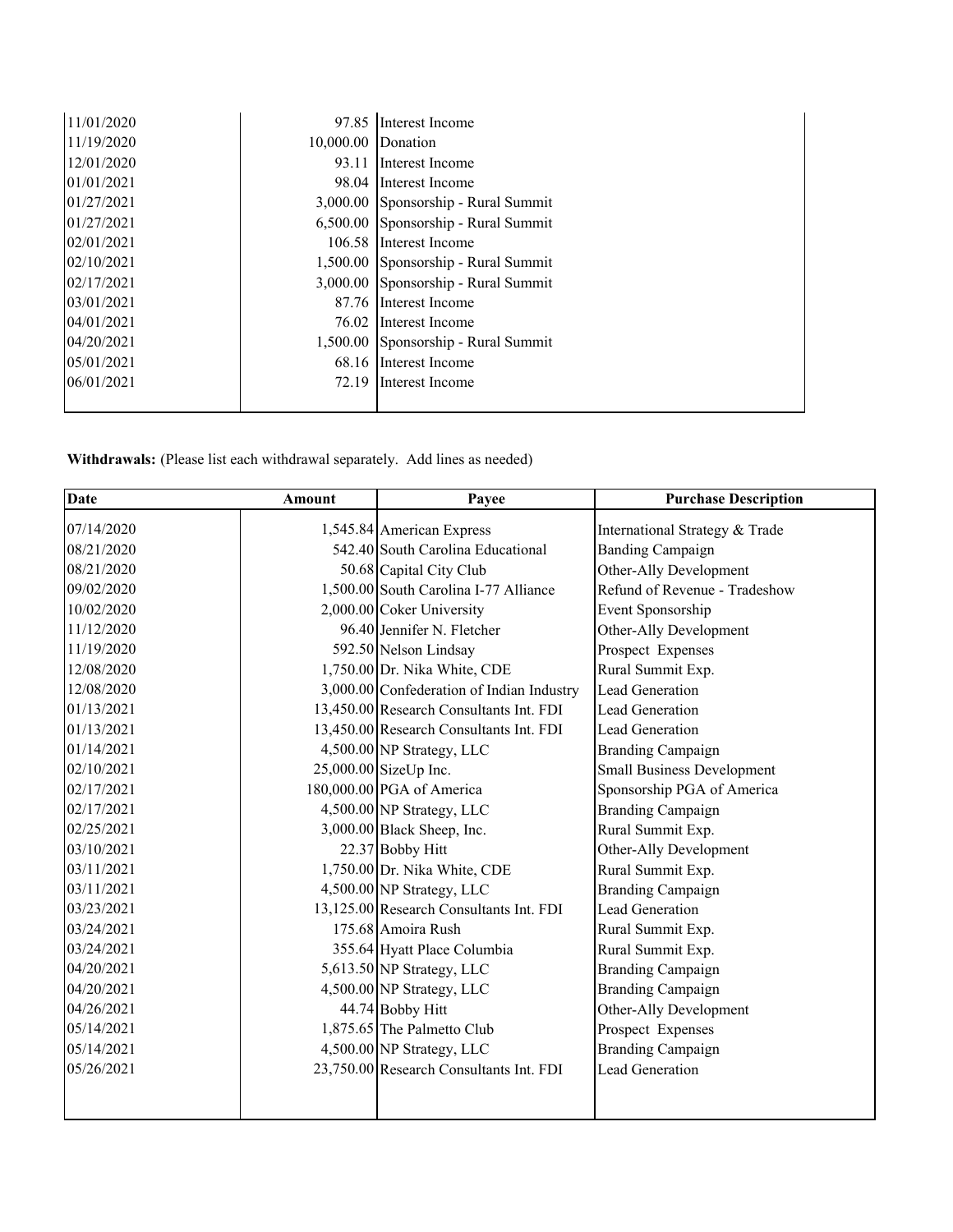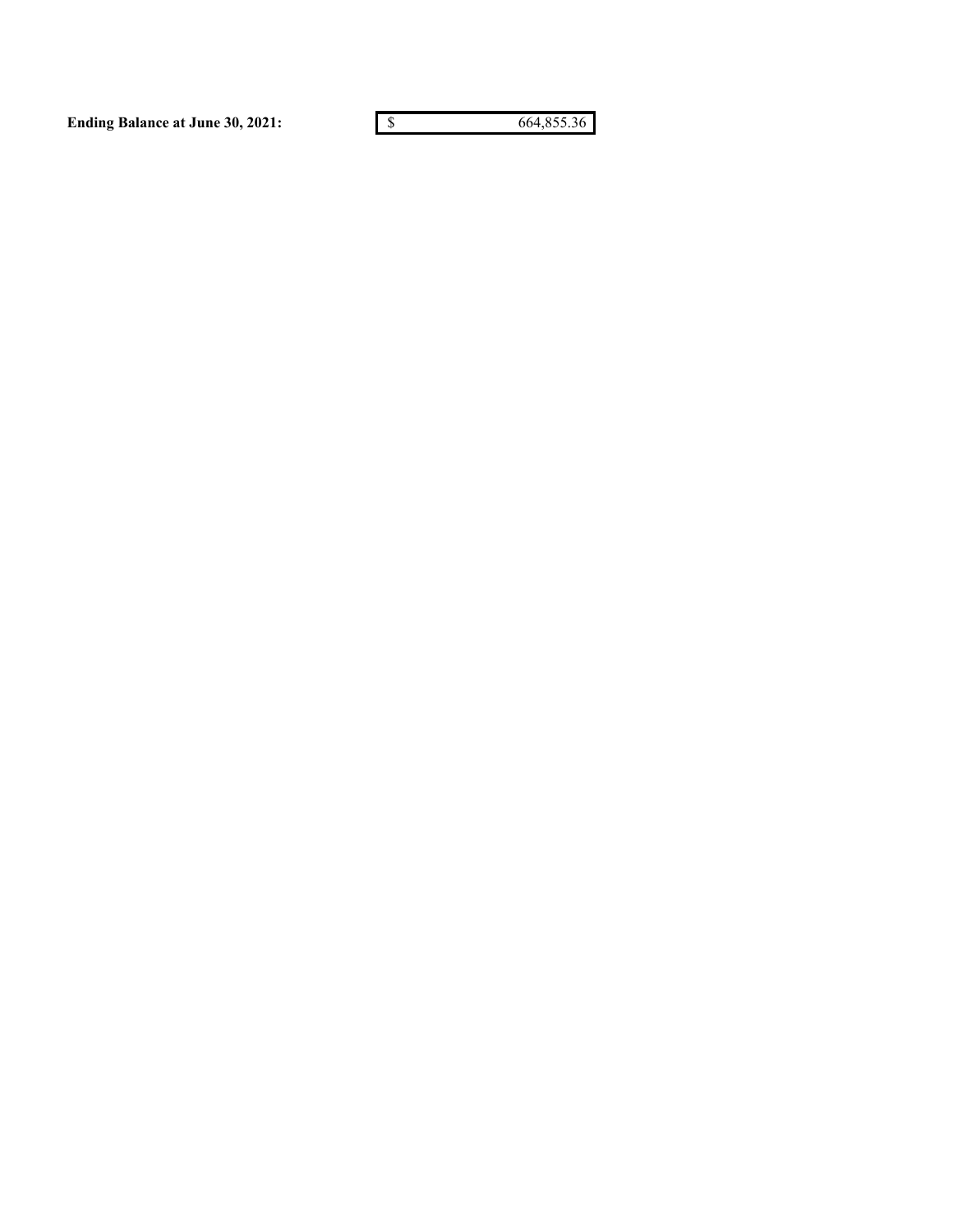#### **FY 2020-21 Bank Account and Transparency Accountability Report**

 *Pursuant to Proviso 117.80 of the FY2021-22 Appropriations Act*

| <b>Agency Name/Number:</b><br><b>Account Name:</b><br><b>Purpose of Account:</b>  | South Carolina Department of Commerce/P320<br>Foreign Office - Wire Account<br>Account used to transfer money for foreign operations and activities |     |  |         |
|-----------------------------------------------------------------------------------|-----------------------------------------------------------------------------------------------------------------------------------------------------|-----|--|---------|
| <b>Exemption Requested:</b><br>If exemption is requested, reason:                 |                                                                                                                                                     | Yes |  | No<br>X |
| <b>Exemption Approved in Prior Year:</b>                                          |                                                                                                                                                     | Yes |  | No      |
| <b>Authorized Personnel</b><br><b>Check Writing/Withdrawal:</b><br>Name:<br>Title | Chris Huffman<br>Chief Financial Officer                                                                                                            |     |  |         |
| Name:<br>Title:                                                                   | Clarissa Belton<br>Controller                                                                                                                       |     |  |         |
| <b>Reconciliation:</b><br>Name:<br>Title<br>Financial Information                 | Chris Huffman<br>Chief Financial Officer                                                                                                            |     |  |         |

**Financial Information**

**Beginning Balance at July 1, 2020:**

\$ 181,840.66

#### **Detailed Transactions During FY 2020-2021:**

**Deposits:** (Please list each deposit separately. Add lines as needed.)

| <b>Date</b> | Amount     | <b>Source</b>                                    |
|-------------|------------|--------------------------------------------------|
| 8/12/2020   | 125,000.00 | Transfer From SCDOC Operating Account            |
| 9/16/2020   | 150,000.00 | Transfer From SCDOC Operating Account            |
| 10/14/2020  | 160,000.00 | <b>Transfer From SCDOC Operating Account</b>     |
| 11/14/2020  | 110,000.00 | Transfer From SCDOC Operating Account            |
| 12/9/2020   | 125,000.00 | <b>Transfer From SCDOC Operating Account</b>     |
| 1/15/2021   | 125,000.00 | Transfer From SCDOC Operating Account            |
| 2/11/2021   |            | 50,000.00 Transfer From SCDOC Operating Account  |
| 3/10/2021   |            | 114,000.00 Transfer From SCDOC Operating Account |
| 4/6/2021    | 100,000.00 | Transfer From SCDOC Operating Account            |
| 5/12/2021   | 100,000.00 | Transfer From SCDOC Operating Account            |
| 6/16/2021   | 150,000.00 | Transfer From SCDOC Operating Account            |
|             |            |                                                  |
|             |            |                                                  |

Withdrawals: (Please list each withdrawal separately. Add lines as needed)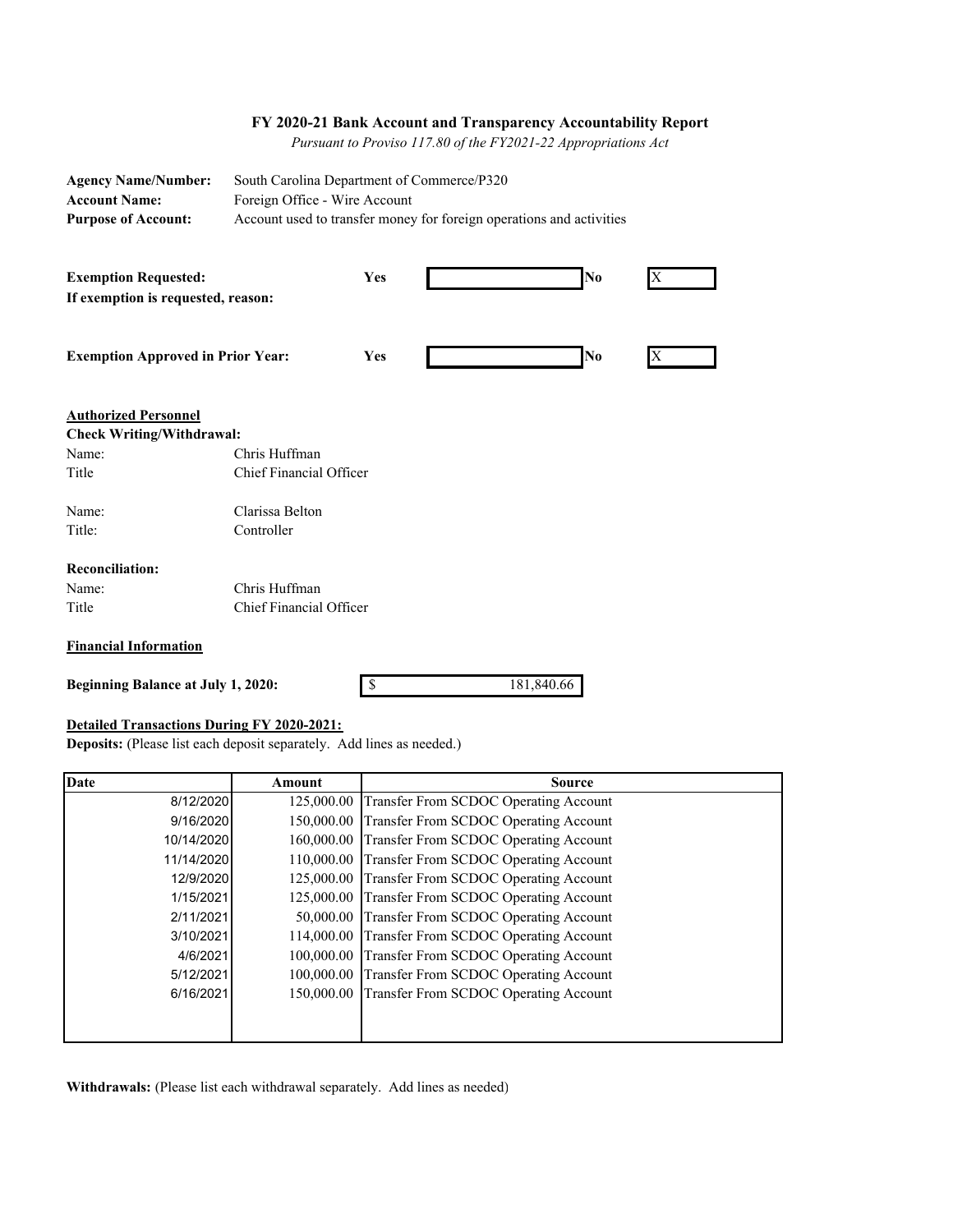| <b>Date</b> | Amount    | Payee                                        | <b>Purchase Description</b>                    |
|-------------|-----------|----------------------------------------------|------------------------------------------------|
| 7/19/2020   | 50,000.00 | European Foreign Office Account              | Transfer to fund operations of European Office |
| 7/19/2020   |           | 10,156.76 Intralink Limited                  | <b>Contractor Expenses - China Operations</b>  |
| 7/19/2020   |           | 14,033.52 Intralink Limited                  | <b>Contractor Expenses - Korea Operations</b>  |
| 7/19/2020   |           | 15,994.82 Intralink Limited                  | Contractor Expenses - Japan Operations         |
| 7/19/2020   |           | 9,440.00 T&A Consulting                      | Contractor Expenses - India Operations         |
| 8/19/2020   |           | 60,000.00 European Foreign Office Account    | Transfer to fund operations of European Office |
| 8/19/2020   |           | 10,025.33 Intralink Limited                  | <b>Contractor Expenses - China Operations</b>  |
| 8/19/2020   |           | 14,129.11 Intralink Limited                  | <b>Contractor Expenses - Korea Operations</b>  |
| 8/19/2020   |           | 15,500.00 Intralink Limited                  | Contractor Expenses - Japan Operations         |
| 8/19/2020   |           | 9,440.00 T&A Consulting                      | Contractor Expenses - India Operations         |
| 9/17/2020   |           | 80,000.00 European Foreign Office Account    | Transfer to fund operations of European Office |
| 9/18/2020   |           | 10,057.53 Intralink Limited                  | <b>Contractor Expenses - China Operations</b>  |
| 9/18/2020   |           | 14,040.40 Intralink Limited                  | <b>Contractor Expenses - Korea Operations</b>  |
| 9/18/2020   |           | 15,895.28 Intralink Limited                  | Contractor Expenses - Japan Operations         |
| 9/18/2020   |           | 9,440.00 T&A Consulting                      | Contractor Expenses - India Operations         |
| 9/18/2020   |           | 10,000.00 T&A Consulting                     | Trade Service - Canada                         |
| 10/19/2020  | 80,000.00 | European Foreign Office Account              | Transfer to fund operations of European Office |
| 10/19/2020  | 11,278.94 | <b>Intralink Limited</b>                     | Contractor Expenses - China Operations         |
| 10/19/2020  |           | 14,000.00 Intralink Limited                  | <b>Contractor Expenses - Korea Operations</b>  |
| 10/19/2020  |           | 16,048.16 Intralink Limited                  | Contractor Expenses - Japan Operations         |
| 10/19/2020  |           | 9,440.00 T&A Consulting                      | Contractor Expenses - India Operations         |
| 11/19/2020  |           | 80,000.00 European Foreign Office Account    | Transfer to fund operations of European Office |
| 11/19/2020  |           | 10,831.25 Intralink Limited                  | Contractor Expenses - China Operations         |
| 11/19/2020  |           | 14,531.09 Intralink Limited                  | <b>Contractor Expenses - Korea Operations</b>  |
| 11/19/2020  |           | 15,809.24 Intralink Limited                  | Contractor Expenses - Japan Operations         |
| 11/19/2020  |           | 9,440.00 T&A Consulting                      | Contractor Expenses - India Operations         |
| 12/19/2020  |           | 40,000.00 European Foreign Office Account    | Transfer to fund operations of European Office |
| 12/19/2020  |           | 10,273.54 Intralink Limited                  | Contractor Expenses - China Operations         |
| 12/19/2020  | 16,236.61 | Intralink Limited                            | <b>Contractor Expenses - Korea Operations</b>  |
| 12/19/2020  |           | 15,537.40 Intralink Limited                  | Contractor Expenses - Japan Operations         |
| 12/19/2020  |           | 9,440.00 T&A Consulting                      | Contractor Expenses - India Operations         |
| 1/19/2021   | 40,000.00 | European Foreign Office Account              | Transfer to fund operations of European Office |
| 1/19/2021   |           | 10,392.23 Intralink Limited                  | Contractor Expenses - China Operations         |
| 1/19/2021   | 14,000.00 | <b>Intralink Limited</b>                     | Contractor Expenses - Korea Operations         |
| 1/19/2021   | 15,529.81 | Intralink Limited                            | Contractor Expenses - Japan Operations         |
| 1/19/2021   |           | 9,702.00 T&A Consulting                      | Contractor Expenses - India Operations         |
| 2/19/2021   |           | 40,000.00 European Foreign Office Account    | Transfer to fund operations of European Office |
| 2/19/2021   |           | 10,759.07 Intralink Limited                  | Contractor Expenses - China Operations         |
| 2/19/2021   |           | 14,092.73 Intralink Limited                  | <b>Contractor Expenses - Korea Operations</b>  |
| 2/19/2021   |           | 15,548.05 Intralink Limited                  | Contractor Expenses - Japan Operations         |
| 2/19/2021   |           | 9,440.00 T&A Consulting                      | Contractor Expenses - India Operations         |
| 3/1/2021    |           | 14,000.00 Research Consultants International | Lead Generation - Canada                       |
| 3/19/2021   |           | 60,000.00 European Foreign Office Account    | Transfer to fund operations of European Office |
| 3/19/2021   |           | 10,104.04 Intralink Limited                  | <b>Contractor Expenses - China Operations</b>  |
| 3/19/2021   |           | 14,041.14 Intralink Limited                  | <b>Contractor Expenses - Korea Operations</b>  |
| 3/19/2021   |           | 15,791.11 Intralink Limited                  | <b>Contractor Expenses - Japan Operations</b>  |
| 3/19/2021   |           | 9,919.00 T&A Consulting                      | <b>Contractor Expenses - India Operations</b>  |
| 4/26/2021   |           | 60,000.00 European Foreign Office Account    | Transfer to fund operations of European Office |
| 4/26/2021   |           | 11,665.36 Intralink Limited                  | Contractor Expenses - China Operations         |
| 4/26/2021   |           | 14,291.47 Intralink Limited                  | <b>Contractor Expenses - Korea Operations</b>  |
| 4/26/2021   |           | 15,525.46 Intralink Limited                  |                                                |
|             |           |                                              | <b>Contractor Expenses - Japan Operations</b>  |
| 4/26/2021   |           | 9,440.00 T&A Consulting                      | Contractor Expenses - India Operations         |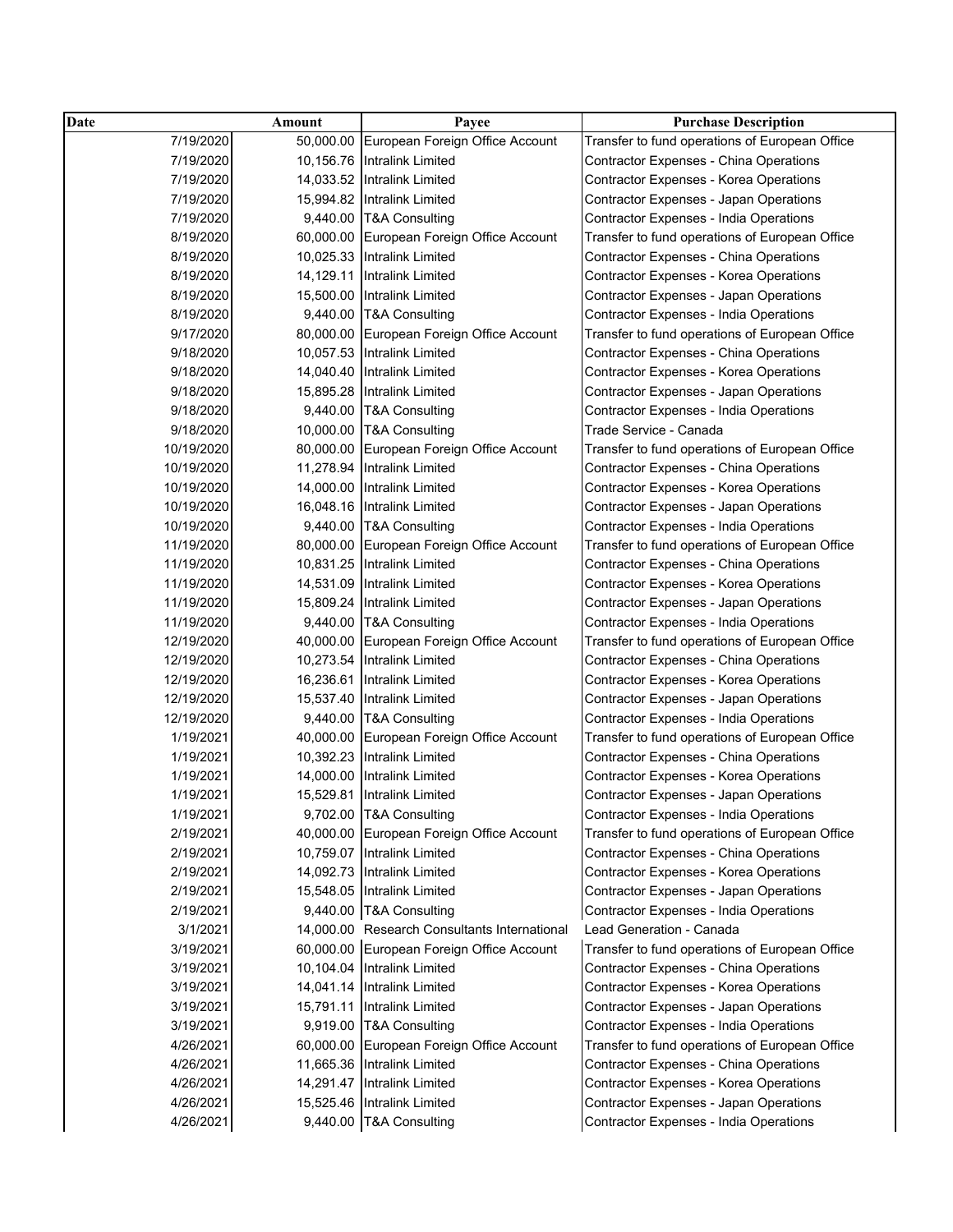| 5/19/2021 |          | 60,000.00 European Foreign Office Account | Transfer to fund operations of European Office |
|-----------|----------|-------------------------------------------|------------------------------------------------|
| 5/19/2021 |          | 11,669.62 Intralink Limited               | Contractor Expenses - China Operations         |
| 5/19/2021 |          | 14,094.50 Intralink Limited               | <b>Contractor Expenses - Korea Operations</b>  |
| 5/19/2021 |          | 15,511.16 Intralink Limited               | Contractor Expenses - Japan Operations         |
| 5/19/2021 |          | 9,440.00 T&A Consulting                   | <b>Contractor Expenses - India Operations</b>  |
| 6/21/2021 |          | 60,000.00 European Foreign Office Account | Transfer to fund operations of European Office |
| 6/21/2021 |          | 11.284.26 Intralink Limited               | Contractor Expenses - China Operations         |
| 6/21/2021 |          | 14.082.26 Intralink Limited               | Contractor Expenses - Korea Operations         |
| 6/21/2021 |          | 15,500.00 Intralink Limited               | Contractor Expenses - Japan Operations         |
| 6/21/2021 | 9,440.00 | <b>T&amp;A Consulting</b>                 | Contractor Expenses - India Operations         |
|           |          |                                           |                                                |
|           |          |                                           |                                                |

**Ending Balance at June 30, 2021:**  $\qquad \qquad$  \$ 154,558.41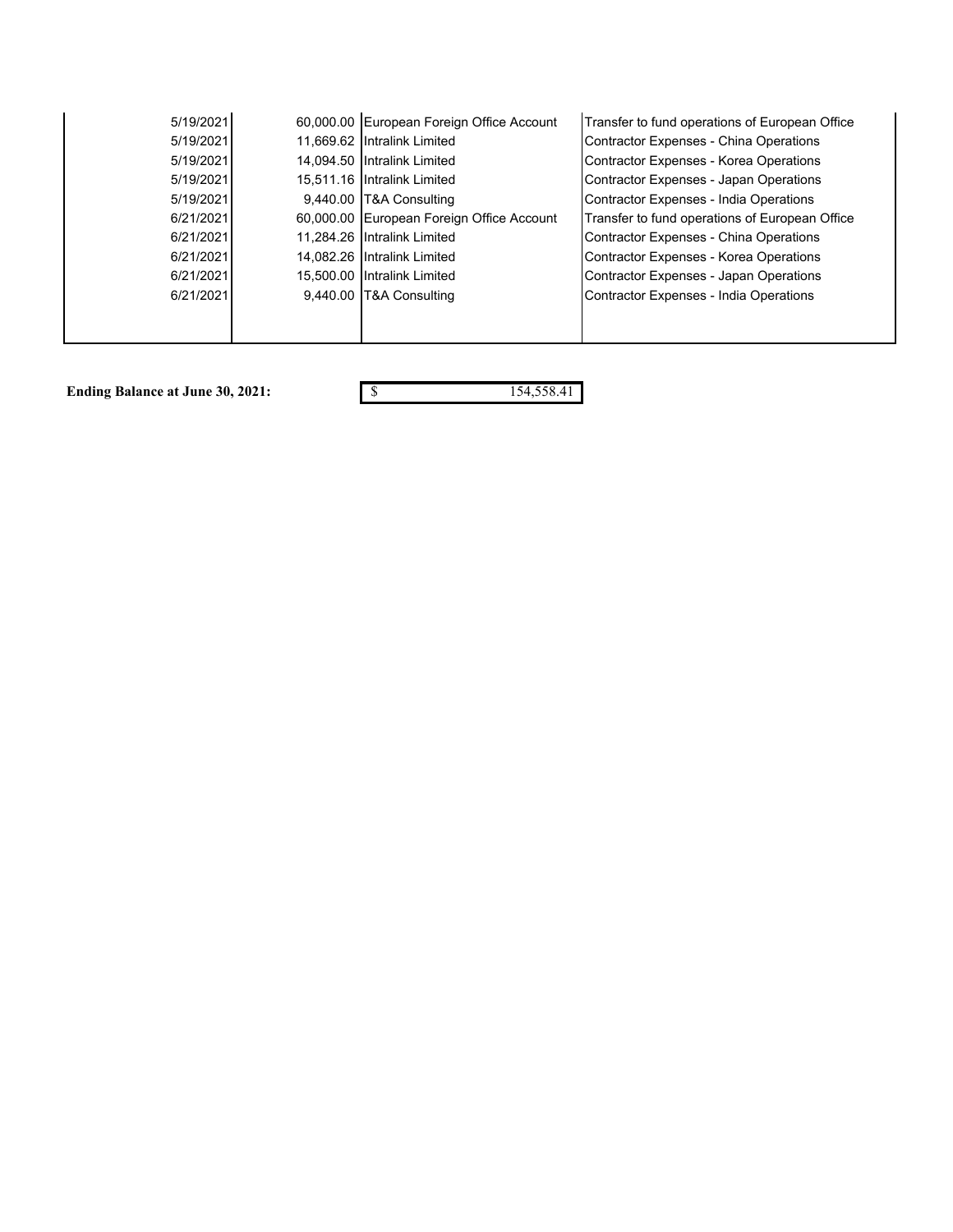# **FY 2020-21 Bank Account and Transparency Accountability Report**

 *Pursuant to Proviso 117.80 of the FY2021-22 Appropriations Act*

| <b>Agency Name/Number:</b>                | South Carolina Department of Commerce/P320          |  |  |  |
|-------------------------------------------|-----------------------------------------------------|--|--|--|
| <b>Account Name:</b>                      | European Foreign Office                             |  |  |  |
| <b>Purpose of Account:</b>                | Account used to operate the European Foreign Office |  |  |  |
|                                           |                                                     |  |  |  |
|                                           |                                                     |  |  |  |
| <b>Exemption Requested:</b>               | No<br>Yes<br>$\mathbf{X}$                           |  |  |  |
| If exemption is requested, reason:        |                                                     |  |  |  |
|                                           |                                                     |  |  |  |
|                                           |                                                     |  |  |  |
| <b>Exemption Approved in Prior Year:</b>  | No<br><b>Yes</b><br>X                               |  |  |  |
|                                           |                                                     |  |  |  |
|                                           |                                                     |  |  |  |
| <b>Authorized Personnel</b>               |                                                     |  |  |  |
| <b>Check Writing/Withdrawal:</b>          |                                                     |  |  |  |
| Name:                                     | Vanessa Goeschl                                     |  |  |  |
| Title                                     | Manager - European Office                           |  |  |  |
|                                           |                                                     |  |  |  |
| <b>Reconciliation:</b>                    |                                                     |  |  |  |
| Name:                                     | Bärbel Marquardt-Behrens                            |  |  |  |
| Title                                     | Office Manager - European Office                    |  |  |  |
|                                           |                                                     |  |  |  |
| <b>Activity Reviewed by:</b>              |                                                     |  |  |  |
| Name:                                     | Chris Huffman                                       |  |  |  |
| Title:                                    | Chief Financial Officer                             |  |  |  |
|                                           |                                                     |  |  |  |
| <b>Financial Information</b>              |                                                     |  |  |  |
| <b>Beginning Balance at July 1, 2020:</b> | $\boldsymbol{\mathsf{S}}$<br>92,506.50              |  |  |  |
|                                           |                                                     |  |  |  |

## **Detailed Transactions During FY 2020-2021:**

**Deposits:** (Please list each deposit separately. Add lines as needed.)

| <b>Date</b> | Amount | <b>Source</b>                                         |
|-------------|--------|-------------------------------------------------------|
| 7/19/2020   |        | 50,000.00 Transfer from Foreign Office - Wire Account |
| 8/19/2020   |        | 60,000.00 Transfer from Foreign Office - Wire Account |
| 9/17/2020   |        | 80,000.00 Transfer from Foreign Office - Wire Account |
| 10/19/2020  |        | 80,000.00 Transfer from Foreign Office - Wire Account |
| 11/19/2020  |        | 80,000.00 Transfer from Foreign Office - Wire Account |
| 12/19/2020  |        | 40,000.00 Transfer from Foreign Office - Wire Account |
| 1/19/2021   |        | 40,000.00 Transfer from Foreign Office - Wire Account |
| 2/19/2021   |        | 40,000.00 Transfer from Foreign Office - Wire Account |
| 3/19/2021   |        | 60,000.00 Transfer from Foreign Office - Wire Account |
| 4/26/2021   |        | 60,000.00 Transfer from Foreign Office - Wire Account |
| 5/19/2021   |        | 60,000.00 Transfer from Foreign Office - Wire Account |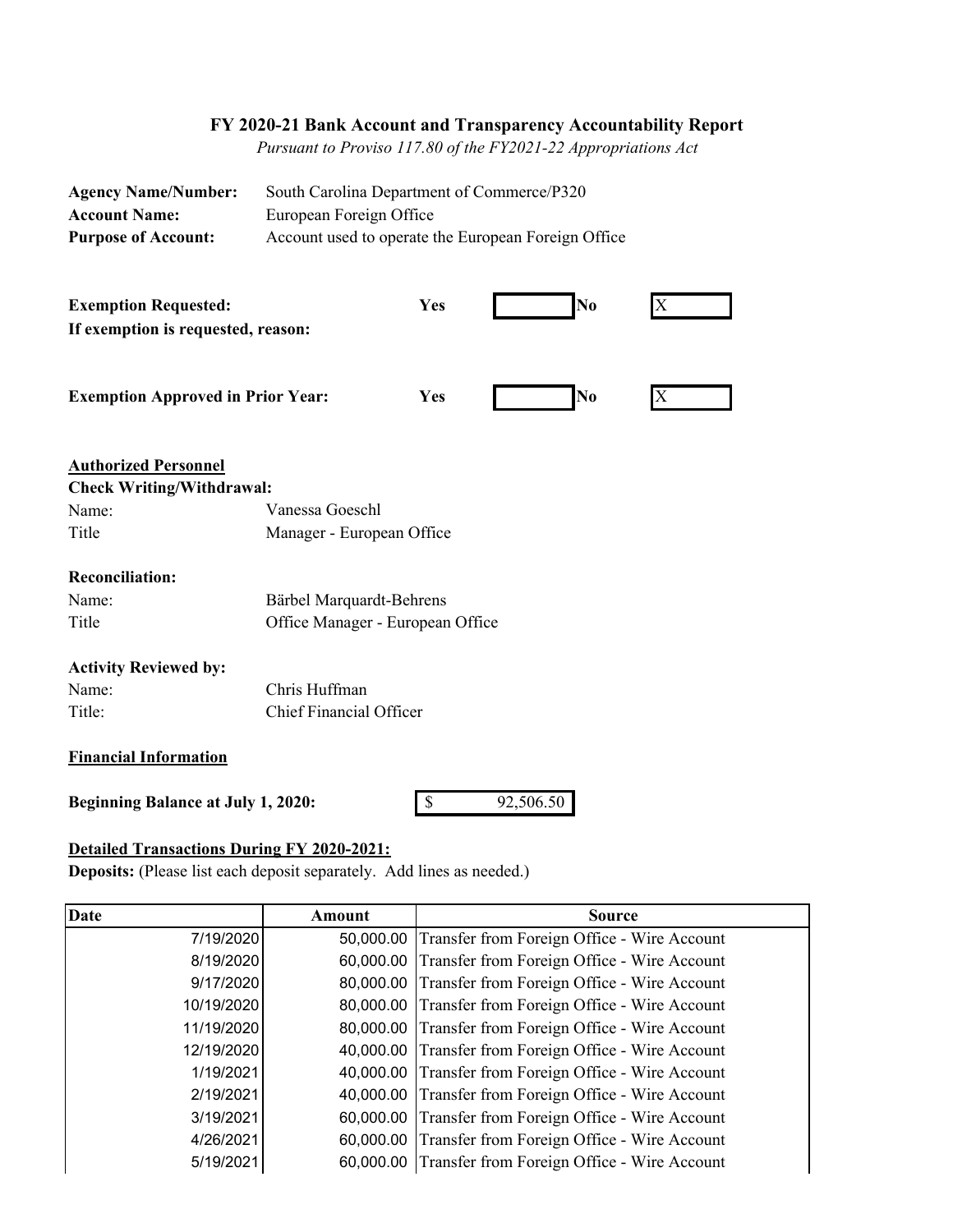| 6/21/2021 | 60,000.00 Transfer from Foreign Office - Wire Account |
|-----------|-------------------------------------------------------|
|           |                                                       |

Withdrawals: (Please list each withdrawal separately. Add lines as needed)

| <b>Date</b> | Amount             | <b>Description of Goods/Services Purchased</b> |
|-------------|--------------------|------------------------------------------------|
|             |                    | 336,216.40 Office Staff/Benefits               |
|             |                    | 4,848.97 Data Processing Services              |
|             |                    | 26,653.12 Telephone/Cell Phone Service         |
|             |                    | 1,906.62 Legal Services                        |
|             |                    | 26,473.59 Marketing/Promotion                  |
|             |                    | 618.33 Office Supplies                         |
|             |                    | $2,119.39$ Insurance                           |
|             |                    | 105,373.10 Office Lease/Rental                 |
|             |                    | 4,224.57 Office Equipment                      |
|             |                    | 18,173.94 Vehicle Expenses                     |
|             |                    | 3,999.43 Dues and Memberships                  |
|             |                    | 4,077.87 Office Cleaning                       |
|             | 1,939.86 Utilities |                                                |
|             |                    | 3,700.72 Other Operating                       |
|             |                    | 806.61 Bank Fees/Charges                       |
|             |                    | 92,540.03 Lead Generation                      |
|             |                    | 121,096.32 Consulting Services                 |
|             |                    | $(17,613.37)$ Change in Exchange Rates         |
|             |                    |                                                |
|             |                    |                                                |
|             |                    |                                                |

**Ending Balance at June 30, 2021:** \$ 65,351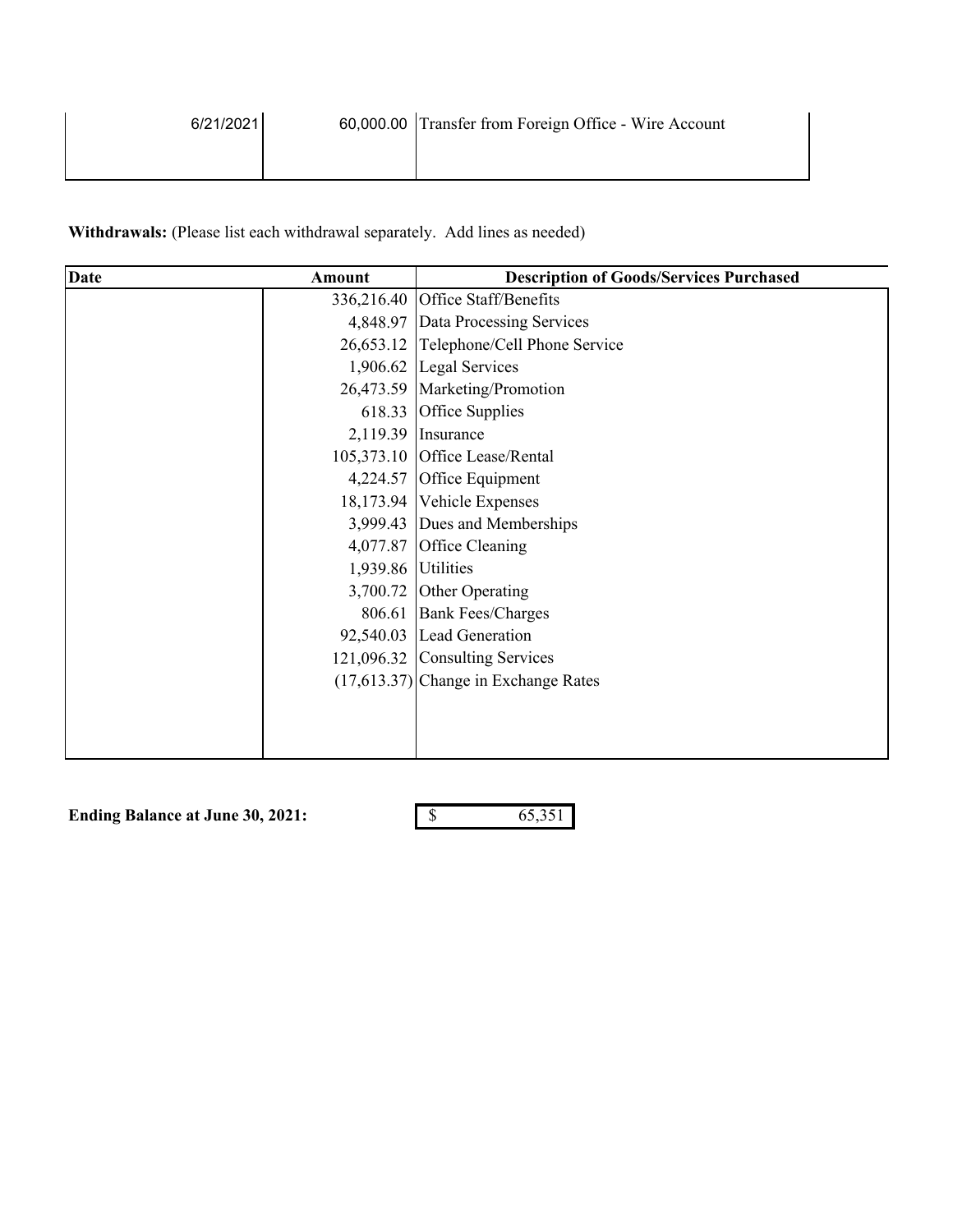#### **FY 2020-21 Bank Account and Transparency Accountability Report**

 *Pursuant to Proviso 117.80 of the FY2021-22 Appropriations Act*

| <b>Agency Name/Number:</b>               |                                            |                                       | South Carolina Department of Commerce - Palmetto Railways / Y080 |    |   |
|------------------------------------------|--------------------------------------------|---------------------------------------|------------------------------------------------------------------|----|---|
| <b>Account Name:</b>                     |                                            | Palmetto Railways - Operating Account |                                                                  |    |   |
| <b>Purpose of Account:</b>               |                                            |                                       | <b>Regular Operating</b>                                         |    |   |
|                                          |                                            |                                       |                                                                  |    |   |
| <b>Exemption Requested:</b>              |                                            | Yes                                   |                                                                  | No | X |
| If exemption is requested, reason:       |                                            |                                       |                                                                  |    |   |
|                                          |                                            |                                       |                                                                  |    |   |
|                                          |                                            |                                       |                                                                  |    |   |
| <b>Exemption Approved in Prior Year:</b> |                                            | Yes                                   |                                                                  | No | X |
|                                          |                                            |                                       |                                                                  |    |   |
| <b>Authorized Personnel</b>              |                                            |                                       |                                                                  |    |   |
| <b>Check Writing/Withdrawal:</b>         |                                            |                                       |                                                                  |    |   |
| Name:                                    | Sheri Cooper                               |                                       |                                                                  |    |   |
| Title                                    | Vice President and Chief Financial Officer |                                       |                                                                  |    |   |
| Name:                                    | Jeffrey McWhorter                          |                                       |                                                                  |    |   |
| Title:                                   | President and Chief Executive Officer      |                                       |                                                                  |    |   |
|                                          |                                            |                                       |                                                                  |    |   |
| <b>Reconciliation:</b>                   |                                            |                                       |                                                                  |    |   |
| Name:                                    | Tracy Mays-Bowers                          |                                       |                                                                  |    |   |
| Title                                    | Administrative Assistant                   |                                       |                                                                  |    |   |
|                                          |                                            |                                       |                                                                  |    |   |
| Name:                                    | <b>Brian McCall</b>                        |                                       |                                                                  |    |   |
| Title:                                   | Director of Finance and Administration     |                                       |                                                                  |    |   |
| <b>Financial Information</b>             |                                            |                                       |                                                                  |    |   |

**Beginning Balance at July 1, 2020:** \$ 10,238,247.22

### **Detailed Transactions During FY 2020-2021:**

**Deposits:** (Please list each deposit separately. Add lines as needed.)

| Date      | Amount         | <b>Source</b>                                     |
|-----------|----------------|---------------------------------------------------|
| 7/1/2020  |                | 16,950.00 Switching Revenue                       |
| 7/1/2020  |                | 1,340.93 Interest Income                          |
| 7/2/2020  |                | 80,000.00 MOW Contractual Services Revenue        |
| 7/2/2020  |                | 5,833.23 Railcar Repair Revenue                   |
| 7/3/2020  |                | 371.58 Refund                                     |
| 7/6/2020  | 954.00 Rent    |                                                   |
| 7/6/2020  | 500.00 Rent    |                                                   |
| 7/6/2020  | 1,650.00 Rent  |                                                   |
| 7/6/2020  | 1,100.00 Rent  |                                                   |
| 7/6/2020  | 69,500.00 Rent |                                                   |
| 7/6/2020  |                | 23,884.00 Switching Revenue                       |
| 7/6/2020  |                | 13,950.00 Storage Revenue                         |
| 7/6/2020  |                | 11,594.43 Railcar Repair Revenue                  |
| 7/6/2020  |                | 1,628.04 Railcar Repair Revenue                   |
| 7/6/2020  |                | 1,795.29 Railcar Repair Revenue                   |
| 7/6/2020  |                | 3,133.80 Railcar Repair Revenue                   |
| 7/6/2020  |                | 169.93 Refund                                     |
| 7/6/2020  |                | 18,034.50 Legal fees reimbursement                |
| 7/6/2020  |                | 22.760.76 Grant Reimbursement                     |
| 7/8/2020  |                | 63,446.00 Storage/Switching Revenue               |
| 7/8/2020  |                | 35,888.90 Railcar Repair Revenue                  |
| 7/8/2020  |                | 157.55 Railcar Repair Revenue                     |
| 7/8/2020  |                | 14,557.16 Railcar Repair Revenue                  |
| 7/8/2020  |                | 4,743.33 Railcar Repair Revenue                   |
| 7/8/2020  |                | 101,855.15 Grant Reimbursement                    |
| 7/9/2020  |                | 2.632.09 MOW Contractual Services Revenue         |
| 7/9/2020  |                | 48,077.16 Railcar Repair Revenue                  |
| 7/10/2020 |                | 197,333.73 Expense Reimbursement/Account Transfer |
| 7/13/2020 |                | 8,624.92 Railcar Repair Revenue                   |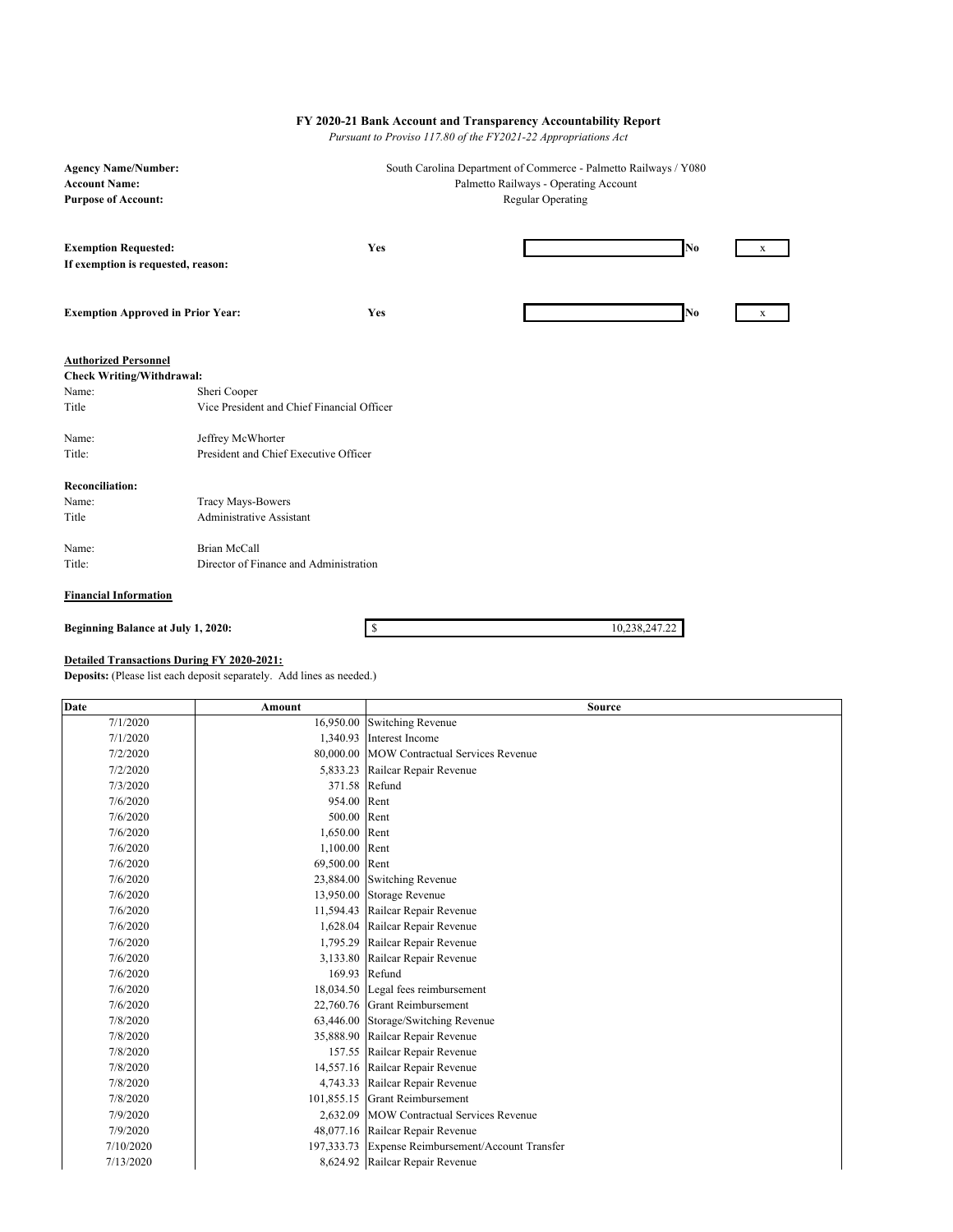| 7/15/2020              | 10,224.47        | Railcar Repair Revenue                                       |
|------------------------|------------------|--------------------------------------------------------------|
| 7/16/2020              |                  | 3,788.80 Railcar Repair Revenue                              |
| 7/17/2020              |                  | 42,015.00 Storage/Switching Revenue                          |
| 7/20/2020              |                  | 2,265.64 Railcar Repair Revenue                              |
| 7/20/2020              |                  | 69.24 Railcar Repair Revenue                                 |
| 7/20/2020              |                  | 1,866.19 Railcar Repair Revenue                              |
| 7/20/2020              |                  | 1,948.91 Railcar Repair Revenue                              |
| 7/20/2020              |                  | 5,135.24 Railcar Repair Revenue                              |
| 7/20/2020              |                  | 91,010.00 Storage/Switching Revenue                          |
| 7/20/2020              | 9,250.00 Rent    |                                                              |
| 7/20/2020              |                  | 800.00 Refund                                                |
| 7/20/2020              |                  | 2,835.65 Sale of Scrap Metal                                 |
| 7/20/2020              |                  | 475.57 Insurance Reimbursement                               |
| 7/20/2020              |                  | 412.77 Insurance Reimbursement                               |
| 7/21/2020              | 2,435.65 Rent    |                                                              |
| 7/24/2020              | 385.00 Rent      |                                                              |
| 7/24/2020<br>7/27/2020 | 77,125.45 Refund |                                                              |
| 7/27/2020              |                  | 456,765.00 Switching Revenue<br>214,670.00 Switching Revenue |
| 7/30/2020              |                  | 4,627.98 Railcar Repair Revenue                              |
| 7/31/2020              |                  | 11,685.00 Switching Revenue                                  |
| 7/31/2020              |                  | 6,435.00 Storage/Switching Revenue                           |
| 7/31/2020              |                  | 77,295.50 Storage/Switching Revenue                          |
| 8/1/2020               |                  | 1,334.05 Interest Income                                     |
| 8/3/2020               | 425.00 Rent      |                                                              |
| 8/5/2020               |                  | 1,384.99 Railcar Repair Revenue                              |
| 8/7/2020               |                  | 309.65 Refund                                                |
| 8/7/2020               |                  | 81,453.28 Railcar Repair Revenue                             |
| 8/7/2020               |                  | 6,838.62 Railcar Repair Revenue                              |
| 8/7/2020               |                  | 37,148.57 Railcar Repair Revenue                             |
| 8/7/2020               |                  | 3,327.76 Railcar Repair Revenue                              |
| 8/7/2020               |                  | 5,467.92 Railcar Repair Revenue                              |
| 8/7/2020               |                  | 104,325.00 Storage/Switching Revenue                         |
| 8/7/2020               | 1,100.00 Rent    |                                                              |
| 8/7/2020               | 1,650.00 Rent    |                                                              |
| 8/7/2020               | 927.00 Rent      |                                                              |
| 8/7/2020               |                  | 22,984.00 Storage/Switching Revenue                          |
| 8/7/2020               |                  | 5,277.39 Railcar Repair Revenue                              |
| 8/7/2020               |                  | 6,447.95 Railcar Repair Revenue                              |
| 8/7/2020               |                  | 635.49 Sale of Scrap Metal                                   |
| 8/7/2020               |                  | 361.37 Insurance Reimbursement                               |
| 8/7/2020               | 1,100.00 Rent    |                                                              |
| 8/10/2020<br>8/10/2020 | 318.28 Rent      | 2,715,625.76 Grant Reimbursement                             |
| 8/10/2020              |                  | 5,732.62 Railcar Repair Revenue                              |
| 8/10/2020              | 9,250.00 Rent    |                                                              |
| 8/10/2020              | 69,500.00        | Rent                                                         |
| 8/10/2020              |                  | 269,050.00 Storage/Switching Revenue                         |
| 8/11/2020              |                  | 20.00 Storage Revenue                                        |
| 8/11/2020              | 228,262.41       | Expense Reimbursement/Account Transfer                       |
| 8/12/2020              | 4,805.51         | Railcar Repair Revenue                                       |
| 8/12/2020              | 137,049.47       | Grant Reimbursement                                          |
| 8/14/2020              | 42,945.00        | Storage/Switching Revenue                                    |
| 8/14/2020              |                  | 1,696.47 Railcar Repair Revenue                              |
| 8/14/2020              |                  | 30,138.50 Storage/Switching Revenue                          |
| 8/14/2020              | 3,140.00         | <b>Switching Revenue</b>                                     |
| 8/14/2020              | 500.00 Rent      |                                                              |
| 8/14/2020              | 5,000.00 Rent    |                                                              |
| 8/14/2020              | 500.00 Rent      |                                                              |
| 8/21/2020              |                  | 2,700.63 MOW Contractual Services Revenue                    |
| 8/24/2020              |                  | 200,623.22 Grant Reimbursement                               |
| 8/25/2020              |                  | 138.54 Railcar Repair Revenue                                |
| 8/25/2020              |                  | 1,128.53 Railcar Repair Revenue                              |
| 8/25/2020              |                  | 6,229.74 Railcar Repair Revenue                              |
| 8/25/2020              | 2,294.18         | Railcar Repair Revenue                                       |
| 8/25/2020              | 69,500.00        | Rent                                                         |
| 8/25/2020              | 770.00 Rent      |                                                              |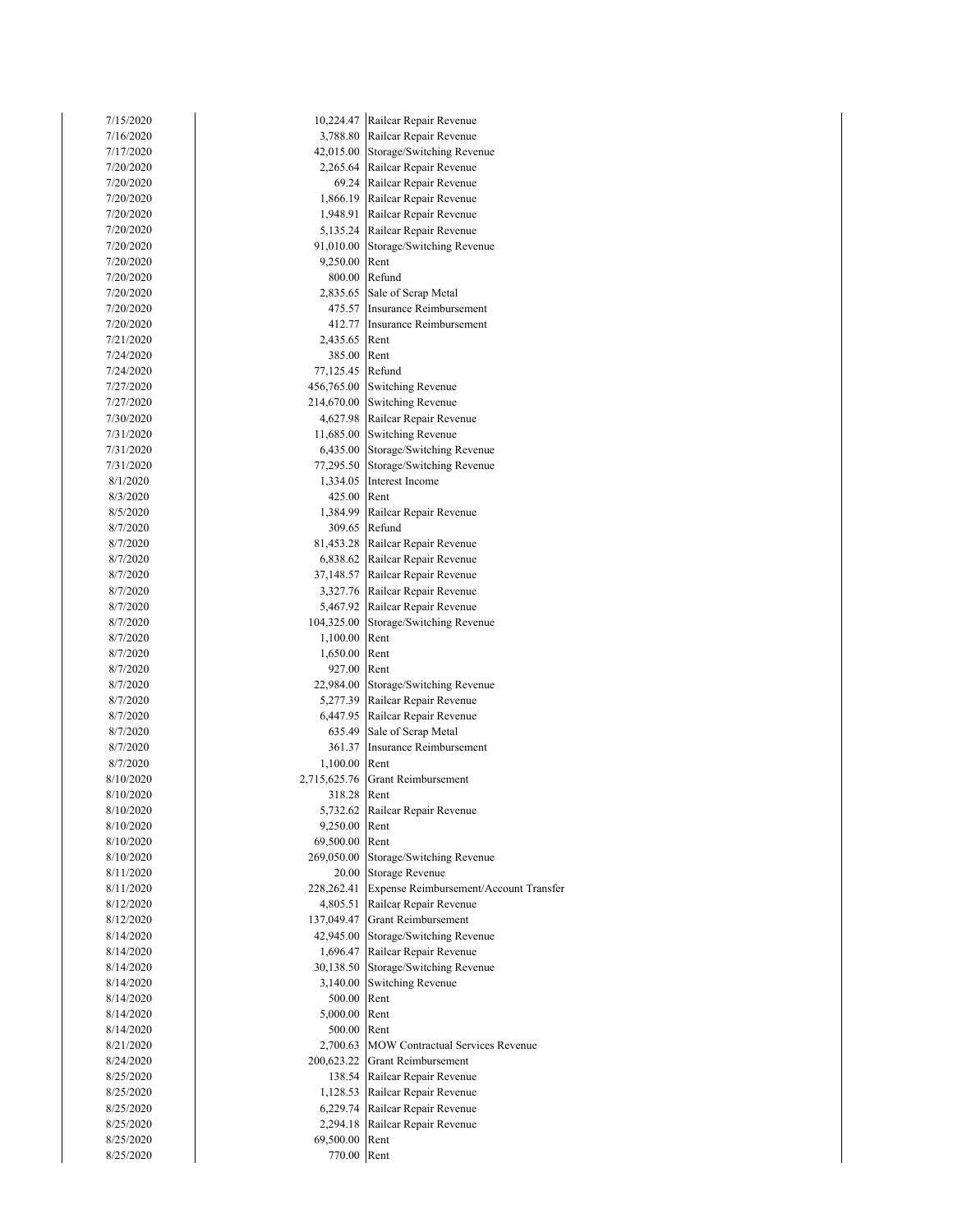| 8/25/2020              |                 | 28,100.00 MOW Contractual Services Revenue                          |
|------------------------|-----------------|---------------------------------------------------------------------|
| 8/27/2020              |                 | 2,632.09 MOW Contractual Services Revenue                           |
| 8/27/2020              |                 | 1,600.00 MOW Contractual Services Revenue                           |
| 8/27/2020              |                 | 22,335.00 Switching Revenue                                         |
| 8/27/2020              |                 | 396,640.00 Switching Revenue                                        |
| 8/27/2020              |                 | 205,805.00 Switching Revenue                                        |
| 8/27/2020              |                 | 63,550.00 Switching Revenue                                         |
| 8/28/2020              | 425.00 Rent     |                                                                     |
| 8/31/2020              |                 | 11,703.80 Railcar Repair Revenue                                    |
| 8/31/2020              |                 | 8,125.00 Storage/Switching Revenue                                  |
| 8/31/2020              |                 | 1,100.00 Switching Revenue                                          |
| 8/31/2020              | 9,250.00 Rent   |                                                                     |
| 8/31/2020              | 269,797.10 Rent |                                                                     |
| 9/1/2020               |                 | 4,055.92 Railcar Repair Revenue                                     |
| 9/1/2020               |                 | 1,447.27 Interest Income                                            |
| 9/2/2020               |                 | 4,725.00 Switching Revenue                                          |
| 9/2/2020               | 3,000.00 Rent   |                                                                     |
| 9/4/2020               | 380.00          | <b>MOW Contractual Services Revenue</b>                             |
| 9/8/2020               | 5,203.18 Rent   |                                                                     |
| 9/8/2020               |                 | 13,746.65 Railcar Repair Revenue                                    |
| 9/8/2020               | 1,650.00        | Rent                                                                |
| 9/8/2020               | 927.00 Rent     |                                                                     |
| 9/8/2020               | 318.28 Rent     |                                                                     |
| 9/8/2020               | 1,100.00 Rent   |                                                                     |
| 9/8/2020               | 1,126.00 Rent   |                                                                     |
| 9/8/2020               |                 | 3,638.53 Railcar Repair Revenue                                     |
| 9/8/2020               |                 | 149,865.00 Storage/Switching Revenue                                |
| 9/8/2020               |                 | 21,452.00 Storage/Switching Revenue                                 |
| 9/8/2020               |                 | 14,750.00 Storage/Switching Revenue                                 |
| 9/8/2020               |                 | 450.00 Storage/Switching Revenue                                    |
| 9/8/2020               |                 | 990.52 MOW Contractual Services Revenue                             |
| 9/8/2020               |                 | 1,330,518.34 Grant Reimbursement                                    |
| 9/8/2020               |                 | 1.00 Rent                                                           |
| 9/8/2020               |                 | 53,926.72 Railcar Repair Revenue                                    |
| 9/8/2020               |                 | 15,873.78 Railcar Repair Revenue                                    |
| 9/8/2020               |                 | 24,110.78 Railcar Repair Revenue                                    |
| 9/8/2020               |                 | 417.60 Railcar Repair Revenue                                       |
| 9/8/2020               |                 | 4,200.95 Railcar Repair Revenue                                     |
| 9/9/2020               |                 | 50,015.00 Storage/Switching Revenue                                 |
| 9/9/2020               |                 | 1,341.78 Railcar Repair Revenue                                     |
| 9/10/2020              |                 | 221,952.51 Expense Reimbursement/Account Transfer                   |
| 9/11/2020              |                 | 77,396.00 Storage/Switching Revenue                                 |
| 9/11/2020              |                 | 18,484.00 Storage/Switching Revenue                                 |
| 9/11/2020              |                 | 710.00 Sale of Scrap Metal                                          |
| 9/14/2020              |                 | 2,759.37 Railcar Repair Revenue                                     |
| 9/18/2020              |                 | 31,997.25 Switching Revenue                                         |
| 9/21/2020              | 3,716.19 Refund |                                                                     |
| 9/21/2020              |                 | 142.98 Reimbursement                                                |
| 9/21/2020              |                 | 141.46 Railcar Repair Revenue                                       |
| 9/21/2020              |                 | 2,409.63 Railcar Repair Revenue                                     |
| 9/21/2020<br>9/21/2020 |                 | 4,332.61 Railcar Repair Revenue<br>885.00 Storage/Switching Revenue |
|                        | 385.00 Rent     |                                                                     |
| 9/21/2020<br>9/24/2020 |                 | 3,141.44 Railcar Repair Revenue                                     |
|                        |                 | 2,632.09 MOW Contractual Services Revenue                           |
| 9/24/2020<br>9/24/2020 | 1,000.00 Rent   |                                                                     |
| 9/25/2020              |                 | 258,165.00 Switching Revenue                                        |
| 9/25/2020              |                 | 462,420.00 Switching Revenue                                        |
| 9/30/2020              |                 | 3,149.51 Railcar Repair Revenue                                     |
| 10/1/2020              | 425.00 rent     |                                                                     |
| 10/1/2020              |                 | 1,508.29 Interest Income                                            |
| 10/2/2020              |                 | 5,985.00 Switching Revenue                                          |
| 10/2/2020              | 59,500.00 Rent  |                                                                     |
| 10/2/2020              |                 | 885.00 Storage/Switching Revenue                                    |
| 10/2/2020              | 1,127.00 Rent   |                                                                     |
| 10/2/2020              | 927.00 Rent     |                                                                     |
| 10/2/2020              | 500.00 Rent     |                                                                     |
|                        |                 |                                                                     |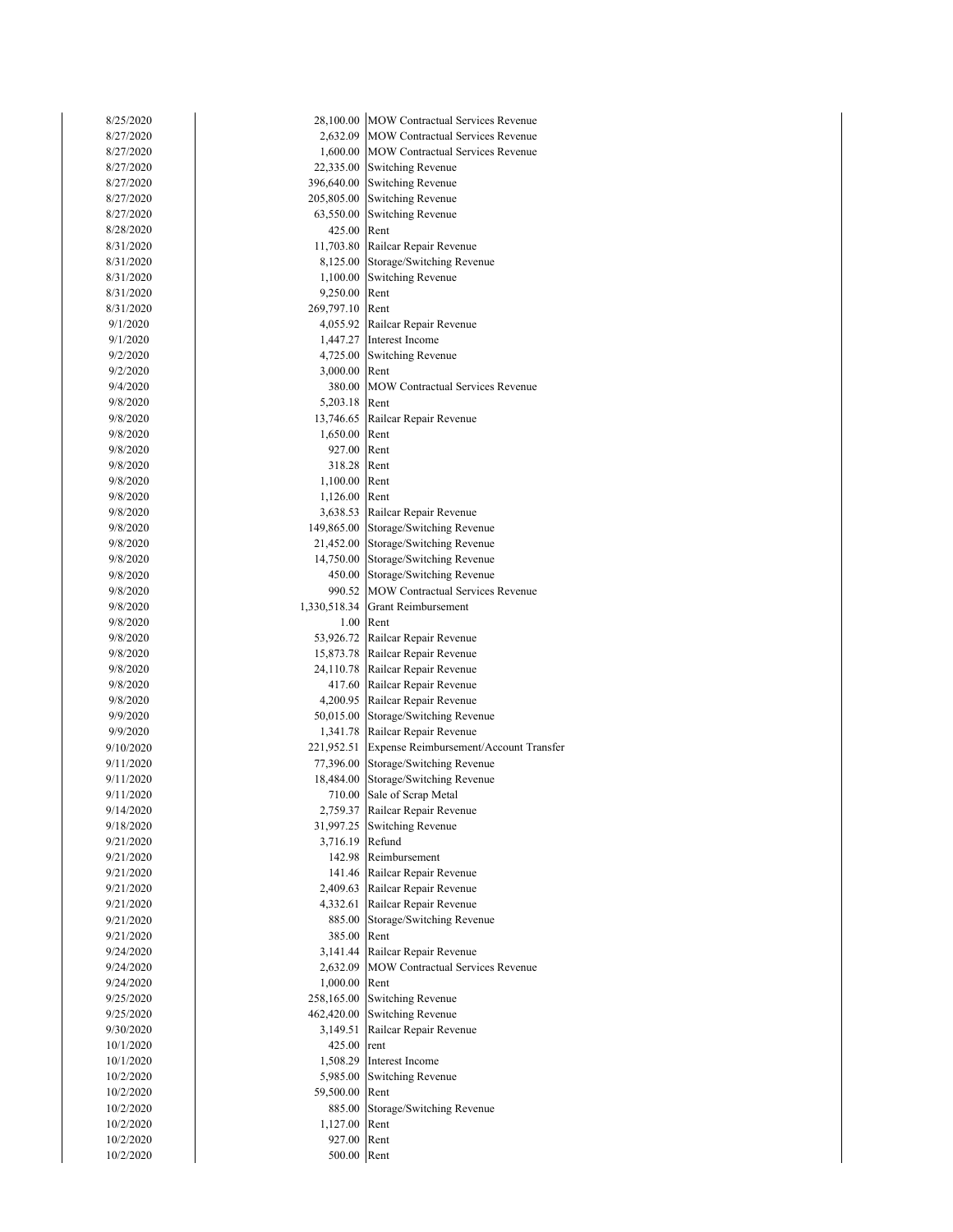| 10/2/2020  | 159.14 Rent   |                                                   |
|------------|---------------|---------------------------------------------------|
| 10/2/2020  |               | 510.00 Storage/Switching Revenue                  |
| 10/2/2020  |               | 2,200.00 Switching Revenue                        |
| 10/2/2020  |               | 15,420.00 Storage/Switching Revenue               |
| 10/2/2020  |               | 169.46 Railcar Repair Revenue                     |
| 10/2/2020  |               | 1,408.65 Railcar Repair Revenue                   |
| 10/2/2020  |               | 1,529.28 Railcar Repair Revenue                   |
| 10/2/2020  |               | 22.60 Railcar Repair Revenue                      |
| 10/2/2020  |               | 50,970.74 Railcar Repair Revenue                  |
| 10/2/2020  |               | 1,466.39 Railcar Repair Revenue                   |
| 10/2/2020  |               | 6,263.79 Railcar Repair Revenue                   |
| 10/2/2020  |               | 561.92 Railcar Repair Revenue                     |
| 10/2/2020  |               | 13,104.76 Railcar Repair Revenue                  |
| 10/6/2020  |               | 142,523.17 Grant Reimbursement                    |
| 10/8/2020  |               | 54,770.00 Storage/Switching Revenue               |
| 10/9/2020  |               | 202,376.71 Expense Reimbursement/Account Transfer |
| 10/9/2020  |               | 17,161.02 Railcar Repair Revenue                  |
| 10/13/2020 | 5,205.13 Rent |                                                   |
| 10/13/2020 |               | 1,770.47 Railcar Repair Revenue                   |
| 10/13/2020 |               | 54.38 Railcar Repair Revenue                      |
| 10/13/2020 |               | 1,516.90 Railcar Repair Revenue                   |
| 10/13/2020 |               | 1,901.68 Railcar Repair Revenue                   |
| 10/13/2020 |               | 1,837.46 Railcar Repair Revenue                   |
| 10/13/2020 |               | 1,023.47 Railcar Repair Revenue                   |
| 10/13/2020 | 1,100.00 Rent |                                                   |
| 10/13/2020 |               | 7,820.00 Storage/Switching Revenue                |
| 10/13/2020 |               | 26,685.50 Switching Revenue                       |
| 10/13/2020 | 1,650.00 Rent |                                                   |
| 10/13/2020 |               | 108.00 Refund                                     |
| 10/13/2020 |               | 500.00 Refund                                     |
| 10/14/2020 |               | 1,757.12 Railcar Repair Revenue                   |
| 10/15/2020 | 7,500.00 Rent |                                                   |
| 10/16/2020 |               | 26,850.00 Storage/Switching Revenue               |
| 10/21/2020 | 1,000.00 Rent |                                                   |
| 10/23/2020 |               | 1,514.88 Railcar Repair Revenue                   |
| 10/23/2020 | 9,250.00 Rent |                                                   |
| 10/23/2020 | 159.14 Rent   |                                                   |
| 10/23/2020 |               | 451.45 Sale of Scrap Metal                        |
| 10/27/2020 | 4,000.00 Rent |                                                   |
| 10/27/2020 |               | 246,390.00 Switching Revenue                      |
| 10/27/2020 |               | 441,100.00 Switching Revenue                      |
| 10/30/2020 | 425.00 rent   |                                                   |
| 10/30/2020 |               | 219,490.00 Storage/Switching Revenue              |
| 10/30/2020 | 1,227.00 Rent |                                                   |
| 11/1/2020  |               | 1,251.18 Interest Income                          |
| 11/2/2020  | 3,960.61      | Railcar Repair Revenue                            |
| 11/2/2020  | 2,156.91      | Railcar Repair Revenue                            |
| 11/2/2020  |               | 1,329.12 Railcar Repair Revenue                   |
| 11/2/2020  | 145.25        | Railcar Repair Revenue                            |
| 11/2/2020  | 8,190.00      | Switching Revenue                                 |
| 11/3/2020  | 373,656.12    | <b>Grant Reimbursement</b>                        |
| 11/3/2020  | 500.00        | Rent                                              |
| 11/4/2020  | 4,810.20      | Railcar Repair Revenue                            |
| 11/6/2020  | 846.24        | Railcar Repair Revenue                            |
| 11/6/2020  | 148.44        | Railcar Repair Revenue                            |
| 11/6/2020  | 638.48        | Railcar Repair Revenue                            |
| 11/6/2020  | 60,385.00     | Rent                                              |
| 11/6/2020  | 26,030.84     | Switching Revenue                                 |
| 11/6/2020  | 99,795.49     | <b>Grant Reimbursement</b>                        |
| 11/6/2020  | 55,608.47     | Railcar Repair Revenue                            |
| 11/6/2020  | 4,728.28      | Railcar Repair Revenue                            |
| 11/6/2020  | 18,772.08     | Railcar Repair Revenue                            |
| 11/6/2020  | 5,492.69      | Railcar Repair Revenue                            |
| 11/6/2020  |               | 896.62 Railcar Repair Revenue                     |
| 11/9/2020  | 90,261.00     | Storage/Switching Revenue                         |
| 11/9/2020  | 9,242.26      | Railcar Repair Revenue                            |
| 11/9/2020  |               | 1,474.89 Railcar Repair Revenue                   |
|            |               |                                                   |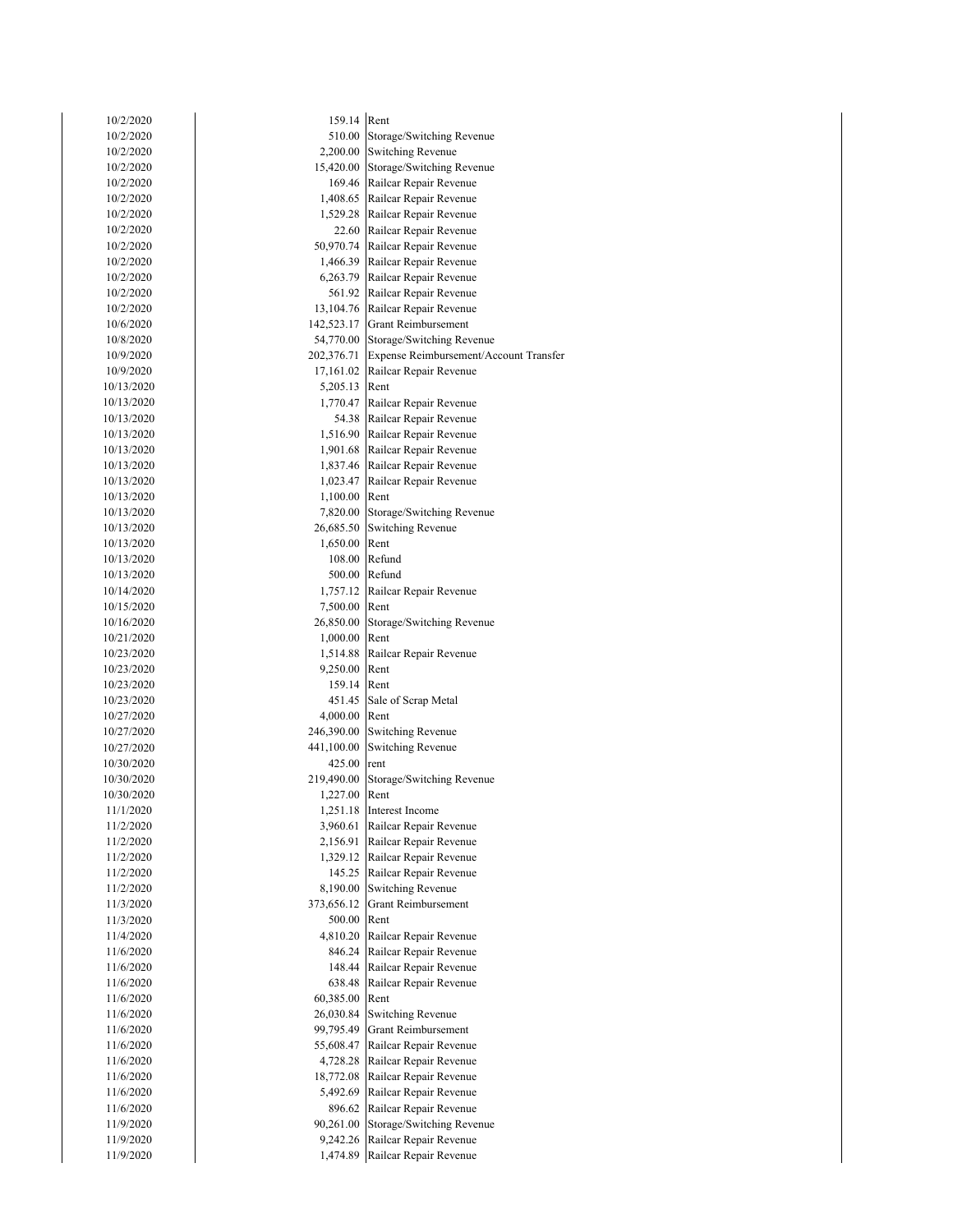| 11/9/2020                |                | 3,280.00 Storage/Switching Revenue                               |
|--------------------------|----------------|------------------------------------------------------------------|
| 11/9/2020                | 927.00         | 146,312.00 Storage/Switching Revenue<br>Rent                     |
| 11/9/2020<br>11/9/2020   | 1,650.00 Rent  |                                                                  |
| 11/9/2020                |                | 6,816.25 MOW Contractual Services Revenue                        |
| 11/9/2020                | 1,100.00 Rent  |                                                                  |
| 11/10/2020               |                | 8,228.12 Railcar Repair Revenue                                  |
| 11/10/2020               |                | 304,706.08 Expense Reimbursement/Account Transfer                |
| 11/12/2020               | 60.00          | Railcar Repair Revenue                                           |
| 11/12/2020               | 3,000.00 Rent  |                                                                  |
| 11/13/2020               |                | 2,632.09 MOW Contractual Services Revenue                        |
| 11/13/2020               |                | 2,632.09 MOW Contractual Services Revenue                        |
| 11/13/2020               |                | 102.77 Railcar Repair Revenue                                    |
| 11/13/2020               | 32,286.00      | Storage/Switching Revenue                                        |
| 11/13/2020               | 106,994.99     | Rent                                                             |
| 11/13/2020               |                | 1,760.00 Switching Revenue                                       |
| 11/13/2020               | 385.00 Rent    |                                                                  |
| 11/13/2020               |                | 830.87 Sale of Scrap Metal                                       |
| 11/13/2020               |                | 2,500.00 Miscellaneous                                           |
| 11/18/2020               |                | 3,630.64 Railcar Repair Revenue                                  |
| 11/18/2020               |                | 108,237.80 Grant Reimbursement                                   |
| 11/23/2020               |                | 1,139.86 Railcar Repair Revenue                                  |
| 11/23/2020               |                | 1,431.21 Railcar Repair Revenue                                  |
| 11/23/2020               |                | 1,501.20 Railcar Repair Revenue                                  |
| 11/23/2020               |                | 1,347.95 Railcar Repair Revenue                                  |
| 11/23/2020               |                | 435.00 Storage/Switching Revenue                                 |
| 11/23/2020               |                | 10,152.00 Storage/Switching Revenue                              |
| 11/23/2020               | 9,250.00 Rent  |                                                                  |
| 11/23/2020               | 159.14 Rent    |                                                                  |
| 11/23/2020               |                | 5,100.00 Miscellaneous                                           |
| 11/23/2020               |                | 201.52 Refund                                                    |
| 11/23/2020               |                | 3,500.00 Reimbursement                                           |
| 11/23/2020               |                | 18,746.00 MOW Contractual Services Revenue                       |
| 11/23/2020               |                | 32.81 Miscellaneous                                              |
| 11/23/2020               |                | 978.37 Miscellaneous                                             |
| 11/24/2020<br>11/24/2020 |                | 1,368.44 Insurance Reimbursement<br>163,455.00 Switching Revenue |
| 11/24/2020               |                | 444,640.00 Switching Revenue                                     |
| 11/27/2020               |                | 380.72 Railcar Repair Revenue                                    |
| 12/1/2020                |                | 859.98 Interest Income                                           |
| 12/2/2020                |                | 168,000.00 Rail Credits                                          |
| 12/3/2020                |                | 3,150.00 Switching Revenue                                       |
| 12/4/2020                |                | 380.00 MOW Contractual Services Revenue                          |
| 12/4/2020                |                | 2,081.00 Switching Revenue                                       |
| 12/4/2020                | 500.00         | Rent                                                             |
| 12/4/2020                | 927.00 Rent    |                                                                  |
| 12/4/2020                | 1,650.00 Rent  |                                                                  |
| 12/4/2020                | 1,228.00 Rent  |                                                                  |
| 12/4/2020                | 60,385.00 Rent |                                                                  |
| 12/4/2020                |                | 2.00 Rent                                                        |
| 12/4/2020                |                | 48.45 Reimbursement                                              |
| 12/7/2020                | 2,000.00 Rent  |                                                                  |
| 12/8/2020                | 146,956.00     | Storage/Switching Revenue                                        |
| 12/8/2020                |                | 8,872.65 Railcar Repair Revenue                                  |
| 12/9/2020                |                | 165,138.56 Expense Reimbursement/Account Transfer                |
| 12/9/2020                | 31,826.17      | Railcar Repair Revenue                                           |
| 12/9/2020                |                | 696.90 Railcar Repair Revenue                                    |
| 12/9/2020                |                | 47,691.40 Railcar Repair Revenue                                 |
| 12/9/2020                |                | 1,775.73 Railcar Repair Revenue                                  |
| 12/9/2020                |                | 8,228.37 Railcar Repair Revenue                                  |
| 12/11/2020               | 425.00 Rent    |                                                                  |
| 12/11/2020               | 20,565.92      | <b>Switching Revenue</b><br>1,800.00 Storage/Switching Revenue   |
| 12/11/2020<br>12/11/2020 | 1,100.00 Rent  |                                                                  |
| 12/11/2020               |                | 57.50 Railcar Repair Revenue                                     |
| 12/11/2020               |                | 9,600.06 Railcar Repair Revenue                                  |
| 12/15/2020               |                | 48,455.84 Grant Reimbursement                                    |
|                          |                |                                                                  |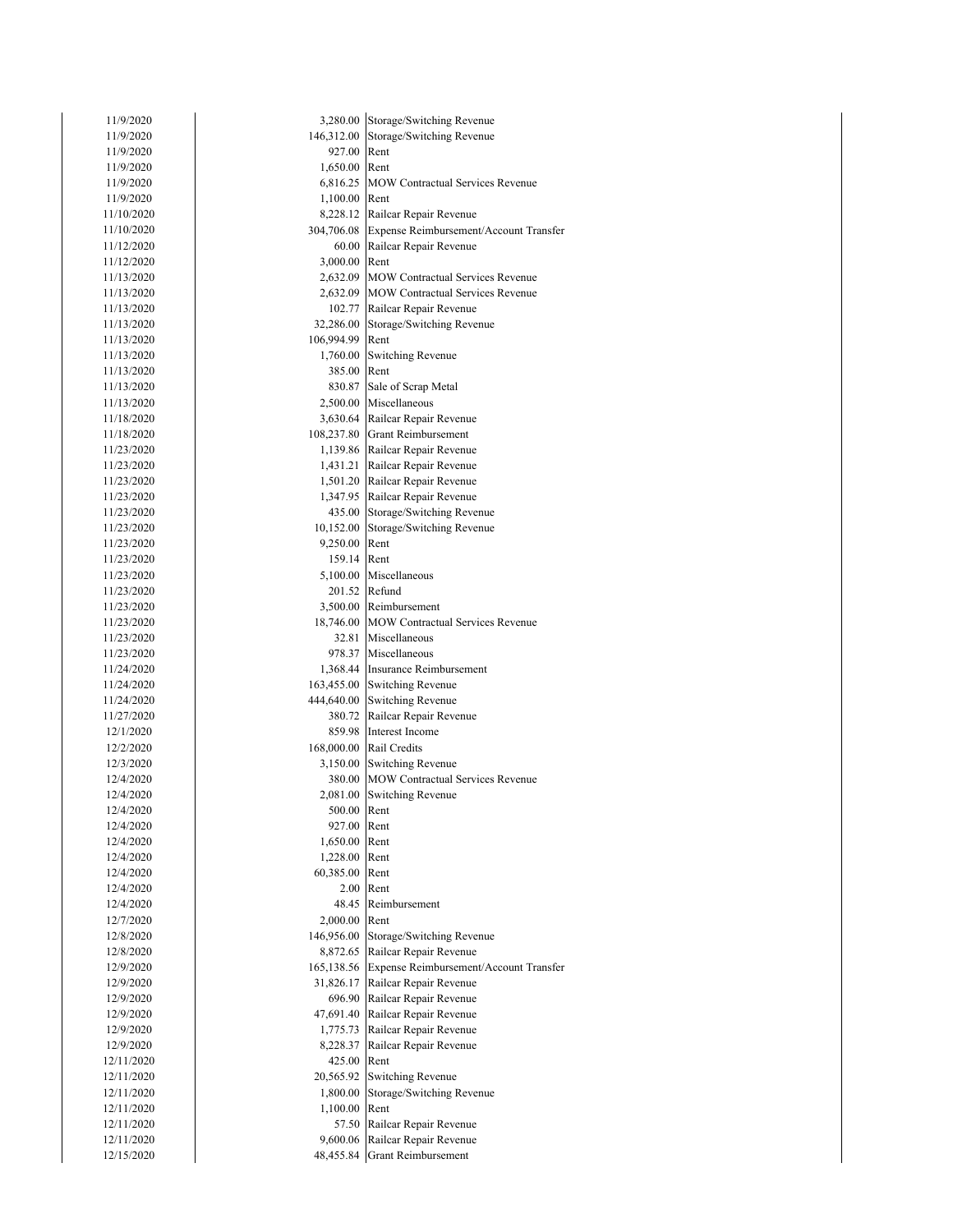| 106.40 Railcar Repair Revenue<br>12/17/2020<br>2,482.34 Railcar Repair Revenue<br>12/17/2020<br>6,421.31 Railcar Repair Revenue<br>12/17/2020<br>12/17/2020<br>76,201.07 Storage/Switching Revenue<br>43,960.00 Storage/Switching Revenue<br>12/17/2020<br>2,854.60 MOW Contractual Services Revenue<br>12/18/2020<br>12/22/2020<br>3,867.84 Railcar Repair Revenue<br>12/22/2020<br>2,397.69 Railcar Repair Revenue<br>12/23/2020<br>1,175.00 Rent<br>12/23/2020<br>385.00 Rent<br>12/23/2020<br>9,250.00 Rent<br>12/23/2020<br>310.00 Storage/Switching Revenue<br>12/23/2020<br>344,605.00 Switching Revenue<br>12/23/2020<br>264,035.00 Switching Revenue<br>2,632.09 MOW Contractual Services Revenue<br>12/24/2020<br>689.64 Insurance Reimbursement<br>12/31/2020<br>7,782.02 Railcar Repair Revenue<br>12/31/2020<br>2,343.99 Railcar Repair Revenue<br>12/31/2020<br>781.26 Railcar Repair Revenue<br>12/31/2020<br>741.36 Interest Income<br>1/1/2021<br>5,203.18 Rent<br>1/4/2021<br>1,137.94 Railcar Repair Revenue<br>1/5/2021<br>962.16 Insurance Reimbursement<br>1/5/2021<br>18,280.93 Railcar Repair Revenue<br>1/6/2021<br>500.00 Rent<br>1/6/2021<br>1/6/2021<br>927.00 Rent<br>1,650.00 Rent<br>1/6/2021<br>1/6/2021<br>385.00 Rent<br>1/6/2021<br>1,459.87 Railcar Repair Revenue<br>3,262.55 Railcar Repair Revenue<br>1/6/2021<br>1/6/2021<br>688.80 Sale of Scrap Metal<br>482.16 Sale of Scrap Metal<br>1/6/2021<br>1/6/2021<br>685.12 Sale of Scrap Metal<br>1/6/2021<br>1,760.00 Switching Revenue<br>2,500.00 Rent<br>1/6/2021<br>105,873.00 Storage/Switching Revenue<br>1/7/2021<br>1/7/2021<br>4,511.40 Railcar Repair Revenue<br>1/8/2021<br>12,930.00 Switching Revenue<br>2,000.00 Rent<br>1/8/2021<br>50,636.66 Railcar Repair Revenue<br>1/8/2021<br>2,103.26 Railcar Repair Revenue<br>1/8/2021<br>27,283.97 Railcar Repair Revenue<br>1/8/2021<br>134.80 Railcar Repair Revenue<br>1/8/2021<br>595,268.00<br>1/13/2021<br>Reimbursement<br>Storage/Switching Revenue<br>1/13/2021<br>68,220.00<br>1,200.00 Storage/Switching Revenue<br>1/13/2021<br>6,207.18 Railcar Repair Revenue<br>1/13/2021<br>1,417.85 Railcar Repair Revenue<br>1/13/2021<br>2,225.11<br>Railcar Repair Revenue<br>1/13/2021<br>Railcar Repair Revenue<br>1/13/2021<br>1,515.33<br>1/13/2021<br>1,100.00 Rent<br>1/15/2021<br>225.00 Rent<br>3,835.99 Insurance Reimbursement<br>1/19/2021<br>5,018.95 Railcar Repair Revenue<br>1/20/2021<br>20,042.90 Grant Reimbursement<br>1/20/2021<br><b>Switching Revenue</b><br>1/21/2021<br>23,340.00<br>1/22/2021<br>17,385.00 Storage/Switching Revenue<br>1/22/2021<br>Storage/Switching Revenue<br>17,825.00<br>1/22/2021<br>Rent<br>40,385.00<br>Reimbursement<br>1/22/2021<br>50,364.81<br>385.00 Rent<br>1/22/2021<br>1/22/2021<br>2,668.22 Railcar Repair Revenue<br>1,637.42 Railcar Repair Revenue<br>1/22/2021<br>1/22/2021<br>282.15 Refund<br>3,611.77 Railcar Repair Revenue<br>1/25/2021<br>2,005.01 Railcar Repair Revenue<br>1/25/2021 |           |  |
|----------------------------------------------------------------------------------------------------------------------------------------------------------------------------------------------------------------------------------------------------------------------------------------------------------------------------------------------------------------------------------------------------------------------------------------------------------------------------------------------------------------------------------------------------------------------------------------------------------------------------------------------------------------------------------------------------------------------------------------------------------------------------------------------------------------------------------------------------------------------------------------------------------------------------------------------------------------------------------------------------------------------------------------------------------------------------------------------------------------------------------------------------------------------------------------------------------------------------------------------------------------------------------------------------------------------------------------------------------------------------------------------------------------------------------------------------------------------------------------------------------------------------------------------------------------------------------------------------------------------------------------------------------------------------------------------------------------------------------------------------------------------------------------------------------------------------------------------------------------------------------------------------------------------------------------------------------------------------------------------------------------------------------------------------------------------------------------------------------------------------------------------------------------------------------------------------------------------------------------------------------------------------------------------------------------------------------------------------------------------------------------------------------------------------------------------------------------------------------------------------------------------------------------------------------------------------------------------------------------------------------------------------------------------------------------------------------------------------------------------------------------------------------------------------------------------------------------------------------------------------------------------------------------------------------------------------------------------------------------------------------------|-----------|--|
|                                                                                                                                                                                                                                                                                                                                                                                                                                                                                                                                                                                                                                                                                                                                                                                                                                                                                                                                                                                                                                                                                                                                                                                                                                                                                                                                                                                                                                                                                                                                                                                                                                                                                                                                                                                                                                                                                                                                                                                                                                                                                                                                                                                                                                                                                                                                                                                                                                                                                                                                                                                                                                                                                                                                                                                                                                                                                                                                                                                                                |           |  |
|                                                                                                                                                                                                                                                                                                                                                                                                                                                                                                                                                                                                                                                                                                                                                                                                                                                                                                                                                                                                                                                                                                                                                                                                                                                                                                                                                                                                                                                                                                                                                                                                                                                                                                                                                                                                                                                                                                                                                                                                                                                                                                                                                                                                                                                                                                                                                                                                                                                                                                                                                                                                                                                                                                                                                                                                                                                                                                                                                                                                                |           |  |
|                                                                                                                                                                                                                                                                                                                                                                                                                                                                                                                                                                                                                                                                                                                                                                                                                                                                                                                                                                                                                                                                                                                                                                                                                                                                                                                                                                                                                                                                                                                                                                                                                                                                                                                                                                                                                                                                                                                                                                                                                                                                                                                                                                                                                                                                                                                                                                                                                                                                                                                                                                                                                                                                                                                                                                                                                                                                                                                                                                                                                |           |  |
|                                                                                                                                                                                                                                                                                                                                                                                                                                                                                                                                                                                                                                                                                                                                                                                                                                                                                                                                                                                                                                                                                                                                                                                                                                                                                                                                                                                                                                                                                                                                                                                                                                                                                                                                                                                                                                                                                                                                                                                                                                                                                                                                                                                                                                                                                                                                                                                                                                                                                                                                                                                                                                                                                                                                                                                                                                                                                                                                                                                                                |           |  |
|                                                                                                                                                                                                                                                                                                                                                                                                                                                                                                                                                                                                                                                                                                                                                                                                                                                                                                                                                                                                                                                                                                                                                                                                                                                                                                                                                                                                                                                                                                                                                                                                                                                                                                                                                                                                                                                                                                                                                                                                                                                                                                                                                                                                                                                                                                                                                                                                                                                                                                                                                                                                                                                                                                                                                                                                                                                                                                                                                                                                                |           |  |
|                                                                                                                                                                                                                                                                                                                                                                                                                                                                                                                                                                                                                                                                                                                                                                                                                                                                                                                                                                                                                                                                                                                                                                                                                                                                                                                                                                                                                                                                                                                                                                                                                                                                                                                                                                                                                                                                                                                                                                                                                                                                                                                                                                                                                                                                                                                                                                                                                                                                                                                                                                                                                                                                                                                                                                                                                                                                                                                                                                                                                |           |  |
|                                                                                                                                                                                                                                                                                                                                                                                                                                                                                                                                                                                                                                                                                                                                                                                                                                                                                                                                                                                                                                                                                                                                                                                                                                                                                                                                                                                                                                                                                                                                                                                                                                                                                                                                                                                                                                                                                                                                                                                                                                                                                                                                                                                                                                                                                                                                                                                                                                                                                                                                                                                                                                                                                                                                                                                                                                                                                                                                                                                                                |           |  |
|                                                                                                                                                                                                                                                                                                                                                                                                                                                                                                                                                                                                                                                                                                                                                                                                                                                                                                                                                                                                                                                                                                                                                                                                                                                                                                                                                                                                                                                                                                                                                                                                                                                                                                                                                                                                                                                                                                                                                                                                                                                                                                                                                                                                                                                                                                                                                                                                                                                                                                                                                                                                                                                                                                                                                                                                                                                                                                                                                                                                                |           |  |
|                                                                                                                                                                                                                                                                                                                                                                                                                                                                                                                                                                                                                                                                                                                                                                                                                                                                                                                                                                                                                                                                                                                                                                                                                                                                                                                                                                                                                                                                                                                                                                                                                                                                                                                                                                                                                                                                                                                                                                                                                                                                                                                                                                                                                                                                                                                                                                                                                                                                                                                                                                                                                                                                                                                                                                                                                                                                                                                                                                                                                |           |  |
|                                                                                                                                                                                                                                                                                                                                                                                                                                                                                                                                                                                                                                                                                                                                                                                                                                                                                                                                                                                                                                                                                                                                                                                                                                                                                                                                                                                                                                                                                                                                                                                                                                                                                                                                                                                                                                                                                                                                                                                                                                                                                                                                                                                                                                                                                                                                                                                                                                                                                                                                                                                                                                                                                                                                                                                                                                                                                                                                                                                                                |           |  |
|                                                                                                                                                                                                                                                                                                                                                                                                                                                                                                                                                                                                                                                                                                                                                                                                                                                                                                                                                                                                                                                                                                                                                                                                                                                                                                                                                                                                                                                                                                                                                                                                                                                                                                                                                                                                                                                                                                                                                                                                                                                                                                                                                                                                                                                                                                                                                                                                                                                                                                                                                                                                                                                                                                                                                                                                                                                                                                                                                                                                                |           |  |
|                                                                                                                                                                                                                                                                                                                                                                                                                                                                                                                                                                                                                                                                                                                                                                                                                                                                                                                                                                                                                                                                                                                                                                                                                                                                                                                                                                                                                                                                                                                                                                                                                                                                                                                                                                                                                                                                                                                                                                                                                                                                                                                                                                                                                                                                                                                                                                                                                                                                                                                                                                                                                                                                                                                                                                                                                                                                                                                                                                                                                |           |  |
|                                                                                                                                                                                                                                                                                                                                                                                                                                                                                                                                                                                                                                                                                                                                                                                                                                                                                                                                                                                                                                                                                                                                                                                                                                                                                                                                                                                                                                                                                                                                                                                                                                                                                                                                                                                                                                                                                                                                                                                                                                                                                                                                                                                                                                                                                                                                                                                                                                                                                                                                                                                                                                                                                                                                                                                                                                                                                                                                                                                                                |           |  |
|                                                                                                                                                                                                                                                                                                                                                                                                                                                                                                                                                                                                                                                                                                                                                                                                                                                                                                                                                                                                                                                                                                                                                                                                                                                                                                                                                                                                                                                                                                                                                                                                                                                                                                                                                                                                                                                                                                                                                                                                                                                                                                                                                                                                                                                                                                                                                                                                                                                                                                                                                                                                                                                                                                                                                                                                                                                                                                                                                                                                                |           |  |
|                                                                                                                                                                                                                                                                                                                                                                                                                                                                                                                                                                                                                                                                                                                                                                                                                                                                                                                                                                                                                                                                                                                                                                                                                                                                                                                                                                                                                                                                                                                                                                                                                                                                                                                                                                                                                                                                                                                                                                                                                                                                                                                                                                                                                                                                                                                                                                                                                                                                                                                                                                                                                                                                                                                                                                                                                                                                                                                                                                                                                |           |  |
|                                                                                                                                                                                                                                                                                                                                                                                                                                                                                                                                                                                                                                                                                                                                                                                                                                                                                                                                                                                                                                                                                                                                                                                                                                                                                                                                                                                                                                                                                                                                                                                                                                                                                                                                                                                                                                                                                                                                                                                                                                                                                                                                                                                                                                                                                                                                                                                                                                                                                                                                                                                                                                                                                                                                                                                                                                                                                                                                                                                                                |           |  |
|                                                                                                                                                                                                                                                                                                                                                                                                                                                                                                                                                                                                                                                                                                                                                                                                                                                                                                                                                                                                                                                                                                                                                                                                                                                                                                                                                                                                                                                                                                                                                                                                                                                                                                                                                                                                                                                                                                                                                                                                                                                                                                                                                                                                                                                                                                                                                                                                                                                                                                                                                                                                                                                                                                                                                                                                                                                                                                                                                                                                                |           |  |
|                                                                                                                                                                                                                                                                                                                                                                                                                                                                                                                                                                                                                                                                                                                                                                                                                                                                                                                                                                                                                                                                                                                                                                                                                                                                                                                                                                                                                                                                                                                                                                                                                                                                                                                                                                                                                                                                                                                                                                                                                                                                                                                                                                                                                                                                                                                                                                                                                                                                                                                                                                                                                                                                                                                                                                                                                                                                                                                                                                                                                |           |  |
|                                                                                                                                                                                                                                                                                                                                                                                                                                                                                                                                                                                                                                                                                                                                                                                                                                                                                                                                                                                                                                                                                                                                                                                                                                                                                                                                                                                                                                                                                                                                                                                                                                                                                                                                                                                                                                                                                                                                                                                                                                                                                                                                                                                                                                                                                                                                                                                                                                                                                                                                                                                                                                                                                                                                                                                                                                                                                                                                                                                                                |           |  |
|                                                                                                                                                                                                                                                                                                                                                                                                                                                                                                                                                                                                                                                                                                                                                                                                                                                                                                                                                                                                                                                                                                                                                                                                                                                                                                                                                                                                                                                                                                                                                                                                                                                                                                                                                                                                                                                                                                                                                                                                                                                                                                                                                                                                                                                                                                                                                                                                                                                                                                                                                                                                                                                                                                                                                                                                                                                                                                                                                                                                                |           |  |
|                                                                                                                                                                                                                                                                                                                                                                                                                                                                                                                                                                                                                                                                                                                                                                                                                                                                                                                                                                                                                                                                                                                                                                                                                                                                                                                                                                                                                                                                                                                                                                                                                                                                                                                                                                                                                                                                                                                                                                                                                                                                                                                                                                                                                                                                                                                                                                                                                                                                                                                                                                                                                                                                                                                                                                                                                                                                                                                                                                                                                |           |  |
|                                                                                                                                                                                                                                                                                                                                                                                                                                                                                                                                                                                                                                                                                                                                                                                                                                                                                                                                                                                                                                                                                                                                                                                                                                                                                                                                                                                                                                                                                                                                                                                                                                                                                                                                                                                                                                                                                                                                                                                                                                                                                                                                                                                                                                                                                                                                                                                                                                                                                                                                                                                                                                                                                                                                                                                                                                                                                                                                                                                                                |           |  |
|                                                                                                                                                                                                                                                                                                                                                                                                                                                                                                                                                                                                                                                                                                                                                                                                                                                                                                                                                                                                                                                                                                                                                                                                                                                                                                                                                                                                                                                                                                                                                                                                                                                                                                                                                                                                                                                                                                                                                                                                                                                                                                                                                                                                                                                                                                                                                                                                                                                                                                                                                                                                                                                                                                                                                                                                                                                                                                                                                                                                                |           |  |
|                                                                                                                                                                                                                                                                                                                                                                                                                                                                                                                                                                                                                                                                                                                                                                                                                                                                                                                                                                                                                                                                                                                                                                                                                                                                                                                                                                                                                                                                                                                                                                                                                                                                                                                                                                                                                                                                                                                                                                                                                                                                                                                                                                                                                                                                                                                                                                                                                                                                                                                                                                                                                                                                                                                                                                                                                                                                                                                                                                                                                |           |  |
|                                                                                                                                                                                                                                                                                                                                                                                                                                                                                                                                                                                                                                                                                                                                                                                                                                                                                                                                                                                                                                                                                                                                                                                                                                                                                                                                                                                                                                                                                                                                                                                                                                                                                                                                                                                                                                                                                                                                                                                                                                                                                                                                                                                                                                                                                                                                                                                                                                                                                                                                                                                                                                                                                                                                                                                                                                                                                                                                                                                                                |           |  |
|                                                                                                                                                                                                                                                                                                                                                                                                                                                                                                                                                                                                                                                                                                                                                                                                                                                                                                                                                                                                                                                                                                                                                                                                                                                                                                                                                                                                                                                                                                                                                                                                                                                                                                                                                                                                                                                                                                                                                                                                                                                                                                                                                                                                                                                                                                                                                                                                                                                                                                                                                                                                                                                                                                                                                                                                                                                                                                                                                                                                                |           |  |
|                                                                                                                                                                                                                                                                                                                                                                                                                                                                                                                                                                                                                                                                                                                                                                                                                                                                                                                                                                                                                                                                                                                                                                                                                                                                                                                                                                                                                                                                                                                                                                                                                                                                                                                                                                                                                                                                                                                                                                                                                                                                                                                                                                                                                                                                                                                                                                                                                                                                                                                                                                                                                                                                                                                                                                                                                                                                                                                                                                                                                |           |  |
|                                                                                                                                                                                                                                                                                                                                                                                                                                                                                                                                                                                                                                                                                                                                                                                                                                                                                                                                                                                                                                                                                                                                                                                                                                                                                                                                                                                                                                                                                                                                                                                                                                                                                                                                                                                                                                                                                                                                                                                                                                                                                                                                                                                                                                                                                                                                                                                                                                                                                                                                                                                                                                                                                                                                                                                                                                                                                                                                                                                                                |           |  |
|                                                                                                                                                                                                                                                                                                                                                                                                                                                                                                                                                                                                                                                                                                                                                                                                                                                                                                                                                                                                                                                                                                                                                                                                                                                                                                                                                                                                                                                                                                                                                                                                                                                                                                                                                                                                                                                                                                                                                                                                                                                                                                                                                                                                                                                                                                                                                                                                                                                                                                                                                                                                                                                                                                                                                                                                                                                                                                                                                                                                                |           |  |
|                                                                                                                                                                                                                                                                                                                                                                                                                                                                                                                                                                                                                                                                                                                                                                                                                                                                                                                                                                                                                                                                                                                                                                                                                                                                                                                                                                                                                                                                                                                                                                                                                                                                                                                                                                                                                                                                                                                                                                                                                                                                                                                                                                                                                                                                                                                                                                                                                                                                                                                                                                                                                                                                                                                                                                                                                                                                                                                                                                                                                |           |  |
|                                                                                                                                                                                                                                                                                                                                                                                                                                                                                                                                                                                                                                                                                                                                                                                                                                                                                                                                                                                                                                                                                                                                                                                                                                                                                                                                                                                                                                                                                                                                                                                                                                                                                                                                                                                                                                                                                                                                                                                                                                                                                                                                                                                                                                                                                                                                                                                                                                                                                                                                                                                                                                                                                                                                                                                                                                                                                                                                                                                                                |           |  |
|                                                                                                                                                                                                                                                                                                                                                                                                                                                                                                                                                                                                                                                                                                                                                                                                                                                                                                                                                                                                                                                                                                                                                                                                                                                                                                                                                                                                                                                                                                                                                                                                                                                                                                                                                                                                                                                                                                                                                                                                                                                                                                                                                                                                                                                                                                                                                                                                                                                                                                                                                                                                                                                                                                                                                                                                                                                                                                                                                                                                                |           |  |
|                                                                                                                                                                                                                                                                                                                                                                                                                                                                                                                                                                                                                                                                                                                                                                                                                                                                                                                                                                                                                                                                                                                                                                                                                                                                                                                                                                                                                                                                                                                                                                                                                                                                                                                                                                                                                                                                                                                                                                                                                                                                                                                                                                                                                                                                                                                                                                                                                                                                                                                                                                                                                                                                                                                                                                                                                                                                                                                                                                                                                |           |  |
|                                                                                                                                                                                                                                                                                                                                                                                                                                                                                                                                                                                                                                                                                                                                                                                                                                                                                                                                                                                                                                                                                                                                                                                                                                                                                                                                                                                                                                                                                                                                                                                                                                                                                                                                                                                                                                                                                                                                                                                                                                                                                                                                                                                                                                                                                                                                                                                                                                                                                                                                                                                                                                                                                                                                                                                                                                                                                                                                                                                                                |           |  |
|                                                                                                                                                                                                                                                                                                                                                                                                                                                                                                                                                                                                                                                                                                                                                                                                                                                                                                                                                                                                                                                                                                                                                                                                                                                                                                                                                                                                                                                                                                                                                                                                                                                                                                                                                                                                                                                                                                                                                                                                                                                                                                                                                                                                                                                                                                                                                                                                                                                                                                                                                                                                                                                                                                                                                                                                                                                                                                                                                                                                                |           |  |
|                                                                                                                                                                                                                                                                                                                                                                                                                                                                                                                                                                                                                                                                                                                                                                                                                                                                                                                                                                                                                                                                                                                                                                                                                                                                                                                                                                                                                                                                                                                                                                                                                                                                                                                                                                                                                                                                                                                                                                                                                                                                                                                                                                                                                                                                                                                                                                                                                                                                                                                                                                                                                                                                                                                                                                                                                                                                                                                                                                                                                |           |  |
|                                                                                                                                                                                                                                                                                                                                                                                                                                                                                                                                                                                                                                                                                                                                                                                                                                                                                                                                                                                                                                                                                                                                                                                                                                                                                                                                                                                                                                                                                                                                                                                                                                                                                                                                                                                                                                                                                                                                                                                                                                                                                                                                                                                                                                                                                                                                                                                                                                                                                                                                                                                                                                                                                                                                                                                                                                                                                                                                                                                                                |           |  |
|                                                                                                                                                                                                                                                                                                                                                                                                                                                                                                                                                                                                                                                                                                                                                                                                                                                                                                                                                                                                                                                                                                                                                                                                                                                                                                                                                                                                                                                                                                                                                                                                                                                                                                                                                                                                                                                                                                                                                                                                                                                                                                                                                                                                                                                                                                                                                                                                                                                                                                                                                                                                                                                                                                                                                                                                                                                                                                                                                                                                                |           |  |
|                                                                                                                                                                                                                                                                                                                                                                                                                                                                                                                                                                                                                                                                                                                                                                                                                                                                                                                                                                                                                                                                                                                                                                                                                                                                                                                                                                                                                                                                                                                                                                                                                                                                                                                                                                                                                                                                                                                                                                                                                                                                                                                                                                                                                                                                                                                                                                                                                                                                                                                                                                                                                                                                                                                                                                                                                                                                                                                                                                                                                |           |  |
|                                                                                                                                                                                                                                                                                                                                                                                                                                                                                                                                                                                                                                                                                                                                                                                                                                                                                                                                                                                                                                                                                                                                                                                                                                                                                                                                                                                                                                                                                                                                                                                                                                                                                                                                                                                                                                                                                                                                                                                                                                                                                                                                                                                                                                                                                                                                                                                                                                                                                                                                                                                                                                                                                                                                                                                                                                                                                                                                                                                                                |           |  |
|                                                                                                                                                                                                                                                                                                                                                                                                                                                                                                                                                                                                                                                                                                                                                                                                                                                                                                                                                                                                                                                                                                                                                                                                                                                                                                                                                                                                                                                                                                                                                                                                                                                                                                                                                                                                                                                                                                                                                                                                                                                                                                                                                                                                                                                                                                                                                                                                                                                                                                                                                                                                                                                                                                                                                                                                                                                                                                                                                                                                                |           |  |
|                                                                                                                                                                                                                                                                                                                                                                                                                                                                                                                                                                                                                                                                                                                                                                                                                                                                                                                                                                                                                                                                                                                                                                                                                                                                                                                                                                                                                                                                                                                                                                                                                                                                                                                                                                                                                                                                                                                                                                                                                                                                                                                                                                                                                                                                                                                                                                                                                                                                                                                                                                                                                                                                                                                                                                                                                                                                                                                                                                                                                |           |  |
|                                                                                                                                                                                                                                                                                                                                                                                                                                                                                                                                                                                                                                                                                                                                                                                                                                                                                                                                                                                                                                                                                                                                                                                                                                                                                                                                                                                                                                                                                                                                                                                                                                                                                                                                                                                                                                                                                                                                                                                                                                                                                                                                                                                                                                                                                                                                                                                                                                                                                                                                                                                                                                                                                                                                                                                                                                                                                                                                                                                                                |           |  |
|                                                                                                                                                                                                                                                                                                                                                                                                                                                                                                                                                                                                                                                                                                                                                                                                                                                                                                                                                                                                                                                                                                                                                                                                                                                                                                                                                                                                                                                                                                                                                                                                                                                                                                                                                                                                                                                                                                                                                                                                                                                                                                                                                                                                                                                                                                                                                                                                                                                                                                                                                                                                                                                                                                                                                                                                                                                                                                                                                                                                                |           |  |
|                                                                                                                                                                                                                                                                                                                                                                                                                                                                                                                                                                                                                                                                                                                                                                                                                                                                                                                                                                                                                                                                                                                                                                                                                                                                                                                                                                                                                                                                                                                                                                                                                                                                                                                                                                                                                                                                                                                                                                                                                                                                                                                                                                                                                                                                                                                                                                                                                                                                                                                                                                                                                                                                                                                                                                                                                                                                                                                                                                                                                |           |  |
|                                                                                                                                                                                                                                                                                                                                                                                                                                                                                                                                                                                                                                                                                                                                                                                                                                                                                                                                                                                                                                                                                                                                                                                                                                                                                                                                                                                                                                                                                                                                                                                                                                                                                                                                                                                                                                                                                                                                                                                                                                                                                                                                                                                                                                                                                                                                                                                                                                                                                                                                                                                                                                                                                                                                                                                                                                                                                                                                                                                                                |           |  |
|                                                                                                                                                                                                                                                                                                                                                                                                                                                                                                                                                                                                                                                                                                                                                                                                                                                                                                                                                                                                                                                                                                                                                                                                                                                                                                                                                                                                                                                                                                                                                                                                                                                                                                                                                                                                                                                                                                                                                                                                                                                                                                                                                                                                                                                                                                                                                                                                                                                                                                                                                                                                                                                                                                                                                                                                                                                                                                                                                                                                                |           |  |
|                                                                                                                                                                                                                                                                                                                                                                                                                                                                                                                                                                                                                                                                                                                                                                                                                                                                                                                                                                                                                                                                                                                                                                                                                                                                                                                                                                                                                                                                                                                                                                                                                                                                                                                                                                                                                                                                                                                                                                                                                                                                                                                                                                                                                                                                                                                                                                                                                                                                                                                                                                                                                                                                                                                                                                                                                                                                                                                                                                                                                |           |  |
|                                                                                                                                                                                                                                                                                                                                                                                                                                                                                                                                                                                                                                                                                                                                                                                                                                                                                                                                                                                                                                                                                                                                                                                                                                                                                                                                                                                                                                                                                                                                                                                                                                                                                                                                                                                                                                                                                                                                                                                                                                                                                                                                                                                                                                                                                                                                                                                                                                                                                                                                                                                                                                                                                                                                                                                                                                                                                                                                                                                                                |           |  |
|                                                                                                                                                                                                                                                                                                                                                                                                                                                                                                                                                                                                                                                                                                                                                                                                                                                                                                                                                                                                                                                                                                                                                                                                                                                                                                                                                                                                                                                                                                                                                                                                                                                                                                                                                                                                                                                                                                                                                                                                                                                                                                                                                                                                                                                                                                                                                                                                                                                                                                                                                                                                                                                                                                                                                                                                                                                                                                                                                                                                                |           |  |
|                                                                                                                                                                                                                                                                                                                                                                                                                                                                                                                                                                                                                                                                                                                                                                                                                                                                                                                                                                                                                                                                                                                                                                                                                                                                                                                                                                                                                                                                                                                                                                                                                                                                                                                                                                                                                                                                                                                                                                                                                                                                                                                                                                                                                                                                                                                                                                                                                                                                                                                                                                                                                                                                                                                                                                                                                                                                                                                                                                                                                |           |  |
|                                                                                                                                                                                                                                                                                                                                                                                                                                                                                                                                                                                                                                                                                                                                                                                                                                                                                                                                                                                                                                                                                                                                                                                                                                                                                                                                                                                                                                                                                                                                                                                                                                                                                                                                                                                                                                                                                                                                                                                                                                                                                                                                                                                                                                                                                                                                                                                                                                                                                                                                                                                                                                                                                                                                                                                                                                                                                                                                                                                                                |           |  |
|                                                                                                                                                                                                                                                                                                                                                                                                                                                                                                                                                                                                                                                                                                                                                                                                                                                                                                                                                                                                                                                                                                                                                                                                                                                                                                                                                                                                                                                                                                                                                                                                                                                                                                                                                                                                                                                                                                                                                                                                                                                                                                                                                                                                                                                                                                                                                                                                                                                                                                                                                                                                                                                                                                                                                                                                                                                                                                                                                                                                                |           |  |
|                                                                                                                                                                                                                                                                                                                                                                                                                                                                                                                                                                                                                                                                                                                                                                                                                                                                                                                                                                                                                                                                                                                                                                                                                                                                                                                                                                                                                                                                                                                                                                                                                                                                                                                                                                                                                                                                                                                                                                                                                                                                                                                                                                                                                                                                                                                                                                                                                                                                                                                                                                                                                                                                                                                                                                                                                                                                                                                                                                                                                |           |  |
|                                                                                                                                                                                                                                                                                                                                                                                                                                                                                                                                                                                                                                                                                                                                                                                                                                                                                                                                                                                                                                                                                                                                                                                                                                                                                                                                                                                                                                                                                                                                                                                                                                                                                                                                                                                                                                                                                                                                                                                                                                                                                                                                                                                                                                                                                                                                                                                                                                                                                                                                                                                                                                                                                                                                                                                                                                                                                                                                                                                                                |           |  |
|                                                                                                                                                                                                                                                                                                                                                                                                                                                                                                                                                                                                                                                                                                                                                                                                                                                                                                                                                                                                                                                                                                                                                                                                                                                                                                                                                                                                                                                                                                                                                                                                                                                                                                                                                                                                                                                                                                                                                                                                                                                                                                                                                                                                                                                                                                                                                                                                                                                                                                                                                                                                                                                                                                                                                                                                                                                                                                                                                                                                                |           |  |
|                                                                                                                                                                                                                                                                                                                                                                                                                                                                                                                                                                                                                                                                                                                                                                                                                                                                                                                                                                                                                                                                                                                                                                                                                                                                                                                                                                                                                                                                                                                                                                                                                                                                                                                                                                                                                                                                                                                                                                                                                                                                                                                                                                                                                                                                                                                                                                                                                                                                                                                                                                                                                                                                                                                                                                                                                                                                                                                                                                                                                |           |  |
|                                                                                                                                                                                                                                                                                                                                                                                                                                                                                                                                                                                                                                                                                                                                                                                                                                                                                                                                                                                                                                                                                                                                                                                                                                                                                                                                                                                                                                                                                                                                                                                                                                                                                                                                                                                                                                                                                                                                                                                                                                                                                                                                                                                                                                                                                                                                                                                                                                                                                                                                                                                                                                                                                                                                                                                                                                                                                                                                                                                                                |           |  |
|                                                                                                                                                                                                                                                                                                                                                                                                                                                                                                                                                                                                                                                                                                                                                                                                                                                                                                                                                                                                                                                                                                                                                                                                                                                                                                                                                                                                                                                                                                                                                                                                                                                                                                                                                                                                                                                                                                                                                                                                                                                                                                                                                                                                                                                                                                                                                                                                                                                                                                                                                                                                                                                                                                                                                                                                                                                                                                                                                                                                                |           |  |
|                                                                                                                                                                                                                                                                                                                                                                                                                                                                                                                                                                                                                                                                                                                                                                                                                                                                                                                                                                                                                                                                                                                                                                                                                                                                                                                                                                                                                                                                                                                                                                                                                                                                                                                                                                                                                                                                                                                                                                                                                                                                                                                                                                                                                                                                                                                                                                                                                                                                                                                                                                                                                                                                                                                                                                                                                                                                                                                                                                                                                |           |  |
|                                                                                                                                                                                                                                                                                                                                                                                                                                                                                                                                                                                                                                                                                                                                                                                                                                                                                                                                                                                                                                                                                                                                                                                                                                                                                                                                                                                                                                                                                                                                                                                                                                                                                                                                                                                                                                                                                                                                                                                                                                                                                                                                                                                                                                                                                                                                                                                                                                                                                                                                                                                                                                                                                                                                                                                                                                                                                                                                                                                                                |           |  |
|                                                                                                                                                                                                                                                                                                                                                                                                                                                                                                                                                                                                                                                                                                                                                                                                                                                                                                                                                                                                                                                                                                                                                                                                                                                                                                                                                                                                                                                                                                                                                                                                                                                                                                                                                                                                                                                                                                                                                                                                                                                                                                                                                                                                                                                                                                                                                                                                                                                                                                                                                                                                                                                                                                                                                                                                                                                                                                                                                                                                                |           |  |
|                                                                                                                                                                                                                                                                                                                                                                                                                                                                                                                                                                                                                                                                                                                                                                                                                                                                                                                                                                                                                                                                                                                                                                                                                                                                                                                                                                                                                                                                                                                                                                                                                                                                                                                                                                                                                                                                                                                                                                                                                                                                                                                                                                                                                                                                                                                                                                                                                                                                                                                                                                                                                                                                                                                                                                                                                                                                                                                                                                                                                |           |  |
|                                                                                                                                                                                                                                                                                                                                                                                                                                                                                                                                                                                                                                                                                                                                                                                                                                                                                                                                                                                                                                                                                                                                                                                                                                                                                                                                                                                                                                                                                                                                                                                                                                                                                                                                                                                                                                                                                                                                                                                                                                                                                                                                                                                                                                                                                                                                                                                                                                                                                                                                                                                                                                                                                                                                                                                                                                                                                                                                                                                                                |           |  |
|                                                                                                                                                                                                                                                                                                                                                                                                                                                                                                                                                                                                                                                                                                                                                                                                                                                                                                                                                                                                                                                                                                                                                                                                                                                                                                                                                                                                                                                                                                                                                                                                                                                                                                                                                                                                                                                                                                                                                                                                                                                                                                                                                                                                                                                                                                                                                                                                                                                                                                                                                                                                                                                                                                                                                                                                                                                                                                                                                                                                                |           |  |
|                                                                                                                                                                                                                                                                                                                                                                                                                                                                                                                                                                                                                                                                                                                                                                                                                                                                                                                                                                                                                                                                                                                                                                                                                                                                                                                                                                                                                                                                                                                                                                                                                                                                                                                                                                                                                                                                                                                                                                                                                                                                                                                                                                                                                                                                                                                                                                                                                                                                                                                                                                                                                                                                                                                                                                                                                                                                                                                                                                                                                |           |  |
|                                                                                                                                                                                                                                                                                                                                                                                                                                                                                                                                                                                                                                                                                                                                                                                                                                                                                                                                                                                                                                                                                                                                                                                                                                                                                                                                                                                                                                                                                                                                                                                                                                                                                                                                                                                                                                                                                                                                                                                                                                                                                                                                                                                                                                                                                                                                                                                                                                                                                                                                                                                                                                                                                                                                                                                                                                                                                                                                                                                                                |           |  |
|                                                                                                                                                                                                                                                                                                                                                                                                                                                                                                                                                                                                                                                                                                                                                                                                                                                                                                                                                                                                                                                                                                                                                                                                                                                                                                                                                                                                                                                                                                                                                                                                                                                                                                                                                                                                                                                                                                                                                                                                                                                                                                                                                                                                                                                                                                                                                                                                                                                                                                                                                                                                                                                                                                                                                                                                                                                                                                                                                                                                                |           |  |
|                                                                                                                                                                                                                                                                                                                                                                                                                                                                                                                                                                                                                                                                                                                                                                                                                                                                                                                                                                                                                                                                                                                                                                                                                                                                                                                                                                                                                                                                                                                                                                                                                                                                                                                                                                                                                                                                                                                                                                                                                                                                                                                                                                                                                                                                                                                                                                                                                                                                                                                                                                                                                                                                                                                                                                                                                                                                                                                                                                                                                |           |  |
|                                                                                                                                                                                                                                                                                                                                                                                                                                                                                                                                                                                                                                                                                                                                                                                                                                                                                                                                                                                                                                                                                                                                                                                                                                                                                                                                                                                                                                                                                                                                                                                                                                                                                                                                                                                                                                                                                                                                                                                                                                                                                                                                                                                                                                                                                                                                                                                                                                                                                                                                                                                                                                                                                                                                                                                                                                                                                                                                                                                                                |           |  |
|                                                                                                                                                                                                                                                                                                                                                                                                                                                                                                                                                                                                                                                                                                                                                                                                                                                                                                                                                                                                                                                                                                                                                                                                                                                                                                                                                                                                                                                                                                                                                                                                                                                                                                                                                                                                                                                                                                                                                                                                                                                                                                                                                                                                                                                                                                                                                                                                                                                                                                                                                                                                                                                                                                                                                                                                                                                                                                                                                                                                                |           |  |
|                                                                                                                                                                                                                                                                                                                                                                                                                                                                                                                                                                                                                                                                                                                                                                                                                                                                                                                                                                                                                                                                                                                                                                                                                                                                                                                                                                                                                                                                                                                                                                                                                                                                                                                                                                                                                                                                                                                                                                                                                                                                                                                                                                                                                                                                                                                                                                                                                                                                                                                                                                                                                                                                                                                                                                                                                                                                                                                                                                                                                |           |  |
|                                                                                                                                                                                                                                                                                                                                                                                                                                                                                                                                                                                                                                                                                                                                                                                                                                                                                                                                                                                                                                                                                                                                                                                                                                                                                                                                                                                                                                                                                                                                                                                                                                                                                                                                                                                                                                                                                                                                                                                                                                                                                                                                                                                                                                                                                                                                                                                                                                                                                                                                                                                                                                                                                                                                                                                                                                                                                                                                                                                                                |           |  |
| 429.12 Railcar Repair Revenue                                                                                                                                                                                                                                                                                                                                                                                                                                                                                                                                                                                                                                                                                                                                                                                                                                                                                                                                                                                                                                                                                                                                                                                                                                                                                                                                                                                                                                                                                                                                                                                                                                                                                                                                                                                                                                                                                                                                                                                                                                                                                                                                                                                                                                                                                                                                                                                                                                                                                                                                                                                                                                                                                                                                                                                                                                                                                                                                                                                  | 1/28/2021 |  |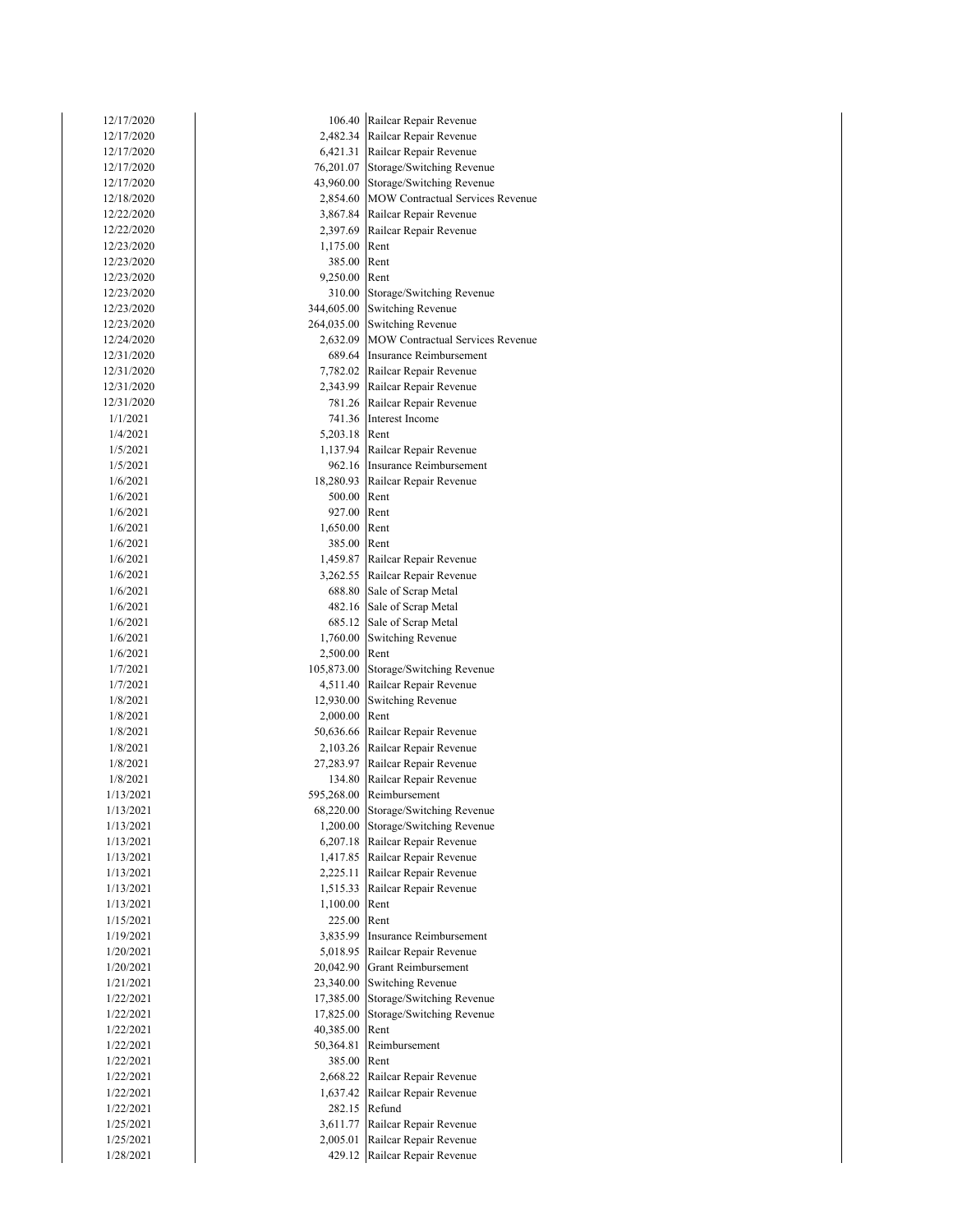| 1/28/2021              |             | 2,632.09 MOW Contractual Services Revenue                 |
|------------------------|-------------|-----------------------------------------------------------|
| 1/28/2021              |             | 273,070.00 Switching Revenue                              |
| 1/28/2021              | 308,605.00  | <b>Switching Revenue</b>                                  |
| 1/29/2021              |             | 2,037.94 Railcar Repair Revenue                           |
| 1/29/2021              | 663.24      | Railcar Repair Revenue                                    |
| 1/29/2021              | 225.00      | Rent                                                      |
| 1/29/2021              | 66,458.00   | Storage/Switching Revenue                                 |
| 1/29/2021              |             | 6,815.68 Railcar Repair Revenue                           |
| 1/29/2021              | 300.00      | Storage/Switching Revenue                                 |
| 1/29/2021              |             | 59.14 Railcar Repair Revenue                              |
| 1/29/2021              |             | 1,210.00 Sale of Scrap Metal                              |
| 1/29/2021              | 25,000.00   | Insurance Reimbursement                                   |
| 2/1/2021               |             | 630.34 Interest Income                                    |
| 2/3/2021               | 500.00      | Rent                                                      |
| 2/4/2021               | 2,632.09    | <b>MOW Contractual Services Revenue</b>                   |
| 2/4/2021               | 267,825.53  | Rent                                                      |
| 2/4/2021               | 1,130.00    | Rent                                                      |
| 2/4/2021               | 927.00      | Rent                                                      |
| 2/4/2021               | 1,650.00    | Rent                                                      |
| 2/4/2021               | 1,100.00    | Rent                                                      |
| 2/4/2021               | 9,250.00    | Rent                                                      |
| 2/4/2021               | 910.00      | Storage/Switching Revenue                                 |
| 2/4/2021               | 1,760.00    | <b>Switching Revenue</b>                                  |
| 2/4/2021               |             | 22,278.84 Switching Revenue                               |
| 2/9/2021               | 40,822.00   | Storage/Switching Revenue                                 |
| 2/9/2021               | 12,327.79   | Railcar Repair Revenue                                    |
| 2/9/2021               | 51,703.99   | Railcar Repair Revenue                                    |
| 2/9/2021               | 4,440.00    | Railcar Repair Revenue                                    |
| 2/9/2021               |             | 17,425.72 Railcar Repair Revenue                          |
| 2/9/2021               |             | 3,857.66 Railcar Repair Revenue                           |
| 2/10/2021              | 311,154.59  | Expense Reimbursement/Account Transfer                    |
| 2/12/2021              | 60,241.00   | Storage/Switching Revenue                                 |
| 2/12/2021              |             | 5,554.02 Railcar Repair Revenue                           |
| 2/12/2021              | 1,370.24    | Railcar Repair Revenue<br>2,816.18 Railcar Repair Revenue |
| 2/12/2021              |             |                                                           |
| 2/12/2021<br>2/12/2021 | 20,389.50   | 2,054.80 Sale of Scrap Metal                              |
| 2/17/2021              |             | Legal fees reimbursement<br>29.66 Railcar Repair Revenue  |
| 2/17/2021              |             | 211.30 Railcar Repair Revenue                             |
| 2/19/2021              | 295.00      | <b>Switching Revenue</b>                                  |
| 2/19/2021              | 20,584.00   | Storage/Switching Revenue                                 |
| 2/19/2021              | 385.00      | Rent                                                      |
| 2/19/2021              | 3,212.56    | Railcar Repair Revenue                                    |
| 2/19/2021              |             | 214.50 Railcar Repair Revenue                             |
| 2/19/2021              |             | 1,878.98 Railcar Repair Revenue                           |
| 2/19/2021              |             | 1,463.00 Sale of Scrap Metal                              |
| 2/19/2021              |             | 62,685.98 Grant Reimbursement                             |
| 2/25/2021              |             | 377,390.00 Switching Revenue                              |
| 2/26/2021              | 410,332.51  | Grant Reimbursement                                       |
| 2/26/2021              | 225.00      | Rent                                                      |
| 2/26/2021              |             | 543.17 Railcar Repair Revenue                             |
| 2/26/2021              |             | 6,532.13 Railcar Repair Revenue                           |
| 2/26/2021              | 3,832.70    | Railcar Repair Revenue                                    |
| 2/26/2021              | 500.00      | Rent                                                      |
| 2/26/2021              | 50,385.00   | Rent                                                      |
| 2/26/2021              | 318.28      | Rent                                                      |
| 2/26/2021              | 2,530.00    | <b>Switching Revenue</b>                                  |
| 3/1/2021               |             | 493.95 Interest Income                                    |
| 3/2/2021               | 1,973.31    | Railcar Repair Revenue                                    |
| 3/2/2021               |             | 46.73 Railcar Repair Revenue                              |
| 3/2/2021               | 583,720.00  | <b>Switching Revenue</b>                                  |
| 3/3/2021               | 131,506.85  | Rent                                                      |
| 3/3/2021               | 71,034.78   | <b>Grant Reimbursement</b>                                |
| 3/4/2021               |             | 4,992.02 MOW Contractual Services Revenue                 |
| 3/4/2021               |             | 2,711.05 MOW Contractual Services Revenue                 |
| 3/4/2021               | 500.00      | Rent                                                      |
| 3/4/2021               | 927.00 Rent |                                                           |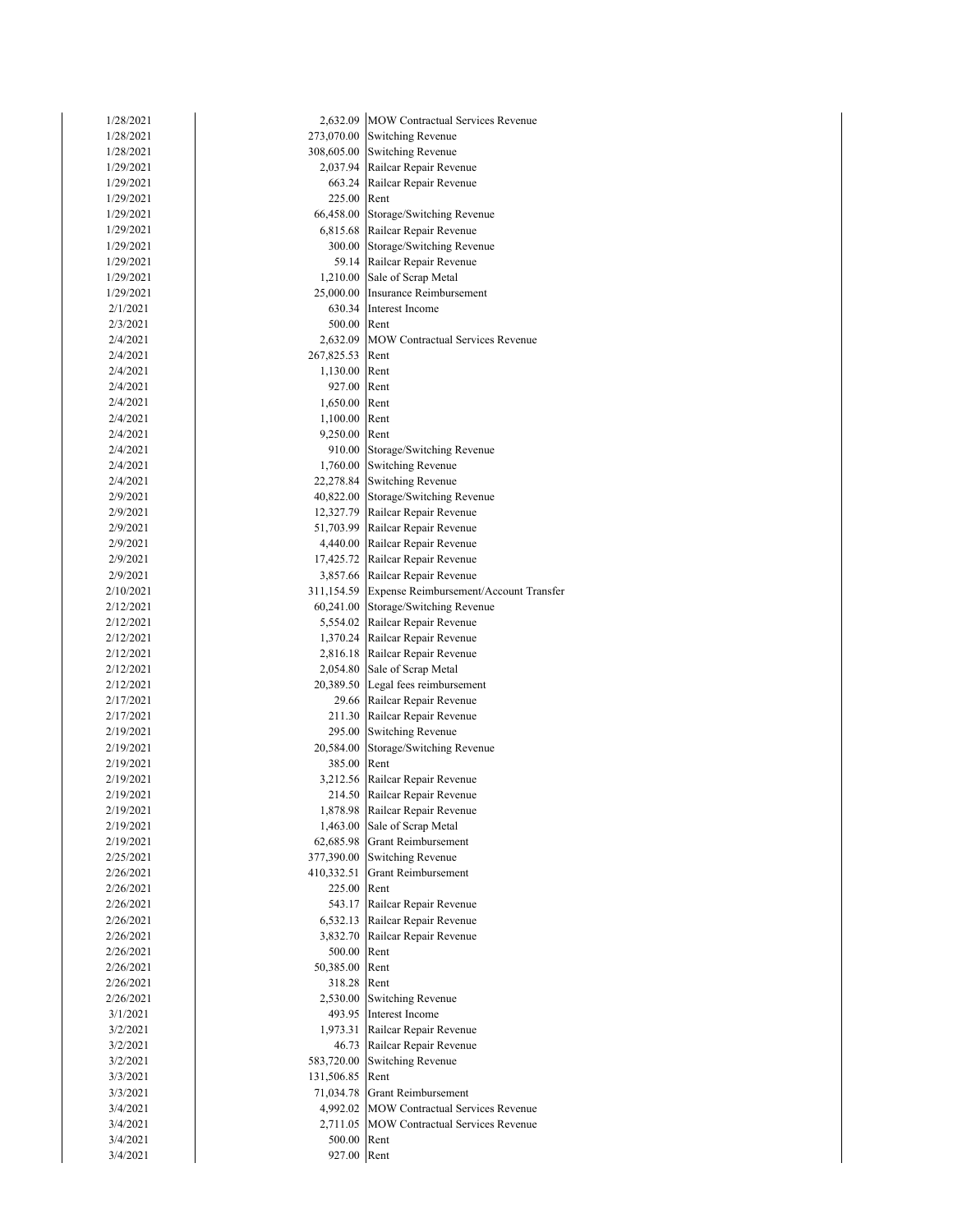| 3/4/2021               | 1,650.00 Rent |                                                   |
|------------------------|---------------|---------------------------------------------------|
| 3/4/2021               |               | 110.64 Railcar Repair Revenue                     |
| 3/4/2021               |               | 395.87 Railcar Repair Revenue                     |
| 3/4/2021               |               | 3,419.21 Railcar Repair Revenue                   |
| 3/4/2021               | 1,100.00      | Rent                                              |
| 3/4/2021               | 9,527.50 Rent |                                                   |
| 3/5/2021               |               | 17,825.00 Storage/Switching Revenue               |
| 3/5/2021               |               | 380.00 MOW Contractual Services Revenue           |
| 3/5/2021               |               | 40,290.06 Railcar Repair Revenue                  |
| 3/5/2021               |               | 11,915.48 Railcar Repair Revenue                  |
| 3/5/2021               |               | 20,412.99 Railcar Repair Revenue                  |
| 3/9/2021               |               | 352.47 MOW Contractual Services Revenue           |
| 3/10/2021              |               | 67,974.00 Storage/Switching Revenue               |
| 3/10/2021              |               | 3,473.21 Railcar Repair Revenue                   |
| 3/11/2021              |               | 840,105.53 Expense Reimbursement/Account Transfer |
| 3/15/2021              |               | 2,322.12 Railcar Repair Revenue                   |
| 3/15/2021              |               | 164.72 Railcar Repair Revenue                     |
| 3/15/2021              |               | 261.82 Railcar Repair Revenue                     |
| 3/15/2021              |               | 11,899.86 Railcar Repair Revenue                  |
| 3/15/2021              |               | 1,750.50 Railcar Repair Revenue                   |
| 3/15/2021              |               | 2,670.29 Railcar Repair Revenue                   |
| 3/15/2021              |               | 124.38 Railcar Repair Revenue                     |
| 3/15/2021              |               | 1,861.22 Railcar Repair Revenue                   |
| 3/15/2021              |               | 146.13 Refund<br>1,489.40 Sale of Scrap Metal     |
| 3/15/2021              |               | 893.37 Refund                                     |
| 3/15/2021<br>3/15/2021 |               | 3,120.00 Storage/Switching Revenue                |
| 3/15/2021              | 1,127.00 Rent |                                                   |
| 3/16/2021              |               | 1,370.34 Insurance Reimbursement                  |
| 3/18/2021              |               | 65,446.92 Storage/Switching Revenue               |
| 3/22/2021              |               | 18.22 Railcar Repair Revenue                      |
| 3/25/2021              |               | 1,637.61 Railcar Repair Revenue                   |
| 3/25/2021              |               | 329,880.00 Switching Revenue                      |
| 3/25/2021              | 422,015.00    | Switching Revenue                                 |
| 3/26/2021              | 50,385.00     | Rent                                              |
| 3/26/2021              | 385.00        | Rent                                              |
| 3/26/2021              |               | 124,285.00 Storage/Switching Revenue              |
| 3/26/2021              |               | 98.32 Railcar Repair Revenue                      |
| 3/26/2021              |               | 2,484.02 Railcar Repair Revenue                   |
| 3/26/2021              |               | 2,187.13 Railcar Repair Revenue                   |
| 3/26/2021              |               | 29.66 Railcar Repair Revenue                      |
| 3/26/2021              | 9,552.42 Rent |                                                   |
| 3/26/2021              |               | 30,555.00 Storage/Switching Revenue               |
| 3/26/2021              | 500.00        | Refund                                            |
| 3/26/2021              | 15.10         | Reimbursement                                     |
| 3/26/2021              | 225.00        | Rent                                              |
| 3/29/2021              | 18.22         | Railcar Repair Revenue                            |
| 3/29/2021              | 4,756.81      | Railcar Repair Revenue                            |
| 3/29/2021              |               | 135,895.00 Storage/Switching Revenue              |
| 3/29/2021              | 72,035.03     | Storage/Switching Revenue                         |
| 3/30/2021              |               | 29.66 Railcar Repair Revenue                      |
| 3/30/2021              | 858.06        | Railcar Repair Revenue                            |
| 3/30/2021              | 1,717.98      | Railcar Repair Revenue                            |
| 3/30/2021              | 5,468.62      | Railcar Repair Revenue                            |
| 3/31/2021              | 112,258.95    | Grant Reimbursement                               |
| 3/31/2021              | 75,686.27     | Grant Reimbursement                               |
| 4/1/2021<br>4/1/2021   | 644.71        | Insurance Reimbursement<br>2,786.04 Voided Check  |
|                        | 11.70         | Voided Check                                      |
| 4/1/2021<br>4/2/2021   | 17,486.36     | Railcar Repair Revenue                            |
| 4/2/2021               | 6,104.90      | Railcar Repair Revenue                            |
| 4/2/2021               | 24,176.53     | Railcar Repair Revenue                            |
| 4/2/2021               | 12,437.10     | MOW Contractual Services Revenue                  |
| 4/5/2021               | 25,583.26     | <b>Switching Revenue</b>                          |
| 4/5/2021               | 11,353.72     | Railcar Repair Revenue                            |
| 4/5/2021               | 197.43        | Railcar Repair Revenue                            |
| 4/6/2021               | 3,766.61      | Railcar Repair Revenue                            |
|                        |               |                                                   |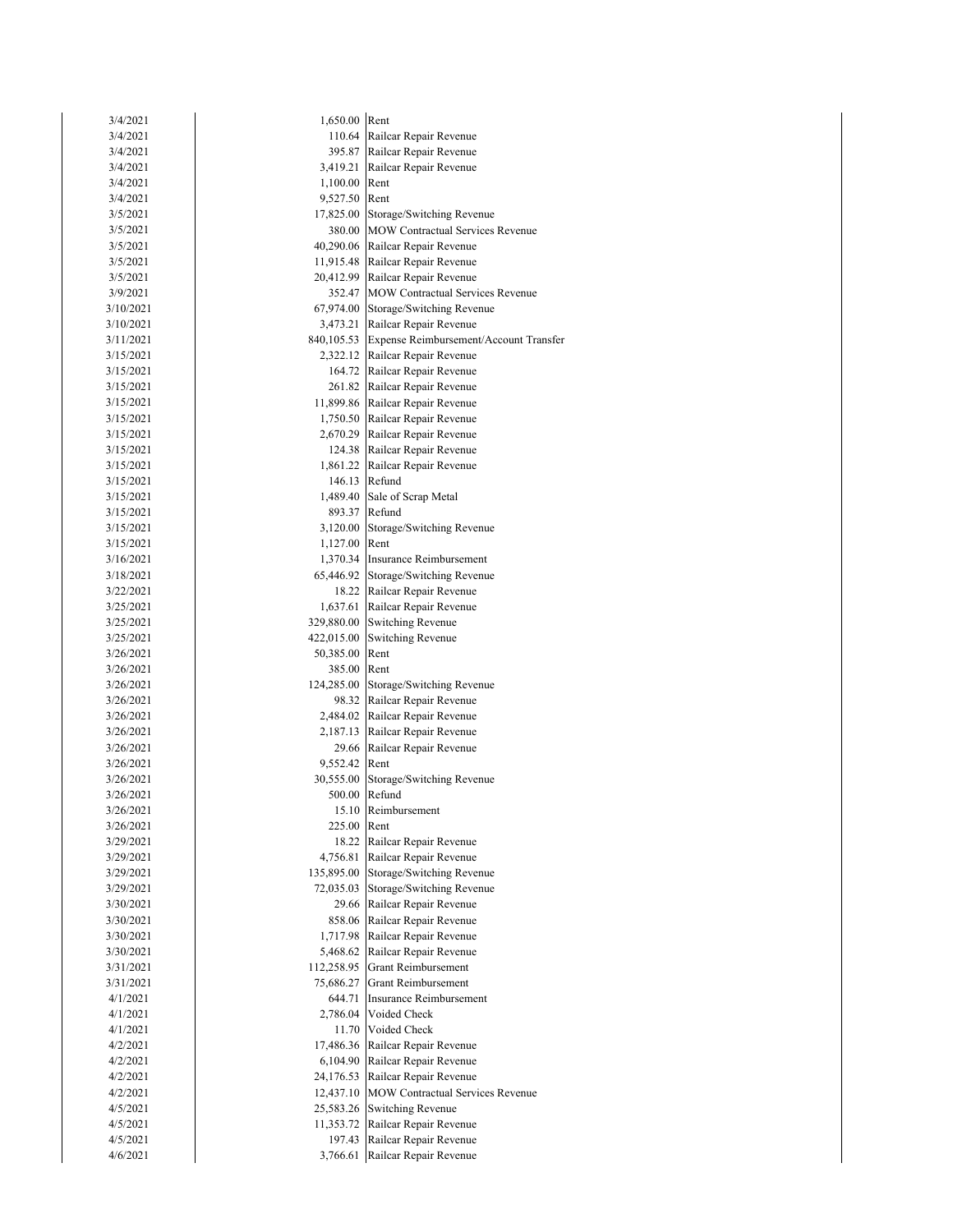| 4/7/2021  | 67,389.00     | Storage/Switching Revenue                  |
|-----------|---------------|--------------------------------------------|
| 4/7/2021  | 9,535.77      | Railcar Repair Revenue                     |
| 4/12/2021 | 1,650.00      | Rent                                       |
| 4/12/2021 | 78,525.21     | Storage/Switching Revenue                  |
| 4/12/2021 | 1,100.00      | Rent                                       |
| 4/12/2021 | 927.00        | Rent                                       |
| 4/12/2021 | 18,785.00     | Rent                                       |
| 4/12/2021 | 3,598.73      | Railcar Repair Revenue                     |
| 4/13/2021 | 318,674.66    | Expense Reimbursement/Account Transfer     |
| 4/15/2021 |               | 10,260.36 MOW Contractual Services Revenue |
| 4/15/2021 |               | 6,290.80 MOW Contractual Services Revenue  |
| 4/15/2021 | 2,711.05      | <b>MOW Contractual Services Revenue</b>    |
| 4/16/2021 | 18,710.00     | Storage/Switching Revenue                  |
| 4/16/2021 | 500.00        | Rent                                       |
| 4/16/2021 | 318.28        | Rent                                       |
| 4/16/2021 | 1,175.00      | Rent                                       |
| 4/16/2021 |               | 1,346.76 Railcar Repair Revenue            |
| 4/16/2021 | 263.54        | Railcar Repair Revenue                     |
| 4/16/2021 | 2,040.99      | Railcar Repair Revenue                     |
| 4/16/2021 |               | 290.00 Storage/Switching Revenue           |
| 4/20/2021 | 744.17        | Insurance Reimbursement                    |
| 4/23/2021 | 149.01        | Railcar Repair Revenue                     |
| 4/23/2021 | 270.00        | Rent                                       |
| 4/23/2021 | 385.00        | Rent                                       |
| 4/23/2021 | 54,740.00     | Rent                                       |
| 4/23/2021 | 2,060.80      | Sale of Scrap Metal                        |
| 4/23/2021 |               | 2,500.00 Miscellaneous                     |
| 4/27/2021 |               | 352.47 Insurance Reimbursement             |
| 4/27/2021 |               | 246,065.00 Switching Revenue               |
| 4/27/2021 |               | 487,995.00 Switching Revenue               |
| 4/28/2021 | 1,349.89      | Railcar Repair Revenue                     |
| 4/30/2021 |               | 3,688.02 Railcar Repair Revenue            |
| 4/30/2021 |               | 3,866.43 Railcar Repair Revenue            |
| 4/30/2021 | 2,073.80      | <b>MOW Contractual Services Revenue</b>    |
| 4/30/2021 | 302.35        | Railcar Repair Revenue                     |
| 4/30/2021 | 225.00        | Rent                                       |
| 4/30/2021 | 720.06        | Railcar Repair Revenue                     |
| 4/30/2021 |               | 159.92 Railcar Repair Revenue              |
| 4/30/2021 |               | 1,766.93 Railcar Repair Revenue            |
| 4/30/2021 | 18.22         | Railcar Repair Revenue                     |
| 4/30/2021 | 1,610.00      | Storage/Switching Revenue                  |
| 4/30/2021 | 1,075.00      | Storage/Switching Revenue                  |
| 4/30/2021 | 1,194.02      | <b>Insurance Reimbursement</b>             |
| 4/30/2021 | 2,500.00 Rent |                                            |
| 5/1/2021  |               | 696.91 Interest Income                     |
| 5/3/2021  | 5,274.53 Rent |                                            |
| 5/3/2021  | 99,313.15     | <b>Grant Reimbursement</b>                 |
| 5/5/2021  |               | 129.87 Railcar Repair Revenue              |
| 5/5/2021  | 40,347.09     | Railcar Repair Revenue                     |
| 5/5/2021  | 45,271.06     | Railcar Repair Revenue                     |
| 5/6/2021  | 25,597.00     | Storage/Switching Revenue                  |
| 5/7/2021  |               | 376.83 Railcar Repair Revenue              |
| 5/7/2021  |               | 2,965.66 Railcar Repair Revenue            |
| 5/7/2021  | 298.72        | Railcar Repair Revenue                     |
| 5/7/2021  | 1,100.00      | Rent                                       |
| 5/7/2021  | 1,650.00      | Rent                                       |
| 5/7/2021  | 927.00        | Rent                                       |
| 5/7/2021  | 327,117.87    | Rent                                       |
| 5/7/2021  | 1,000.00      | Miscellaneous                              |
| 5/10/2021 | 57,853.00     | Storage/Switching Revenue                  |
| 5/10/2021 | 4,837.79      | Railcar Repair Revenue                     |
| 5/11/2021 | 253,902.05    | Expense Reimbursement/Account Transfer     |
| 5/13/2021 | 33,900.38     | <b>MOW Contractual Services Revenue</b>    |
| 5/13/2021 | 1,950.00      | <b>Switching Revenue</b>                   |
| 5/14/2021 | 2,666.99      | Railcar Repair Revenue                     |
| 5/14/2021 | 9,343.30      | Railcar Repair Revenue                     |
| 5/14/2021 |               | 17,545.00 Storage/Switching Revenue        |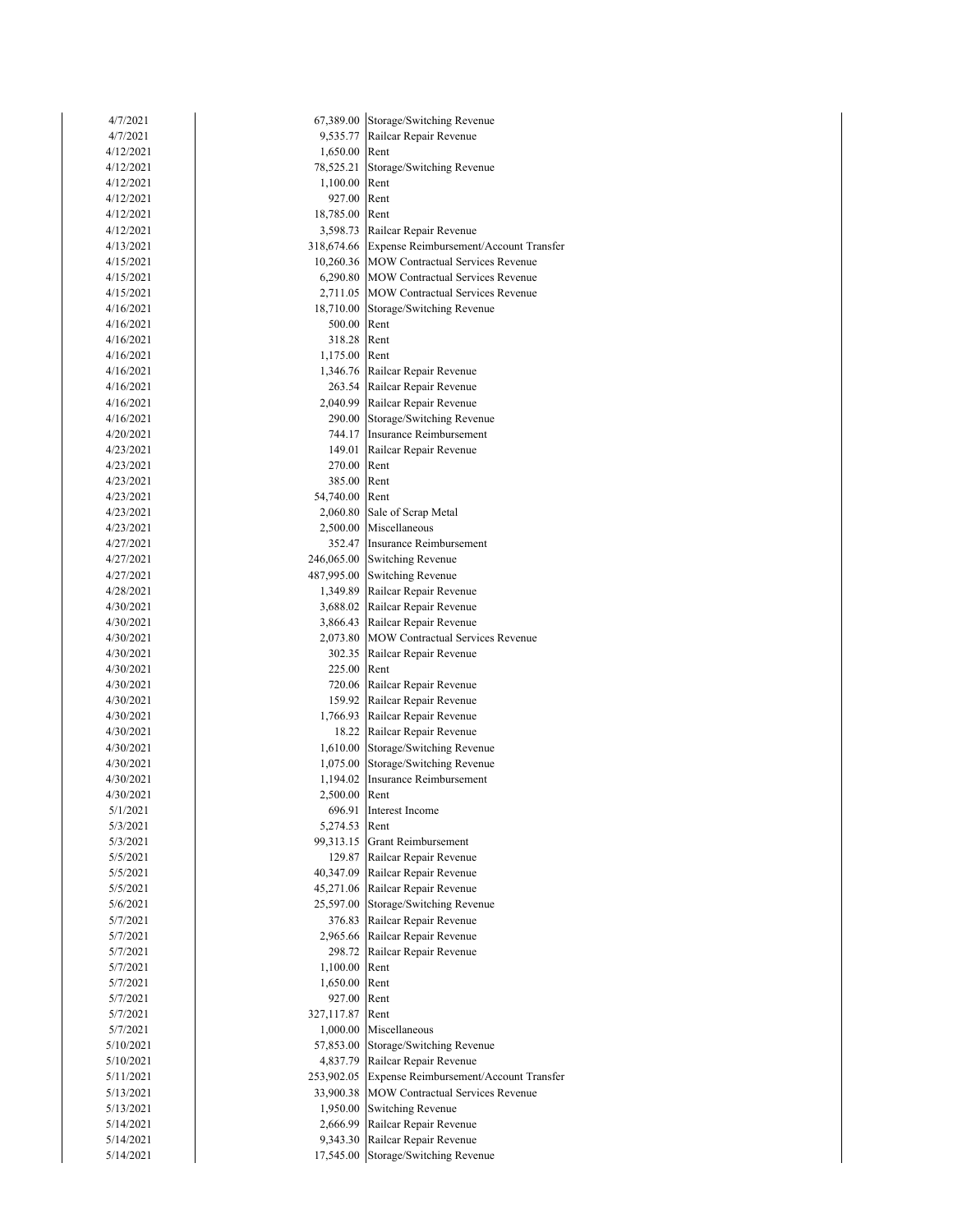| 5/14/2021              | 1,175.00 Rent           |                                                               |
|------------------------|-------------------------|---------------------------------------------------------------|
| 5/14/2021              | 385.00 Rent             |                                                               |
| 5/14/2021              |                         | 68,476.96 Storage/Switching Revenue                           |
| 5/14/2021              | 9,527.50 Rent           |                                                               |
| 5/14/2021              | 12,500.00 Rent          |                                                               |
| 5/14/2021              | 472.11                  | Railcar Repair Revenue                                        |
| 5/14/2021              |                         | 8,415.70 Sale of Scrap Metal                                  |
| 5/14/2021              | 2,362.99 Refund         |                                                               |
| 5/14/2021              |                         | 4,200.00 MOW Contractual Services Revenue                     |
| 5/21/2021              | 50,385.00 Rent          |                                                               |
| 5/21/2021              | 2,500.00 Rent           |                                                               |
| 5/21/2021              |                         | 15,600.00 MOW Contractual Services Revenue                    |
| 5/21/2021              |                         | 1,840.00 Storage/Switching Revenue                            |
| 5/21/2021              |                         | 13,378.81 Railcar Repair Revenue                              |
| 5/21/2021              |                         | 2,642.40 Sale of Scrap Metal                                  |
| 5/24/2021              |                         | 1,799.30 Railcar Repair Revenue                               |
| 5/24/2021              |                         | 1,555.69 Railcar Repair Revenue                               |
| 5/27/2021              |                         | 75,316.72 Storage/Switching Revenue                           |
| 5/27/2021              |                         | 22,750.00 Reimbursement                                       |
| 5/27/2021              |                         | 2,711.05 MOW Contractual Services Revenue                     |
| 5/27/2021              |                         | 306,110.00 Switching Revenue                                  |
| 5/27/2021              |                         | 482,825.00 Switching Revenue                                  |
| 5/28/2021              |                         | 1,106.70 Railcar Repair Revenue                               |
| 5/28/2021              |                         | 295.54 Railcar Repair Revenue                                 |
| 5/28/2021              |                         | 18.22 Railcar Repair Revenue<br>172.78 Railcar Repair Revenue |
| 5/28/2021              |                         | 7,000.00 MOW Contractual Services Revenue                     |
| 5/28/2021              |                         |                                                               |
| 5/28/2021              | 225.00 Rent             | 8,927.00 MOW Contractual Services Revenue                     |
| 6/1/2021<br>6/1/2021   |                         | 708.98 Interest Income                                        |
| 6/1/2021               |                         | 645.25 Voided Check                                           |
| 6/4/2021               |                         | 395.00 MOW Contractual Services Revenue                       |
| 6/4/2021               | 15,000.00 Rent          |                                                               |
| 6/4/2021               | 1,100.00 Rent           |                                                               |
| 6/4/2021               |                         | 8,905.00 Storage/Switching Revenue                            |
| 6/4/2021               | 955.00                  | Rent                                                          |
| 6/4/2021               | 1,000.00                | Rent                                                          |
| 6/4/2021               | 1,650.00 Rent           |                                                               |
| 6/4/2021               |                         | 1,179.91 Railcar Repair Revenue                               |
| 6/4/2021               |                         | 422.45 Railcar Repair Revenue                                 |
| 6/4/2021               |                         | 1,879.20 Sale of Scrap Metal                                  |
| 6/8/2021               |                         | 75,364.00 Storage/Switching Revenue                           |
| 6/8/2021               |                         | 12,681.49 Railcar Repair Revenue                              |
| 6/11/2021              |                         | 254,763.69 Expense Reimbursement/Account Transfer             |
| 6/11/2021              |                         | 1,583.21 MOW Contractual Services Revenue                     |
| 6/11/2021              |                         | 452.60 Railcar Repair Revenue                                 |
| 6/11/2021              |                         | 18.32 Railcar Repair Revenue                                  |
| 6/11/2021              |                         | 322.61 Railcar Repair Revenue                                 |
| 6/11/2021              | 385.00 Rent             |                                                               |
| 6/11/2021              | 16,294.71 Refund        |                                                               |
| 6/14/2021              |                         | 26,925.92 Switching Revenue                                   |
| 6/15/2021              |                         | 75,817.21 Railcar Repair Revenue                              |
| 6/15/2021              |                         | 12,393.20 Railcar Repair Revenue                              |
| 6/15/2021              |                         | 13,611.22 Railcar Repair Revenue                              |
| 6/15/2021              |                         | 1,437.33 Railcar Repair Revenue                               |
| 6/15/2021              | 3,000.00 Rent           |                                                               |
| 6/16/2021              |                         | 7,678.51 Railcar Repair Revenue                               |
| 6/16/2021              |                         | 29.66 Railcar Repair Revenue                                  |
| 6/18/2021              | 39,655.00               | Storage/Switching Revenue                                     |
| 6/18/2021              |                         | 360.00 MOW Contractual Services Revenue                       |
| 6/18/2021              |                         | 3,012.72 Railcar Repair Revenue                               |
| 6/18/2021              |                         | 1,398.86 Railcar Repair Revenue                               |
| 6/18/2021              |                         | 3,843.23 Railcar Repair Revenue                               |
| 6/18/2021              |                         | 1,328.54 Railcar Repair Revenue                               |
| 6/18/2021              | 399.85<br>2,500.00 Rent | Railcar Repair Revenue                                        |
| 6/18/2021<br>6/18/2021 |                         |                                                               |
|                        | 2,500.00 Rent           |                                                               |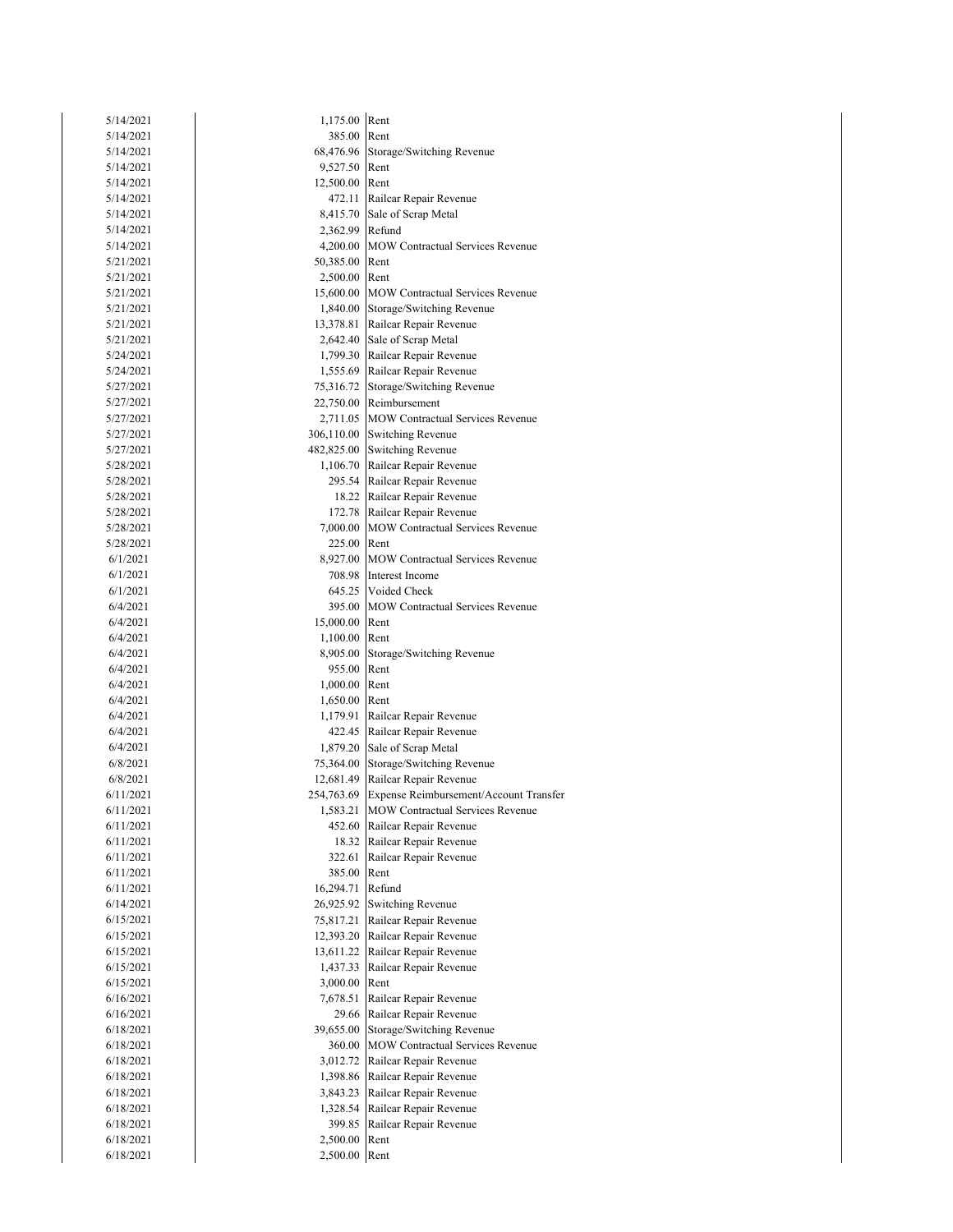| 6/18/2021 | 50,385.00 Rent |                                           |
|-----------|----------------|-------------------------------------------|
| 6/18/2021 |                | 63,441.96 Storage/Switching Revenue       |
| 6/18/2021 | 9,527.50 Rent  |                                           |
| 6/23/2021 |                | 177,704.57 Grant Reimbursement            |
| 6/24/2021 | 73,613.50      | Storage/Switching Revenue                 |
| 6/24/2021 |                | 299.76 Railcar Repair Revenue             |
| 6/24/2021 |                | 2.711.05 MOW Contractual Services Revenue |
| 6/25/2021 |                | 1,205.68 Railcar Repair Revenue           |
| 6/25/2021 | 24,868.71      | <b>Grant Reimbursement</b>                |
| 6/25/2021 |                | 6,300.00 Reimbursement                    |
| 6/25/2021 | 1,150.00       | <b>Switching Revenue</b>                  |
| 6/28/2021 | 305,805.00     | <b>Switching Revenue</b>                  |
| 6/28/2021 | 555,645.00     | <b>Switching Revenue</b>                  |
| 6/29/2021 | 225.00         | Rent                                      |
| 6/30/2021 | 89,746.00      | Storage/Switching Revenue                 |
| 6/30/2021 | 3.101.17       | Railcar Repair Revenue                    |
|           |                |                                           |
|           | 27,307,225.90  |                                           |

Withdrawals: (Please list each withdrawal separately. Add lines as needed)

| Date     | Amount       | Payee                                     | <b>Purchase Description</b>         |
|----------|--------------|-------------------------------------------|-------------------------------------|
| 7/2/2020 | 136,139.75   | PPE 06/30/20                              | Payroll                             |
| 7/2/2020 | 2,228.45     | AETNA HEALTH PLANS                        | <b>Employee Benefits/Deductions</b> |
| 7/2/2020 | 258.72       | AIG-VALIC RETIREMENT SERVICES             | <b>Employee Benefits/Deductions</b> |
| 7/2/2020 | 625.63       | <b>ASI FLEX</b>                           | <b>Employee Benefits/Deductions</b> |
| 7/2/2020 | 19,540.00    | EFTPS #941 FED INCOME TAX PMT             | <b>Employee Benefits/Deductions</b> |
| 7/2/2020 | 66,856.99    | EFTPS #CT-1 RR RET TAX PMT                | <b>Employee Benefits/Deductions</b> |
| 7/2/2020 | 368.75       | IAMAW DISTRICT LODGE 19                   | <b>Employee Benefits/Deductions</b> |
| 7/2/2020 | 279.16       | RR EMPLOYEES NATIONAL FSA PLAN            | <b>Employee Benefits/Deductions</b> |
| 7/2/2020 | 1,218.00     | SC DEPT OF SOCIAL SERVICES                | <b>Employee Benefits/Deductions</b> |
| 7/2/2020 | 266.00       | <b>SUN LIFE FINANCIAL</b>                 | Life Insurance                      |
| 7/2/2020 | 121.13       | <b>TIAA-CREF</b>                          | <b>Employee Benefits/Deductions</b> |
| 7/2/2020 | 58,956.11    | UNITED HEALTHCARE                         | Employee Benefits/Deductions        |
| 7/2/2020 | 3,030.70     | UNITED TRANSPORTATION UNION               | <b>Employee Benefits/Deductions</b> |
| 7/2/2020 | 44,293.53    | <b>ARCADIS US INC</b>                     | <b>Construction Services</b>        |
| 7/2/2020 | 1,804.17     | AT&T                                      | Utilities                           |
| 7/2/2020 | 80.00        | CHARLESTON COUNTY TREASURER MOTOR VEHICLE | Vehicle Registration                |
| 7/2/2020 | 70.00        | CHARLESTON COUNTY USER FEE-Hazmat         | User Fee                            |
| 7/2/2020 | 100.00       | COASTAL ELECTRIC COOPERATIVE              | <b>Utilities</b>                    |
| 7/2/2020 | 4,730.00     | CONRAD YELVINGTON DISTRIBUTORS            | Refund                              |
| 7/2/2020 | 11.70        | <b>GENERAL AGENCY</b>                     | Life Insurance                      |
| 7/2/2020 | 302.50       | GREATER SVILLE DORCHESTER CO CHAMBER COM  | Dues & Fees                         |
| 7/2/2020 | 224.55       | <b>HOME TELECOM</b>                       | Utilities                           |
| 7/2/2020 | 4,500.00     | KMD AND ASSOCIATES                        | Professional Fees                   |
| 7/2/2020 | 1,100.00     | PROPELLER CLUB PORT OF CHARLESTON         | Dues & Fees                         |
| 7/2/2020 | 795.00       | ROGERS OCCUPATIONAL SCREENING             | <b>Safety Services</b>              |
| 7/2/2020 | 27.16        | SC DEPT OF ADMINISTRATION-Telephone       | Utilities                           |
| 7/2/2020 | 2,244.93     | SC STATE FISCAL ACCOUNTABILITY AUTHORITY  | <b>Insurance Premium</b>            |
| 7/2/2020 | 260.00       | SOIL CONSULTANTS INC                      | Professional Fees                   |
| 7/2/2020 | 81,186.50    | TRANSYSTEMS CORPORATION                   | Professional Fees                   |
| 7/2/2020 | 612.61       | VULCAN MATERIALS COMPANY                  | Railroad Supplies                   |
| 7/2/2020 | 371.58       | AETNA LIFE INSURANCE CO NCCC (SSBP)       | <b>Employee Benefits/Deductions</b> |
| 7/3/2020 | 4,200.00     | <b>AMERICAN INDUSTRIES</b>                | Car Repair Inventory                |
| 7/3/2020 | 3,381.60     | BREWER HENDLEY OIL CO                     | Railroad Supplies                   |
| 7/3/2020 | 707.35       | <b>FUEL EXPRESS</b>                       | Fuel                                |
| 7/3/2020 | 18,928.00    | <b>GREENBRIER RAIL SERVICES</b>           | Car Repair Inventory                |
| 7/3/2020 | 13,381.00    | <b>GREENERY OF CHARLESTON, LLC</b>        | Landscaping Services                |
| 7/3/2020 | 315.00       | LEDFORDS TERMITE & PEST CONTROL           | Pest Control Services               |
| 7/3/2020 | 190.55       | NATIONAL RAILWAY LABOR CONF               | Dues & Fees                         |
| 7/3/2020 | 27.60        | <b>NORRIS LAFFITTE</b>                    | Employee Reimbursement              |
| 7/3/2020 | 10,035.25    | RADIO COMMUNICATIONS OF CHARLESTON INC    | Lease                               |
| 7/3/2020 | 2,098,006.37 | RAGNAR BENSON CONSTRUCTION                | <b>Construction Services</b>        |
| 7/3/2020 | 6,900.00     | <b>S CRAIG LUND</b>                       | Professional Fees                   |
| 7/3/2020 | 10,757.40    | SC DEPT OF REVENUE-WITHHOLDING            | <b>Employee Benefits/Deductions</b> |
| 7/3/2020 | 1,165.09     | WILLIAMS SCOTSMAN INC                     | Lease                               |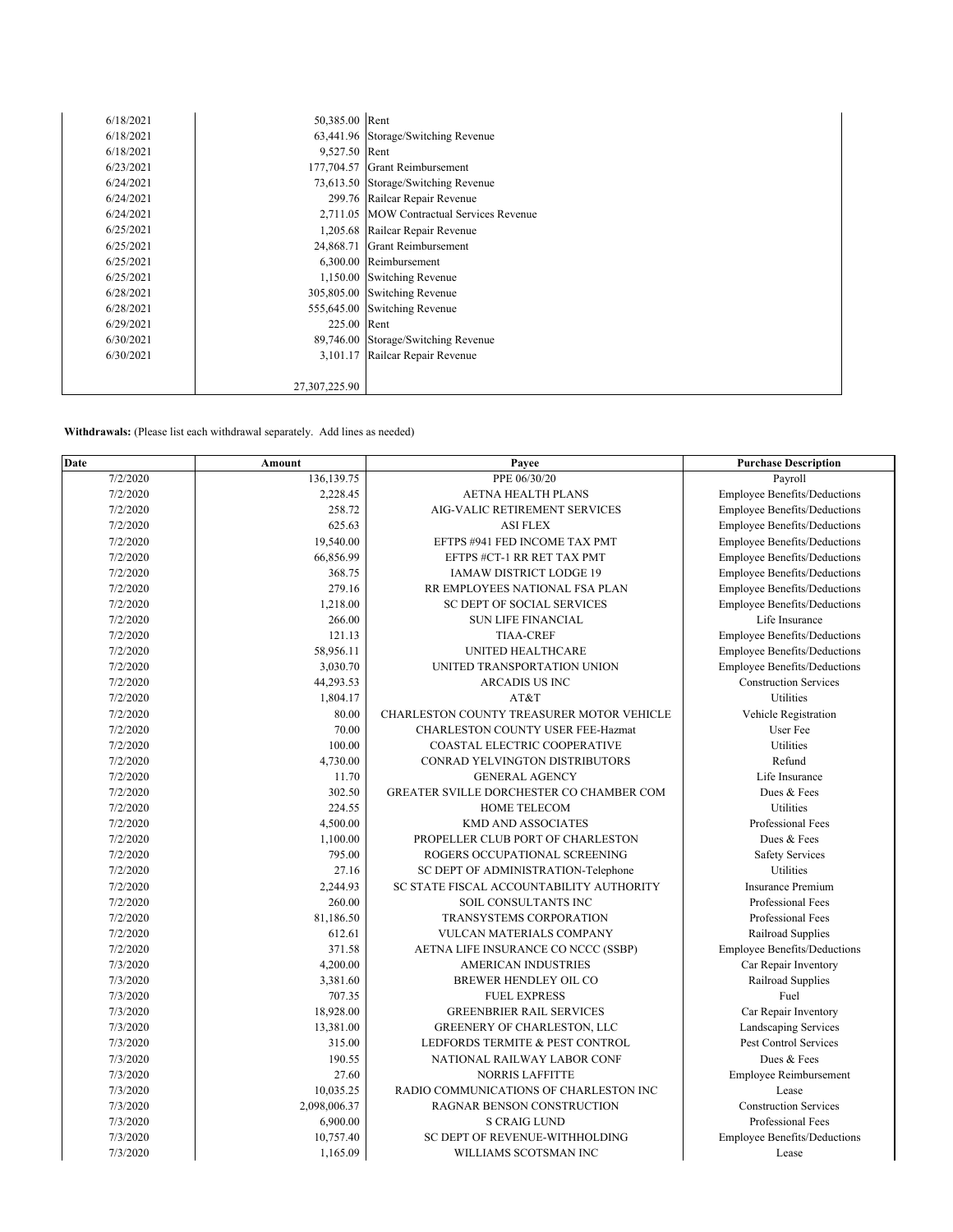| 7/3/2020  | 2,192.66   | XPO LOGISTICS FREIGHT INC             | Freight                    |
|-----------|------------|---------------------------------------|----------------------------|
| 7/3/2020  | 4,131.87   | ZEB'S QUALITY CLEANING INC            | Janitorial Services        |
| 7/6/2020  | 3,176.44   | METLIFE c/o FASCORE LLC               | Employee Benefits/Ded      |
| 7/6/2020  | 2,167.76   | SC DEFERRED COMPENSATION              | Employee Benefits/Ded      |
| 7/9/2020  | 1,465.00   | <b>BORIS LANDSCAPES LLC</b>           | Landscaping Servic         |
| 7/9/2020  | 210.00     | CAROLINA PLUMBING SOLUTIONS           | Facilities Repair/Mainte   |
|           | 439.00     |                                       | Dumpster Rental            |
| 7/9/2020  |            | CAROLINA WASTE & RECYCLING LLC        |                            |
| 7/9/2020  | 312.07     | CHARLESTON WATER SYSTEMS              | Utilities                  |
| 7/9/2020  | 190.44     | COLONIAL SUPPLEMENTAL INSURANCE       | Employee Benefits/Ded      |
| 7/9/2020  | 970.00     | EVANS MECHWART HAMBLETON & TILTON INC | Professional Fees          |
| 7/9/2020  | 3,882.58   | GREGORY POOLE EQUIPMENT CO            | Equipment Parts/Rep        |
| 7/9/2020  | 137,049.47 | LANDMARK CONSTRUCTION                 | Construction Servic        |
| 7/9/2020  | 200.00     | NORFOLK SOUTHERN RAILWAY              | Freight                    |
| 7/9/2020  | 77.00      | PALMETTO ELECTRIC COOPERATIVE INC     | Utilities                  |
| 7/9/2020  | 3,418.00   | <b>S&amp;ME INC</b>                   | Professional Fees          |
| 7/9/2020  | 3,621.58   | STERLING SAND LLC                     | Locomotive Sand            |
| 7/9/2020  | 5,023.81   | UNITED RENTALS                        | Equipment Rental           |
|           | 494.62     |                                       |                            |
| 7/9/2020  |            | WABTEC GLOBAL SERVICES                | Car Repair Invento         |
| 7/9/2020  | 440.00     | WOW!                                  | Utilities                  |
| 7/10/2020 | 371.58     | AETNA LIFE INSURANCE CO NCCC (SSBP)   | Employee Benefits/Ded      |
| 7/10/2020 | 6,850.00   | <b>AMERICAN INDUSTRIES</b>            | Car Repair Invento         |
| 7/10/2020 | 3,059.00   | AMERICAN SHORTLINE & REGIONAL RR ASSN | Dues & Fees                |
| 7/10/2020 | 1,815.00   | APPLICATION TECHNOLOGY BY DESIGN INC  | <b>AEI</b> Monitoring Serv |
| 7/10/2020 | 13,947.64  | BIRMINGHAM RAIL & LOCOMOTIVE          | Railroad Supplies          |
| 7/10/2020 | 1,323.68   | BREWER HENDLEY OIL CO                 | Railroad Supplies          |
| 7/10/2020 | 3,494.60   | CEL OIL PRODUCTS CORPORATION          | Fuel                       |
| 7/10/2020 | 149.39     | DONOHUE RAILROAD EQUIPMENT INC        | Car Repair Invento         |
| 7/10/2020 | 444.26     | <b>FUEL EXPRESS</b>                   | Fuel                       |
| 7/10/2020 | 16,586.00  | <b>GREENBRIER RAIL SERVICES</b>       | Car Repair Invento         |
|           |            |                                       |                            |
| 7/10/2020 | 5,689.40   | IMS SOLUTIONS GROUP LLC               | IT Services                |
| 7/10/2020 | 674.71     | KIMBALL MIDWEST                       | Railroad Supplies          |
| 7/10/2020 | 8,972.88   | KOPPERS INC                           | Railroad Supplies          |
| 7/10/2020 | 4,033.00   | MILLENNIUM INC                        | Crossing Inspection        |
| 7/10/2020 | 573,325.86 | <b>NARSTCO INC</b>                    | Railroad Supplies          |
| 7/10/2020 | 31,731.71  | POWER RAIL DISTRIBUTION INC           | Locomotive Parts           |
| 7/10/2020 | 13,489.50  | RAILCAR MANAGEMENT LLC.               | Software                   |
| 7/10/2020 | 50.00      | RAILINC CORPORATION INC               | Dues & Fees                |
| 7/10/2020 | 2,406.93   | RAILROAD RETIREMENT BOARD             | Employee Benefits/Ded      |
| 7/10/2020 | 700.00     | STANDARD CAR TRUCK                    | Car Repair Invento         |
| 7/10/2020 | 3,500.00   | TOD CONSULTING                        | Professional Fees          |
| 7/13/2020 | 1,952.03   | <b>SC DEPT OF REVENUE</b>             | Sales/Use Tax Paym         |
|           |            |                                       |                            |
| 7/13/2020 | 43,606.94  | SC PUBLIC EMPLOYEE BENEFIT AUTHORITY  | Employee Benefits/Ded      |
| 7/14/2020 | 3,362.38   | <b>CINTAS CORPORATION</b>             | Uniform Services           |
| 7/14/2020 | 902.52     | CINTAS CORPORATION                    | <b>Uniform Services</b>    |
| 7/15/2020 | 3,850.00   | APPRAISAL SERVICES OF SC INC          | Professional Fees          |
| 7/15/2020 | 1,215.75   | BERKELEY ELECTRIC COOPERATIVE INC     | Utilities                  |
| 7/15/2020 | 2,100.00   | CARVER MARITIME LLC                   | Professional Fees          |
| 7/15/2020 | 140.01     | COMCAST                               | Utilities                  |
| 7/15/2020 | 1,480.28   | DORSEY TIRE COMPANY                   | Vehicle Parts/Repa         |
| 7/15/2020 | 699.33     | RACINE RAILROAD PRODUCTS INC          | Railroad Supplies          |
| 7/15/2020 | 1,181.95   | <b>REDDY ICE</b>                      | Ice                        |
| 7/15/2020 | 16,095.46  |                                       | Credit Card Payme          |
|           |            | BANK OF AMERICA-Purchasing Card       |                            |
| 7/17/2020 | 228.00     | <b>BIGLEAF NETWORKS, INC</b>          | Utilities                  |
| 7/17/2020 | 3,889.41   | CEL OIL PRODUCTS CORPORATION          | Fuel                       |
| 7/17/2020 | 11,244.80  | DONOHUE RAILROAD EQUIPMENT INC        | Car Repair Invento         |
| 7/17/2020 | 426.70     | <b>FUEL EXPRESS</b>                   | Fuel                       |
| 7/17/2020 | 1,504.95   | GREENERY OF CHARLESTON, LLC           | Landscaping Servic         |
| 7/17/2020 | 1,273.61   | KIMBALL MIDWEST                       | Railroad Supplies          |
| 7/17/2020 | 1,450.59   | POWER RAIL DISTRIBUTION INC           | Locomotive Parts           |
| 7/17/2020 | 2,423.97   | SAFETY PRODUCTS INC                   | Safety Supplies            |
| 7/17/2020 | 75,585.44  | <b>SIB LIGHTING</b>                   | Facilities Repair/Mainte   |
| 7/17/2020 | 574.00     | STANDARD CAR TRUCK                    | Car Repair Invento         |
| 7/17/2020 | 225.80     | XPO LOGISTICS FREIGHT INC             | Freight                    |
|           |            |                                       |                            |
| 7/20/2020 | 135,203.55 | PPE 07/15/20                          | Payroll                    |
| 7/20/2020 | 258.72     | AIG-VALIC RETIREMENT SERVICES         | Employee Benefits/Ded      |
| 7/20/2020 | 625.63     | <b>ASI FLEX</b>                       | Employee Benefits/Ded      |
| 7/20/2020 | 20,106.00  | EFTPS #941 FED INCOME TAX PMT         | Employee Benefits/Ded      |

ployee Benefits/Deductions ployee Benefits/Deductions ployee Benefits/Deductions Car Repair Inventory Safety Supplies cilities Repair/Maintenance Railroad Supplies Locomotive Parts Landscaping Services Car Repair Inventory Credit Card Payment Railroad Supplies Vehicle Parts/Repair Professional Fees Professional Fees ployee Benefits/Deductions Uniform Services Professional Fees Sales/Use Tax Payment ployee Benefits/Deductions Car Repair Inventory Railroad Supplies Locomotive Parts Railroad Supplies Crossing Inspections Railroad Supplies Car Repair Inventory Car Repair Inventory Railroad Supplies Railroad Supplies **AEI Monitoring Services** ployee Benefits/Deductions Car Repair Inventory Car Repair Inventory Locomotive Sand Equipment Rental Professional Fees **Construction Services** Professional Fees Equipment Parts/Repair ployee Benefits/Deductions cilities Repair/Maintenance Dumpster Rental ployee Benefits/Deductions Landscaping Services Janitorial Services ployee Benefits/Deductions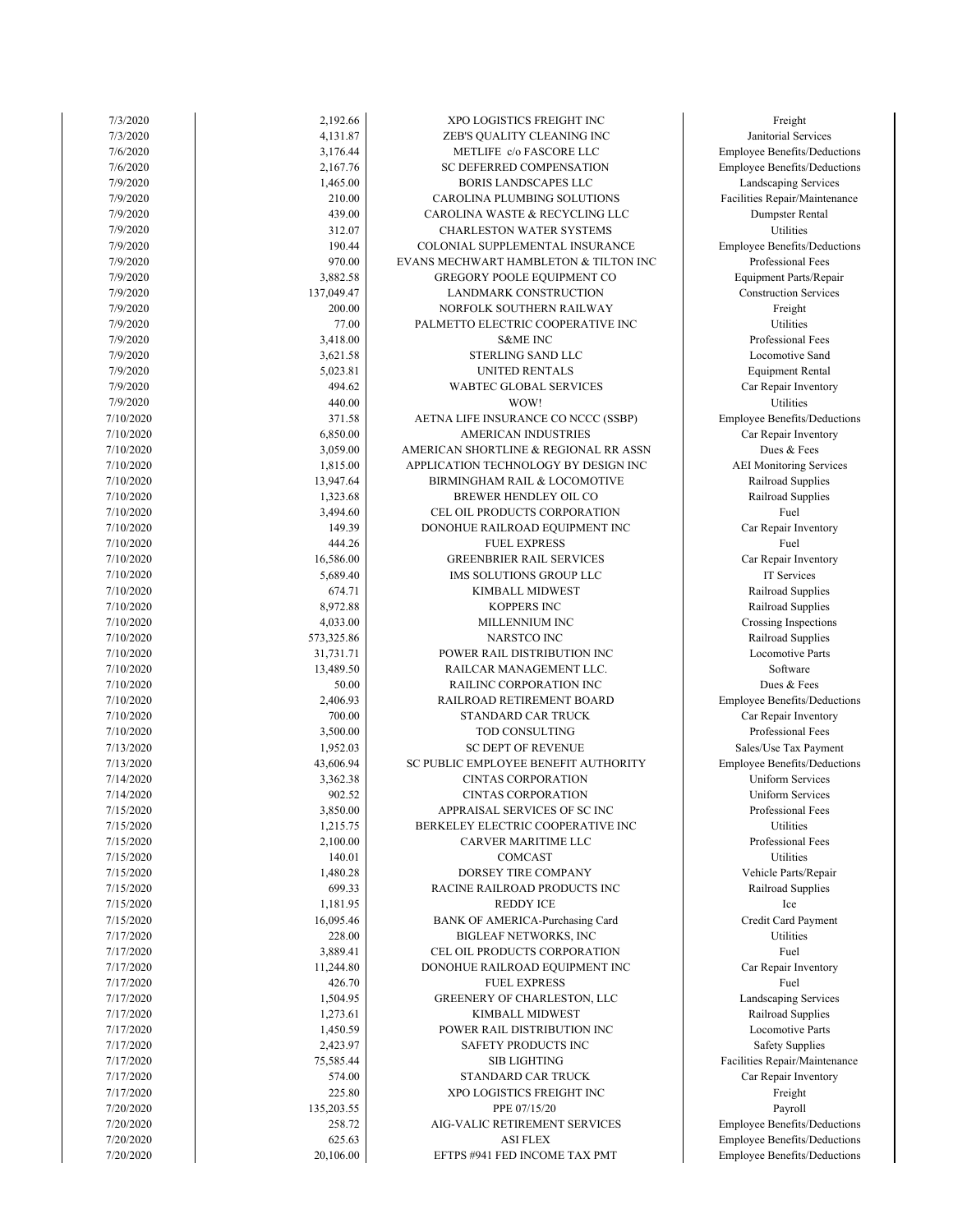| 7/20/2020 | 66,640.62  | EFTPS #CT-1 RR RET TAX PMT               | <b>Employee Benefits/Deductions</b> |
|-----------|------------|------------------------------------------|-------------------------------------|
| 7/20/2020 | 279.16     | RR EMPLOYEES NATIONAL FSA PLAN           | <b>Employee Benefits/Deductions</b> |
| 7/20/2020 | 1,218.00   | SC DEPT OF SOCIAL SERVICES               | <b>Employee Benefits/Deductions</b> |
|           |            |                                          |                                     |
| 7/20/2020 | 80.75      | <b>TIAA-CREF</b>                         | <b>Employee Benefits/Deductions</b> |
| 7/21/2020 | 3,244.55   | METLIFE c/o FASCORE LLC                  | Employee Benefits/Deductions        |
| 7/21/2020 | 2,167.76   | SC DEFERRED COMPENSATION                 | Employee Benefits/Deductions        |
| 7/21/2020 | 10,823.18  | SC DEPT OF REVENUE-WITHHOLDING           | Employee Benefits/Deductions        |
| 7/22/2020 | 72,548.51  | CARVER MARITIME LLC                      | Professional Fees                   |
|           |            |                                          |                                     |
| 7/22/2020 | 303.97     | COASTAL CAPITAL LEASING                  | Copier Lease                        |
| 7/22/2020 | 323.59     | COMCAST                                  | Utilities                           |
| 7/22/2020 | 7,584.15   | <b>DOMINION ENERGY</b>                   | Utilities                           |
| 7/22/2020 | 3,976.80   | FEDSEC INC                               | Professional Fees                   |
| 7/22/2020 | 625.00     | LOW COUNTRY DOCUMENTATION SERVICES       | Professional Fees                   |
|           |            |                                          |                                     |
| 7/22/2020 | 993.07     | <b>MANAGED PRINT INC</b>                 | Copier Maintenance                  |
| 7/22/2020 | 177.02     | MARSH & MCLENNAN AGENCY LLC              | <b>Insurance Premium</b>            |
| 7/22/2020 | 1,165.79   | <b>MOMAR INC</b>                         | <b>Safety Supplies</b>              |
| 7/22/2020 | 600.00     | NORFOLK SOUTHERN RAILWAY                 | Freight                             |
|           |            |                                          |                                     |
| 7/22/2020 | 62.50      | OCCUPATIONAL HEALTH CENTERS              | <b>Safety Services</b>              |
| 7/22/2020 | 412.77     | <b>SAFELITE AUTOGLASS</b>                | Vehicle Parts/Repair                |
| 7/22/2020 | 52.86      | <b>SHRED-IT USA</b>                      | Professional Fees                   |
| 7/22/2020 | 540.00     | <b>SIMONS &amp; DEAN</b>                 | Professional Fees                   |
|           |            |                                          |                                     |
| 7/22/2020 | 260.00     | SOIL CONSULTANTS INC                     | Professional Fees                   |
| 7/22/2020 | 285.27     | <b>TRUCOLOR</b>                          | Professional Fees                   |
| 7/22/2020 | 1,336.28   | UNITED RENTALS                           | <b>Equipment Rental</b>             |
| 7/22/2020 | 2,256.98   | VERIZON WIRELESS-Cell Phone              | Cell Phone Services                 |
| 7/22/2020 | 720.75     | WABTEC GLOBAL SERVICES                   | Car Repair Inventory                |
|           |            |                                          |                                     |
| 7/22/2020 | 1,342.71   | <b>BOOTJACK INC</b>                      | <b>Safety Supplies</b>              |
| 7/24/2020 | 1,327.73   | BIRMINGHAM RAIL & LOCOMOTIVE             | Railroad Supplies                   |
| 7/24/2020 | 3,306.77   | CEL OIL PRODUCTS CORPORATION             | Fuel                                |
| 7/24/2020 | 541.86     | <b>FUEL EXPRESS</b>                      | Fuel                                |
| 7/24/2020 | 23,599.81  | GREENERY OF CHARLESTON, LLC              | Landscaping Services                |
|           |            |                                          |                                     |
| 7/24/2020 | 60.00      | LEDFORDS TERMITE & PEST CONTROL          | Pest Control Services               |
| 7/24/2020 | 14,412.20  | <b>RAILINC RCH</b>                       | Car Hire                            |
| 7/24/2020 | 2,492.30   | SUMMIT HELICOPTERS, INC                  | Railroad Supplies                   |
| 7/24/2020 | 13,879.00  | WHEELWORX, LLC                           | Car Repair Inventory                |
|           |            |                                          |                                     |
| 7/24/2020 | 173.13     | XPO LOGISTICS FREIGHT INC                | Freight                             |
| 7/30/2020 | 21,692.92  | ANGELTRAX                                | Locomotive Parts                    |
| 7/30/2020 | 1,804.17   | AT&T                                     | Utilities                           |
| 7/30/2020 | 105.00     | CAROLINA PLUMBING SOLUTIONS              | Facilities Repair/Maintenance       |
| 7/30/2020 | 857.31     | <b>CHARLESTON WATER SYSTEMS</b>          | Utilities                           |
|           |            |                                          |                                     |
| 7/30/2020 | 102.00     | COASTAL ELECTRIC COOPERATIVE             | Utilities                           |
| 7/30/2020 | 190.44     | COLONIAL SUPPLEMENTAL INSURANCE          | Employee Benefits/Deductions        |
| 7/30/2020 | 8,815.00   | CONRAD YELVINGTON DISTRIBUTORS           | Refund                              |
| 7/30/2020 | 35,000.00  | <b>CSXT TRANSPORTATION - TRACK LEASE</b> | Lease                               |
|           |            |                                          |                                     |
| 7/30/2020 | 51,993.00  | E-BUILDER INC                            | Software                            |
| 7/30/2020 | 4,000.00   | <b>GREENE FINNEY LLP</b>                 | Professional Fees                   |
| 7/30/2020 | 559.17     | HOME DEPOT PRO                           | Supplies                            |
| 7/30/2020 | 226.26     | HOME TELECOM                             | Utilities                           |
| 7/30/2020 | 1,801.01   | HUSSEY GAY BELL                          | Professional Fees                   |
| 7/30/2020 | 910.24     | <b>IRON HORSE ENGINEERING</b>            | Professional Fees                   |
|           |            |                                          |                                     |
| 7/30/2020 | 200,623.22 | LANDMARK CONSTRUCTION                    | <b>Construction Services</b>        |
| 7/30/2020 | 47,000.00  | <b>METANOIA</b>                          | Mitigation                          |
| 7/30/2020 | 118.00     | OCCUPATIONAL HEALTH CENTERS              | <b>Safety Services</b>              |
| 7/30/2020 | 770.59     | <b>UNITED RENTALS</b>                    | <b>Equipment Rental</b>             |
|           |            |                                          |                                     |
| 7/30/2020 | 2,306.48   | VULCAN MATERIALS COMPANY                 | Railroad Supplies                   |
| 7/30/2020 | 3,760.00   | WILLOUGHBY & HOEFER PA                   | Professional Fees                   |
| 7/30/2020 | 645.00     | YARD CARE ETC                            | Landscaping Services                |
| 7/31/2020 | 130,172.22 | SC RETIREMENT SYSTEMS                    | <b>Employee Benefits/Deductions</b> |
| 7/31/2020 | 29,426.88  | SC PUBLIC EMPLOYEE BENEFIT AUTHORITY     | <b>Employee Benefits/Deductions</b> |
|           |            |                                          |                                     |
| 7/31/2020 | 3,199.85   | AECOM TECHNICAL SERVICES, INC.           | Professional Fees                   |
| 7/31/2020 | 99.00      | <b>BIGLEAF NETWORKS, INC</b>             | Utilities                           |
| 7/31/2020 | 2,647.40   | BREWER HENDLEY OIL CO                    | Railroad Supplies                   |
| 7/31/2020 | 3,932.52   | CEL OIL PRODUCTS CORPORATION             | Fuel                                |
| 7/31/2020 | 701.95     | <b>FUEL EXPRESS</b>                      | Fuel                                |
|           |            |                                          |                                     |
| 7/31/2020 | 19,279.74  | LEWIS & BABCOCK LLP                      | Professional Fees                   |
| 7/31/2020 | 388.00     | MICHAEL BAKER INTERNATIONAL INC          | Professional Fees                   |
| 7/31/2020 | 190.55     | NATIONAL RAILWAY LABOR CONF              | Dues & Fees                         |
|           |            |                                          |                                     |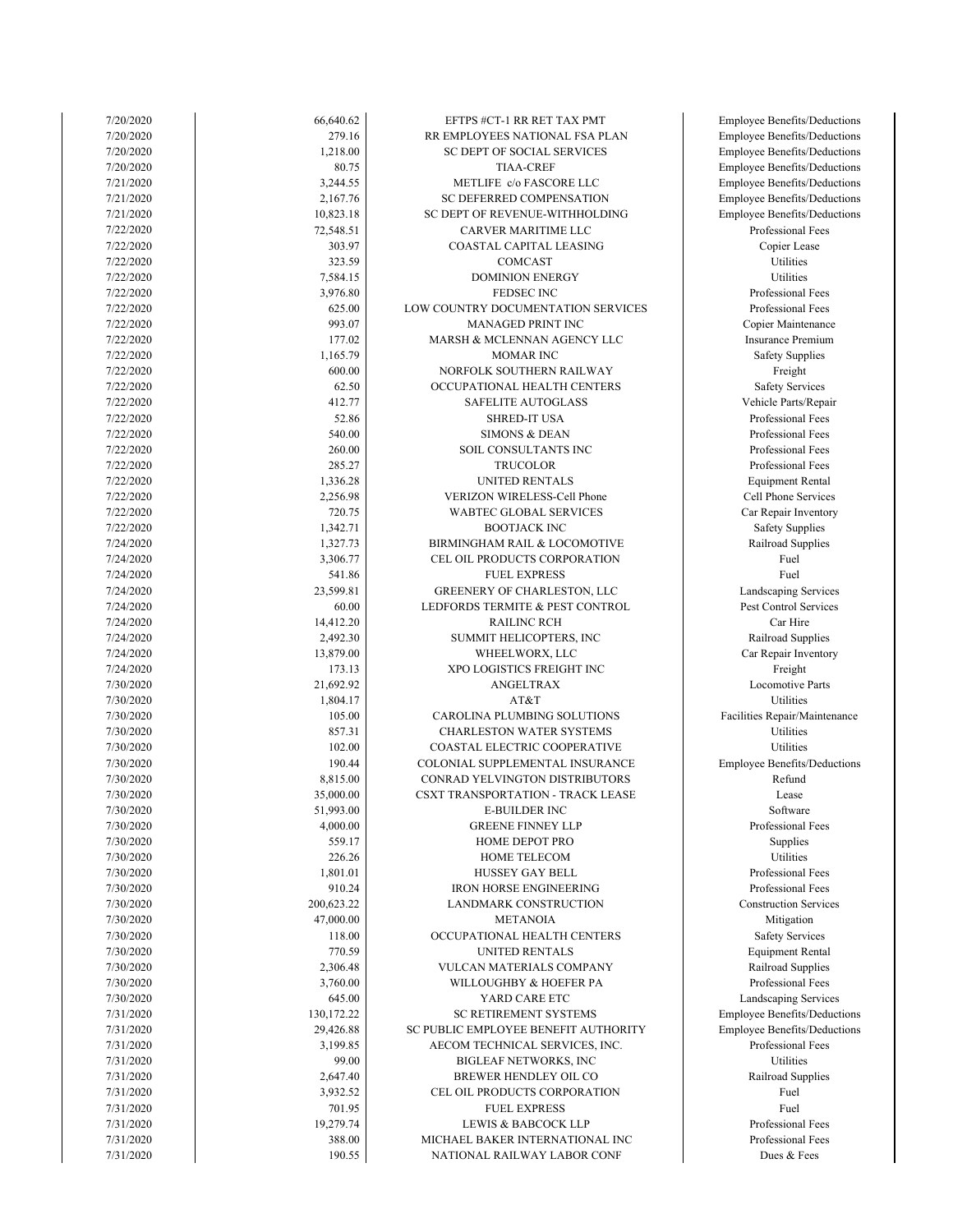| 7/31/2020 | 16,432.00    | PFLUG LAW FIRM LLC                      | Professional Fees        |
|-----------|--------------|-----------------------------------------|--------------------------|
| 7/31/2020 | 6,900.00     | <b>S CRAIG LUND</b>                     | Professional Fees        |
| 7/31/2020 | 2,920.50     | SOUTHEASTERN VALUE PURITAN MILL LLC     | Rent                     |
| 7/31/2020 | 11,870.00    | WHEELWORX, LLC                          | Car Repair Inventor      |
| 7/31/2020 | 578.21       | WILLIAMS SCOTSMAN INC                   | Lease                    |
|           |              |                                         |                          |
| 7/31/2020 | 437.68       | XPO LOGISTICS FREIGHT INC               | Freight                  |
| 7/31/2020 | 5,178.35     | ZEB'S QUALITY CLEANING INC              | Janitorial Services      |
| 8/4/2020  | 266.00       | <b>SUN LIFE FINANCIAL</b>               | Life Insurance           |
| 8/5/2020  | 142,802.01   | PPE 07/31/20                            | Payroll                  |
| 8/5/2020  | 2,101.11     | AETNA HEALTH PLANS                      | Employee Benefits/Dedu   |
| 8/5/2020  | 283.09       | AIG-VALIC RETIREMENT SERVICES           | Employee Benefits/Dedu   |
|           |              |                                         |                          |
| 8/5/2020  | 625.63       | <b>ASI FLEX</b>                         | Employee Benefits/Dedu   |
| 8/5/2020  | 20,360.00    | EFTPS #941 FED INCOME TAX PMT           | Employee Benefits/Dedu   |
| 8/5/2020  | 68,247.38    | EFTPS #CT-1 RR RET TAX PMT              | Employee Benefits/Dedu   |
| 8/5/2020  | 295.00       | IAMAW DISTRICT LODGE 19                 | Employee Benefits/Dedu   |
| 8/5/2020  | 279.16       | RR EMPLOYEES NATIONAL FSA PLAN          | Employee Benefits/Dedu   |
| 8/5/2020  | 1,218.00     | SC DEPT OF SOCIAL SERVICES              |                          |
|           |              |                                         | Employee Benefits/Dedu   |
| 8/5/2020  | 80.75        | <b>TIAA-CREF</b>                        | Employee Benefits/Dedu   |
| 8/5/2020  | 55,496.91    | UNITED HEALTHCARE                       | Employee Benefits/Dedu   |
| 8/5/2020  | 2,843.10     | UNITED TRANSPORTATION UNION             | Employee Benefits/Dedu   |
| 8/5/2020  | 309.65       | HARTFORD LIFE AND ACCIDENT INSURANCE CO | Employee Benefits/Dedu   |
| 8/6/2020  | 3,288.12     | METLIFE c/o FASCORE LLC                 | Employee Benefits/Dedu   |
|           |              | SC DEFERRED COMPENSATION                |                          |
| 8/6/2020  | 2,092.76     |                                         | Employee Benefits/Dedu   |
| 8/6/2020  | 11,166.44    | SC DEPT OF REVENUE-WITHHOLDING          | Employee Benefits/Dedu   |
| 8/7/2020  | 1,815.00     | APPLICATION TECHNOLOGY BY DESIGN INC    | AEI Monitoring Servi     |
| 8/7/2020  | 677.81       | CEL OIL PRODUCTS CORPORATION            | Fuel                     |
| 8/7/2020  | 53,000.00    | COASTAL COMMUNITY FOUNDATION OF SC      | Mitigation               |
| 8/7/2020  | 793.00       | <b>FUEL EXPRESS</b>                     | Fuel                     |
|           | 384.99       |                                         |                          |
| 8/7/2020  |              | GREENERY OF CHARLESTON, LLC             | Landscaping Servic       |
| 8/7/2020  | 23,518.20    | HDR ENGINEERING INC                     | Professional Fees        |
| 8/7/2020  | 13,232.60    | KOPPERS INC                             | Railroad Supplies        |
| 8/7/2020  | 10.00        | <b>MIKEL E BENTON</b>                   | Employee Reimburser      |
| 8/7/2020  | 590.00       | MILLENNIUM INC                          | Crossing Inspection      |
| 8/7/2020  | 22.08        | <b>NORRIS LAFFITTE</b>                  | Employee Reimburser      |
|           |              |                                         |                          |
| 8/7/2020  | 83.26        | POWER RAIL DISTRIBUTION INC             | Locomotive Parts         |
| 8/7/2020  | 1,330,518.34 | RAGNAR BENSON CONSTRUCTION              | Construction Service     |
| 8/7/2020  | 13,287.25    | RAILCAR MANAGEMENT LLC.                 | Software                 |
| 8/7/2020  | 50.00        | RAILINC CORPORATION INC                 | Dues & Fees              |
| 8/7/2020  | 43.83        | TIFFANY PECORARO                        | Employee Reimburser      |
| 8/7/2020  | 3,500.00     | TOD CONSULTING                          | Professional Fees        |
|           |              |                                         |                          |
| 8/7/2020  | 11,260.00    | WHEELWORX, LLC                          | Car Repair Inventor      |
| 8/11/2020 | 43,606.94    | SC PUBLIC EMPLOYEE BENEFIT AUTHORITY    | Employee Benefits/Dedu   |
| 8/12/2020 | 2,786.03     | <b>CINTAS CORPORATION</b>               | <b>Uniform Services</b>  |
| 8/12/2020 | 1,122.25     | <b>CINTAS CORPORATION</b>               | <b>Uniform Services</b>  |
| 8/13/2020 | 433.48       | AIRESPRING                              | Utilities                |
| 8/13/2020 | 67,420.94    | ARCADIS US INC                          | Construction Servic      |
|           |              |                                         |                          |
| 8/13/2020 | 1,790.00     | <b>BORIS LANDSCAPES LLC</b>             | Landscaping Service      |
| 8/13/2020 | 120.00       | CAROLINA WASTE & RECYCLING LLC          | Dumpster Rental          |
| 8/13/2020 | 67,130.24    | <b>CDM SMITH</b>                        | Professional Fees        |
| 8/13/2020 | 350.00       | CITY WIDE MAINTENANCE OF SC             | Facilities Repair/Mainte |
| 8/13/2020 | 11.70        | <b>GENERAL AGENCY</b>                   | Life Insurance           |
| 8/13/2020 | 1,475.00     | GERMAN TECHNICAL GROUP LLC              | Professional Fees        |
|           |              |                                         |                          |
| 8/13/2020 | 1,168.04     | HOME DEPOT PRO                          | Supplies                 |
| 8/13/2020 | 12,350.00    | <b>JMA RAIL PRODUCTS</b>                | Locomotive Parts         |
| 8/13/2020 | 4,500.00     | <b>KMD AND ASSOCIATES</b>               | Professional Fees        |
| 8/13/2020 | 400.00       | NORFOLK SOUTHERN RAILWAY                | Freight                  |
| 8/13/2020 | 120.00       | PALMETTO ELECTRIC COOPERATIVE INC       | Utilities                |
| 8/13/2020 | 1,815.77     | <b>REDDY ICE</b>                        | Ice                      |
|           |              |                                         |                          |
| 8/13/2020 | 526.89       | SAFEGUARD BUSINESS SYSTEMS INC          | Supplies                 |
| 8/13/2020 | 27.16        | SC DEPT OF ADMINISTRATION-Telephone     | Utilities                |
| 8/13/2020 | 2.00         | SC DEPT OF MOTOR VEHICLES               | Vehicle Registration     |
| 8/13/2020 | 750.00       | TRIDENT TECHNICAL COLLEGE               | Training & Educatio      |
| 8/13/2020 | 1,783.22     | UNITED RENTALS                          | <b>Equipment Rental</b>  |
|           | 440.00       |                                         | Utilities                |
| 8/13/2020 |              | WOW!                                    |                          |
| 8/14/2020 | 1,502.50     | BOWMAN CONSULTING GROUP LTD             | Professional Fees        |
| 8/14/2020 | 9,049.75     | CEL OIL PRODUCTS CORPORATION            | Fuel                     |
| 8/14/2020 | 205.51       | <b>FUEL EXPRESS</b>                     | Fuel                     |
|           |              |                                         |                          |

Professional Fees Training & Education Equipment Rental Vehicle Registration Locomotive Parts Professional Fees Professional Fees Facilities Repair/Maintenance Life Insurance Dumpster Rental Professional Fees Construction Services Landscaping Services **Uniform Services** Employee Benefits/Deductions Uniform Services Professional Fees Car Repair Inventory Employee Reimbursement Construction Services Employee Reimbursement Locomotive Parts Employee Reimbursement Crossing Inspections Professional Fees Railroad Supplies Landscaping Services Employee Benefits/Deductions AEI Monitoring Services Employee Benefits/Deductions Employee Benefits/Deductions Employee Benefits/Deductions Employee Benefits/Deductions Employee Benefits/Deductions Employee Benefits/Deductions Employee Benefits/Deductions Employee Benefits/Deductions Employee Benefits/Deductions Employee Benefits/Deductions Employee Benefits/Deductions Employee Benefits/Deductions Employee Benefits/Deductions Employee Benefits/Deductions Life Insurance Janitorial Services Car Repair Inventory Professional Fees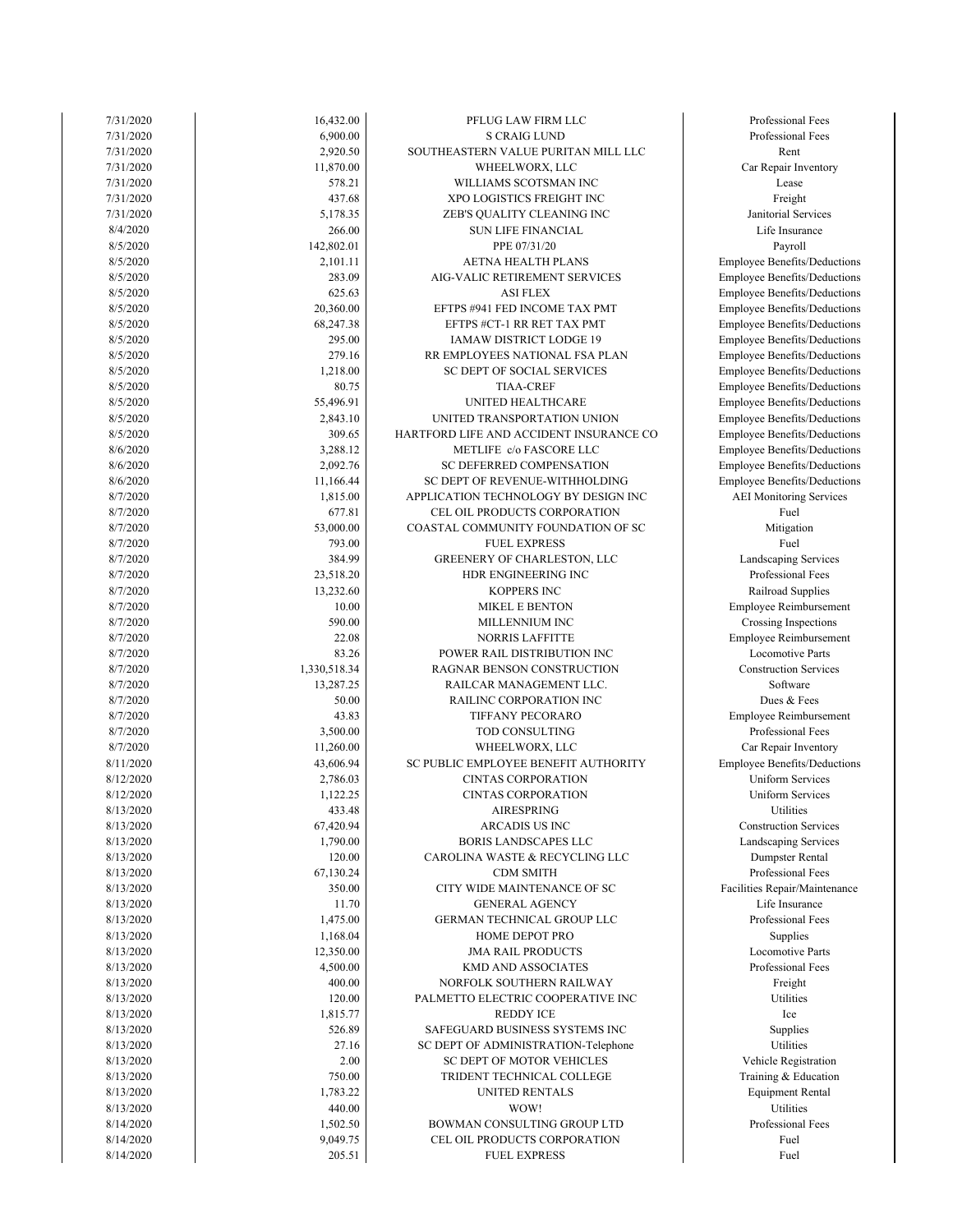| 8/14/2020 | 10,499.80  | GREENERY OF CHARLESTON, LLC             | Landscaping Services           |
|-----------|------------|-----------------------------------------|--------------------------------|
| 8/14/2020 | 309.65     | HARTFORD LIFE AND ACCIDENT INSURANCE CO | Employee Benefits/Deduct       |
| 8/14/2020 | 5,689.40   | IMS SOLUTIONS GROUP LLC                 | IT Services                    |
| 8/14/2020 | 98.90      | <b>SHERI M COOPER</b>                   | Employee Reimburseme           |
| 8/14/2020 | 11,170.00  | WHEELWORX, LLC                          | Car Repair Inventory           |
| 8/14/2020 | 129.42     | XPO LOGISTICS FREIGHT INC               | Freight                        |
| 8/14/2020 | 50,194.62  | BANK OF AMERICA-Purchasing Card         | Credit Card Payment            |
|           |            |                                         |                                |
| 8/17/2020 | 397.24     | <b>SC DEPT OF REVENUE</b>               | Sales/Use Tax Paymen           |
| 8/20/2020 | 127,259.02 | PPE 08/15/20                            | Payroll                        |
| 8/20/2020 | 235.20     | AIG-VALIC RETIREMENT SERVICES           | Employee Benefits/Deduct       |
| 8/20/2020 | 625.63     | <b>ASI FLEX</b>                         | Employee Benefits/Deduct       |
| 8/20/2020 | 17,874.00  | EFTPS #941 FED INCOME TAX PMT           | Employee Benefits/Deduct       |
| 8/20/2020 | 61,119.29  | EFTPS #CT-1 RR RET TAX PMT              | Employee Benefits/Deduct       |
| 8/20/2020 | 279.16     | RR EMPLOYEES NATIONAL FSA PLAN          | Employee Benefits/Deduct       |
|           |            |                                         |                                |
| 8/20/2020 | 1,218.00   | SC DEPT OF SOCIAL SERVICES              | Employee Benefits/Deduct       |
| 8/20/2020 | 80.75      | <b>TIAA-CREF</b>                        | Employee Benefits/Deduct       |
| 8/20/2020 | 3,840.00   | <b>BERENYI INC</b>                      | Professional Fees              |
| 8/20/2020 | 1,161.04   | BERKELEY ELECTRIC COOPERATIVE INC       | Utilities                      |
| 8/20/2020 | 1,071.00   | CAROLINA CHILLERS INC                   | Facilities Repair/Maintena     |
| 8/20/2020 | 145.00     | CAROLINA PLUMBING SOLUTIONS             | Facilities Repair/Maintena     |
| 8/20/2020 | 564.83     | <b>CHARLESTON WATER SYSTEMS</b>         | Utilities                      |
|           |            |                                         |                                |
| 8/20/2020 | 303.97     | COASTAL CAPITAL LEASING                 | Copier Lease                   |
| 8/20/2020 | 463.61     | COMCAST                                 | Utilities                      |
| 8/20/2020 | 867.64     | CREATIVE SOLUTIONS SC LLC               | Facilities Repair/Maintena     |
| 8/20/2020 | 8,434.36   | <b>DOMINION ENERGY</b>                  | Utilities                      |
| 8/20/2020 | 4,109.36   | FEDSEC INC                              | Professional Fees              |
| 8/20/2020 | 405.00     | FLETCHER & SIPPEL LLC                   | Professional Fees              |
| 8/20/2020 | 11,961.02  | <b>HERZOG SERVICES INC</b>              | <b>Ultrasonic Rail Testing</b> |
|           |            |                                         | Professional Fees              |
| 8/20/2020 | 625.00     | LOW COUNTRY DOCUMENTATION SERVICES      |                                |
| 8/20/2020 | 750.00     | LOWCOUNTRY EYE CARE OF GOOSE CREEK      | <b>Safety Supplies</b>         |
| 8/20/2020 | 882.00     | NEXSEN PRUET LLC                        | Professional Fees              |
| 8/20/2020 | 2,000.00   | NTC LOGISTICS, LLC                      | Freight                        |
| 8/20/2020 | 2,108.50   | PAUL THORSTEN                           | Employee Reimburseme           |
| 8/20/2020 | 4,247.00   | <b>S&amp;ME INC</b>                     | Professional Fees              |
| 8/20/2020 | 53.62      | <b>SHRED-IT USA</b>                     | Professional Fees              |
| 8/20/2020 | 1,958.50   | SIERRAS CONSTRUCTION LLC                |                                |
|           |            |                                         | Facilities Repair/Maintena     |
| 8/20/2020 | 390.00     | <b>SIMONS &amp; DEAN</b>                | Professional Fees              |
| 8/20/2020 | 3,500.00   | TCH GROUP LLC                           | Professional Fees              |
| 8/20/2020 | 2,097.71   | VERIZON WIRELESS-Cell Phone             | Cell Phone Services            |
| 8/20/2020 | 3,419.24   | <b>WEST LAW FIRM PA</b>                 | Professional Fees              |
| 8/21/2020 | 3,154.02   | METLIFE c/o FASCORE LLC                 | Employee Benefits/Deduct       |
| 8/21/2020 | 3,267.76   | SC DEFERRED COMPENSATION                | Employee Benefits/Deduct       |
| 8/21/2020 | 9,980.29   | SC DEPT OF REVENUE-WITHHOLDING          | Employee Benefits/Deduct       |
|           |            |                                         |                                |
| 8/21/2020 | 1,570.00   | <b>AMERICAN INDUSTRIES</b>              | Car Repair Inventory           |
| 8/21/2020 | 1,065.29   | <b>BOOTJACK INC</b>                     | <b>Safety Supplies</b>         |
| 8/21/2020 | 1,587.80   | CEL OIL PRODUCTS CORPORATION            | Fuel                           |
| 8/21/2020 | 329.58     | <b>FUEL EXPRESS</b>                     | Fuel                           |
| 8/21/2020 | 2,861.93   | KIMBALL MIDWEST                         | Railroad Supplies              |
| 8/21/2020 | 45,082.40  | <b>KOPPERS INC</b>                      | Railroad Supplies              |
| 8/21/2020 | 160.00     | LEDFORDS TERMITE & PEST CONTROL         | Pest Control Services          |
|           |            |                                         |                                |
| 8/21/2020 | 10.00      | <b>MIKEL E BENTON</b>                   | Employee Reimburseme           |
| 8/21/2020 | 1,844.64   | MOBILE COMMUNICATIONS AMERICA, INC      | Radio Repairs                  |
| 8/21/2020 | 2,148.13   | PENNSY CORPORATION                      | Car Repair Inventory           |
| 8/21/2020 | 6,040.00   | POWER RAIL DISTRIBUTION INC             | Locomotive Parts               |
| 8/21/2020 | 226.50     | RADIO COMMUNICATIONS OF CHARLESTON INC  | Lease                          |
| 8/21/2020 | 18,256.94  | <b>RAILINC RCH</b>                      | Car Hire                       |
| 8/21/2020 | 3,957.00   | STANLEY SHADRIX                         | Employee Reimburseme           |
|           |            |                                         |                                |
| 8/21/2020 | 12,733.00  | WHEELWORX, LLC                          | Car Repair Inventory           |
| 8/21/2020 | 1,491.76   | XPO LOGISTICS FREIGHT INC               | Freight                        |
| 8/28/2020 | 19,788.95  | BIRMINGHAM RAIL & LOCOMOTIVE            | Railroad Supplies              |
| 8/28/2020 | 2,455.90   | <b>BOOTJACK INC</b>                     | <b>Safety Supplies</b>         |
| 8/28/2020 | 19,006.81  | CEL OIL PRODUCTS CORPORATION            | Fuel                           |
| 8/28/2020 | 11,275.00  | DONOHUE RAILROAD EQUIPMENT INC          | Car Repair Inventory           |
| 8/28/2020 | 601.31     | <b>FUEL EXPRESS</b>                     | Fuel                           |
|           | 10,981.00  |                                         |                                |
| 8/28/2020 |            | GREENERY OF CHARLESTON, LLC             | Landscaping Services           |
| 8/28/2020 | 26,823.72  | LEWIS & BABCOCK LLP                     | Professional Fees              |
| 8/28/2020 | 190.55     | NATIONAL RAILWAY LABOR CONF             | Dues & Fees                    |

Landscaping Services Professional Fees Car Repair Inventory Safety Supplies Railroad Supplies nployee Reimbursement Car Repair Inventory Car Repair Inventory Locomotive Parts nployee Reimbursement Railroad Supplies Pest Control Services Railroad Supplies Safety Supplies loyee Benefits/Deductions Car Repair Inventory loyee Benefits/Deductions loyee Benefits/Deductions Cell Phone Services Professional Fees Professional Fees Professional Fees Professional Fees lities Repair/Maintenance ployee Reimbursement Professional Fees Professional Fees Professional Fees Safety Supplies Professional Fees Jltrasonic Rail Testing Professional Fees lities Repair/Maintenance Copier Lease lities Repair/Maintenance lities Repair/Maintenance Professional Fees loyee Benefits/Deductions loyee Benefits/Deductions loyee Benefits/Deductions loyee Benefits/Deductions loyee Benefits/Deductions loyee Benefits/Deductions loyee Benefits/Deductions Credit Card Payment ales/Use Tax Payment Car Repair Inventory nployee Reimbursement loyee Benefits/Deductions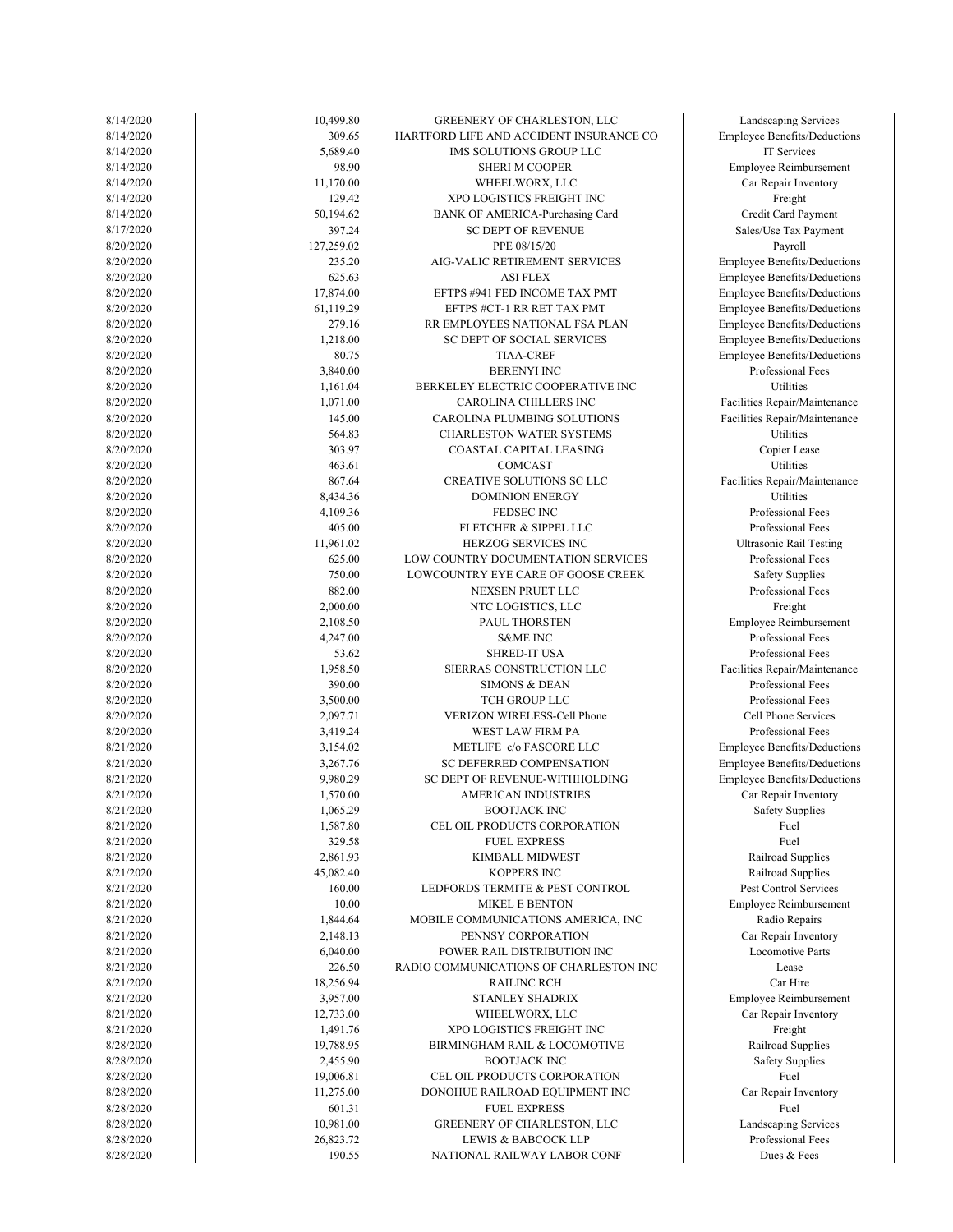| 8/28/2020 | 2,920.50     | SOUTHEASTERN VALUE PURITAN MILL LLC             | Rent                     |
|-----------|--------------|-------------------------------------------------|--------------------------|
| 8/28/2020 | 12,275.00    | WHEELWORX, LLC                                  | Car Repair Inver         |
| 8/28/2020 | 164.49       | XPO LOGISTICS FREIGHT INC                       | Freight                  |
| 8/28/2020 | 6.645.63     | ZEB'S QUALITY CLEANING INC                      | Janitorial Servi         |
| 8/31/2020 | 132,839.43   | <b>SC RETIREMENT SYSTEMS</b>                    | Employee Benefits/D      |
| 9/2/2020  | 266.00       | <b>SUN LIFE FINANCIAL</b>                       | Life Insuranc            |
| 9/3/2020  | 1,804.17     | AT&T                                            | Utilities                |
| 9/3/2020  | 15,500.00    | <b>BERENYI INC</b>                              | Professional Fe          |
| 9/3/2020  | 2,075.00     | <b>BORIS LANDSCAPES LLC</b>                     | Landscaping Serv         |
| 9/3/2020  | 541.22       |                                                 | Locomotive Pa            |
|           |              | <b>BUNCHER COMPANY</b>                          |                          |
| 9/3/2020  | 4,244.33     | <b>CHARLESTON RIGGING &amp; MARINE HARDWARE</b> | Supplies                 |
| 9/3/2020  | 290.55       | <b>CHARLESTON WATER SYSTEMS</b>                 | Utilities                |
| 9/3/2020  | 105.00       | COASTAL ELECTRIC COOPERATIVE                    | <b>Utilities</b>         |
| 9/3/2020  | 190.44       | COLONIAL SUPPLEMENTAL INSURANCE                 | Employee Benefits/D      |
| 9/3/2020  | 12,255.00    | CONRAD YELVINGTON DISTRIBUTORS                  | Refund                   |
| 9/3/2020  | 3,528.00     | CSX TRANSPORTATION-FRT CHGS                     | Freight                  |
| 9/3/2020  | 661.45       | <b>DYNAGRAPHICS INC</b>                         | Railroad Suppl           |
| 9/3/2020  | 150.00       | F THOMAS ABSTRACT INC                           | Professional Fe          |
| 9/3/2020  | 11.70        | <b>GENERAL AGENCY</b>                           | Life Insuranc            |
| 9/3/2020  | 226.26       | <b>HOME TELECOM</b>                             | Utilities                |
| 9/3/2020  | 242.50       | HUSSEY GAY BELL                                 | Professional Fe          |
| 9/3/2020  | 4,500.00     | <b>KMD AND ASSOCIATES</b>                       | Professional Fe          |
| 9/3/2020  | 3,142.50     | <b>L&amp;L GARAGE DOOR SERVICE</b>              | Facilities Repair/Mai    |
| 9/3/2020  | 142,523.17   | LANDMARK CONSTRUCTION                           | Construction Serv        |
|           | 336,429.00   |                                                 | Insurance Premi          |
| 9/3/2020  |              | MARSH & MCLENNAN AGENCY LLC                     |                          |
| 9/3/2020  | 400.00       | NORFOLK SOUTHERN RAILWAY                        | Freight                  |
| 9/3/2020  | 267.00       | OCCUPATIONAL HEALTH CENTERS                     | Safety Service           |
| 9/3/2020  | 375.00       | PALMETTO ENVIRONMENTAL INC                      | Facilities Repair/Mai    |
| 9/3/2020  | 27.16        | SC DEPT OF ADMINISTRATION-Telephone             | Utilities                |
| 9/3/2020  | 150.00       | SC DEPT OF HEALTH & ENVIRONMENTAL CONTROL       | Dues & Fees              |
| 9/3/2020  | 260.00       | SOIL CONSULTANTS INC                            | Professional Fe          |
| 9/3/2020  | 3,500.00     | TCH GROUP LLC                                   | Professional Fe          |
| 9/3/2020  | 2,337.94     | UNITED RENTALS                                  | Equipment Ren            |
| 9/3/2020  | 4,709.74     | VULCAN MATERIALS COMPANY                        | Railroad Suppl           |
| 9/3/2020  | 237.35       | <b>WASTE MANAGEMENT</b>                         | Crosstie Dispos          |
| 9/3/2020  | 616.00       | WILLOUGHBY & HOEFER PA                          | Professional Fe          |
| 9/3/2020  | 840.00       | YARD CARE ETC                                   | Landscaping Serv         |
| 9/4/2020  | 143,136.45   | PPE 08/31/20                                    | Payroll                  |
| 9/4/2020  | 258.72       | AIG-VALIC RETIREMENT SERVICES                   | Employee Benefits/D      |
| 9/4/2020  | 20,695.00    | EFTPS #941 FED INCOME TAX PMT                   | Employee Benefits/D      |
| 9/4/2020  | 69,038.66    | EFTPS #CT-1 RR RET TAX PMT                      | Employee Benefits/D      |
| 9/4/2020  | 1,218.00     | SC DEPT OF SOCIAL SERVICES                      | Employee Benefits/D      |
| 9/4/2020  | 121.13       | <b>TIAA-CREF</b>                                | Employee Benefits/D      |
|           |              |                                                 |                          |
| 9/4/2020  | 2,228.45     | <b>AETNA HEALTH PLANS</b>                       | Employee Benefits/D      |
| 9/4/2020  | 625.63       | ASI FLEX                                        | Employee Benefits/D      |
| 9/4/2020  | 371.58       | HARTFORD LIFE AND ACCIDENT INSURANCE CO         | Employee Benefits/D      |
| 9/4/2020  | 295.00       | IAMAW DISTRICT LODGE 19                         | Employee Benefits/Do     |
| 9/4/2020  | 279.16       | RR EMPLOYEES NATIONAL FSA PLAN                  | Employee Benefits/D      |
| 9/4/2020  | 58,939.23    | UNITED HEALTHCARE                               | Employee Benefits/D      |
| 9/4/2020  | 2,936.90     | UNITED TRANSPORTATION UNION                     | Employee Benefits/D      |
| 9/4/2020  | 5,700.00     | AMERICAN INDUSTRIES                             | Car Repair Inver         |
| 9/4/2020  | 1,815.00     | APPLICATION TECHNOLOGY BY DESIGN INC            | <b>AEI</b> Monitoring Se |
| 9/4/2020  | 365.90       | <b>BOOTJACK INC</b>                             | Safety Supplie           |
| 9/4/2020  | 68.15        | CEL OIL PRODUCTS CORPORATION                    | Fuel                     |
| 9/4/2020  | 1,138.79     | <b>FUEL EXPRESS</b>                             | Fuel                     |
| 9/4/2020  | 1,682.80     | GREENERY OF CHARLESTON, LLC                     | Landscaping Serv         |
| 9/4/2020  | 60,747.29    | HDR ENGINEERING INC                             | Professional Fe          |
| 9/4/2020  | 19,783.50    | KOPPERS INC                                     | Railroad Suppl           |
| 9/4/2020  | 224.60       | <b>MIKEL E BENTON</b>                           | Employee Reimbur         |
| 9/4/2020  | 4,623.00     | MILLENNIUM INC                                  | Crossing Inspect         |
|           |              |                                                 |                          |
| 9/4/2020  | 1,192.00     | NEW YORK AIR BRAKE CORPORATION                  | Car Repair Inver         |
| 9/4/2020  | 27.60        | <b>NORRIS LAFFITTE</b>                          | Employee Reimbur         |
| 9/4/2020  | 462.45       | PENNSYLVANIA RAIL CAR CO                        | Car Repair Inver         |
| 9/4/2020  | 1,282,732.46 | RAGNAR BENSON CONSTRUCTION                      | Construction Serv        |
| 9/4/2020  | 6,900.00     | <b>S CRAIG LUND</b>                             | Professional Fe          |
| 9/4/2020  | 1,267.74     | SAFETY PRODUCTS INC                             | Safety Supplie           |
| 9/4/2020  | 12,030.00    | STANDARD CAR TRUCK                              | Car Repair Inver         |

Safety Supplies Car Repair Inventory Construction Services Professional Fees Employee Reimbursement Car Repair Inventory Crossing Inspections Car Repair Inventory Railroad Supplies Employee Reimbursement Landscaping Services Professional Fees AEI Monitoring Services Safety Supplies Employee Benefits/Deductions Car Repair Inventory Employee Benefits/Deductions Employee Benefits/Deductions Employee Benefits/Deductions Employee Benefits/Deductions Employee Benefits/Deductions Employee Benefits/Deductions Employee Benefits/Deductions Employee Benefits/Deductions Employee Benefits/Deductions Employee Benefits/Deductions Employee Benefits/Deductions Professional Fees Landscaping Services Railroad Supplies Crosstie Disposal Professional Fees Equipment Rental Professional Fees Facilities Repair/Maintenance Safety Services Construction Services Insurance Premium Professional Fees Facilities Repair/Maintenance Professional Fees Professional Fees Life Insurance Railroad Supplies Employee Benefits/Deductions Locomotive Parts Professional Fees Landscaping Services Life Insurance Janitorial Services Employee Benefits/Deductions Car Repair Inventory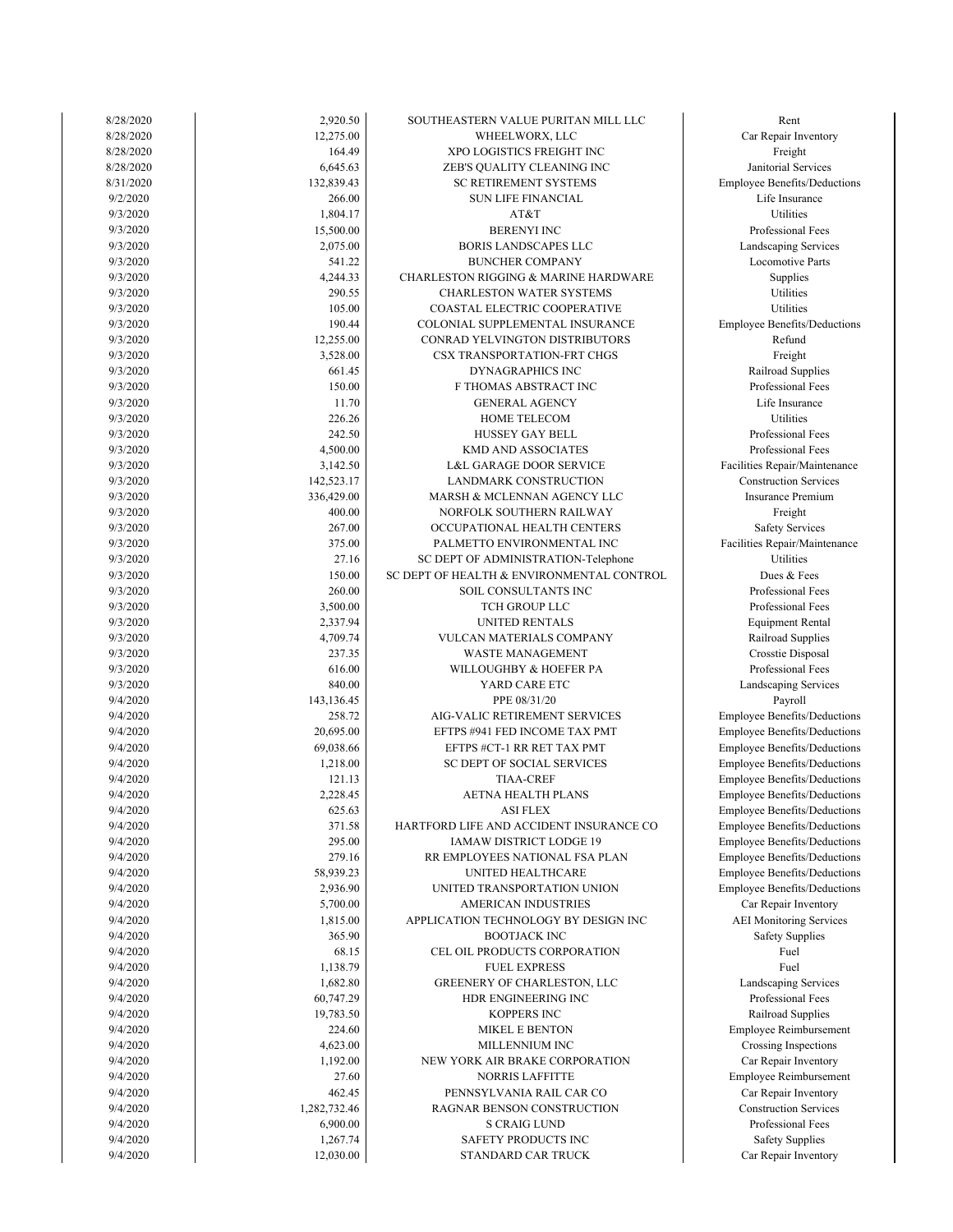| 9/4/2020  | 17.20      | TIFFANY PECORARO                       | Employee Reimbursement       |
|-----------|------------|----------------------------------------|------------------------------|
| 9/4/2020  | 3,500.00   | TOD CONSULTING                         | Professional Fees            |
| 9/4/2020  | 11,550.00  | WHEELWORX, LLC                         | Car Repair Inventory         |
| 9/4/2020  | 578.21     | WILLIAMS SCOTSMAN INC                  | Lease                        |
| 9/4/2020  | 984.20     | XPO LOGISTICS FREIGHT INC              | Freight                      |
| 9/8/2020  | 3,352.55   | METLIFE c/o FASCORE LLC                | Employee Benefits/Deduction  |
| 9/8/2020  | 3,267.76   | SC DEFERRED COMPENSATION               | Employee Benefits/Deduction  |
| 9/8/2020  | 11,322.08  | SC DEPT OF REVENUE-WITHHOLDING         | Employee Benefits/Deduction  |
| 9/10/2020 | 590.17     | <b>AIRESPRING</b>                      | Utilities                    |
| 9/10/2020 | 63,450.49  | <b>ARCADIS US INC</b>                  | <b>Construction Services</b> |
| 9/10/2020 | 120.00     | CAROLINA WASTE & RECYCLING LLC         | Dumpster Rental              |
| 9/10/2020 | 350.00     | CITY WIDE MAINTENANCE OF SC            | Facilities Repair/Maintenanc |
| 9/10/2020 | 140.01     | COMCAST                                | Utilities                    |
| 9/10/2020 | 67.68      | DOCUSYSTEMS INC.                       | Copier Maintenance           |
| 9/10/2020 | 357.70     | DORSEY TIRE COMPANY                    | Vehicle Parts/Repair         |
| 9/10/2020 | 5,235.00   | FLETCHER & SIPPEL LLC                  | Professional Fees            |
| 9/10/2020 | 1,750.00   | KNOWLOGIX LLC                          | IT Services                  |
| 9/10/2020 | 196.00     | OCCUPATIONAL HEALTH CENTERS            | Safety Services              |
| 9/10/2020 | 165.00     | OVERHEAD DOOR COMPANY OF CHARLESTON    | Facilities Repair/Maintenanc |
| 9/10/2020 | 66.00      | PALMETTO ELECTRIC COOPERATIVE INC      | <b>Utilities</b>             |
| 9/10/2020 | 6,550.00   | <b>S&amp;ME INC</b>                    | Professional Fees            |
| 9/10/2020 | 33,169.17  | TRANSYSTEMS CORPORATION                | Professional Fees            |
| 9/10/2020 | 750.00     | TRIDENT TECHNICAL COLLEGE              | Training & Education         |
| 9/10/2020 | 440.00     | WOW!                                   | Utilities                    |
| 9/11/2020 | 43,609.84  | SC PUBLIC EMPLOYEE BENEFIT AUTHORITY   | Employee Benefits/Deduction  |
|           |            |                                        |                              |
| 9/11/2020 | 4,877.75   | BIRMINGHAM RAIL & LOCOMOTIVE           | Railroad Supplies            |
| 9/11/2020 | 6,094.00   | BOWMAN CONSULTING GROUP LTD            | Professional Fees            |
| 9/11/2020 | 21,733.44  | CEL OIL PRODUCTS CORPORATION           | Fuel                         |
| 9/11/2020 | 436.63     | <b>FUEL EXPRESS</b>                    | Fuel                         |
| 9/11/2020 | 8,147.36   | IMS SOLUTIONS GROUP LLC                | IT Services                  |
| 9/11/2020 | 170.00     | LEDFORDS TERMITE & PEST CONTROL        | Pest Control Services        |
| 9/11/2020 | 4,059.60   | NARSTCO INC                            | Railroad Supplies            |
| 9/11/2020 | 217.64     | RADIO COMMUNICATIONS OF CHARLESTON INC | Lease                        |
| 9/11/2020 | 22,426.29  | RAILCAR MANAGEMENT LLC.                | Software                     |
| 9/11/2020 | 150.00     | RAILINC CORPORATION INC                | Dues & Fees                  |
| 9/11/2020 | 223.85     | SAFETY PRODUCTS INC                    | <b>Safety Supplies</b>       |
| 9/11/2020 | 25,195.15  | <b>SIB LIGHTING</b>                    | Facilities Repair/Maintenanc |
| 9/11/2020 | 489.66     | XPO LOGISTICS FREIGHT INC              | Freight                      |
| 9/14/2020 | 2,631.90   | <b>CINTAS CORPORATION</b>              | <b>Uniform Services</b>      |
| 9/14/2020 | 897.80     | <b>CINTAS CORPORATION</b>              | <b>Uniform Services</b>      |
| 9/15/2020 | 33,158.87  | BANK OF AMERICA-Purchasing Card        | Credit Card Payment          |
| 9/16/2020 | 170.16     | <b>SC DEPT OF REVENUE</b>              | Sales/Use Tax Payment        |
| 9/17/2020 | 1,040.86   | BENTLEY SYSTEMS INC                    | Software                     |
| 9/17/2020 | 1,227.01   | BERKELEY ELECTRIC COOPERATIVE INC      | Utilities                    |
| 9/17/2020 | 8,235.35   | DOMINION ENERGY                        | Utilities                    |
| 9/17/2020 | 54.00      | <b>SHRED-IT USA</b>                    | Professional Fees            |
| 9/17/2020 | 573.78     | <b>SIMONS &amp; DEAN</b>               | Professional Fees            |
| 9/17/2020 | 182.89     | VARONICA BURKETT                       | Vehicle Parts/Repair         |
| 9/17/2020 | 137.15     | <b>WABTEC GLOBAL SERVICES</b>          | Car Repair Inventory         |
| 9/17/2020 | 156.15     | WASTE MANAGEMENT                       | Crosstie Disposal            |
| 9/18/2020 | 133,272.54 | PPE 09/15/20                           | Payroll                      |
| 9/18/2020 | 63,903.68  | EFTPS #CT-1 RR RET TAX PMT             | Employee Benefits/Deduction  |
| 9/18/2020 | 19,108.00  | EFTPS #941 FED INCOME TAX PMT          | Employee Benefits/Deduction  |
| 9/18/2020 | 1,218.00   | SC DEPT OF SOCIAL SERVICES             | Employee Benefits/Deduction  |
| 9/18/2020 | 258.72     | AIG-VALIC RETIREMENT SERVICES          | Employee Benefits/Deduction  |
| 9/18/2020 | 121.13     | <b>TIAA-CREF</b>                       | Employee Benefits/Deduction  |
| 9/18/2020 | 625.63     | <b>ASI FLEX</b>                        | Employee Benefits/Deduction  |
| 9/18/2020 | 279.16     | RR EMPLOYEES NATIONAL FSA PLAN         | Employee Benefits/Deduction  |
| 9/18/2020 | 5,000.00   | AMERICAN INDUSTRIES                    |                              |
|           |            |                                        | Car Repair Inventory         |
| 9/18/2020 | 3,422.02   | CEL OIL PRODUCTS CORPORATION           | Fuel                         |
| 9/18/2020 | 418.01     | <b>FUEL EXPRESS</b>                    | Fuel                         |
| 9/18/2020 | 9,659.80   | GREENERY OF CHARLESTON, LLC            | Landscaping Services         |
| 9/18/2020 | 1,600.00   | IMS SOLUTIONS GROUP LLC                | IT Services                  |
| 9/18/2020 | 18,753.61  | LEWIS & BABCOCK LLP                    | Professional Fees            |
| 9/18/2020 | 10.00      | <b>MIKEL E BENTON</b>                  | Employee Reimbursement       |
| 9/18/2020 | 27,217.00  | PFLUG LAW FIRM LLC                     | Professional Fees            |
| 9/18/2020 | 5,257.68   | POWER RAIL DISTRIBUTION INC            | Locomotive Parts             |

Locomotive Parts Employee Reimbursement Professional Fees Professional Fees Landscaping Services Car Repair Inventory Employee Benefits/Deductions Employee Benefits/Deductions Employee Benefits/Deductions Employee Benefits/Deductions Employee Benefits/Deductions Employee Benefits/Deductions Employee Benefits/Deductions Car Repair Inventory Crosstie Disposal Professional Fees Vehicle Parts/Repair Professional Fees Credit Card Payment Sales/Use Tax Payment Uniform Services Uniform Services Facilities Repair/Maintenance Safety Supplies Pest Control Services Railroad Supplies Professional Fees Employee Benefits/Deductions Railroad Supplies Training & Education Professional Fees Professional Fees Facilities Repair/Maintenance Safety Services Vehicle Parts/Repair Professional Fees Copier Maintenance Dumpster Rental Facilities Repair/Maintenance Construction Services Employee Benefits/Deductions Employee Benefits/Deductions Employee Benefits/Deductions Car Repair Inventory Professional Fees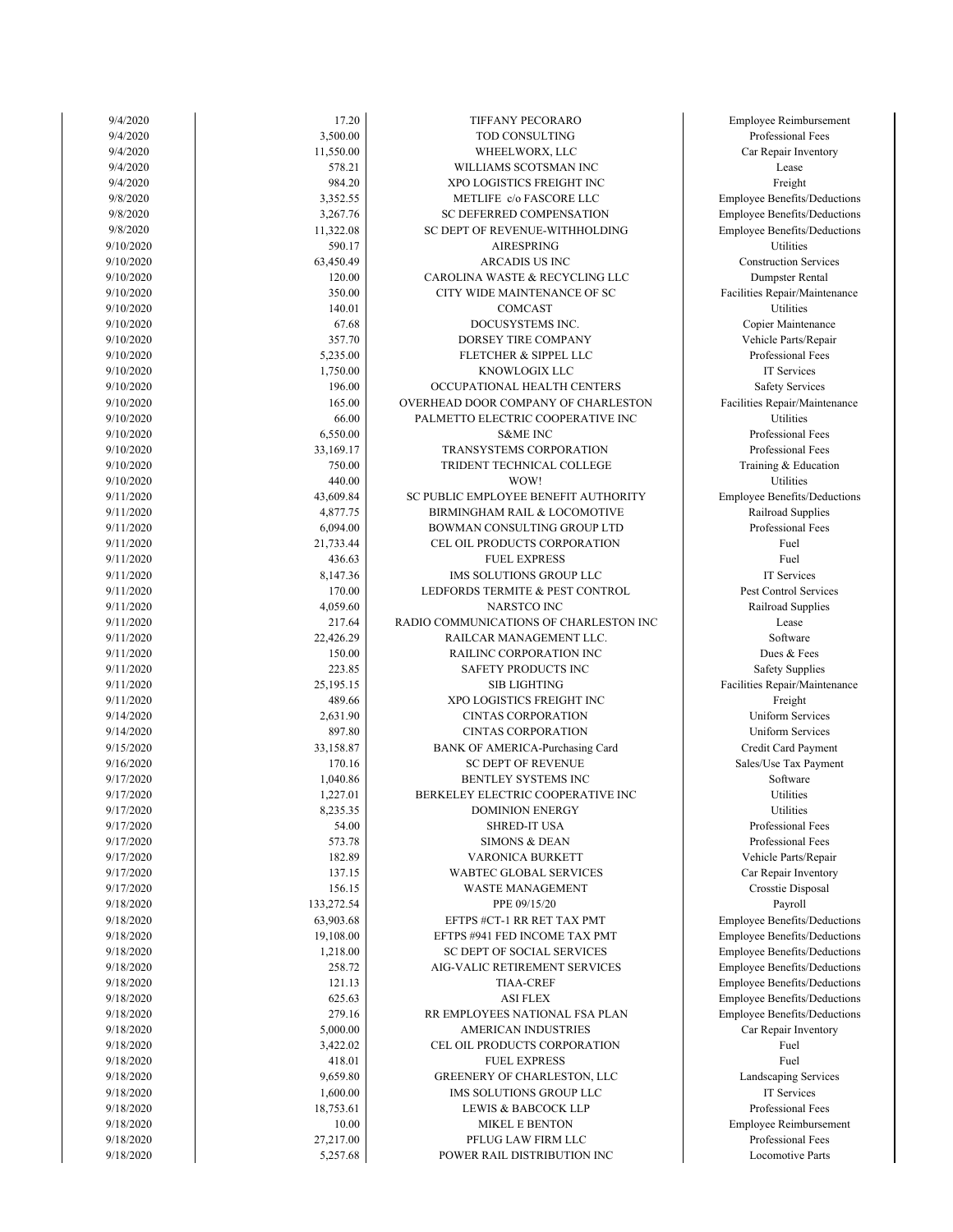| 9/18/2020 | 56.52        | TRACY MAYS-BOWERS                         | Employee Reimbursement        |
|-----------|--------------|-------------------------------------------|-------------------------------|
| 9/18/2020 | 723.59       | XPO LOGISTICS FREIGHT INC                 | Freight                       |
| 9/21/2020 | 3,319.34     | METLIFE c/o FASCORE LLC                   | Employee Benefits/Deduction   |
| 9/21/2020 | 3,267.76     | SC DEFERRED COMPENSATION                  | Employee Benefits/Deduction   |
| 9/21/2020 | 10,599.90    | SC DEPT OF REVENUE-WITHHOLDING            | Employee Benefits/Deduction   |
| 9/23/2020 | 108.00       | <b>AMERIGAS</b>                           | Utilities                     |
| 9/23/2020 | 915.25       | AT&T                                      | Utilities                     |
| 9/23/2020 | 1,564.49     | CAROLINA CHILLERS INC                     | Facilities Repair/Maintenanc  |
| 9/23/2020 | 36,040.35    | CARVER MARITIME LLC                       | Professional Fees             |
| 9/23/2020 | 303.97       | COASTAL CAPITAL LEASING                   | Copier Lease                  |
| 9/23/2020 | 323.60       | COMCAST                                   | Utilities                     |
| 9/23/2020 | 4,109.36     | <b>FEDSEC INC</b>                         | Professional Fees             |
| 9/23/2020 | 1,000.00     | <b>LOADHOLT CLEANING SERVICE</b>          | Janitorial Services           |
| 9/23/2020 | 625.00       | LOW COUNTRY DOCUMENTATION SERVICES        | Professional Fees             |
| 9/23/2020 | 37,750.00    | <b>RAVENEL FORD</b>                       | Vehicle Purchase              |
|           | 852.41       |                                           | Utilities                     |
| 9/23/2020 |              | SEGRA.                                    |                               |
| 9/23/2020 | 1,645.00     | <b>STRATO INC</b>                         | Car Repair Inventory          |
| 9/23/2020 | 2,145.07     | VERIZON WIRELESS-Cell Phone               | Cell Phone Services           |
| 9/24/2020 | 16,933.36    | <b>RAILINC RCH</b>                        | Car Hire                      |
| 9/25/2020 | 1,250.00     | <b>AMERICAN INDUSTRIES</b>                | Car Repair Inventory          |
| 9/25/2020 | 228.00       | <b>BIGLEAF NETWORKS, INC</b>              | Utilities                     |
| 9/25/2020 | 2,851.67     | BIRMINGHAM RAIL & LOCOMOTIVE              | Railroad Supplies             |
| 9/25/2020 | 172.65       | <b>BOOTJACK INC</b>                       | <b>Safety Supplies</b>        |
| 9/25/2020 | 2,422.72     | CEL OIL PRODUCTS CORPORATION              | Fuel                          |
| 9/25/2020 | 6,939.00     | DONOHUE RAILROAD EQUIPMENT INC            | Car Repair Inventory          |
| 9/25/2020 | 460.49       | <b>FUEL EXPRESS</b>                       | Fuel                          |
| 9/25/2020 | 125.25       | IAN STREICHER                             | <b>Employee Reimbursement</b> |
| 9/25/2020 | 4,695.59     | SC STATE PORTS AUTHORITY.                 | Utilities                     |
| 9/25/2020 | 11,440.00    | WHEELWORX, LLC                            | Car Repair Inventory          |
| 9/25/2020 | 1,743.93     | XPO LOGISTICS FREIGHT INC                 | Freight                       |
| 9/30/2020 | 129,500.34   | SC RETIREMENT SYSTEMS                     | Employee Benefits/Deduction   |
| 9/30/2020 | 80.00        | CHARLESTON COUNTY TREASURER MOTOR VEHICLE | Vehicle Registration          |
| 9/30/2020 | 896.57       | <b>CHARLESTON WATER SYSTEMS</b>           | Utilities                     |
| 9/30/2020 | 103.00       | COASTAL ELECTRIC COOPERATIVE              | Utilities                     |
| 9/30/2020 | 16,340.00    | CONRAD YELVINGTON DISTRIBUTORS            | Refund                        |
| 9/30/2020 | 3,522.50     | FLETCHER & SIPPEL LLC                     | Professional Fees             |
| 9/30/2020 | 11.70        | <b>GENERAL AGENCY</b>                     | Life Insurance                |
| 9/30/2020 | 1,707.07     | HAY TIRE COMPANY                          | Vehicle Parts/Repair          |
| 9/30/2020 | 226.26       | HOME TELECOM                              | Utilities                     |
| 9/30/2020 | 3,142.50     | L&L GARAGE DOOR SERVICE                   | Facilities Repair/Maintenanc  |
| 9/30/2020 | 108,237.80   | LANDMARK CONSTRUCTION                     | <b>Construction Services</b>  |
| 9/30/2020 | 8,642.34     | MARSH & MCLENNAN AGENCY LLC               | Insurance Premium             |
| 9/30/2020 | 55.50        | OCCUPATIONAL HEALTH CENTERS               | <b>Safety Services</b>        |
|           | 110.00       |                                           |                               |
| 9/30/2020 |              | OVERHEAD DOOR COMPANY OF CHARLESTON       | Facilities Repair/Maintenanc  |
| 9/30/2020 | 27.16        | SC DEPT OF ADMINISTRATION-Telephone       | Utilities                     |
| 9/30/2020 | 125,889.55   | TRANSYSTEMS CORPORATION                   | Professional Fees             |
| 9/30/2020 | 1,045.00     | YARD CARE ETC                             | Landscaping Services          |
| 10/2/2020 | 266.00       | <b>SUN LIFE FINANCIAL</b>                 | Life Insurance                |
| 10/2/2020 | 125.25       | <b>BRENT BAILEY</b>                       | <b>Employee Reimbursement</b> |
| 10/2/2020 | 3,207.89     | CEL OIL PRODUCTS CORPORATION              | Fuel                          |
| 10/2/2020 | 545.81       | <b>FUEL EXPRESS</b>                       | Fuel                          |
| 10/2/2020 | 13,381.00    | GREENERY OF CHARLESTON, LLC               | Landscaping Services          |
| 10/2/2020 | 34,758.31    | HDR ENGINEERING INC                       | Professional Fees             |
| 10/2/2020 | 33.35        | <b>JOSHUA W ROGERS</b>                    | <b>Employee Reimbursement</b> |
| 10/2/2020 | 190.55       | NATIONAL RAILWAY LABOR CONF               | Dues & Fees                   |
| 10/2/2020 | 1,460.40     | POWER RAIL DISTRIBUTION INC               | <b>Locomotive Parts</b>       |
| 10/2/2020 | 1,376,193.74 | RAGNAR BENSON CONSTRUCTION                | <b>Construction Services</b>  |
| 10/2/2020 | 6,900.00     | <b>S CRAIG LUND</b>                       | Professional Fees             |
| 10/2/2020 | 2,920.50     | SOUTHEASTERN VALUE PURITAN MILL LLC       | Rent                          |
| 10/2/2020 | 31.51        | TRACY MAYS-BOWERS                         | Employee Reimbursement        |
| 10/2/2020 | 578.21       | WILLIAMS SCOTSMAN INC                     | Lease                         |
| 10/2/2020 | 4,977.22     | ZEB'S QUALITY CLEANING INC                | Janitorial Services           |
| 10/5/2020 | 141,481.57   | PPE 09/30/20                              | Payroll                       |
| 10/5/2020 | 2,292.12     | AETNA HEALTH PLANS                        | Employee Benefits/Deduction   |
| 10/5/2020 | 258.72       | AIG-VALIC RETIREMENT SERVICES             | Employee Benefits/Deduction   |
| 10/5/2020 | 625.63       | <b>ASI FLEX</b>                           | Employee Benefits/Deduction   |
| 10/5/2020 | 20,405.00    | EFTPS #941 FED INCOME TAX PMT             | Employee Benefits/Deduction   |
|           |              |                                           |                               |

loyee Benefits/Deductions loyee Benefits/Deductions loyee Benefits/Deductions loyee Benefits/Deductions Janitorial Services aployee Reimbursement Professional Fees Locomotive Parts **Construction Services** aployee Reimbursement Landscaping Services Professional Fees Life Insurance nployee Reimbursement Professional Fees Landscaping Services lities Repair/Maintenance Insurance Premium Safety Services lities Repair/Maintenance **Construction Services** Vehicle Parts/Repair Professional Fees Life Insurance Vehicle Registration loyee Benefits/Deductions Car Repair Inventory nployee Reimbursement Car Repair Inventory Railroad Supplies Safety Supplies Car Repair Inventory Cell Phone Services Car Repair Inventory Professional Fees Vehicle Purchase Professional Fees Janitorial Services Copier Lease lities Repair/Maintenance Professional Fees loyee Benefits/Deductions loyee Benefits/Deductions loyee Benefits/Deductions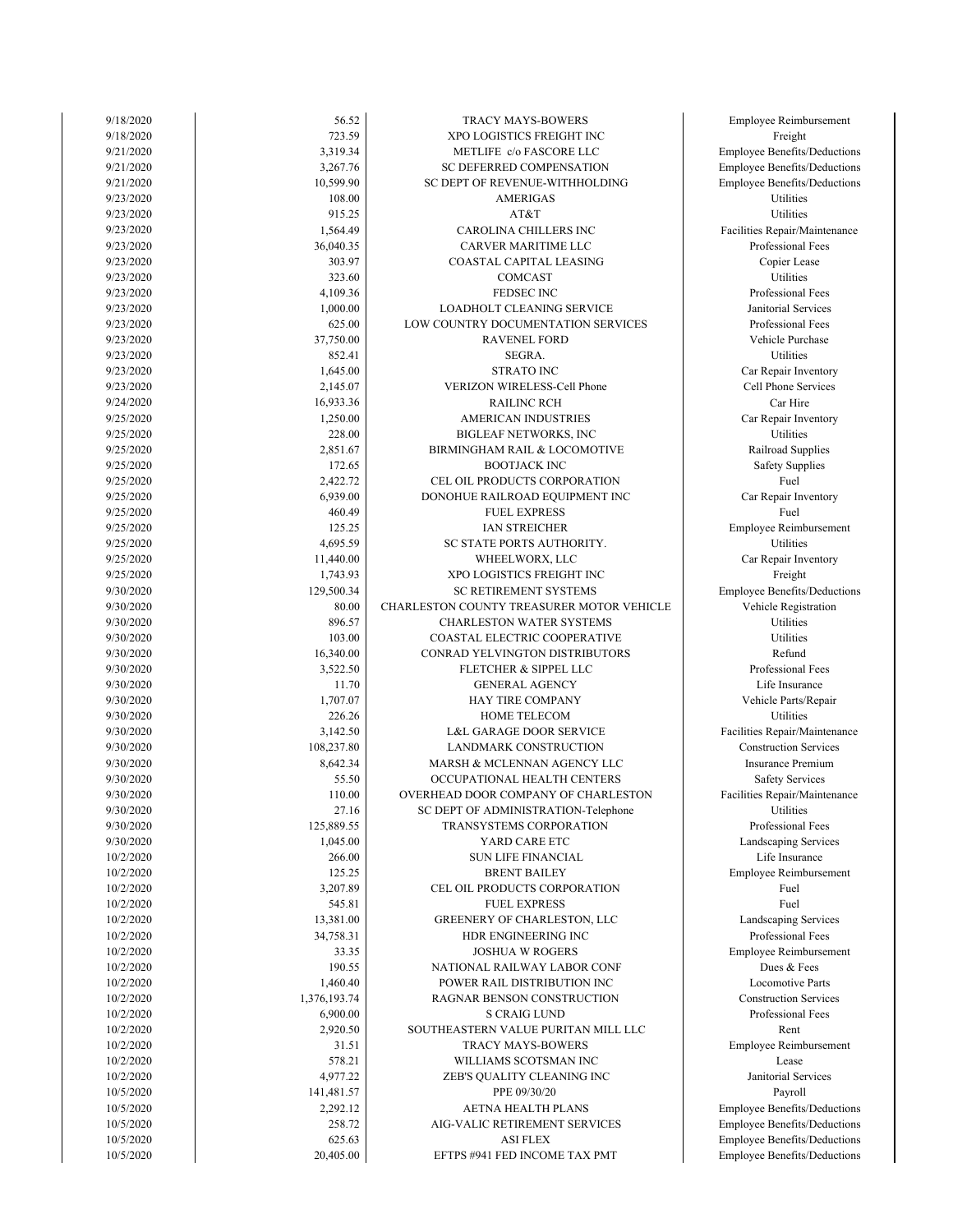| 10/5/2020  | 67,160.02 | EFTPS #CT-1 RR RET TAX PMT               | <b>Employee Benefits/Deductions</b> |
|------------|-----------|------------------------------------------|-------------------------------------|
| 10/5/2020  | 433.51    | HARTFORD LIFE AND ACCIDENT INSURANCE CO  | <b>Employee Benefits/Deductions</b> |
| 10/5/2020  | 295.00    | IAMAW DISTRICT LODGE 19                  | <b>Employee Benefits/Deductions</b> |
|            |           |                                          |                                     |
| 10/5/2020  | 279.16    | RR EMPLOYEES NATIONAL FSA PLAN           | <b>Employee Benefits/Deductions</b> |
| 10/5/2020  | 1,218.00  | SC DEPT OF SOCIAL SERVICES               | <b>Employee Benefits/Deductions</b> |
| 10/5/2020  | 80.75     | <b>TIAA-CREF</b>                         | <b>Employee Benefits/Deductions</b> |
| 10/5/2020  | 60,668.83 | UNITED HEALTHCARE                        | <b>Employee Benefits/Deductions</b> |
| 10/5/2020  | 2,843.10  | UNITED TRANSPORTATION UNION              |                                     |
|            |           |                                          | <b>Employee Benefits/Deductions</b> |
| 10/6/2020  | 3,313.51  | METLIFE c/o FASCORE LLC                  | <b>Employee Benefits/Deductions</b> |
| 10/6/2020  | 3,267.76  | SC DEFERRED COMPENSATION                 | <b>Employee Benefits/Deductions</b> |
| 10/6/2020  | 11,306.46 | SC DEPT OF REVENUE-WITHHOLDING           | Employee Benefits/Deductions        |
| 10/8/2020  | 590.17    | <b>AIRESPRING</b>                        | Utilities                           |
|            |           |                                          |                                     |
| 10/8/2020  | 1,361.39  | <b>AIRITE INC</b>                        | Equipment Parts/Repair              |
| 10/8/2020  | 888.92    | AT&T                                     | Utilities                           |
| 10/8/2020  | 1,465.00  | BORIS LANDSCAPES LLC                     | Landscaping Services                |
| 10/8/2020  | 469.60    | CAROLINA WASTE & RECYCLING LLC           | Dumpster Rental                     |
|            | 1,776.47  | <b>CDM SMITH</b>                         | Professional Fees                   |
| 10/8/2020  |           |                                          |                                     |
| 10/8/2020  | 190.44    | COLONIAL SUPPLEMENTAL INSURANCE          | Employee Benefits/Deductions        |
| 10/8/2020  | 165.00    | CSX TRANSPORTATION-FRT CHGS              | Freight                             |
| 10/8/2020  | 150.00    | F THOMAS ABSTRACT INC                    | Professional Fees                   |
| 10/8/2020  | 552.48    | FIRST STRING SPACE INC                   | Facilities Repair/Maintenance       |
|            |           |                                          |                                     |
| 10/8/2020  | 1,900.00  | <b>GREENE FINNEY LLP</b>                 | Professional Fees                   |
| 10/8/2020  | 892.50    | <b>HUSSEY GAY BELL</b>                   | Professional Fees                   |
| 10/8/2020  | 4,500.00  | <b>KMD AND ASSOCIATES</b>                | Professional Fees                   |
| 10/8/2020  | 71.00     | PALMETTO ELECTRIC COOPERATIVE INC        | Utilities                           |
|            |           |                                          | <b>Insurance Premium</b>            |
| 10/8/2020  | 361.98    | SC STATE FISCAL ACCOUNTABILITY AUTHORITY |                                     |
| 10/8/2020  | 3,500.00  | <b>TCH GROUP LLC</b>                     | Professional Fees                   |
| 10/8/2020  | 437.50    | <b>THOMAS &amp; HUTTON</b>               | Professional Fees                   |
| 10/8/2020  | 750.00    | TRIDENT TECHNICAL COLLEGE                | Training & Education                |
| 10/8/2020  | 2,337.94  | UNITED RENTALS                           | <b>Equipment Rental</b>             |
|            |           |                                          |                                     |
| 10/8/2020  | 75.00     | VARONICA BURKETT                         | Vehicle Parts/Repair                |
| 10/8/2020  | 5,178.28  | WABTEC GLOBAL SERVICES                   | Car Repair Inventory                |
| 10/8/2020  | 440.00    | WOW!                                     | Utilities                           |
| 10/9/2020  | 2,319.36  | RAILROAD RETIREMENT BOARD                | Employee Benefits/Deductions        |
| 10/9/2020  |           | AMERICAN INDUSTRIES                      |                                     |
|            | 3,800.00  |                                          | Car Repair Inventory                |
| 10/9/2020  | 1,815.00  | APPLICATION TECHNOLOGY BY DESIGN INC     | <b>AEI</b> Monitoring Services      |
| 10/9/2020  | 2,866.50  | BOWMAN CONSULTING GROUP LTD              | Professional Fees                   |
| 10/9/2020  | 3,863.17  | BREWER HENDLEY OIL CO                    | Railroad Supplies                   |
| 10/9/2020  | 5,141.00  | CAROLINA CHILLERS INC                    | Facilities Repair/Maintenance       |
|            |           |                                          | Fuel                                |
| 10/9/2020  | 5,291.36  | CEL OIL PRODUCTS CORPORATION             |                                     |
| 10/9/2020  | 3,028.80  | DONOHUE RAILROAD EQUIPMENT INC           | Car Repair Inventory                |
| 10/9/2020  | 695.67    | <b>FUEL EXPRESS</b>                      | Fuel                                |
| 10/9/2020  | 384.99    | GREENERY OF CHARLESTON, LLC              | Landscaping Services                |
| 10/9/2020  | 3,540.00  | <b>JMA RAIL PRODUCTS</b>                 | Locomotive Parts                    |
|            |           |                                          |                                     |
| 10/9/2020  | 280.00    | LEDFORDS TERMITE & PEST CONTROL          | Pest Control Services               |
| 10/9/2020  | 5.00      | <b>MIKEL E BENTON</b>                    | Employee Reimbursement              |
| 10/9/2020  | 4,040.88  | NARSTCO INC                              | Railroad Supplies                   |
| 10/9/2020  | 1,192.00  | NEW YORK AIR BRAKE CORPORATION           | Car Repair Inventory                |
| 10/9/2020  | 27.60     | <b>NORRIS LAFFITTE</b>                   | Employee Reimbursement              |
|            |           |                                          |                                     |
| 10/9/2020  | 1,996.87  | PROGRESS RAIL SERVICES                   | Locomotive Parts                    |
| 10/9/2020  | 22,512.46 | RAILCAR MANAGEMENT LLC.                  | Software                            |
| 10/9/2020  | 50.00     | RAILINC CORPORATION INC                  | Dues & Fees                         |
| 10/9/2020  | 170.12    | <b>SHERI M COOPER</b>                    | Employee Reimbursement              |
|            |           |                                          |                                     |
| 10/9/2020  | 1,966.10  | STANDARD CAR TRUCK                       | Car Repair Inventory                |
| 10/9/2020  | 32.32     | TIFFANY PECORARO                         | Employee Reimbursement              |
| 10/9/2020  | 3,500.00  | TOD CONSULTING                           | Professional Fees                   |
| 10/9/2020  | 15,840.00 | WHEELWORX, LLC                           | Car Repair Inventory                |
| 10/9/2020  | 2,594.13  | XPO LOGISTICS FREIGHT INC                | Freight                             |
|            |           |                                          |                                     |
| 10/13/2020 | 493.32    | <b>SC DEPT OF REVENUE</b>                | Sales/Use Tax Payment               |
| 10/14/2020 | 43,642.38 | SC PUBLIC EMPLOYEE BENEFIT AUTHORITY     | <b>Employee Benefits/Deductions</b> |
| 10/15/2020 | 3,493.83  | <b>CINTAS CORPORATION</b>                | Uniform Services                    |
| 10/15/2020 | 1,126.97  | <b>CINTAS CORPORATION</b>                | <b>Uniform Services</b>             |
| 10/15/2020 | 38,602.93 | <b>CDM SMITH</b>                         | Professional Fees                   |
|            |           |                                          |                                     |
| 10/15/2020 | 350.00    | CITY WIDE MAINTENANCE OF SC              | Facilities Repair/Maintenance       |
| 10/15/2020 | 140.01    | COMCAST                                  | Utilities                           |
| 10/15/2020 | 8,230.09  | <b>DOMINION ENERGY</b>                   | Utilities                           |
| 10/15/2020 | 935.59    | DORSEY TIRE COMPANY                      | Vehicle Parts/Repair                |
|            |           |                                          |                                     |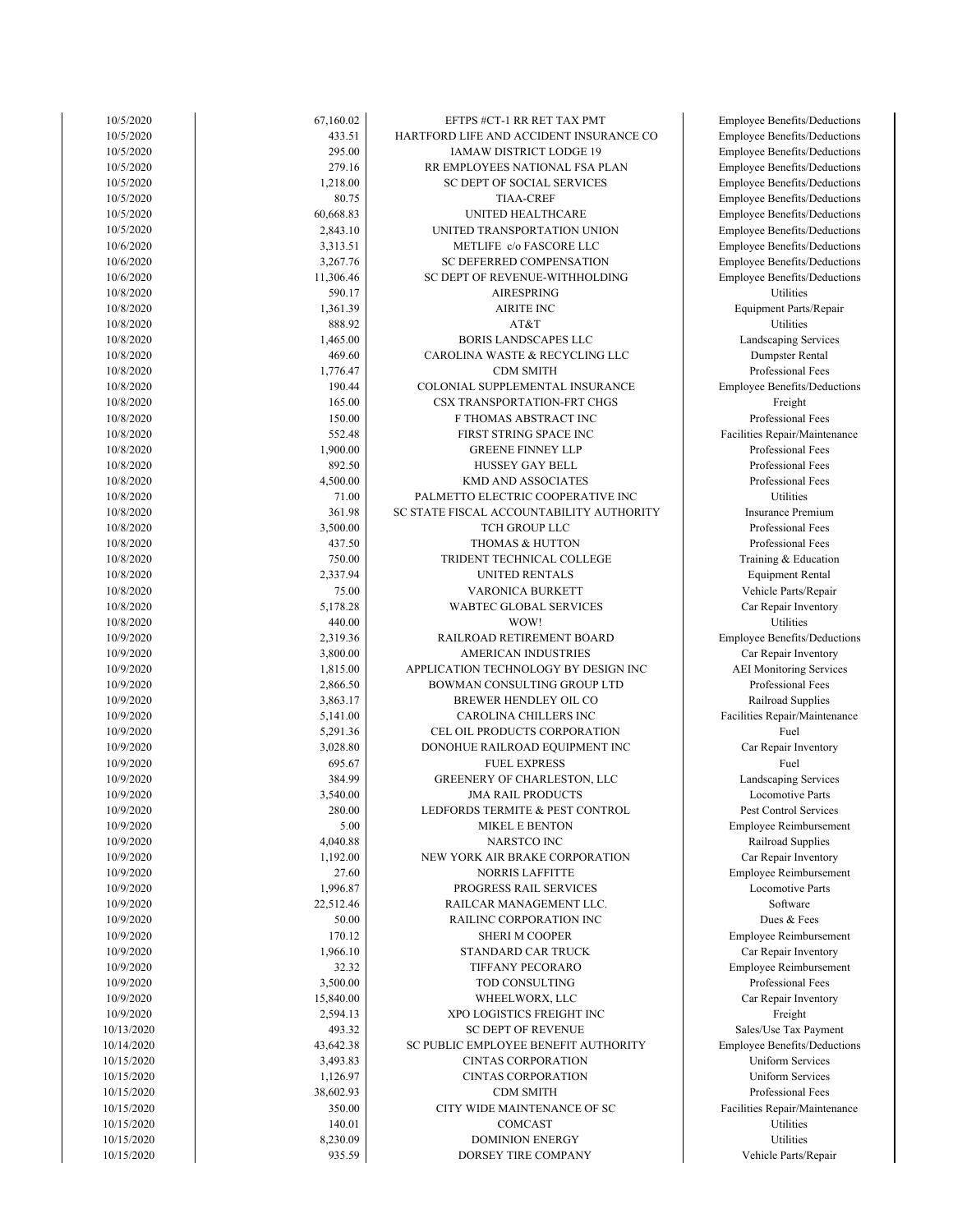| 10/15/2020 | 240.00       | LIBERTY FIRE PROTECTION INC              | <b>Safety Supplies</b>  |
|------------|--------------|------------------------------------------|-------------------------|
| 10/15/2020 | 251.50       | OCCUPATIONAL HEALTH CENTERS              | <b>Safety Services</b>  |
| 10/15/2020 | 2,286.39     | <b>REDDY ICE</b>                         | Ice                     |
| 10/15/2020 | 754.99       | SEGRA.                                   | Utilities               |
| 10/15/2020 | 163.50       | UNITED RENTALS                           | <b>Equipment Renta</b>  |
| 10/15/2020 | 4,170.48     | UNIVERSAL ENVIRONMENTAL SERVICES LLC     | Facilities Repair/Maint |
| 10/15/2020 | 29,105.12    | BANK OF AMERICA-Purchasing Card          | Credit Card Payme       |
| 10/16/2020 | 3,059.00     | AMERICAN SHORTLINE & REGIONAL RR ASSN    | Dues & Fees             |
| 10/16/2020 | 61,743.44    | <b>ARCADIS US INC</b>                    | Construction Servi      |
|            |              |                                          |                         |
| 10/16/2020 | 3,597.00     | BIRMINGHAM RAIL & LOCOMOTIVE             | Railroad Supplie        |
| 10/16/2020 | 431.60       | <b>BOOTJACK INC</b>                      | <b>Safety Supplies</b>  |
| 10/16/2020 | 3,145.00     | CEL OIL PRODUCTS CORPORATION             | Fuel                    |
| 10/16/2020 | 150.00       | DONOHUE RAILROAD EQUIPMENT INC           | Car Repair Invento      |
| 10/16/2020 | 616.92       | <b>FUEL EXPRESS</b>                      | Fuel                    |
| 10/16/2020 | 22,891.97    | HDR ENGINEERING INC                      | Professional Fee        |
| 10/16/2020 | 5,614.65     | IMS SOLUTIONS GROUP LLC                  | IT Services             |
| 10/16/2020 | 100,000.00   | <b>JMA RAIL PRODUCTS</b>                 | Locomotive Part         |
| 10/16/2020 | 709.92       | KIMBALL MIDWEST                          | Railroad Supplie        |
| 10/16/2020 | 5.00         | <b>MIKEL E BENTON</b>                    | Employee Reimburse      |
| 10/16/2020 | 1,795.00     | POWER RAIL DISTRIBUTION INC              | Locomotive Part         |
| 10/16/2020 | 77.32        | SAFETY PRODUCTS INC                      | <b>Safety Supplies</b>  |
| 10/16/2020 | 25,195.14    | <b>SIB LIGHTING</b>                      | Facilities Repair/Maint |
| 10/16/2020 | 10,480.00    | STANDARD CAR TRUCK                       | Car Repair Invento      |
| 10/20/2020 | 136,559.86   | PPE 10/15/20                             | Payroll                 |
| 10/20/2020 | 258.72       | AIG-VALIC RETIREMENT SERVICES            | Employee Benefits/Dec   |
| 10/20/2020 | 19,950.00    | EFTPS #941 FED INCOME TAX PMT            | Employee Benefits/Dec   |
| 10/20/2020 | 63,941.05    | EFTPS #CT-1 RR RET TAX PMT               | Employee Benefits/Dec   |
| 10/20/2020 | 1,218.00     | SC DEPT OF SOCIAL SERVICES               | Employee Benefits/Dec   |
| 10/20/2020 | 80.75        |                                          |                         |
|            |              | <b>TIAA-CREF</b>                         | Employee Benefits/Dec   |
| 10/20/2020 | 625.63       | <b>ASI FLEX</b>                          | Employee Benefits/Dec   |
| 10/20/2020 | 279.16       | RR EMPLOYEES NATIONAL FSA PLAN           | Employee Benefits/Dec   |
| 10/20/2020 | 1,174,000.00 | CHARLESTON COUNTY CLERK OF COURT         | Land Condemnati         |
| 10/20/2020 | 63,000.00    | CHARLESTON COUNTY CLERK OF COURT         | Land Condemnati         |
| 10/21/2020 | 3,280.45     | METLIFE c/o FASCORE LLC                  | Employee Benefits/Dec   |
| 10/21/2020 | 3,287.76     | SC DEFERRED COMPENSATION                 | Employee Benefits/Dec   |
| 10/21/2020 | 11,002.26    | SC DEPT OF REVENUE-WITHHOLDING           | Employee Benefits/Dec   |
| 10/22/2020 | 300.00       | ACTION OVERHEAD DOOR & SUPPLY, LLC       | Facilities Repair/Maint |
| 10/22/2020 | 32,900.00    | <b>BERENYI INC</b>                       | Professional Fee        |
| 10/22/2020 | 1,048.49     | BERKELEY ELECTRIC COOPERATIVE INC        | Utilities               |
| 10/22/2020 | 9,145.57     | BONITZ CONTRACTING CO INC                | Facilities Repair/Maint |
| 10/22/2020 | 323.59       | COMCAST                                  | Utilities               |
| 10/22/2020 | 2,800.00     | RSI LOGISTICS INC                        | Software                |
| 10/22/2020 | 500.00       | SC COALITION FOR VOTER PARTICIPATION INC | Contribution            |
| 10/22/2020 | 1,500.00     | <b>SC OPERATION LIFESAVER</b>            | Contribution            |
| 10/22/2020 | 55.81        | SHRED-IT USA                             | Professional Fee        |
| 10/22/2020 | 270.00       | <b>SIMONS &amp; DEAN</b>                 | Professional Fee        |
| 10/22/2020 | 2,096.48     | <b>VERIZON WIRELESS-Cell Phone</b>       | Cell Phone Servic       |
| 10/22/2020 | 4,284.00     | WILLOUGHBY & HOEFER PA                   | Professional Fee        |
| 10/23/2020 | 7,085.00     | BIRMINGHAM RAIL & LOCOMOTIVE             | Railroad Supplie        |
|            | 1,948.00     | BOWMAN CONSULTING GROUP LTD              | Professional Fee        |
| 10/23/2020 |              |                                          |                         |
| 10/23/2020 | 2,616.99     | CEL OIL PRODUCTS CORPORATION             | Fuel                    |
| 10/23/2020 | 34,642.46    | CRANEMASTERS, INC                        | Rerailment Servic       |
| 10/23/2020 | 731.00       | DONOHUE RAILROAD EQUIPMENT INC           | Car Repair Invento      |
| 10/23/2020 | 819.15       | <b>FUEL EXPRESS</b>                      | Fuel                    |
| 10/23/2020 | 140.45       | <b>GREENBRIER RAIL SERVICES</b>          | Car Repair Invento      |
| 10/23/2020 | 11,164.75    | GREENERY OF CHARLESTON, LLC              | Landscaping Servi       |
| 10/23/2020 | 100.00       | LEDFORDS TERMITE & PEST CONTROL          | Pest Control Servi      |
| 10/23/2020 | 27,577.09    | LEWIS & BABCOCK LLP                      | Professional Fee        |
| 10/23/2020 | 5,020.70     | NARSTCO INC                              | Railroad Supplie        |
| 10/23/2020 | 29,264.00    | PFLUG LAW FIRM LLC                       | Professional Fee        |
| 10/23/2020 | 4,115.63     | POWER RAIL DISTRIBUTION INC              | Locomotive Part         |
| 10/23/2020 | 21,580.96    | <b>RAILINC RCH</b>                       | Car Hire                |
| 10/23/2020 | 2,061.03     | SAFETY PRODUCTS INC                      | <b>Safety Supplies</b>  |
| 10/23/2020 | 948.92       | SC STATE PORTS AUTHORITY.                | Utilities               |
| 10/23/2020 | 17,015.00    | WHEELWORX, LLC                           | Car Repair Invento      |
| 10/23/2020 | 468.63       | XPO LOGISTICS FREIGHT INC                | Freight                 |
| 10/29/2020 | 590.17       | AIRESPRING                               | Utilities               |
|            |              |                                          |                         |

Car Repair Inventory Safety Supplies Professional Fees Locomotive Parts Professional Fees Railroad Supplies Landscaping Services Pest Control Services Car Repair Inventory Rerailment Services Car Repair Inventory Professional Fees Professional Fees Railroad Supplies Professional Fees Cell Phone Services Professional Fees Contribution cilities Repair/Maintenance Professional Fees ployee Benefits/Deductions cilities Repair/Maintenance ployee Benefits/Deductions ployee Benefits/Deductions Land Condemnation Land Condemnation ployee Benefits/Deductions ployee Benefits/Deductions ployee Benefits/Deductions ployee Benefits/Deductions ployee Benefits/Deductions ployee Benefits/Deductions ployee Benefits/Deductions cilities Repair/Maintenance Car Repair Inventory Locomotive Parts Safety Supplies Railroad Supplies Imployee Reimbursement Locomotive Parts Professional Fees Car Repair Inventory Railroad Supplies Safety Supplies Construction Services cilities Repair/Maintenance Credit Card Payment Equipment Rental Safety Services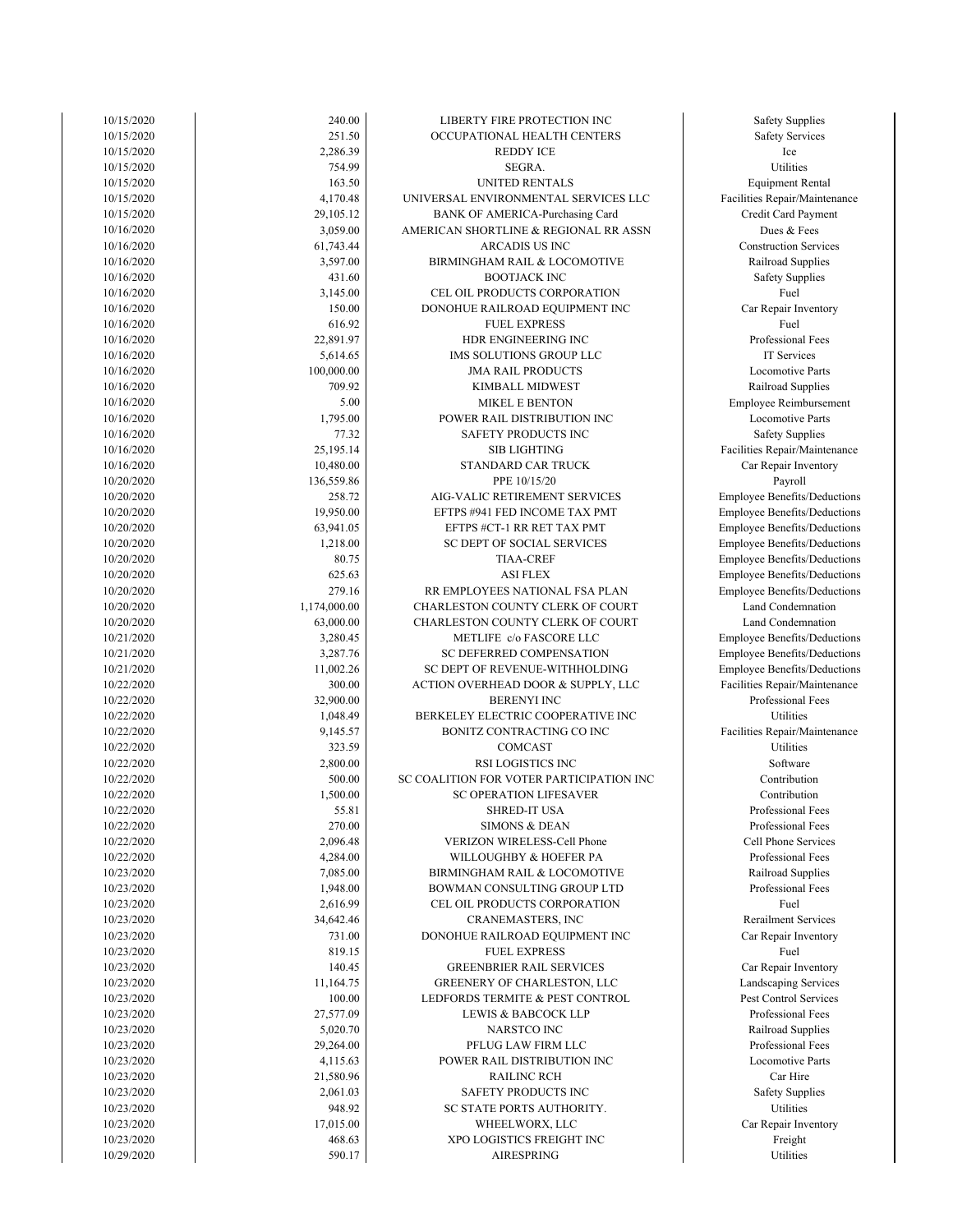| 10/29/2020 | 542.07      | CHARLESTON WATER SYSTEMS                  | Utilities                           |
|------------|-------------|-------------------------------------------|-------------------------------------|
| 10/29/2020 | 219,833.87  | CITY OF NORTH CHARLESTON                  | Debt Payment                        |
| 10/29/2020 | 303.97      | COASTAL CAPITAL LEASING                   | Copier Lease                        |
| 10/29/2020 | 7,740.00    | CONRAD YELVINGTON DISTRIBUTORS            | Refund                              |
| 10/29/2020 | 3,976.80    | FEDSEC INC                                | Professional Fees                   |
| 10/29/2020 | 2,273.60    | <b>HILLS MACHINERY</b>                    | <b>Equipment Rental</b>             |
| 10/29/2020 | 226.42      | <b>HOME TELECOM</b>                       | Utilities                           |
| 10/29/2020 | 1,357.89    | <b>MANAGED PRINT INC</b>                  | Copier Maintenance                  |
| 10/29/2020 | 86,231.70   | <b>MARTIN MARIETTA MATERIALS</b>          | Railroad Supplies                   |
| 10/29/2020 | 11.70       | <b>GENERAL AGENCY</b>                     | Life Insurance                      |
| 10/30/2020 | 84,591.69   | <b>SC RETIREMENT SYSTEMS</b>              | Employee Benefits/Deductions        |
| 10/30/2020 | 1,697.78    | AIRGAS NATIONAL WELDERS                   | <b>Welding Supplies</b>             |
| 10/30/2020 | 228.00      | <b>BIGLEAF NETWORKS, INC</b>              | Utilities                           |
| 10/30/2020 | 1.484.39    | CEL OIL PRODUCTS CORPORATION              | Fuel                                |
| 10/30/2020 | 718.50      | DONOHUE RAILROAD EQUIPMENT INC            | Car Repair Inventory                |
| 10/30/2020 | 284.67      | <b>FUEL EXPRESS</b>                       | Fuel                                |
| 10/30/2020 | 10,981.00   | GREENERY OF CHARLESTON, LLC               | Landscaping Services                |
| 10/30/2020 | 1,218.59    | IMS SOLUTIONS GROUP LLC                   | IT Services                         |
| 10/30/2020 | 4,623.00    | MILLENNIUM INC                            | Crossing Inspections                |
| 10/30/2020 | 190.55      | NATIONAL RAILWAY LABOR CONF               | Dues & Fees                         |
| 10/30/2020 | 2,920.50    | SOUTHEASTERN VALUE PURITAN MILL LLC       | Rent                                |
| 10/30/2020 | 14,390.00   | WHEELWORX, LLC                            | Car Repair Inventory                |
| 10/30/2020 | 1,912.83    | XPO LOGISTICS FREIGHT INC                 | Freight                             |
| 10/30/2020 | 5,639.87    | ZEB'S QUALITY CLEANING INC                | Janitorial Services                 |
| 11/3/2020  | 266.00      | <b>SUN LIFE FINANCIAL</b>                 | Life Insurance                      |
| 11/5/2020  | 136,109.34  | PPE 10/31/20                              | Payroll                             |
| 11/5/2020  | 258.72      | AIG-VALIC RETIREMENT SERVICES             |                                     |
|            |             |                                           | <b>Employee Benefits/Deductions</b> |
| 11/5/2020  | 18,724.00   | EFTPS #941 FED INCOME TAX PMT             | <b>Employee Benefits/Deductions</b> |
| 11/5/2020  | 63,032.71   | EFTPS #CT-1 RR RET TAX PMT                | <b>Employee Benefits/Deductions</b> |
| 11/5/2020  | 1,218.00    | SC DEPT OF SOCIAL SERVICES                | <b>Employee Benefits/Deductions</b> |
| 11/5/2020  | 95.90       | <b>TIAA-CREF</b>                          | <b>Employee Benefits/Deductions</b> |
| 11/5/2020  | 2,228.45    | AETNA HEALTH PLANS                        | <b>Employee Benefits/Deductions</b> |
| 11/5/2020  | 625.63      | <b>ASI FLEX</b>                           | <b>Employee Benefits/Deductions</b> |
| 11/5/2020  | 371.58      | HARTFORD LIFE AND ACCIDENT INSURANCE CO   | <b>Employee Benefits/Deductions</b> |
| 11/5/2020  | 295.00      | IAMAW DISTRICT LODGE 19                   | <b>Employee Benefits/Deductions</b> |
| 11/5/2020  | 279.16      | RR EMPLOYEES NATIONAL FSA PLAN            | <b>Employee Benefits/Deductions</b> |
| 11/5/2020  | 58,939.23   | UNITED HEALTHCARE                         | <b>Employee Benefits/Deductions</b> |
| 11/5/2020  | 2,971.40    | UNITED TRANSPORTATION UNION               | Employee Benefits/Deductions        |
| 11/5/2020  | 1,804.17    | AT&T                                      | Utilities                           |
| 11/5/2020  | 1,465.00    | <b>BORIS LANDSCAPES LLC</b>               | Landscaping Services                |
| 11/5/2020  | 1,606.72    | CHARLESTON COUNTY TREASURER MOTOR VEHICLE | Vehicle Registration                |
| 11/5/2020  | 331.74      | <b>CHARLESTON WATER SYSTEMS</b>           | Utilities                           |
| 11/5/2020  | 92.00       | COASTAL ELECTRIC COOPERATIVE              | Utilities                           |
| 11/5/2020  | 977.70      | <b>HAMBY CATERING &amp; EVENTS</b>        | Professional Fees                   |
| 11/5/2020  | 6,685.00    | <b>HUSSEY GAY BELL</b>                    | Professional Fees                   |
| 11/5/2020  | 48,455.84   | LANDMARK CONSTRUCTION                     | <b>Construction Services</b>        |
| 11/5/2020  | 750.00      | NICHOLS CHAPEL CHURCH                     | Contribution                        |
| 11/5/2020  | 475.00      | PITTSBURGH PINS, LLC                      | Car Repair Inventory                |
| 11/5/2020  | 737.20      | <b>REDDY ICE</b>                          | Ice                                 |
| 11/5/2020  | 7,757.00    | <b>STRATO INC</b>                         | Car Repair Inventory                |
| 11/5/2020  | 3,500.00    | TCH GROUP LLC                             | Professional Fees                   |
| 11/5/2020  | 205,168.77  | TRANSYSTEMS CORPORATION                   | Professional Fees                   |
| 11/5/2020  | 777.19      | UNITED RENTALS                            | <b>Equipment Rental</b>             |
| 11/5/2020  | 315.78      | VULCAN MATERIALS COMPANY                  | Railroad Supplies                   |
| 11/6/2020  | 3,262.39    | METLIFE c/o FASCORE LLC                   | <b>Employee Benefits/Deductions</b> |
| 11/6/2020  | 4,458.76    | SC DEFERRED COMPENSATION                  | Employee Benefits/Deductions        |
| 11/6/2020  | 10,603.27   | SC DEPT OF REVENUE-WITHHOLDING            | <b>Employee Benefits/Deductions</b> |
| 11/6/2020  | 1,815.00    | APPLICATION TECHNOLOGY BY DESIGN INC      | <b>AEI</b> Monitoring Services      |
| 11/6/2020  | 3,584.91    | BREWER HENDLEY OIL CO                     | Railroad Supplies                   |
| 11/6/2020  | 113.70      | BRYAN W CARPENTER                         | Employee Reimbursement              |
| 11/6/2020  | 2,161.02    | CEL OIL PRODUCTS CORPORATION              | Fuel                                |
| 11/6/2020  | 37, 373. 75 | CRANEMASTERS, INC                         | <b>Rerailment Services</b>          |
| 11/6/2020  | 395.80      | <b>FUEL EXPRESS</b>                       | Fuel                                |
| 11/6/2020  | 5,042.75    | MILLENNIUM INC                            | Crossing Inspections                |
| 11/6/2020  | 47,500.00   | MOTIVE POWER & EQUIPMENT SOLUTION         | Locomotive Parts                    |
| 11/6/2020  | 86.83       | <b>NORRIS LAFFITTE</b>                    | Employee Reimbursement              |
| 11/6/2020  | 9,750.00    | POWER RAIL DISTRIBUTION INC               | Locomotive Parts                    |
|            |             |                                           |                                     |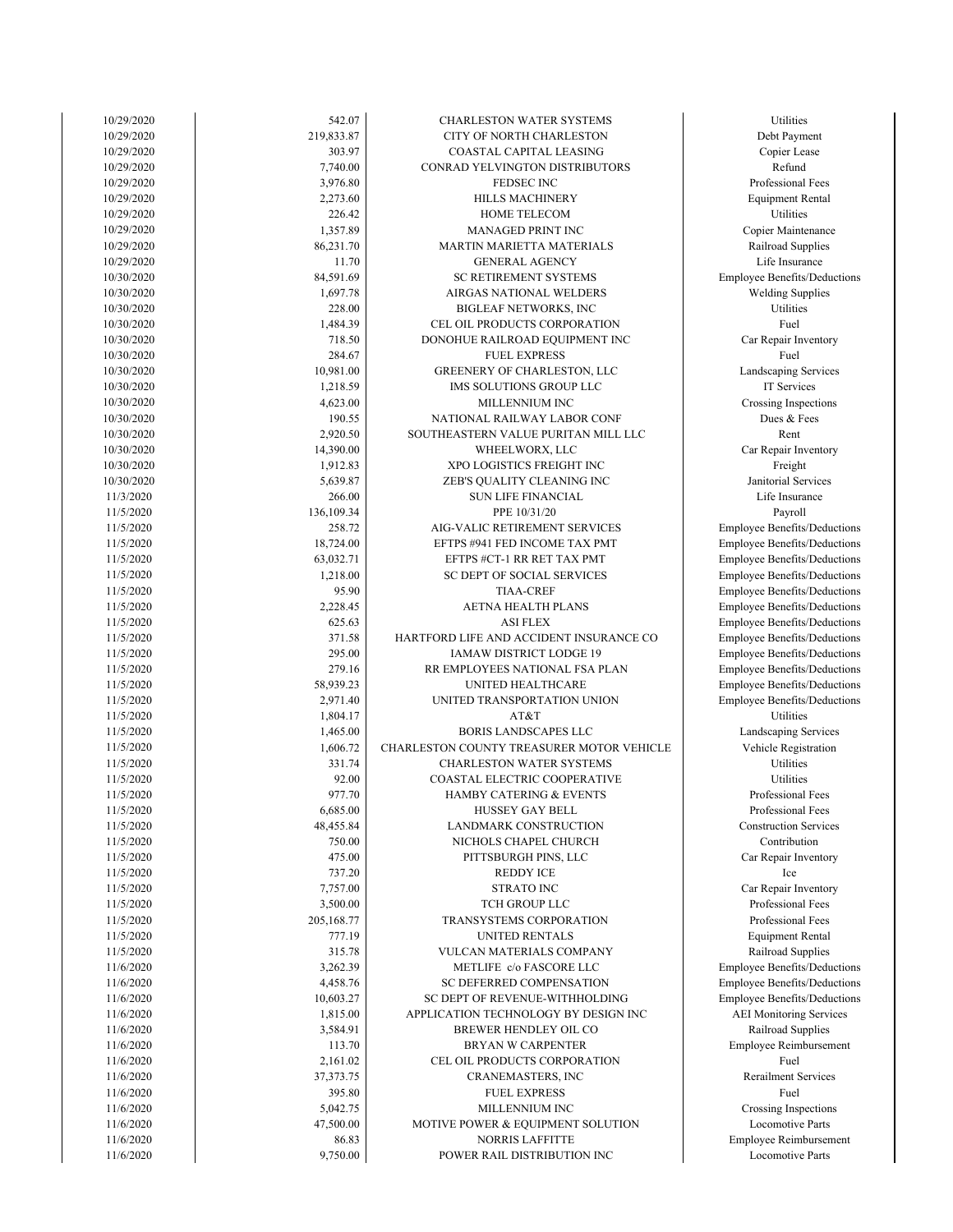| 11/6/2020  | 159.35       | RADIO COMMUNICATIONS OF CHARLESTON INC          | Lease                               |
|------------|--------------|-------------------------------------------------|-------------------------------------|
| 11/6/2020  | 1,806,336.50 | RAGNAR BENSON CONSTRUCTION                      | <b>Construction Services</b>        |
| 11/6/2020  | 22,654.61    | RAILCAR MANAGEMENT LLC.                         | Software                            |
| 11/6/2020  | 50.00        | RAILINC CORPORATION INC                         | Dues & Fees                         |
| 11/6/2020  | 7,180.00     | <b>S CRAIG LUND</b>                             | Professional Fees                   |
| 11/6/2020  | 627.37       | STANDARD CAR TRUCK                              | Car Repair Inventory                |
| 11/6/2020  | 32.52        | TIFFANY PECORARO                                | Employee Reimbursement              |
| 11/6/2020  | 3,500.00     | TOD CONSULTING                                  | Professional Fees                   |
| 11/6/2020  | 578.21       | WILLIAMS SCOTSMAN INC                           | Lease                               |
| 11/6/2020  | 168.16       | XPO LOGISTICS FREIGHT INC                       |                                     |
|            | 43.613.96    |                                                 | Freight                             |
| 11/12/2020 |              | SC PUBLIC EMPLOYEE BENEFIT AUTHORITY            | <b>Employee Benefits/Deductions</b> |
| 11/12/2020 | 500.00       | <b>AMERICAN RED CROSS</b>                       | Contribution                        |
| 11/12/2020 | 439.00       | CAROLINA WASTE & RECYCLING LLC                  | Dumpster Rental                     |
| 11/12/2020 | 55,091.51    | <b>CDM SMITH</b>                                | Professional Fees                   |
| 11/12/2020 | 5,001.90     | <b>CHARLESTON RIGGING &amp; MARINE HARDWARE</b> | Supplies                            |
| 11/12/2020 | 39.68        | CHEVRON PHILLIPS CHEMICAL                       | Refund                              |
| 11/12/2020 | 200.00       | CITY WIDE MAINTENANCE OF SC                     | Facilities Repair/Maintenance       |
| 11/12/2020 | 500.00       | COASTAL CRISIS CHAPLAINCY                       | Contribution                        |
| 11/12/2020 | 190.44       | COLONIAL SUPPLEMENTAL INSURANCE                 | <b>Employee Benefits/Deductions</b> |
| 11/12/2020 | 140.01       | COMCAST                                         | Utilities                           |
| 11/12/2020 | 11,000.00    | COMPASS SOUTH, INC.                             | Professional Fees                   |
| 11/12/2020 | 552.14       | EVANS MECHWART HAMBLETON & TILTON INC           | Professional Fees                   |
| 11/12/2020 | 4,500.00     | <b>KMD AND ASSOCIATES</b>                       | Professional Fees                   |
| 11/12/2020 | 500.00       | LOWCOUNTRY FOOD BANK                            | Contribution                        |
| 11/12/2020 | 1.074.40     | MILLER FELPAX CORP                              | Car Repair Inventory                |
| 11/12/2020 | 78.00        | OCCUPATIONAL HEALTH CENTERS                     | <b>Safety Services</b>              |
| 11/12/2020 | 66.00        | PALMETTO ELECTRIC COOPERATIVE INC               | Utilities                           |
|            | 27.16        |                                                 | Utilities                           |
| 11/12/2020 |              | SC DEPT OF ADMINISTRATION-Telephone             |                                     |
| 11/12/2020 | 36,637.68    | TRANSYSTEMS CORPORATION                         | Professional Fees                   |
| 11/12/2020 | 750.00       | TRIDENT TECHNICAL COLLEGE                       | Training & Education                |
| 11/12/2020 | 440.00       | WOW!                                            | Utilities                           |
| 11/12/2020 | 520.00       | YARD CARE ETC                                   | Landscaping Services                |
| 11/13/2020 | 928.94       | <b>CINTAS CORPORATION</b>                       | <b>Uniform Services</b>             |
| 11/13/2020 | 2,849.80     | <b>CINTAS CORPORATION</b>                       | <b>Uniform Services</b>             |
| 11/13/2020 | 84,172.57    | ARCADIS US INC                                  | <b>Construction Services</b>        |
| 11/13/2020 | 3,973.86     | BREWER HENDLEY OIL CO                           | Railroad Supplies                   |
| 11/13/2020 | 2,733.21     | CEL OIL PRODUCTS CORPORATION                    | Fuel                                |
| 11/13/2020 | 690.00       | DONOHUE RAILROAD EQUIPMENT INC                  | Car Repair Inventory                |
| 11/13/2020 | 479.94       | <b>FUEL EXPRESS</b>                             | Fuel                                |
| 11/13/2020 | 33,853.11    | HDR ENGINEERING INC                             | Professional Fees                   |
| 11/13/2020 | 13,597.21    | IMS SOLUTIONS GROUP LLC                         | IT Services                         |
| 11/13/2020 | 12,451.05    | MILLENNIUM INC                                  | Crossing Inspections                |
| 11/13/2020 | 777.45       | POWER RAIL DISTRIBUTION INC                     | Locomotive Parts                    |
| 11/13/2020 | 2,561.10     | STANDARD CAR TRUCK                              | Car Repair Inventory                |
| 11/13/2020 | 13,426.00    | WHEELWORX, LLC                                  | Car Repair Inventory                |
| 11/13/2020 | 168.16       | XPO LOGISTICS FREIGHT INC                       | Freight                             |
| 11/13/2020 | 38,944.89    | BANK OF AMERICA-Purchasing Card                 | Credit Card Payment                 |
| 11/16/2020 | 465.95       | <b>SC DEPT OF REVENUE</b>                       | Sales/Use Tax Payment               |
| 11/19/2020 | 22,533.36    | <b>ANGELTRAX</b>                                | Locomotive Parts                    |
| 11/19/2020 | 801.57       | BERKELEY ELECTRIC COOPERATIVE INC               | Utilities                           |
| 11/19/2020 | 231.00       | CAROLINA CHILLERS INC                           | Facilities Repair/Maintenance       |
| 11/19/2020 | 546.45       | <b>CHARLESTON WATER SYSTEMS</b>                 | Utilities                           |
| 11/19/2020 | 303.97       | COASTAL CAPITAL LEASING                         |                                     |
|            |              | <b>COMCAST</b>                                  | Copier Lease                        |
| 11/19/2020 | 323.59       |                                                 | Utilities                           |
| 11/19/2020 | 5,776.74     | <b>DOMINION ENERGY</b>                          | Utilities                           |
| 11/19/2020 | 1,982.35     | DORSEY TIRE COMPANY                             | Vehicle Parts/Repair                |
| 11/19/2020 | 704.62       | DYNAGRAPHICS INC                                | Railroad Supplies                   |
| 11/19/2020 | 4,109.36     | FEDSEC INC                                      | Professional Fees                   |
| 11/19/2020 | 1,410.00     | FLETCHER & SIPPEL LLC                           | Professional Fees                   |
| 11/19/2020 | 564.82       | <b>HALL SIGNS INC</b>                           | Supplies                            |
| 11/19/2020 | 735.75       | NATIONAL TRENCH SAFETY                          | Facilities Repair/Maintenance       |
| 11/19/2020 | 189.00       | OCCUPATIONAL HEALTH CENTERS                     | <b>Safety Services</b>              |
| 11/19/2020 | 754.99       | SEGRA.                                          | Utilities                           |
| 11/19/2020 | 56.76        | <b>SHRED-IT USA</b>                             | Professional Fees                   |
| 11/19/2020 | 765.00       | <b>SIMONS &amp; DEAN</b>                        | Professional Fees                   |
| 11/19/2020 | 2,422.48     | VERIZON WIRELESS-Cell Phone                     | Cell Phone Services                 |
| 11/19/2020 | 126.55       | WABTEC GLOBAL SERVICES                          | Car Repair Inventory                |
|            |              |                                                 |                                     |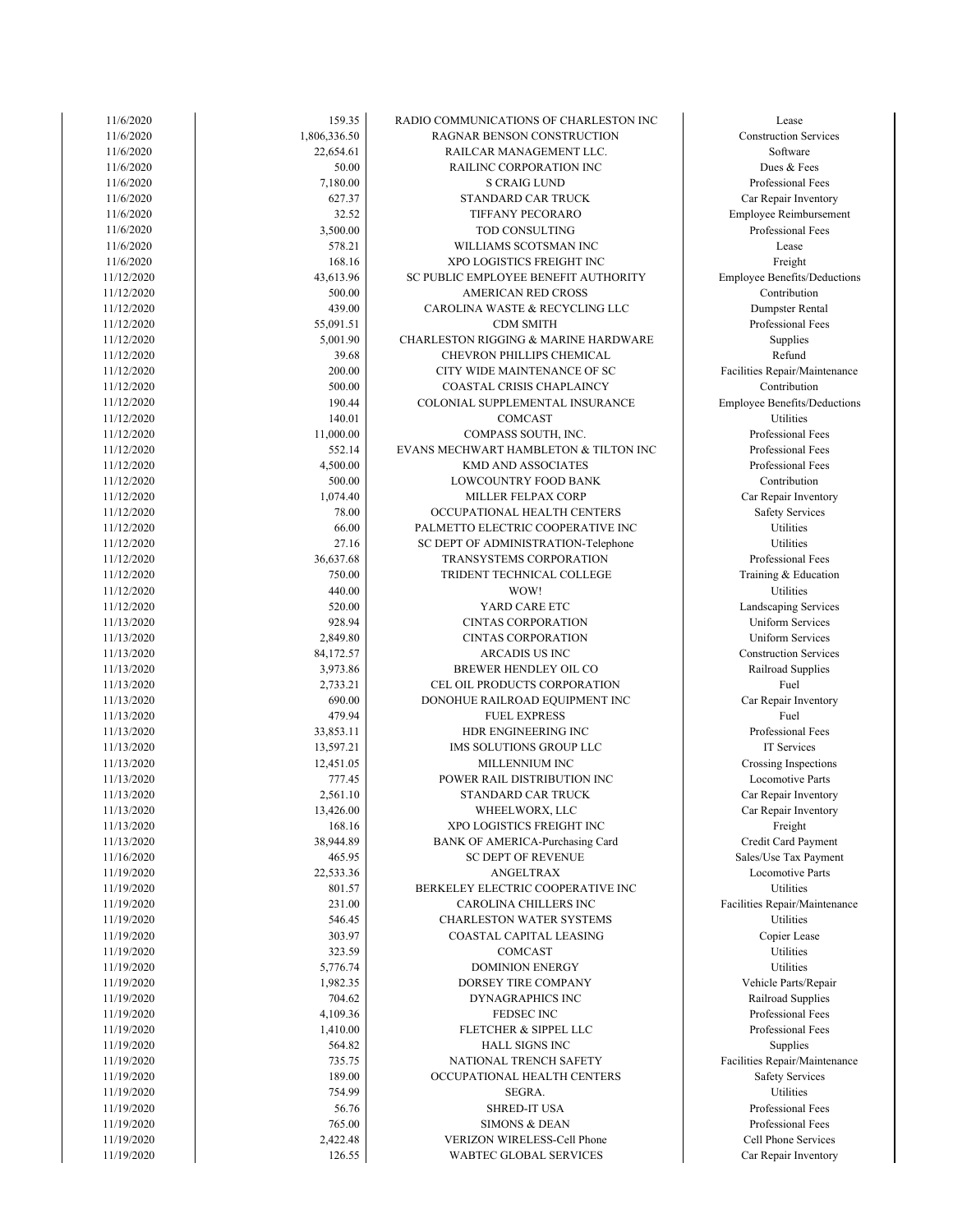| 11/20/2020               | 132,175.55            | PPE 11/15/20                                               | Payroll                                         |
|--------------------------|-----------------------|------------------------------------------------------------|-------------------------------------------------|
| 11/20/2020               | 235.20                | AIG-VALIC RETIREMENT SERVICES                              | Employee Benefits/Ded                           |
| 11/20/2020               | 18,626.00             | EFTPS #941 FED INCOME TAX PMT                              | Employee Benefits/Ded                           |
| 11/20/2020               | 61,008.47             | EFTPS #CT-1 RR RET TAX PMT                                 | Employee Benefits/Ded                           |
| 11/20/2020               | 1,218.00              | SC DEPT OF SOCIAL SERVICES                                 | Employee Benefits/Ded                           |
| 11/20/2020               | 80.75                 | <b>TIAA-CREF</b>                                           | Employee Benefits/Ded                           |
| 11/20/2020               | 807.67                | AECOM TECHNICAL SERVICES, INC.                             | Professional Fees                               |
| 11/20/2020               | 505.00                | <b>AMERICAN INDUSTRIES</b>                                 | Car Repair Invento                              |
| 11/20/2020               | 228.00                | <b>BIGLEAF NETWORKS, INC</b>                               | Utilities                                       |
| 11/20/2020<br>11/20/2020 | 1,883.52<br>1,106.25  | BIRMINGHAM RAIL & LOCOMOTIVE<br>BREWER HENDLEY OIL CO      | Railroad Supplies<br>Railroad Supplies          |
| 11/20/2020               | 24,780.80             | CEL OIL PRODUCTS CORPORATION                               | Fuel                                            |
| 11/20/2020               | 18,326.00             | DONOHUE RAILROAD EQUIPMENT INC                             | Car Repair Invento                              |
| 11/20/2020               | 808.61                | <b>FUEL EXPRESS</b>                                        | Fuel                                            |
| 11/20/2020               | 14,511.00             | GREENERY OF CHARLESTON, LLC                                | Landscaping Servic                              |
| 11/20/2020               | 8,965.00              | HIRAIL CORPORATION                                         | Railroad Supplies                               |
| 11/20/2020               | 120.00                | LEDFORDS TERMITE & PEST CONTROL                            | Pest Control Servic                             |
| 11/20/2020               | 20,545.37             | LEWIS & BABCOCK LLP                                        | Professional Fees                               |
| 11/20/2020               | 4,447.66              | MILLENNIUM INC                                             | Crossing Inspection                             |
| 11/20/2020               | 190.55                | NATIONAL RAILWAY LABOR CONF                                | Dues & Fees                                     |
| 11/20/2020               | 2,093.51              | POWER RAIL DISTRIBUTION INC                                | <b>Locomotive Parts</b>                         |
| 11/20/2020               | 40,897.05             | <b>RAILINC RCH</b>                                         | Car Hire                                        |
| 11/20/2020               | 281.40                | <b>SHERI M COOPER</b>                                      | Employee Reimburser                             |
| 11/20/2020               | 18,370.00             | WHEELWORX, LLC                                             | Car Repair Invento                              |
| 11/20/2020               | 545.79                | XPO LOGISTICS FREIGHT INC                                  | Freight                                         |
| 11/20/2020               | 625.63                | <b>ASI FLEX</b>                                            | Employee Benefits/Ded                           |
| 11/20/2020               | 279.16                | RR EMPLOYEES NATIONAL FSA PLAN                             | Employee Benefits/Ded                           |
| 11/23/2020<br>11/23/2020 | 3,214.33<br>4,458.76  | METLIFE c/o FASCORE LLC<br>SC DEFERRED COMPENSATION        | Employee Benefits/Ded                           |
| 11/23/2020               | 10,475.01             | SC DEPT OF REVENUE-WITHHOLDING                             | Employee Benefits/Ded<br>Employee Benefits/Ded  |
| 12/1/2020                | 130,663.67            | SC RETIREMENT SYSTEMS                                      | Employee Benefits/Dedu                          |
| 12/2/2020                | 266.00                | <b>SUN LIFE FINANCIAL</b>                                  | Life Insurance                                  |
| 12/3/2020                | 1,804.17              | AT&T                                                       | Utilities                                       |
| 12/3/2020                | 1,465.00              | <b>BORIS LANDSCAPES LLC</b>                                | Landscaping Servic                              |
| 12/3/2020                | 120.00                | CAROLINA WASTE & RECYCLING LLC                             | Dumpster Rental                                 |
| 12/3/2020                | 80.00                 | CHARLESTON COUNTY TREASURER MOTOR VEHICLE                  | Vehicle Registratio                             |
| 12/3/2020                | 331.49                | <b>CHARLESTON WATER SYSTEMS</b>                            | Utilities                                       |
| 12/3/2020                | 90.00                 | COASTAL ELECTRIC COOPERATIVE                               | Utilities                                       |
| 12/3/2020                | 190.44                | COLONIAL SUPPLEMENTAL INSURANCE                            | Employee Benefits/Ded                           |
| 12/3/2020                | 3,528.00              | CSX TRANSPORTATION-FRT CHGS                                | Freight                                         |
| 12/3/2020                | 11.70                 | <b>GENERAL AGENCY</b>                                      | Life Insurance                                  |
| 12/3/2020                | 2,575.84              | HAMBY CATERING & EVENTS                                    | Professional Fees                               |
| 12/3/2020                | 226.42                | HOME TELECOM<br><b>HUSSEY GAY BELL</b>                     | Utilities                                       |
| 12/3/2020<br>12/3/2020   | 1,283.75<br>20,042.90 | <b>LANDMARK CONSTRUCTION</b>                               | Professional Fees<br><b>Construction Servic</b> |
| 12/3/2020                | 17,062.20             | MCCONWAY & TORLEY LLC                                      | Car Repair Invento                              |
| 12/3/2020                | 55.50                 | OCCUPATIONAL HEALTH CENTERS                                | <b>Safety Services</b>                          |
| 12/3/2020                | 1,915.99              | RAILROAD TOOLS AND SOLUTIONS LLC                           | Railroad Supplies                               |
| 12/3/2020                | 677.40                | <b>REDDY ICE</b>                                           | Ice                                             |
| 12/3/2020                | 3,500.00              | TCH GROUP LLC                                              | Professional Fees                               |
| 12/3/2020                | 95,013.23             | TRANSYSTEMS CORPORATION                                    | Professional Fees                               |
| 12/3/2020                | 1,435.93              | <b>TRUCOLOR</b>                                            | Professional Fees                               |
| 12/3/2020                | 9,650.00              | TURNER PADGET GRAHAM & LANEY PA                            | Professional Fees                               |
| 12/3/2020                | 1,564.00              | VULCAN MATERIALS COMPANY                                   | Railroad Supplies                               |
| 12/3/2020                | 312.28                | WABTEC GLOBAL SERVICES                                     | Car Repair Invento                              |
| 12/3/2020                | 325.00                | YARD CARE ETC                                              | Landscaping Servic                              |
| 12/4/2020                | 140,495.03            | PPE 11/30/20                                               | Payroll                                         |
| 12/4/2020                | 258.72                | AIG-VALIC RETIREMENT SERVICES                              | Employee Benefits/Ded                           |
| 12/4/2020                | 19,755.00             | EFTPS #941 FED INCOME TAX PMT                              | Employee Benefits/Ded                           |
| 12/4/2020                | 63,727.93             | EFTPS #CT-1 RR RET TAX PMT                                 | Employee Benefits/Ded                           |
| 12/4/2020                | 1,218.00              | SC DEPT OF SOCIAL SERVICES                                 | Employee Benefits/Ded                           |
| 12/4/2020                | 548.21                | <b>TIAA-CREF</b>                                           | Employee Benefits/Ded                           |
| 12/4/2020<br>12/4/2020   | 625.63<br>433.51      | <b>ASI FLEX</b><br>HARTFORD LIFE AND ACCIDENT INSURANCE CO | Employee Benefits/Ded<br>Employee Benefits/Ded  |
| 12/4/2020                | 295.00                | IAMAW DISTRICT LODGE 19                                    | Employee Benefits/Ded                           |
| 12/4/2020                | 279.16                | RR EMPLOYEES NATIONAL FSA PLAN                             | Employee Benefits/Ded                           |
| 12/4/2020                | 58,487.07             | UNITED HEALTHCARE                                          | Employee Benefits/Ded                           |
|                          |                       |                                                            |                                                 |

Employee Benefits/Deductions Employee Benefits/Deductions Employee Benefits/Deductions Employee Benefits/Deductions Employee Benefits/Deductions Employee Benefits/Deductions Employee Benefits/Deductions Employee Benefits/Deductions Employee Benefits/Deductions Employee Benefits/Deductions Car Repair Inventory Landscaping Services Professional Fees Railroad Supplies Professional Fees Professional Fees Professional Fees Safety Services Railroad Supplies **Construction Services** Car Repair Inventory Professional Fees Employee Benefits/Deductions Dumpster Rental Vehicle Registration Landscaping Services Employee Benefits/Deductions Life Insurance Employee Benefits/Deductions Employee Benefits/Deductions Employee Benefits/Deductions Employee Benefits/Deductions Employee Benefits/Deductions Employee Reimbursement Car Repair Inventory Crossing Inspections Pest Control Services Professional Fees Landscaping Services Railroad Supplies Car Repair Inventory Railroad Supplies Railroad Supplies Professional Fees Car Repair Inventory Employee Benefits/Deductions Employee Benefits/Deductions Employee Benefits/Deductions Employee Benefits/Deductions Employee Benefits/Deductions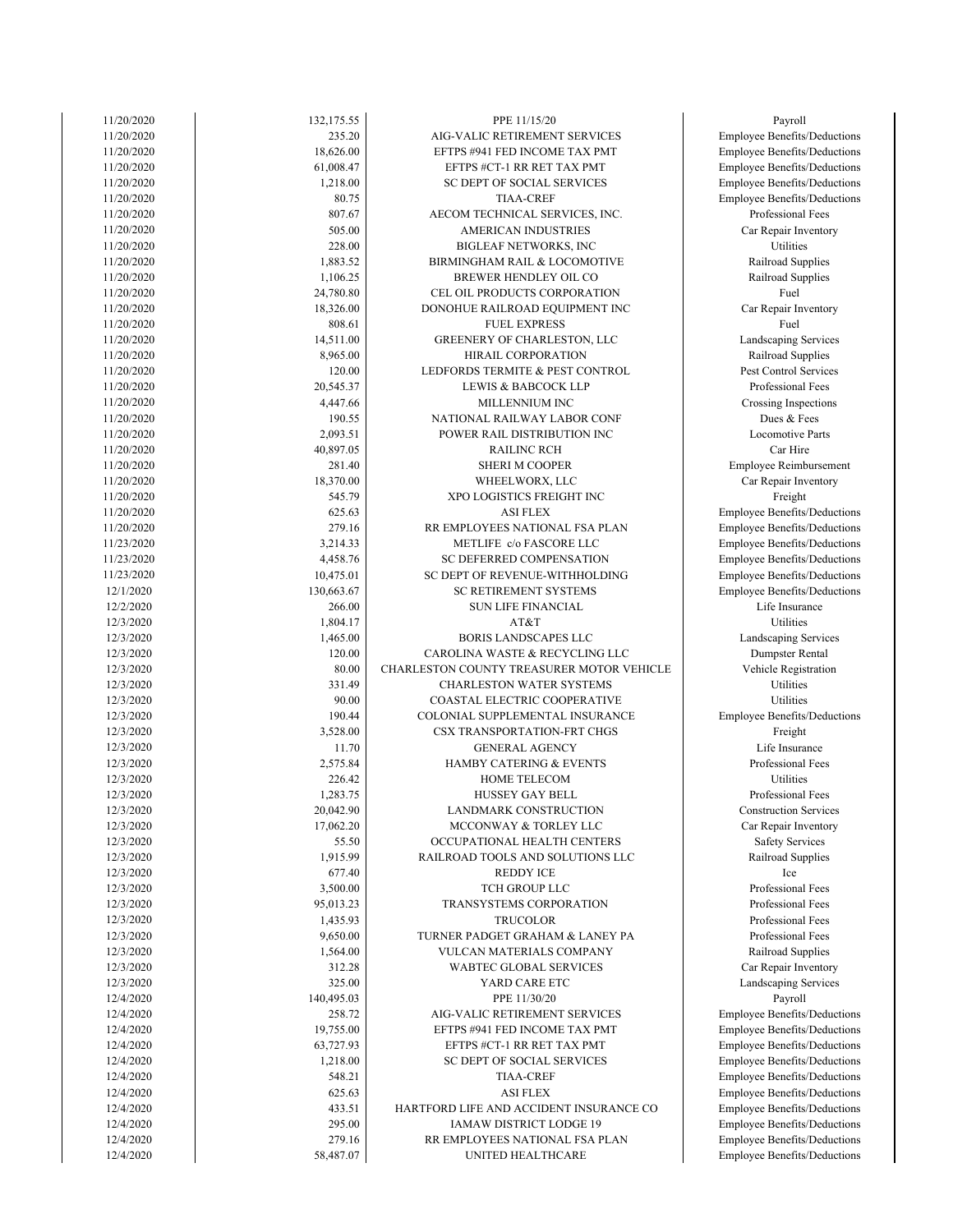| 12/4/2020  | 2,909.70   | UNITED TRANSPORTATION UNION           | Employee Benefits/Deductions        |
|------------|------------|---------------------------------------|-------------------------------------|
| 12/4/2020  | 55.26      | <b>BRANDON PETERS</b>                 | Employee Reimbursement              |
| 12/4/2020  |            |                                       |                                     |
|            | 2,466.00   | CAROLINA CHILLERS INC                 | Facilities Repair/Maintenance       |
| 12/4/2020  | 9,522.08   | CEL OIL PRODUCTS CORPORATION          | Fuel                                |
| 12/4/2020  | 7,819.00   | DONOHUE RAILROAD EQUIPMENT INC        | Car Repair Inventory                |
| 12/4/2020  | 554.80     | <b>FUEL EXPRESS</b>                   | Fuel                                |
| 12/4/2020  | 3,607.80   | NEW YORK AIR BRAKE CORPORATION        | Car Repair Inventory                |
| 12/4/2020  | 22.08      | <b>NORRIS LAFFITTE</b>                | Employee Reimbursement              |
| 12/4/2020  | 2,112.50   | PENNSYLVANIA RAIL CAR CO              | Car Repair Inventory                |
| 12/4/2020  | 46,572.00  | PFLUG LAW FIRM LLC                    | Professional Fees                   |
| 12/4/2020  | 1,601.08   | POWER RAIL DISTRIBUTION INC           | <b>Locomotive Parts</b>             |
| 12/4/2020  | 650,149.44 | RAGNAR BENSON CONSTRUCTION            | <b>Construction Services</b>        |
| 12/4/2020  | 7,050.80   | <b>S CRAIG LUND</b>                   | Professional Fees                   |
| 12/4/2020  | 720.27     | SAFETY PRODUCTS INC                   | <b>Safety Supplies</b>              |
| 12/4/2020  | 1,021.13   | SC STATE PORTS AUTHORITY.             | Utilities                           |
|            |            |                                       |                                     |
| 12/4/2020  | 2,920.50   | SOUTHEASTERN VALUE PURITAN MILL LLC   | Rent                                |
| 12/4/2020  | 59.22      | TIFFANY PECORARO                      | Employee Reimbursement              |
| 12/4/2020  | 3,500.00   | TOD CONSULTING                        | Professional Fees                   |
| 12/4/2020  | 12,840.00  | WHEELWORX, LLC                        | Car Repair Inventory                |
| 12/4/2020  | 578.21     | WILLIAMS SCOTSMAN INC                 | Lease                               |
| 12/4/2020  | 1,890.10   | XPO LOGISTICS FREIGHT INC             | Freight                             |
| 12/4/2020  | 7,844.15   | ZEB'S QUALITY CLEANING INC            | Janitorial Services                 |
| 12/7/2020  | 2,769.98   | METLIFE c/o FASCORE LLC               | <b>Employee Benefits/Deductions</b> |
| 12/7/2020  | 3,403.50   | SC DEFERRED COMPENSATION              | <b>Employee Benefits/Deductions</b> |
| 12/7/2020  | 11,048.59  | SC DEPT OF REVENUE-WITHHOLDING        | <b>Employee Benefits/Deductions</b> |
| 12/9/2020  | 1,200.00   | ALL GREEN LANDSCAPE SERVICES LLC      | Landscaping Services                |
|            |            | CHARLESTON WATER SYSTEM.              | Utilities                           |
| 12/9/2020  | 2,810.50   |                                       |                                     |
| 12/9/2020  | 169.46     | CHEVRON PHILLIPS CHEMICAL             | Refund                              |
| 12/9/2020  | 5,648.88   | <b>DOMINION ENERGY</b>                | Utilities                           |
| 12/9/2020  | 334.90     | DORSEY TIRE COMPANY                   | Vehicle Parts/Repair                |
| 12/9/2020  | 414.00     | EVANS MECHWART HAMBLETON & TILTON INC | Professional Fees                   |
| 12/9/2020  | 4,500.00   | <b>KMD AND ASSOCIATES</b>             | Professional Fees                   |
| 12/9/2020  | 2,924.81   | L B FOSTER COMPANY                    | Railroad Supplies                   |
| 12/9/2020  | 55.50      | OCCUPATIONAL HEALTH CENTERS           | <b>Safety Services</b>              |
| 12/9/2020  | 63.00      | PALMETTO ELECTRIC COOPERATIVE INC     | Utilities                           |
| 12/9/2020  | 1,625.00   | RAIL TRAINING & CONSULTING INC        | Software                            |
| 12/9/2020  | 27.16      | SC DEPT OF ADMINISTRATION-Telephone   | Utilities                           |
| 12/9/2020  | 750.00     | TRIDENT TECHNICAL COLLEGE             | Training & Education                |
| 12/9/2020  | 440.00     | WOW!                                  | Utilities                           |
|            |            |                                       |                                     |
| 12/10/2020 | 21.21      | <b>TRACY MAYS-BOWERS</b>              | Employee Reimbursement              |
| 12/11/2020 | 44,845.76  | SC PUBLIC EMPLOYEE BENEFIT AUTHORITY  | <b>Employee Benefits/Deductions</b> |
| 12/11/2020 | 1,376.92   | AECOM TECHNICAL SERVICES, INC.        | Professional Fees                   |
| 12/11/2020 | 1,815.00   | APPLICATION TECHNOLOGY BY DESIGN INC  | <b>AEI</b> Monitoring Services      |
| 12/11/2020 | 43,607.98  | <b>ARCADIS US INC</b>                 | <b>Construction Services</b>        |
| 12/11/2020 | 147.14     | BOOTJACK INC                          | <b>Safety Supplies</b>              |
| 12/11/2020 | 1,229.12   | CEL OIL PRODUCTS CORPORATION          | Fuel                                |
| 12/11/2020 | 731.20     | <b>FUEL EXPRESS</b>                   | Fuel                                |
| 12/11/2020 | 630.33     | GREENERY OF CHARLESTON, LLC           | Landscaping Services                |
| 12/11/2020 | 5,694.00   | IMS SOLUTIONS GROUP LLC               | IT Services                         |
| 12/11/2020 | 257.32     | POWER RAIL DISTRIBUTION INC           | <b>Locomotive Parts</b>             |
| 12/11/2020 | 20,332.23  | RAILCAR MANAGEMENT LLC.               | Software                            |
| 12/11/2020 | 50.00      | RAILINC CORPORATION INC               | Dues & Fees                         |
|            |            |                                       |                                     |
| 12/11/2020 | 13,671.00  | WHEELWORX, LLC                        | Car Repair Inventory                |
| 12/11/2020 | 470.59     | XPO LOGISTICS FREIGHT INC             | Freight                             |
| 12/14/2020 | 2,930.64   | <b>CINTAS CORPORATION</b>             | <b>Uniform Services</b>             |
| 12/14/2020 | 926.22     | <b>CINTAS CORPORATION</b>             | Uniform Services                    |
| 12/14/2020 | 1,034.62   | <b>SC DEPT OF REVENUE</b>             | Sales/Use Tax Payment               |
| 12/15/2020 | 26,068.89  | BANK OF AMERICA-Purchasing Card       | Credit Card Payment                 |
| 12/17/2020 | 590.17     | AIRESPRING                            | Utilities                           |
| 12/17/2020 | 53.00      | BERKELEY ELECTRIC COOPERATIVE INC     | Utilities                           |
| 12/17/2020 | 350.00     | CITY WIDE MAINTENANCE OF SC           | Facilities Repair/Maintenance       |
| 12/17/2020 | 463.60     | COMCAST                               | Utilities                           |
| 12/17/2020 | 3,528.00   | CSX TRANSPORTATION-FRT CHGS           | Freight                             |
|            |            |                                       | Professional Fees                   |
| 12/17/2020 | 312.50     | LOW COUNTRY DOCUMENTATION SERVICES    |                                     |
| 12/17/2020 | 99.09      | OCCUPATIONAL HEALTH CENTERS           | <b>Safety Services</b>              |
| 12/17/2020 | 3,600.69   | PALMETTO SHOP, LLC                    | Promotional Items                   |
| 12/17/2020 | 756.75     | SEGRA.                                | Utilities                           |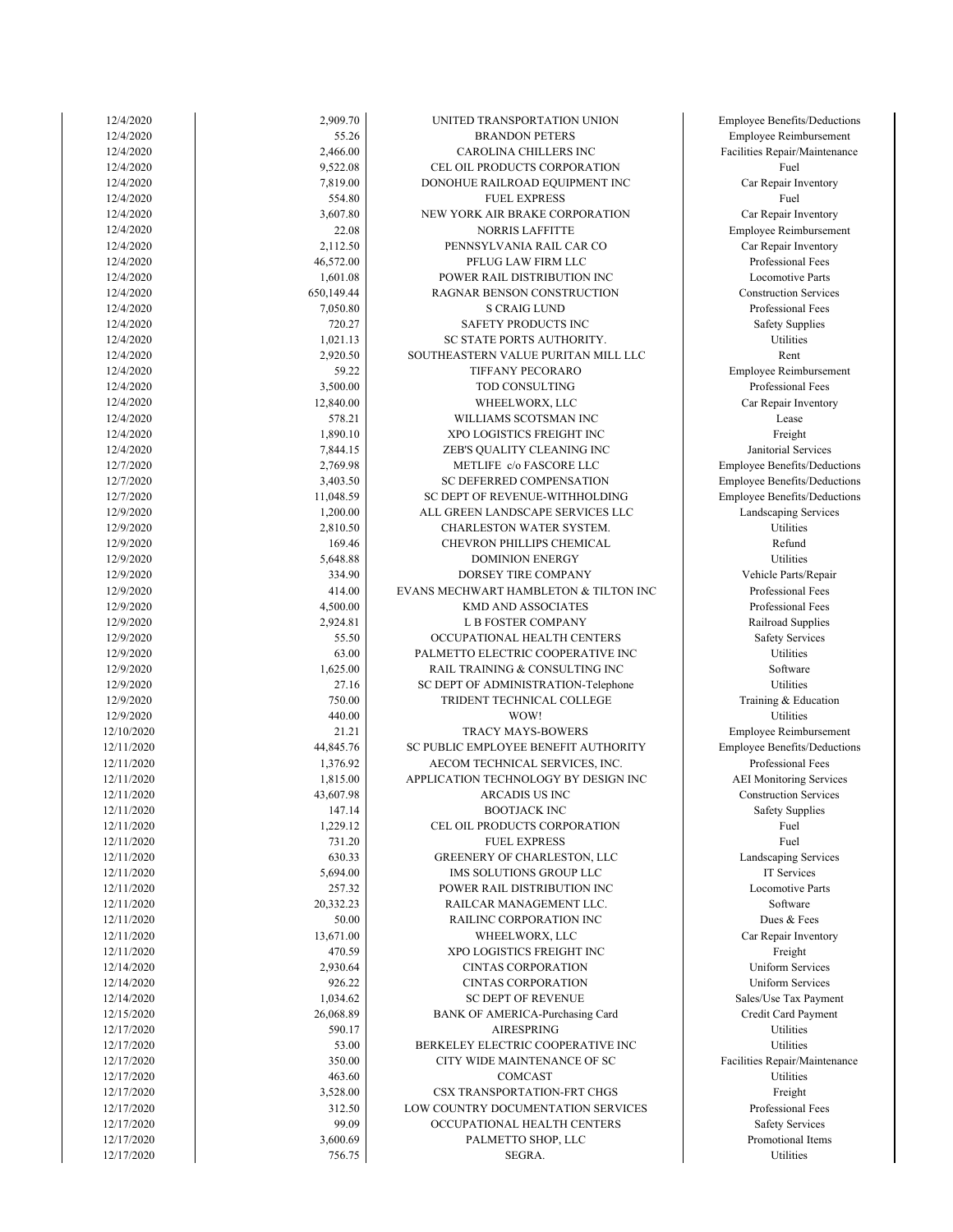| 12/17/2020 | 3,213.82   | SOUTHERN METALWORKS, INC.              | Facilities Repair/Maintenance       |
|------------|------------|----------------------------------------|-------------------------------------|
| 12/18/2020 | 138,819.54 | PPE 12/15/20                           | Payroll                             |
| 12/18/2020 | 257.26     | AIG-VALIC RETIREMENT SERVICES          | Employee Benefits/Deductions        |
| 12/18/2020 | 19,743.00  | EFTPS #941 FED INCOME TAX PMT          | <b>Employee Benefits/Deductions</b> |
| 12/18/2020 | 62,757.82  | EFTPS #CT-1 RR RET TAX PMT             | <b>Employee Benefits/Deductions</b> |
| 12/18/2020 | 1,218.00   | SC DEPT OF SOCIAL SERVICES             | <b>Employee Benefits/Deductions</b> |
| 12/18/2020 | 389.92     | <b>TIAA-CREF</b>                       | Employee Benefits/Deductions        |
| 12/18/2020 | 625.63     | <b>ASI FLEX</b>                        | Employee Benefits/Deductions        |
| 12/18/2020 | 279.16     | RR EMPLOYEES NATIONAL FSA PLAN         | <b>Employee Benefits/Deductions</b> |
| 12/18/2020 | 7,300.00   | AMERICAN INDUSTRIES                    | Car Repair Inventory                |
| 12/18/2020 | 1,057.87   | BREWER HENDLEY OIL CO                  | Railroad Supplies                   |
| 12/18/2020 | 157.50     | <b>BURR &amp; FORMAN LLP</b>           | Professional Fees                   |
| 12/18/2020 | 4,917.32   | CEL OIL PRODUCTS CORPORATION           | Fuel                                |
| 12/18/2020 | 435.79     | <b>FUEL EXPRESS</b>                    | Fuel                                |
| 12/18/2020 | 10,054.90  | GREENERY OF CHARLESTON, LLC            | Landscaping Services                |
| 12/18/2020 | 20.00      | MICHAEL S. JUNG                        | Employee Reimbursement              |
| 12/18/2020 | 4,623.00   | MILLENNIUM INC                         | Crossing Inspections                |
| 12/18/2020 | 233,852.54 | <b>NARSTCO INC</b>                     | Railroad Supplies                   |
| 12/18/2020 | 955.00     | PENNSY CORPORATION                     | Car Repair Inventory                |
| 12/18/2020 | 5,749.86   | POWER RAIL DISTRIBUTION INC            | Locomotive Parts                    |
| 12/18/2020 | 1,032.46   | SC STATE PORTS AUTHORITY.              | Utilities                           |
| 12/18/2020 | 14,570.00  | WHEELWORX, LLC                         | Car Repair Inventory                |
| 12/18/2020 | 803.41     | XPO LOGISTICS FREIGHT INC              | Freight                             |
| 12/21/2020 | 2,769.98   | METLIFE c/o FASCORE LLC                | Employee Benefits/Deductions        |
| 12/21/2020 | 3,003.50   | <b>SC DEFERRED COMPENSATION</b>        | <b>Employee Benefits/Deductions</b> |
| 12/21/2020 | 11,060.66  | SC DEPT OF REVENUE-WITHHOLDING         | Employee Benefits/Deductions        |
| 12/23/2020 | 56,028.99  | <b>RAILINC RCH</b>                     | Car Hire                            |
| 12/23/2020 | 669.20     | BERKELEY ELECTRIC COOPERATIVE INC      | Utilities                           |
| 12/23/2020 | 105.00     | CAROLINA PLUMBING SOLUTIONS            | Facilities Repair/Maintenance       |
| 12/23/2020 | 531.89     | <b>CHARLESTON WATER SYSTEMS</b>        | Utilities                           |
| 12/23/2020 | 303.97     | COASTAL CAPITAL LEASING                | Copier Lease                        |
| 12/23/2020 | 955.75     | DORSEY TIRE COMPANY                    | Vehicle Parts/Repair                |
| 12/23/2020 | 3,744.82   | FEDSEC INC                             | Professional Fees                   |
| 12/23/2020 | 770.00     | HILLER SYSTEMS                         | Facilities Repair/Maintenance       |
| 12/23/2020 | 3,625.00   | HUSSEY GAY BELL                        | Professional Fees                   |
| 12/23/2020 | 78.00      | OCCUPATIONAL HEALTH CENTERS            | <b>Safety Services</b>              |
| 12/23/2020 | 110.00     | OVERHEAD DOOR COMPANY OF CHARLESTON    | Facilities Repair/Maintenance       |
| 12/23/2020 | 38,940.69  |                                        | <b>Construction Services</b>        |
| 12/23/2020 | 639.75     | RAILWORKS TRACK SYSTEMS, INC.          | <b>Ice</b>                          |
| 12/23/2020 | 2,837.89   | REDDY ICE<br><b>S&amp;ME INC</b>       | Professional Fees                   |
|            |            |                                        | Professional Fees                   |
| 12/23/2020 | 57.10      | <b>SHRED-IT USA</b>                    |                                     |
| 12/23/2020 | 870.00     | <b>SIMONS &amp; DEAN</b>               | Professional Fees                   |
| 12/23/2020 | 260.00     | SOIL CONSULTANTS INC                   | Professional Fees                   |
| 12/23/2020 | 2,169.99   | <b>VERIZON WIRELESS-Cell Phone</b>     | Cell Phone Services                 |
| 12/23/2020 | 4,926.00   | WILLOUGHBY & HOEFER PA                 | Professional Fees                   |
| 12/24/2020 | 441.98     | BREWER HENDLEY OIL CO                  | Railroad Supplies                   |
| 12/24/2020 | 13,818.99  | CEL OIL PRODUCTS CORPORATION           | Fuel                                |
| 12/24/2020 | 662.00     | DONOHUE RAILROAD EQUIPMENT INC         | Car Repair Inventory                |
| 12/24/2020 | 618.24     | <b>FUEL EXPRESS</b>                    | Fuel                                |
| 12/24/2020 | 1,949.85   | GREENERY OF CHARLESTON, LLC            | Landscaping Services                |
| 12/24/2020 | 43,565.88  | <b>L B FOSTER COMPANY</b>              | Railroad Supplies                   |
| 12/24/2020 | 150.00     | LEDFORDS TERMITE & PEST CONTROL        | Pest Control Services               |
| 12/24/2020 | 26,632.82  | LEWIS & BABCOCK LLP                    | Professional Fees                   |
| 12/24/2020 | 22,305.00  | PFLUG LAW FIRM LLC                     | Professional Fees                   |
| 12/24/2020 | 96.09      | TIFFANY PECORARO                       | <b>Employee Reimbursement</b>       |
| 12/24/2020 | 16,284.00  | WHEELWORX, LLC                         | Car Repair Inventory                |
| 12/24/2020 | 472.24     | XPO LOGISTICS FREIGHT INC              | Freight                             |
| 12/31/2020 | 228.00     | <b>BIGLEAF NETWORKS, INC</b>           | Utilities                           |
| 12/31/2020 | 247.52     | BREWER HENDLEY OIL CO                  | Railroad Supplies                   |
| 12/31/2020 | 3,079.43   | CEL OIL PRODUCTS CORPORATION           | Fuel                                |
| 12/31/2020 | 13,683.53  | GREENERY OF CHARLESTON, LLC            | Landscaping Services                |
| 12/31/2020 | 20,347.62  | HDR ENGINEERING INC                    | Professional Fees                   |
| 12/31/2020 | 190.55     | NATIONAL RAILWAY LABOR CONF            | Dues & Fees                         |
| 12/31/2020 | 32.70      | RADIO COMMUNICATIONS OF CHARLESTON INC | Lease                               |
| 12/31/2020 | 42,848.14  | RAGNAR BENSON CONSTRUCTION             | <b>Construction Services</b>        |
| 12/31/2020 | 19,774.86  | RAILCAR MANAGEMENT LLC.                | Software                            |
| 12/31/2020 | 2,920.50   | SOUTHEASTERN VALUE PURITAN MILL LLC    | Rent                                |
|            |            |                                        |                                     |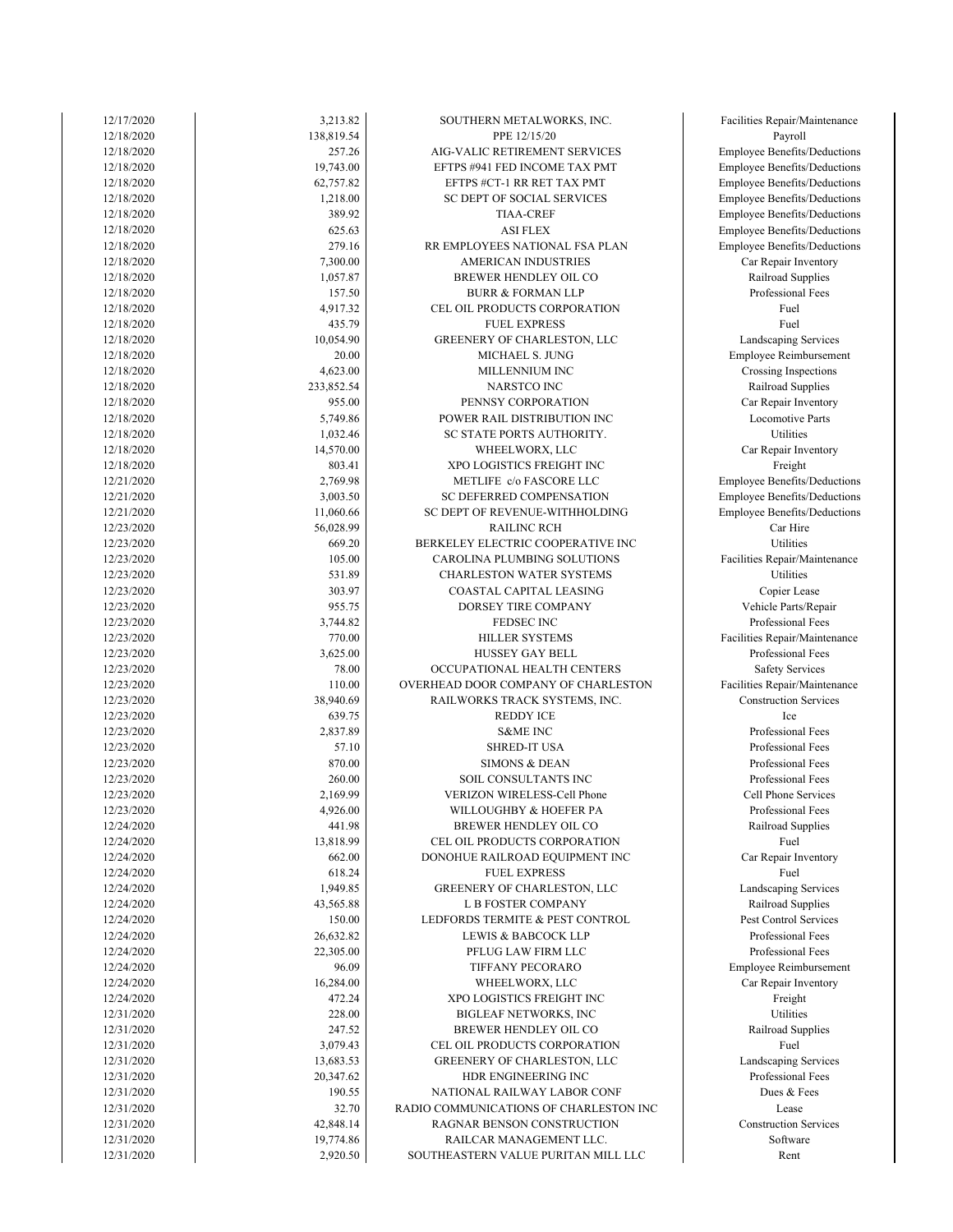| 12/31/2020 | 5,030.47   | ZEB'S QUALITY CLEANING INC              | Janitorial Services         |
|------------|------------|-----------------------------------------|-----------------------------|
| 12/31/2020 | 130,326.51 | <b>SC RETIREMENT SYSTEMS</b>            | Employee Benefits/Dedu      |
| 1/5/2021   | 155,718.15 | PPE 12/31/20                            | Payroll                     |
|            |            |                                         |                             |
| 1/5/2021   | 266.00     | <b>SUN LIFE FINANCIAL</b>               | Life Insurance              |
| 1/5/2021   | 282.24     | AIG-VALIC RETIREMENT SERVICES           | Employee Benefits/Dedu      |
| 1/5/2021   | 23,516.00  | EFTPS #941 FED INCOME TAX PMT           | Employee Benefits/Dedu      |
| 1/5/2021   | 84,446.37  | EFTPS #CT-1 RR RET TAX PMT              | Employee Benefits/Dedu      |
| 1/5/2021   | 1,218.00   | SC DEPT OF SOCIAL SERVICES              | Employee Benefits/Dedu      |
| 1/5/2021   | 526.96     | <b>TIAA-CREF</b>                        | Employee Benefits/Dedu      |
|            |            |                                         |                             |
| 1/5/2021   | 2,228.45   | <b>AETNA HEALTH PLANS</b>               | Employee Benefits/Dedu      |
| 1/5/2021   | 529.69     | <b>ASI FLEX</b>                         | Employee Benefits/Dedu      |
| 1/5/2021   | 526.44     | HARTFORD LIFE AND ACCIDENT INSURANCE CO | Employee Benefits/Dedu      |
| 1/5/2021   | 295.00     | IAMAW DISTRICT LODGE 19                 | Employee Benefits/Dedu      |
| 1/5/2021   | 279.16     | RR EMPLOYEES NATIONAL FSA PLAN          | Employee Benefits/Dedu      |
| 1/5/2021   | 62,110.20  | UNITED HEALTHCARE                       | Employee Benefits/Dedu      |
|            |            |                                         |                             |
| 1/5/2021   | 3,004.50   | UNITED TRANSPORTATION UNION             | Employee Benefits/Dedu      |
| 1/6/2021   | 2,072.50   | SC DEFERRED COMPENSATION                | Employee Benefits/Dedu      |
| 1/6/2021   | 12,715.04  | SC DEPT OF REVENUE-WITHHOLDING          | Employee Benefits/Dedu      |
| 1/7/2021   | 2,421.54   | 4IMPRINT                                | Promotional Items           |
| 1/7/2021   | 1,971.00   | BERKELEY COUNTY TREASURER               | Property Fees               |
| 1/7/2021   | 1,465.00   | <b>BORIS LANDSCAPES LLC</b>             | Landscaping Service         |
|            |            |                                         |                             |
| 1/7/2021   | 1,168.00   | CAROLINA WASTE & RECYCLING LLC          | Dumpster Rental             |
| 1/7/2021   | 7,551.00   | CHARLESTON COUNTY TREASURER             | Property Fees               |
| 1/7/2021   | 46,763.80  | CHARLESTON COUNTY TREASURER.            | Property Fees               |
| 1/7/2021   | 5,332.00   | CHARLESTON COUNTY USER FEE-Solid Waste  | Property Fees               |
| 1/7/2021   | 64,397.09  | CHARLESTON COUNTY USER FEE-Storm Water  | Property Fees               |
| 1/7/2021   | 285.78     | CHARLESTON WATER SYSTEMS                | Utilities                   |
|            |            |                                         |                             |
| 1/7/2021   | 85.00      | COASTAL ELECTRIC COOPERATIVE            | Utilities                   |
| 1/7/2021   | 190.44     | COLONIAL SUPPLEMENTAL INSURANCE         | Employee Benefits/Dedu      |
| 1/7/2021   | 11.70      | <b>GENERAL AGENCY</b>                   | Life Insurance              |
| 1/7/2021   | 226.42     | HOME TELECOM                            | Utilities                   |
| 1/7/2021   | 4,500.00   | KMD AND ASSOCIATES                      | Professional Fees           |
| 1/7/2021   | 62,685.98  | LANDMARK CONSTRUCTION                   | <b>Construction Service</b> |
|            |            |                                         |                             |
| 1/7/2021   | 4,090.32   | MCCONWAY & TORLEY LLC                   | Car Repair Inventor         |
| 1/7/2021   | 451.19     | OCCUPATIONAL HEALTH CENTERS             | Safety Services             |
| 1/7/2021   | 920.00     | RILEY POPE & LANEY LLC                  | Professional Fees           |
| 1/7/2021   | 27.16      | SC DEPT OF ADMINISTRATION-Telephone     | Utilities                   |
| 1/7/2021   | 3,261.60   | SONITROL SECURITY SYSTEMS               | Facilities Repair/Mainter   |
| 1/7/2021   | 5,225.00   | SPARTANBURG COUNTY TREASURER            | Property Fees               |
|            |            |                                         |                             |
| 1/7/2021   | 3,500.00   | TCH GROUP LLC                           | Professional Fees           |
| 1/7/2021   | 3,951.09   | <b>USDA FOREST SERVICE</b>              | Property Fees               |
| 1/7/2021   | 647.66     | VULCAN MATERIALS COMPANY                | Railroad Supplies           |
| 1/7/2021   | 7,071.26   | <b>WABTEC GLOBAL SERVICES</b>           | Car Repair Inventor         |
| 1/8/2021   | 2,311.63   | RAILROAD RETIREMENT BOARD               | Employee Benefits/Dedu      |
|            |            | AIRGAS NATIONAL WELDERS                 |                             |
| 1/8/2021   | 3,696.33   |                                         | <b>Welding Supplies</b>     |
| 1/8/2021   | 966.00     | AMERICAN INDUSTRIES                     | Car Repair Inventor         |
| 1/8/2021   | 1,815.00   | APPLICATION TECHNOLOGY BY DESIGN INC    | <b>AEI</b> Monitoring Servi |
| 1/8/2021   | 23,810.71  | CEL OIL PRODUCTS CORPORATION            | Fuel                        |
| 1/8/2021   | 1,875.45   | DONOHUE RAILROAD EQUIPMENT INC          | Car Repair Inventor         |
| 1/8/2021   | 314.18     | <b>FUEL EXPRESS</b>                     | Fuel                        |
| 1/8/2021   | 41,625.42  | L B FOSTER COMPANY                      | Railroad Supplies           |
|            |            |                                         |                             |
| 1/8/2021   | 160.00     | LEDFORDS TERMITE & PEST CONTROL         | Pest Control Service        |
| 1/8/2021   | 145.00     | MIKEL E BENTON                          | Employee Reimbursen         |
| 1/8/2021   | 1,330.50   | MILLENNIUM INC                          | Crossing Inspection         |
| 1/8/2021   | 50.00      | RAILINC CORPORATION INC                 | Dues & Fees                 |
| 1/8/2021   | 332.14     | <b>SHERI M COOPER</b>                   | Employee Reimbursen         |
| 1/8/2021   | 3,090.00   | STANLEY SHADRIX                         | Employee Reimbursen         |
|            |            |                                         |                             |
| 1/8/2021   | 10.70      | TIFFANY PECORARO                        | Employee Reimbursen         |
| 1/8/2021   | 3,500.00   | TOD CONSULTING                          | Professional Fees           |
| 1/8/2021   | 24,235.00  | WHEELWORX, LLC                          | Car Repair Inventor         |
| 1/8/2021   | 578.21     | WILLIAMS SCOTSMAN INC                   | Lease                       |
| 1/8/2021   | 707.67     | XPO LOGISTICS FREIGHT INC               | Freight                     |
|            |            |                                         |                             |
| 1/11/2021  | 41,798.81  | HENDRICK VOLVO CARS OF CHARLESTON       | Vehicle Purchase            |
| 1/11/2021  | 500,000.00 | CHARLESTON NAVAL BASE HISTORICAL TRUST  | Mitigation                  |
| 1/12/2021  | 46,052.34  | SC PUBLIC EMPLOYEE BENEFIT AUTHORITY    | Employee Benefits/Dedu      |
| 1/13/2021  | 3,376.94   | <b>CINTAS CORPORATION</b>               | <b>Uniform Services</b>     |
| 1/13/2021  | 1,189.69   | <b>CINTAS CORPORATION</b>               | <b>Uniform Services</b>     |
|            |            |                                         |                             |

Uniform Services Uniform Services **Employee Benefits/Deductions** Vehicle Purchase Car Repair Inventory Employee Reimbursement Professional Fees Employee Reimbursement Employee Reimbursement Crossing Inspections Pest Control Services Employee Reimbursement Railroad Supplies Car Repair Inventory Car Repair Inventory AEI Monitoring Services Employee Benefits/Deductions Welding Supplies Railroad Supplies Car Repair Inventory Professional Fees Facilities Repair/Maintenance Property Fees Professional Fees Car Repair Inventory Safety Services Professional Fees Construction Services Life Insurance **Employee Benefits/Deductions** Property Fees Property Fees Property Fees Dumpster Rental Property Fees Landscaping Services Imployee Benefits/Deductions Promotional Items **Employee Benefits/Deductions** Employee Benefits/Deductions **Employee Benefits/Deductions** Employee Benefits/Deductions Imployee Benefits/Deductions Employee Benefits/Deductions Employee Benefits/Deductions **Employee Benefits/Deductions Employee Benefits/Deductions Employee Benefits/Deductions Employee Benefits/Deductions Employee Benefits/Deductions** Life Insurance Employee Benefits/Deductions **Employee Benefits/Deductions**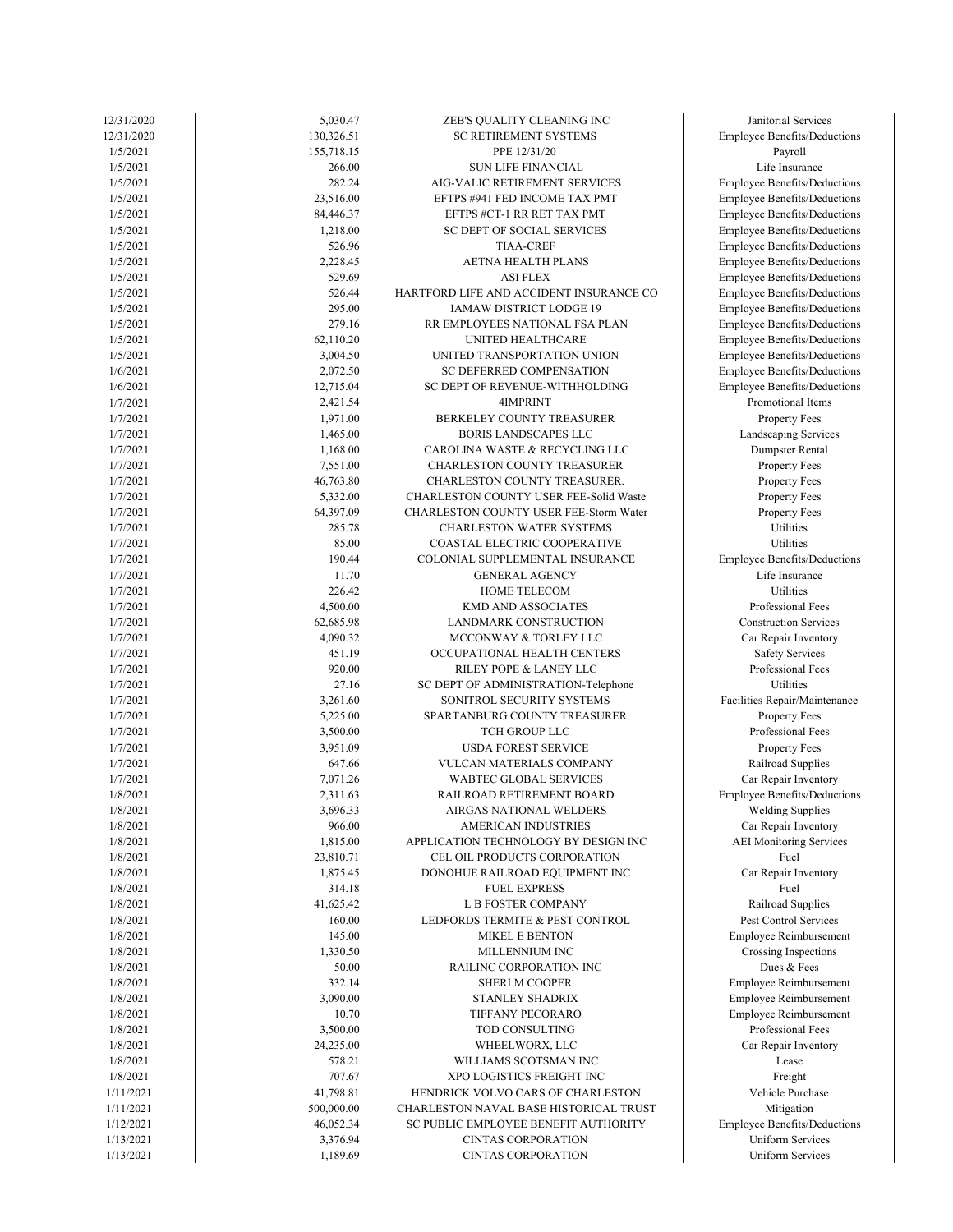| 1/14/2021 | 590.17             | AIRESPRING                                                   | Utilities             |
|-----------|--------------------|--------------------------------------------------------------|-----------------------|
| 1/14/2021 | 38,024.03          | CDM SMITH                                                    | Professional Fe       |
| 1/14/2021 | 140.01             | COMCAST                                                      | Utilities             |
| 1/14/2021 | 1,480.00           | KUTAK ROCK LLP                                               | Professional Fe       |
| 1/14/2021 | 3,268.91           | MSDSONLINE, INC                                              | Software              |
| 1/14/2021 | 200.00             | NORFOLK SOUTHERN RAILWAY                                     | Freight               |
| 1/14/2021 | 111.00             | OCCUPATIONAL HEALTH CENTERS                                  | Safety Service        |
| 1/14/2021 | 61.00              | PALMETTO ELECTRIC COOPERATIVE INC                            | Utilities             |
| 1/14/2021 | 920.68             | <b>REDDY ICE</b>                                             | Ice                   |
| 1/14/2021 | 9,000.00           | SEEWEE CONSTRUCTION LLC                                      | Facilities Repair/Mai |
| 1/14/2021 | 481.48             | <b>TRUCOLOR</b>                                              | Professional Fe       |
| 1/14/2021 | 3,187.42           | UNITED RENTALS                                               | Equipment Ren         |
| 1/14/2021 | 440.00             | WOW!                                                         | Utilities             |
| 1/15/2021 | 40,235.94          | ARCADIS US INC                                               | Construction Serv     |
| 1/15/2021 | 5,112.00           | ATLANTIC TRACK & TURNOUT CO.                                 | Railroad Suppli       |
| 1/15/2021 | 433.35             | <b>BURR &amp; FORMAN LLP</b>                                 | Professional Fe       |
| 1/15/2021 | 2,888.44           | CEL OIL PRODUCTS CORPORATION                                 | Fuel                  |
| 1/15/2021 | 303.97             | COASTAL CAPITAL LEASING                                      | Copier Lease          |
| 1/15/2021 | 724.30             | <b>FUEL EXPRESS</b>                                          | Fuel                  |
| 1/15/2021 | 5,696.34           | IMS SOLUTIONS GROUP LLC                                      | IT Services           |
| 1/15/2021 | 45,500.00          | <b>JMA RAIL PRODUCTS</b>                                     | Locomotive Pa         |
| 1/15/2021 | 14,083.89          | L B FOSTER COMPANY                                           | Railroad Suppli       |
| 1/15/2021 | 7,068.20           | <b>S CRAIG LUND</b>                                          | Professional Fe       |
| 1/15/2021 | 716.38             | SC STATE PORTS AUTHORITY.                                    | Utilities             |
| 1/15/2021 | 48.45              | STANLEY SHADRIX                                              | Employee Reimbur      |
| 1/15/2021 | 27.08              | TRACY MAYS-BOWERS                                            | Employee Reimbur      |
| 1/15/2021 | 22,524.96          | BANK OF AMERICA-Purchasing Card                              | Credit Card Payr      |
| 1/19/2021 | 535.80             | <b>SC DEPT OF REVENUE</b>                                    | Sales/Use Tax Pay     |
| 1/20/2021 | 134,491.44         | PPE 01/15/21                                                 | Payroll               |
| 1/20/2021 | 52.92              | AIG-VALIC RETIREMENT SERVICES                                | Employee Benefits/Do  |
| 1/20/2021 | 19,780.00          | EFTPS #941 FED INCOME TAX PMT                                | Employee Benefits/Do  |
| 1/20/2021 | 73,831.35          | EFTPS #CT-1 RR RET TAX PMT                                   | Employee Benefits/Do  |
| 1/20/2021 | 1,218.00           | SC DEPT OF SOCIAL SERVICES                                   | Employee Benefits/Do  |
| 1/20/2021 | 498.01             | <b>TIAA-CREF</b>                                             | Employee Benefits/Do  |
| 1/20/2021 | 529.69             | <b>ASI FLEX</b>                                              | Employee Benefits/Do  |
| 1/20/2021 | 279.16             | RR EMPLOYEES NATIONAL FSA PLAN                               | Employee Benefits/Do  |
| 1/21/2021 | 2,143.19           | SC DEFERRED COMPENSATION                                     | Employee Benefits/Do  |
| 1/21/2021 | 10,750.52          | SC DEPT OF REVENUE-WITHHOLDING                               | Employee Benefits/De  |
| 1/21/2021 | 823.62             | BERKELEY ELECTRIC COOPERATIVE INC                            | Utilities             |
| 1/21/2021 | 2,500.00           | <b>BOWERS &amp; COMPANY</b>                                  | Professional Fe       |
| 1/21/2021 | 359.21             | COMCAST                                                      | Utilities             |
| 1/21/2021 | 5,989.32           | <b>DOMINION ENERGY</b>                                       | Utilities             |
| 1/21/2021 | 55.50              | OCCUPATIONAL HEALTH CENTERS                                  | Safety Service        |
| 1/21/2021 | 756.75             | SEGRA.                                                       | Utilities             |
| 1/21/2021 | 57.43              | <b>SHRED-IT USA</b>                                          | Professional Fe       |
| 1/21/2021 | 1,085.40           | <b>SIMONS &amp; DEAN</b>                                     | Professional Fe       |
| 1/21/2021 | 490.08             | TEAM CRAFT ROOFING, INC.                                     | Facilities Repair/Mai |
| 1/21/2021 | 2,308.99           | VERIZON WIRELESS-Cell Phone                                  | Cell Phone Serv:      |
| 1/22/2021 | 125.25             | ROBERT D. STULLENBARGER                                      | Employee Reimbur      |
| 1/22/2021 | 74,279.97          |                                                              | Railroad Suppli       |
|           |                    | BIRMINGHAM RAIL & LOCOMOTIVE<br>CEL OIL PRODUCTS CORPORATION | Fuel                  |
| 1/22/2021 | 3,191.17<br>761.07 | <b>FUEL EXPRESS</b>                                          | Fuel                  |
| 1/22/2021 |                    |                                                              |                       |
| 1/22/2021 | 9,246.00           | MILLENNIUM INC                                               | Crossing Inspect      |
| 1/22/2021 | 713.27             | POWER RAIL DISTRIBUTION INC                                  | Locomotive Pa         |
| 1/22/2021 | 18,939.59          | <b>RAILINC RCH</b>                                           | Car Hire              |
| 1/22/2021 | 1,908.37           | XPO LOGISTICS FREIGHT INC                                    | Freight               |
| 1/25/2021 | 2,793.50           | VOYA INSTITUTIONAL TRUST COMPANY                             | Employee Benefits/Do  |
| 1/25/2021 | 2,787.62           | VOYA INSTITUTIONAL TRUST COMPANY                             | Employee Benefits/Do  |
| 1/28/2021 | 562.48             | <b>CHARLESTON WATER SYSTEMS</b>                              | Utilities             |
| 1/28/2021 | 125.94             | COASTAL CAPITAL LEASING                                      | Copier Lease          |
| 1/28/2021 | 165.00             | <b>CSX TRANSPORTATION-FRT CHGS</b>                           | Freight               |
| 1/28/2021 | 4,109.36           | FEDSEC INC                                                   | Professional Fe       |
| 1/28/2021 | 227.77             | HOME TELECOM                                                 | Utilities             |
| 1/28/2021 | 986.06             | MANAGED PRINT INC                                            | Copier Maintena       |
| 1/28/2021 | 55.50              | OCCUPATIONAL HEALTH CENTERS                                  | Safety Service        |
| 1/28/2021 | 595.44             | RAILROAD TOOLS AND SOLUTIONS LLC                             | Railroad Suppli       |
| 1/28/2021 | 243.35             | SC STATE FISCAL ACCOUNTABILITY AUTHORITY                     | Insurance Premi       |
|           |                    |                                                              |                       |

Insurance Premium Safety Services Railroad Supplies Copier Maintenance Professional Fees Employee Benefits/Deductions Employee Benefits/Deductions Crossing Inspections Locomotive Parts Employee Reimbursement Railroad Supplies Facilities Repair/Maintenance Cell Phone Services Professional Fees Professional Fees Safety Services Professional Fees Employee Benefits/Deductions Employee Benefits/Deductions Employee Benefits/Deductions Employee Benefits/Deductions Employee Benefits/Deductions Employee Benefits/Deductions Employee Benefits/Deductions Employee Benefits/Deductions Employee Benefits/Deductions Credit Card Payment Sales/Use Tax Payment Employee Reimbursement Employee Reimbursement Professional Fees Locomotive Parts Railroad Supplies Copier Lease Railroad Supplies Professional Fees Construction Services Professional Fees Equipment Rental Facilities Repair/Maintenance Safety Services Professional Fees Professional Fees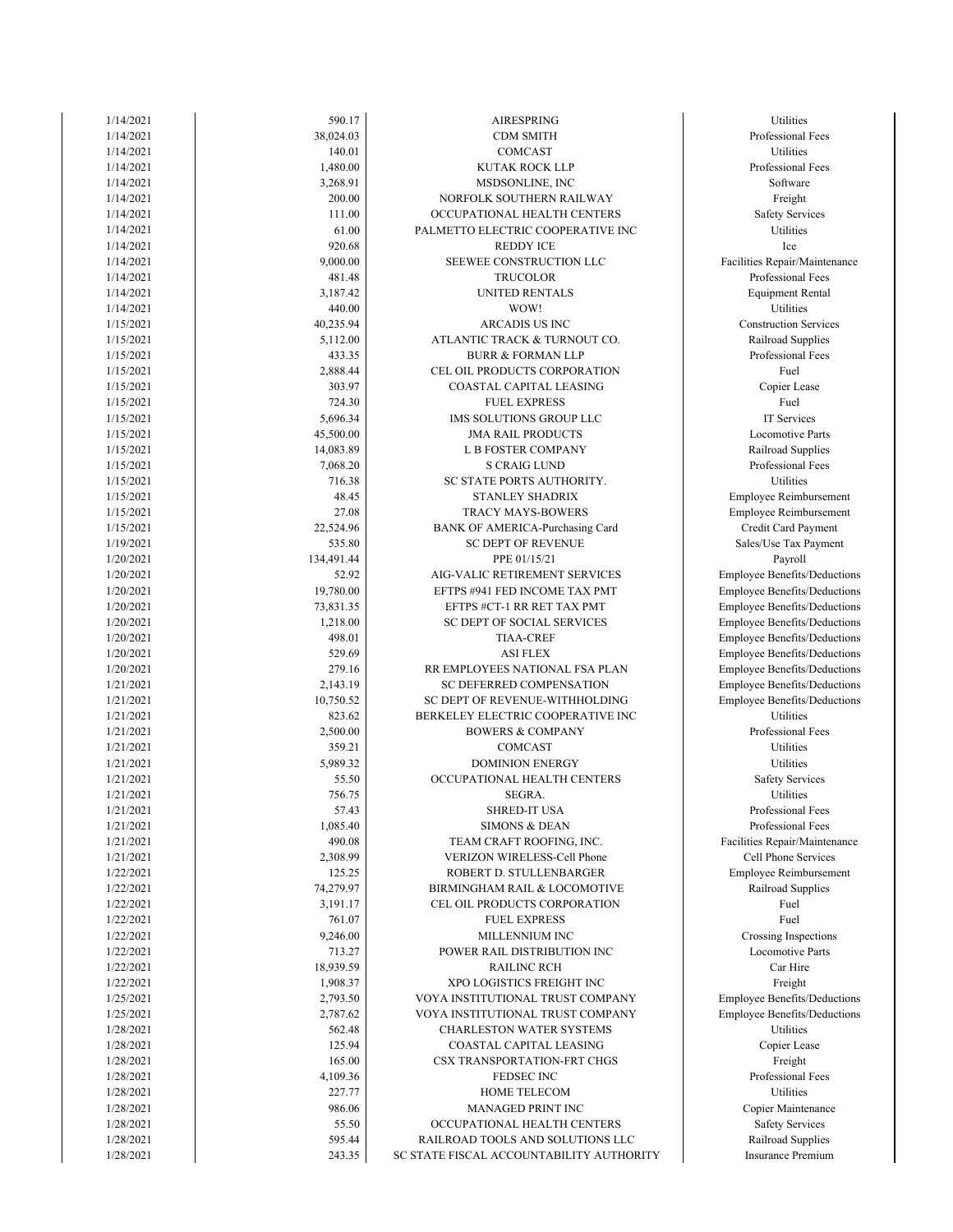| 1/28/2021 | 3,621.58   | STERLING SAND LLC                         | Locomotive Sa                |
|-----------|------------|-------------------------------------------|------------------------------|
| 1/28/2021 | 19,185.00  | TEAM CRAFT ROOFING, INC.                  | Facilities Repair/Mai        |
| 1/28/2021 | 2,075.25   | WABTEC GLOBAL SERVICES                    | Car Repair Inver             |
| 1/28/2021 | 2,544.51   | WILLOUGHBY & HOEFER PA                    | Professional Fe              |
| 1/29/2021 | 228.00     | <b>BIGLEAF NETWORKS, INC</b>              | Utilities                    |
| 1/29/2021 | 2,596.66   | CEL OIL PRODUCTS CORPORATION              | Fuel                         |
| 1/29/2021 | 456.12     | <b>FUEL EXPRESS</b>                       | Fuel                         |
| 1/29/2021 | 11,811.00  | GREENERY OF CHARLESTON, LLC               | Landscaping Serv             |
| 1/29/2021 | 13,694.61  | HDR ENGINEERING INC                       | Professional Fe              |
| 1/29/2021 | 1,110.17   | KIMBALL MIDWEST                           | Railroad Suppl               |
| 1/29/2021 | 25,522.82  | LEWIS & BABCOCK LLP                       | Professional Fe              |
| 1/29/2021 | 190.55     | NATIONAL RAILWAY LABOR CONF               | Dues & Fees                  |
| 1/29/2021 | 2,920.50   | SOUTHEASTERN VALUE PURITAN MILL LLC       | Rent                         |
| 1/29/2021 | 515.80     | XPO LOGISTICS FREIGHT INC                 |                              |
| 1/29/2021 | 5,067.82   |                                           | Freight<br>Janitorial Servic |
| 2/2/2021  | 142,694.37 | ZEB'S QUALITY CLEANING INC                | Employee Benefits/D          |
|           |            | SC RETIREMENT SYSTEMS                     |                              |
| 2/2/2021  | 266.00     | <b>SUN LIFE FINANCIAL</b>                 | Life Insuranc                |
| 2/4/2021  | 1,416.15   | <b>AIRITE INC</b>                         | Equipment Parts/R            |
| 2/4/2021  | 1,967.06   | <b>AMERIGAS</b>                           | Utilities                    |
| 2/4/2021  | 120.00     | CAROLINA WASTE & RECYCLING LLC            | Dumpster Rent                |
| 2/4/2021  | 280.00     | CHARLESTON COUNTY TREASURER MOTOR VEHICLE | Vehicle Registra             |
| 2/4/2021  | 205.58     | <b>CHARLESTON WATER SYSTEMS</b>           | Utilities                    |
| 2/4/2021  | 350.00     | CITY WIDE MAINTENANCE OF SC               | Facilities Repair/Mai        |
| 2/4/2021  | 85.00      | COASTAL ELECTRIC COOPERATIVE              | Utilities                    |
| 2/4/2021  | 190.44     | COLONIAL SUPPLEMENTAL INSURANCE           | Employee Benefits/D          |
| 2/4/2021  | 1,149.06   | DORSEY TIRE COMPANY                       | Vehicle Parts/Re             |
| 2/4/2021  | 11.70      | <b>GENERAL AGENCY</b>                     | Life Insuranc                |
| 2/4/2021  | 4,500.00   | KMD AND ASSOCIATES                        | Professional Fe              |
| 2/4/2021  | 71,034.78  | LANDMARK CONSTRUCTION                     | Construction Serv            |
| 2/4/2021  | 55.50      | OCCUPATIONAL HEALTH CENTERS               | Safety Service               |
| 2/4/2021  | 10,437.50  | <b>S&amp;ME INC</b>                       | Professional Fe              |
| 2/4/2021  | 10,500.00  | SAUNDERS & ASSOCIATES INC                 | Professional Fe              |
| 2/4/2021  | 200.00     | SECOND BAPTIST CHURCH, CHILDREN'S MINISTR | Contribution                 |
| 2/4/2021  | 3,500.00   | TCH GROUP LLC                             | Professional Fe              |
| 2/4/2021  | 15,801.04  | TRANSYSTEMS CORPORATION                   | Professional Fe              |
| 2/4/2021  | 1,275.00   | TURNER PADGET GRAHAM & LANEY PA           | Professional Fe              |
| 2/4/2021  | 7,115.01   | WASTE MANAGEMENT                          | Crosstie Dispos              |
| 2/4/2021  | 840.00     | WILLOUGHBY & HOEFER PA                    | Professional Fe              |
| 2/5/2021  | 134,031.44 | PPE 01/31/21                              | Payroll                      |
| 2/5/2021  | 52.92      | AIG-VALIC RETIREMENT SERVICES             | Employee Benefits/D          |
| 2/5/2021  | 18,852.00  | EFTPS #941 FED INCOME TAX PMT             | Employee Benefits/D          |
| 2/5/2021  | 72,443.94  | EFTPS #CT-1 RR RET TAX PMT                | Employee Benefits/D          |
| 2/5/2021  | 1,218.00   | SC DEPT OF SOCIAL SERVICES                | Employee Benefits/D          |
| 2/5/2021  | 477.94     | <b>TIAA-CREF</b>                          | Employee Benefits/D          |
| 2/5/2021  | 2,164.78   | <b>AETNA HEALTH PLANS</b>                 | Employee Benefits/D          |
| 2/5/2021  | 529.69     | <b>ASI FLEX</b>                           | Employee Benefits/D          |
| 2/5/2021  | 526.44     | HARTFORD LIFE AND ACCIDENT INSURANCE CO   | Employee Benefits/D          |
| 2/5/2021  | 295.00     | IAMAW DISTRICT LODGE 19                   | Employee Benefits/D          |
| 2/5/2021  | 279.16     | RR EMPLOYEES NATIONAL FSA PLAN            | Employee Benefits/D          |
| 2/5/2021  | 60,287.20  | UNITED HEALTHCARE                         | Employee Benefits/D          |
| 2/5/2021  | 2,884.17   | UNITED TRANSPORTATION UNION               | Employee Benefits/D          |
| 2/5/2021  | 2,626.11   | AECOM TECHNICAL SERVICES, INC.            | Professional Fe              |
| 2/5/2021  | 5,700.00   | <b>AMERICAN INDUSTRIES</b>                | Car Repair Inver             |
| 2/5/2021  | 1,815.00   | APPLICATION TECHNOLOGY BY DESIGN INC      | <b>AEI</b> Monitoring Se     |
| 2/5/2021  | 6,678.39   | BREWER HENDLEY OIL CO                     | Railroad Suppli              |
| 2/5/2021  | 1,342.28   | CEL OIL PRODUCTS CORPORATION              | Fuel                         |
| 2/5/2021  | 6,762.30   | DONOHUE RAILROAD EQUIPMENT INC            | Car Repair Inver             |
| 2/5/2021  | 470.52     | <b>FUEL EXPRESS</b>                       | Fuel                         |
|           | 813,362.35 |                                           | Construction Serv            |
| 2/5/2021  |            | RAGNAR BENSON CONSTRUCTION                |                              |
| 2/5/2021  | 7,253.92   | S CRAIG LUND                              | Professional Fe              |
| 2/5/2021  | 630.34     | SAFETY PRODUCTS INC                       | Safety Supplie               |
| 2/5/2021  | 1,356.00   | STANDARD CAR TRUCK                        | Car Repair Inver             |
| 2/5/2021  | 3,500.00   | TOD CONSULTING                            | Professional Fe              |
| 2/5/2021  | 11,845.00  | WHEELWORX, LLC                            | Car Repair Inver             |
| 2/5/2021  | 578.21     | WILLIAMS SCOTSMAN INC                     | Lease                        |
| 2/5/2021  | 1,537.40   | XPO LOGISTICS FREIGHT INC                 | Freight                      |
| 2/8/2021  | 2,393.19   | SC DEFERRED COMPENSATION                  | Employee Benefits/D          |

Employee Benefits/Deductions Car Repair Inventory Car Repair Inventory Professional Fees Professional Fees Safety Supplies Construction Services Car Repair Inventory AEI Monitoring Services Railroad Supplies Professional Fees Car Repair Inventory Employee Benefits/Deductions Employee Benefits/Deductions Employee Benefits/Deductions Employee Benefits/Deductions Employee Benefits/Deductions Employee Benefits/Deductions Employee Benefits/Deductions Employee Benefits/Deductions Employee Benefits/Deductions Employee Benefits/Deductions Employee Benefits/Deductions Employee Benefits/Deductions Professional Fees Professional Fees Crosstie Disposal Professional Fees Professional Fees Professional Fees Safety Services Professional Fees Professional Fees Construction Services Vehicle Parts/Repair Life Insurance Employee Benefits/Deductions Facilities Repair/Maintenance Dumpster Rental Vehicle Registration Equipment Parts/Repair Employee Benefits/Deductions Life Insurance Janitorial Services Railroad Supplies Professional Fees Landscaping Services Professional Fees Professional Fees Facilities Repair/Maintenance Car Repair Inventory Locomotive Sand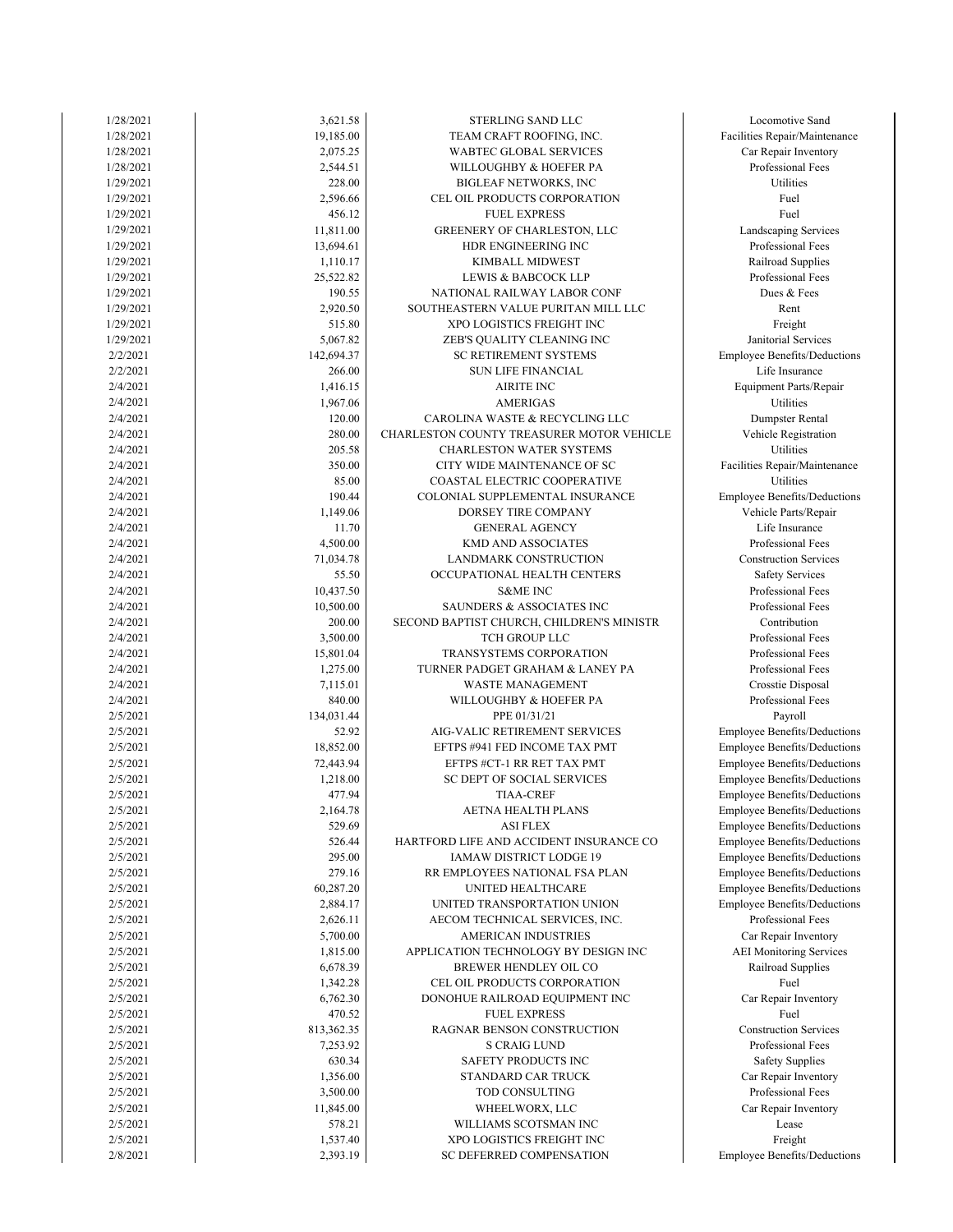| 2/8/2021               | 10,472.95  | SC DEPT OF REVENUE-WITHHOLDING                  | Employee Benefits/D        |
|------------------------|------------|-------------------------------------------------|----------------------------|
| 2/8/2021               | 2,780.28   | VOYA INSTITUTIONAL TRUST COMPANY                | Employee Benefits/D        |
| 2/11/2021              | 47,241.14  | SC PUBLIC EMPLOYEE BENEFIT AUTHORITY            | Employee Benefits/D        |
| 2/11/2021              | 3,576.17   | <b>AIRITE INC</b>                               | Equipment Parts/F          |
| 2/11/2021              | 1,425.00   | <b>BORIS LANDSCAPES LLC</b>                     | Landscaping Serv           |
| 2/11/2021              | 190.01     | <b>COMCAST</b>                                  | Utilities                  |
| 2/11/2021              | 413.58     | <b>DYNAGRAPHICS INC</b>                         | Railroad Suppli            |
| 2/11/2021              | 1,603.19   | <b>GRAINGER INC</b>                             | Supplies                   |
| 2/11/2021              | 61.00      | PALMETTO ELECTRIC COOPERATIVE INC               | Utilities                  |
| 2/11/2021              | 420.00     | PARKER INSTRUMENT CO INC                        | Equipment Parts/R          |
| 2/11/2021              | 27.16      | SC DEPT OF ADMINISTRATION-Telephone             | Utilities                  |
| 2/11/2021              | 23,367.13  | WEST LAW FIRM PA                                | Professional Fe            |
| 2/11/2021              | 440.00     | WOW!                                            | Utilities                  |
| 2/11/2021              | 2,865.86   | UNITED RENTALS                                  | Equipment Ren              |
| 2/12/2021              | 3,012.42   | <b>CINTAS CORPORATION</b>                       | Uniform Servic             |
| 2/12/2021              | 910.76     | <b>CINTAS CORPORATION</b>                       | Uniform Servic             |
| 2/12/2021              | 365.44     | AIRGAS NATIONAL WELDERS                         | Welding Suppli             |
| 2/12/2021              | 228.00     | <b>BIGLEAF NETWORKS, INC</b>                    | Utilities                  |
| 2/12/2021              | 1,487.09   | <b>BOOTJACK INC</b>                             | Safety Supplie             |
| 2/12/2021              | 4,445.08   | CEL OIL PRODUCTS CORPORATION                    | Fuel                       |
| 2/12/2021              | 507.16     | <b>FUEL EXPRESS</b>                             | Fuel                       |
| 2/12/2021              | 2,630.83   | HDR ENGINEERING INC                             | Professional Fe            |
| 2/12/2021              | 8,040.17   | IMS SOLUTIONS GROUP LLC                         | IT Services                |
| 2/12/2021              | 950.03     | L B FOSTER RAIL TECHNOLOGIES INC                | Railroad Suppl             |
| 2/12/2021              | 200.00     | LEDFORDS TERMITE & PEST CONTROL                 | Pest Control Serv          |
| 2/12/2021              | 7,530.48   | MCCONWAY & TORLEY LLC                           | Car Repair Inver           |
| 2/12/2021              | 1,192.00   | NEW YORK AIR BRAKE CORPORATION                  | Car Repair Inver           |
| 2/12/2021              | 2,450.00   | PENNSY CORPORATION                              | Car Repair Inver           |
| 2/12/2021              | 24,855.00  | PFLUG LAW FIRM LLC                              | Professional Fe            |
| 2/12/2021              | 2,162.58   | POWER RAIL DISTRIBUTION INC                     | Locomotive Pa              |
| 2/12/2021              | 19,733.31  | RAILCAR MANAGEMENT LLC.                         | Software                   |
| 2/12/2021              | 50.00      | RAILINC CORPORATION INC                         | Dues & Fees                |
| 2/12/2021              | 792.00     | SC STATE PORTS AUTHORITY.                       | Utilities                  |
| 2/12/2021              | 1,035.84   | XPO LOGISTICS FREIGHT INC                       | Freight                    |
| 2/12/2021              | 38,859.78  | BANK OF AMERICA-Purchasing Card                 | Credit Card Payr           |
| 2/17/2021              | 7,358.56   | <b>SC DEPT OF REVENUE</b>                       | Sales/Use Tax Pay          |
| 2/17/2021              | 590.17     | <b>AIRESPRING</b>                               | Utilities                  |
| 2/17/2021              | 781.47     | BERKELEY ELECTRIC COOPERATIVE INC               | Utilities                  |
| 2/17/2021              | 2,018.24   | CARDWELL WESTINGHOUSE                           | Car Repair Inver           |
| 2/17/2021              | 9,462.14   | <b>CDM SMITH</b>                                | Professional Fe            |
| 2/17/2021              | 3,889.14   | CHARLESTON METRO CHAMBER OF COMMERCE            | Dues & Fees                |
| 2/17/2021              | 350.00     | CITY WIDE MAINTENANCE OF SC                     | Facilities Repair/Mai      |
| 2/17/2021              | 359.21     | COMCAST                                         | Utilities                  |
| 2/17/2021              | 3,528.00   | CSX TRANSPORTATION-FRT CHGS                     | Freight                    |
| 2/17/2021              | 6,258.15   | <b>DOMINION ENERGY</b>                          | Utilities                  |
| 2/17/2021              | 4,006.63   | FEDSEC INC                                      | Professional Fe            |
| 2/17/2021              | 1,995.50   | <b>GEL ENGINEERING LLC</b>                      | Professional Fe            |
|                        | 163.50     | OCCUPATIONAL HEALTH CENTERS                     |                            |
| 2/17/2021<br>2/17/2021 | 21,250.00  | RAIL TRAINING & CONSULTING INC                  | Safety Service<br>Software |
| 2/17/2021              | 756.75     | SEGRA.                                          | <b>Utilities</b>           |
| 2/17/2021              | 57.90      | <b>SHRED-IT USA</b>                             | Professional Fe            |
| 2/17/2021              | 123,296.40 | TRANSYSTEMS CORPORATION                         | Professional Fe            |
| 2/17/2021              | 516.51     |                                                 |                            |
|                        |            | UNITED RENTALS<br><b>WABTEC GLOBAL SERVICES</b> | Equipment Ren              |
| 2/17/2021              | 608.05     |                                                 | Car Repair Inver           |
| 2/18/2021              | 52.92      | AIG-VALIC RETIREMENT SERVICES                   | Employee Benefits/D        |
| 2/19/2021              | 139,896.53 | PPE 02/15/21                                    | Payroll                    |
| 2/19/2021              | 20,989.00  | EFTPS #941 FED INCOME TAX PMT                   | Employee Benefits/Do       |
| 2/19/2021              | 77,157.15  | EFTPS #CT-1 RR RET TAX PMT                      | Employee Benefits/D        |
| 2/19/2021              | 1,218.00   | SC DEPT OF SOCIAL SERVICES                      | Employee Benefits/D        |
| 2/19/2021              | 447.86     | <b>TIAA-CREF</b>                                | Employee Benefits/D        |
| 2/19/2021              | 529.69     | <b>ASI FLEX</b>                                 | Employee Benefits/D        |
| 2/19/2021              | 279.16     | RR EMPLOYEES NATIONAL FSA PLAN                  | Employee Benefits/D        |
| 2/19/2021              | 11,864.95  | ARCADIS US INC                                  | Construction Serv          |
| 2/19/2021              | 3,426.02   | CEL OIL PRODUCTS CORPORATION                    | Fuel                       |
| 2/19/2021              | 4,420.80   | DONOHUE RAILROAD EQUIPMENT INC                  | Car Repair Inver           |
| 2/19/2021              | 407.24     | <b>FUEL EXPRESS</b>                             | Fuel                       |
| 2/19/2021              | 978.29     | IMS SOLUTIONS GROUP LLC                         | IT Services                |

Car Repair Inventory Construction Services Employee Benefits/Deductions Employee Benefits/Deductions Employee Benefits/Deductions Employee Benefits/Deductions Employee Benefits/Deductions Employee Benefits/Deductions Employee Benefits/Deductions Equipment Rental Car Repair Inventory Professional Fees Professional Fees Professional Fees Safety Services Professional Fees Facilities Repair/Maintenance Car Repair Inventory Professional Fees Credit Card Payment Sales/Use Tax Payment Professional Fees Locomotive Parts Car Repair Inventory Car Repair Inventory Pest Control Services Car Repair Inventory Railroad Supplies Professional Fees Safety Supplies Welding Supplies Uniform Services Uniform Services Equipment Rental Professional Fees Equipment Parts/Repair Railroad Supplies Landscaping Services Employee Benefits/Deductions Equipment Parts/Repair Employee Benefits/Deductions Employee Benefits/Deductions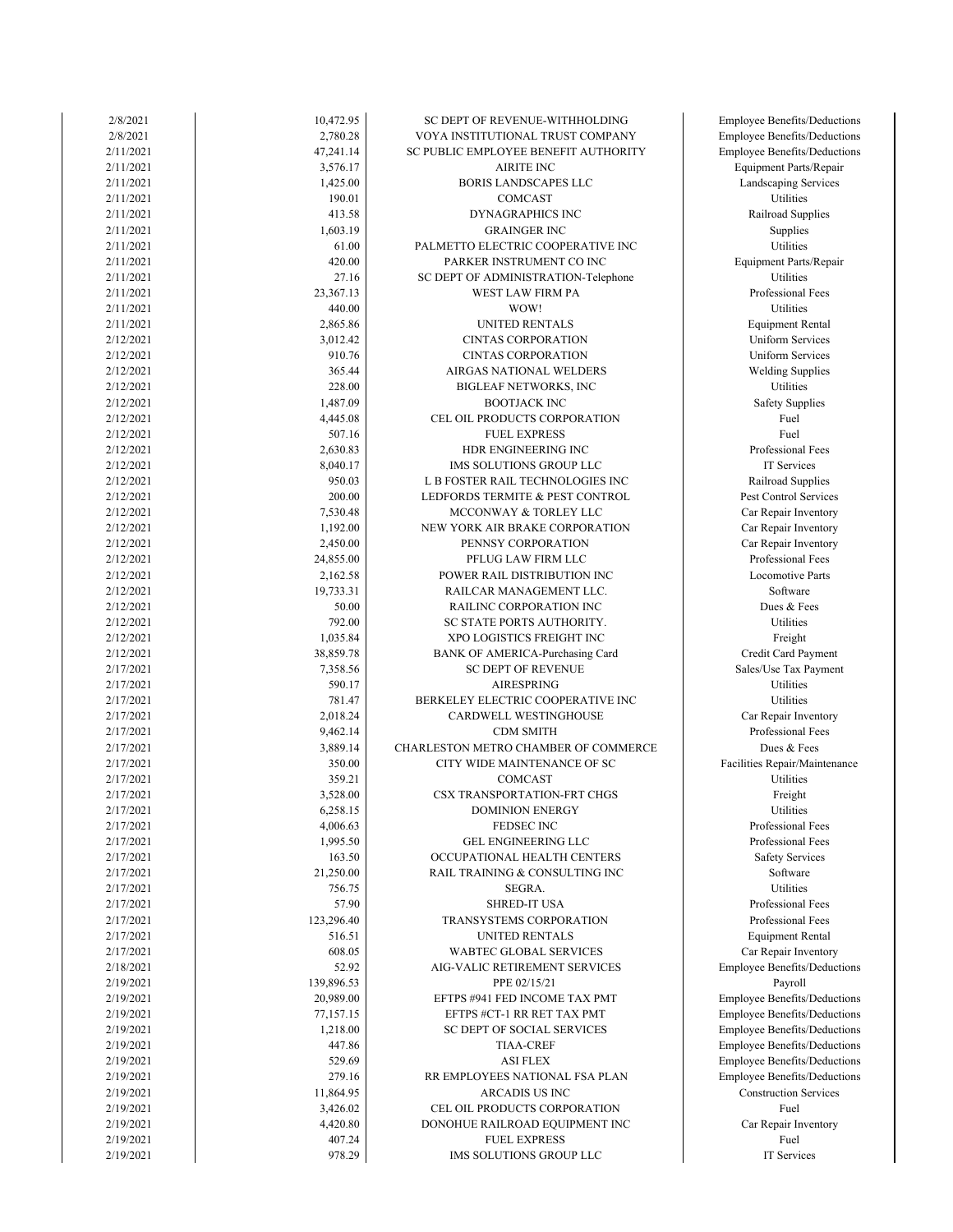| 2/19/2021              | 120.00               | LEDFORDS TERMITE & PEST CONTROL                           | Pest Control Serv                |
|------------------------|----------------------|-----------------------------------------------------------|----------------------------------|
| 2/19/2021              | 4,141.50             | MCCONWAY & TORLEY LLC                                     | Car Repair Invent                |
| 2/19/2021              | 4,684.36             | NARSTCO INC                                               | Railroad Supplie                 |
| 2/19/2021              | 4,000.00             | NEW YORK AIR BRAKE CORPORATION                            | Car Repair Invent                |
| 2/19/2021              | 13,581.00            | WHEELWORX, LLC                                            | Car Repair Invent                |
| 2/19/2021              | 142.38               | XPO LOGISTICS FREIGHT INC                                 | Freight                          |
| 2/22/2021              | 2,393.19             | SC DEFERRED COMPENSATION                                  | Employee Benefits/De             |
| 2/22/2021              | 11,403.45            | SC DEPT OF REVENUE-WITHHOLDING                            | Employee Benefits/De             |
| 2/22/2021              | 2,818.50             | VOYA INSTITUTIONAL TRUST COMPANY                          | Employee Benefits/De             |
| 2/22/2021              | 39,495.00            | <b>RAVENEL FORD</b>                                       | Vehicle Purchas                  |
| 2/24/2021              | 10,037.61            | <b>RAILINC RCH</b>                                        | Car Hire                         |
| 2/25/2021              | 539.58               | CHARLESTON WATER SYSTEMS                                  | Utilities                        |
| 2/25/2021              | 10,933.75            | <b>S&amp;ME INC</b>                                       | Professional Fee                 |
| 2/25/2021              | 1,845.00             | <b>SC BIZ</b>                                             | Marketing                        |
| 2/25/2021              | 171.78               | SC STATE FISCAL ACCOUNTABILITY AUTHORITY                  | Insurance Premiu                 |
| 2/25/2021              | 1,254.00             | <b>SIMONS &amp; DEAN</b>                                  | Professional Fee                 |
| 2/25/2021<br>2/26/2021 | 2,308.43             | VERIZON WIRELESS-Cell Phone<br><b>AMERICAN INDUSTRIES</b> | Cell Phone Servi                 |
|                        | 1,200.00<br>3,211.75 | AMERICAN SHORTLINE & REGIONAL RR ASSN                     | Car Repair Invent<br>Dues & Fees |
| 2/26/2021<br>2/26/2021 | 4,286.35             | <b>BOOTJACK INC</b>                                       | Safety Supplies                  |
| 2/26/2021              | 535.50               | <b>BURR &amp; FORMAN LLP</b>                              | Professional Fee                 |
| 2/26/2021              | 5,525.07             | CEL OIL PRODUCTS CORPORATION                              | Fuel                             |
| 2/26/2021              | 303.97               | COASTAL CAPITAL LEASING                                   | Copier Lease                     |
| 2/26/2021              | 996.69               | <b>FUEL EXPRESS</b>                                       | Fuel                             |
| 2/26/2021              | 11,811.00            | GREENERY OF CHARLESTON, LLC                               | Landscaping Serv                 |
| 2/26/2021              | 1,528.42             | KIMBALL MIDWEST                                           | Railroad Supplie                 |
| 2/26/2021              | 44,402.48            | <b>LEWIS &amp; BABCOCK LLP</b>                            | Professional Fee                 |
| 2/26/2021              | 7,530.48             | MCCONWAY & TORLEY LLC                                     | Car Repair Invent                |
| 2/26/2021              | 190.55               | NATIONAL RAILWAY LABOR CONF                               | Dues & Fees                      |
| 2/26/2021              | 1,313.25             | PENNSYLVANIA RAIL CAR CO                                  | Car Repair Invent                |
| 2/26/2021              | 15,313.50            | PFLUG LAW FIRM LLC                                        | Professional Fee                 |
| 2/26/2021              | 2,920.50             | SOUTHEASTERN VALUE PURITAN MILL LLC                       | Rent                             |
| 2/26/2021              | 125.25               | <b>TRACY MAYS-BOWERS</b>                                  | <b>Employee Reimburs</b>         |
| 2/26/2021              | 642.54               | XPO LOGISTICS FREIGHT INC                                 | Freight                          |
| 2/26/2021              | 4,401.10             | ZEB'S QUALITY CLEANING INC                                | Janitorial Servic                |
| 2/26/2021              | 84,394.53            | PAUL THORSTEN                                             | <b>Employee Reimburs</b>         |
| 3/1/2021               | 49,210.84            | SC PUBLIC EMPLOYEE BENEFIT AUTHORITY                      | Employee Benefits/De             |
| 3/1/2021               | 130,949.44           | <b>SC RETIREMENT SYSTEMS</b>                              | Employee Benefits/De             |
| 3/2/2021               | 279.30               | <b>SUN LIFE FINANCIAL</b>                                 | Life Insurance                   |
| 3/4/2021               | 1,140.00             | <b>BORIS LANDSCAPES LLC</b>                               | Landscaping Serv                 |
| 3/4/2021               | 120.00               | CAROLINA WASTE & RECYCLING LLC                            | Dumpster Renta                   |
| 3/4/2021               | 36.43                | CHARLESTON COUNTY TREASURER MOTOR VEHICLE                 | Vehicle Registrat                |
| 3/4/2021               | 208.52               | <b>CHARLESTON WATER SYSTEMS</b>                           | Utilities                        |
| 3/4/2021               | 83.00                | COASTAL ELECTRIC COOPERATIVE                              | Utilities                        |
| 3/4/2021               | 190.44               | COLONIAL SUPPLEMENTAL INSURANCE                           | Employee Benefits/De             |
| 3/4/2021               | 165.00               | CSX TRANSPORTATION-FRT CHGS                               | Freight                          |
| 3/4/2021               | 2,110.00             | FLETCHER & SIPPEL LLC                                     | Professional Fee                 |
| 3/4/2021               | 11.70                | <b>GENERAL AGENCY</b>                                     | Life Insurance                   |
| 3/4/2021               | 227.77               | HOME TELECOM                                              | Utilities                        |
| 3/4/2021               | 4,500.00             | <b>KMD AND ASSOCIATES</b>                                 | Professional Fee                 |
| 3/4/2021<br>3/4/2021   | 109,913.94<br>315.00 | MARTIN MARIETTA MATERIALS<br>NORFOLK SOUTHERN RAILWAY     | Railroad Supplie<br>Freight      |
|                        | 55.50                | OCCUPATIONAL HEALTH CENTERS                               | Safety Service:                  |
| 3/4/2021<br>3/4/2021   | 3,683.19             | RAILROAD TOOLS AND SOLUTIONS LLC                          | Railroad Supplie                 |
| 3/4/2021               | 125.00               | SC DHEC - OCRM                                            | Dues & Fees                      |
| 3/4/2021               | 7,500.00             | TCH GROUP LLC                                             | Professional Fee                 |
| 3/4/2021               | 6,438.99             | TRANSYSTEMS CORPORATION                                   | Professional Fee                 |
| 3/5/2021               | 124,723.50           | PPE 02/28/21                                              | Payroll                          |
| 3/5/2021               | 134.04               | AIG-VALIC RETIREMENT SERVICES                             | Employee Benefits/De             |
| 3/5/2021               | 16,874.00            | EFTPS #941 FED INCOME TAX PMT                             | Employee Benefits/De             |
| 3/5/2021               | 67,266.00            | EFTPS #CT-1 RR RET TAX PMT                                | Employee Benefits/De             |
| 3/5/2021               | 1,218.00             | SC DEPT OF SOCIAL SERVICES                                | Employee Benefits/De             |
| 3/5/2021               | 446.74               | <b>TIAA-CREF</b>                                          | Employee Benefits/De             |
| 3/5/2021               | 2,164.78             | AETNA HEALTH PLANS                                        | Employee Benefits/De             |
| 3/5/2021               | 526.44               | HARTFORD LIFE AND ACCIDENT INSURANCE CO                   | Employee Benefits/De             |
| 3/5/2021               | 442.50               | IAMAW DISTRICT LODGE 19                                   | Employee Benefits/De             |
| 3/5/2021               | 60,287.20            | UNITED HEALTHCARE                                         | Employee Benefits/De             |
|                        |                      |                                                           |                                  |

Employee Benefits/Deductions Employee Benefits/Deductions Employee Benefits/Deductions Employee Benefits/Deductions Employee Benefits/Deductions Employee Benefits/Deductions Employee Benefits/Deductions Employee Benefits/Deductions Employee Benefits/Deductions Professional Fees Professional Fees Railroad Supplies Safety Services Professional Fees Railroad Supplies Life Insurance Professional Fees Employee Benefits/Deductions Vehicle Registration Landscaping Services Dumpster Rental Employee Benefits/Deductions Employee Reimbursement Employee Benefits/Deductions Janitorial Services Employee Reimbursement Car Repair Inventory Professional Fees Car Repair Inventory Dues & Fees Railroad Supplies Professional Fees Landscaping Services Copier Lease Safety Supplies Professional Fees Car Repair Inventory Professional Fees Cell Phone Services Insurance Premium Professional Fees Vehicle Purchase Employee Benefits/Deductions Employee Benefits/Deductions Employee Benefits/Deductions Car Repair Inventory Car Repair Inventory Car Repair Inventory Railroad Supplies Pest Control Services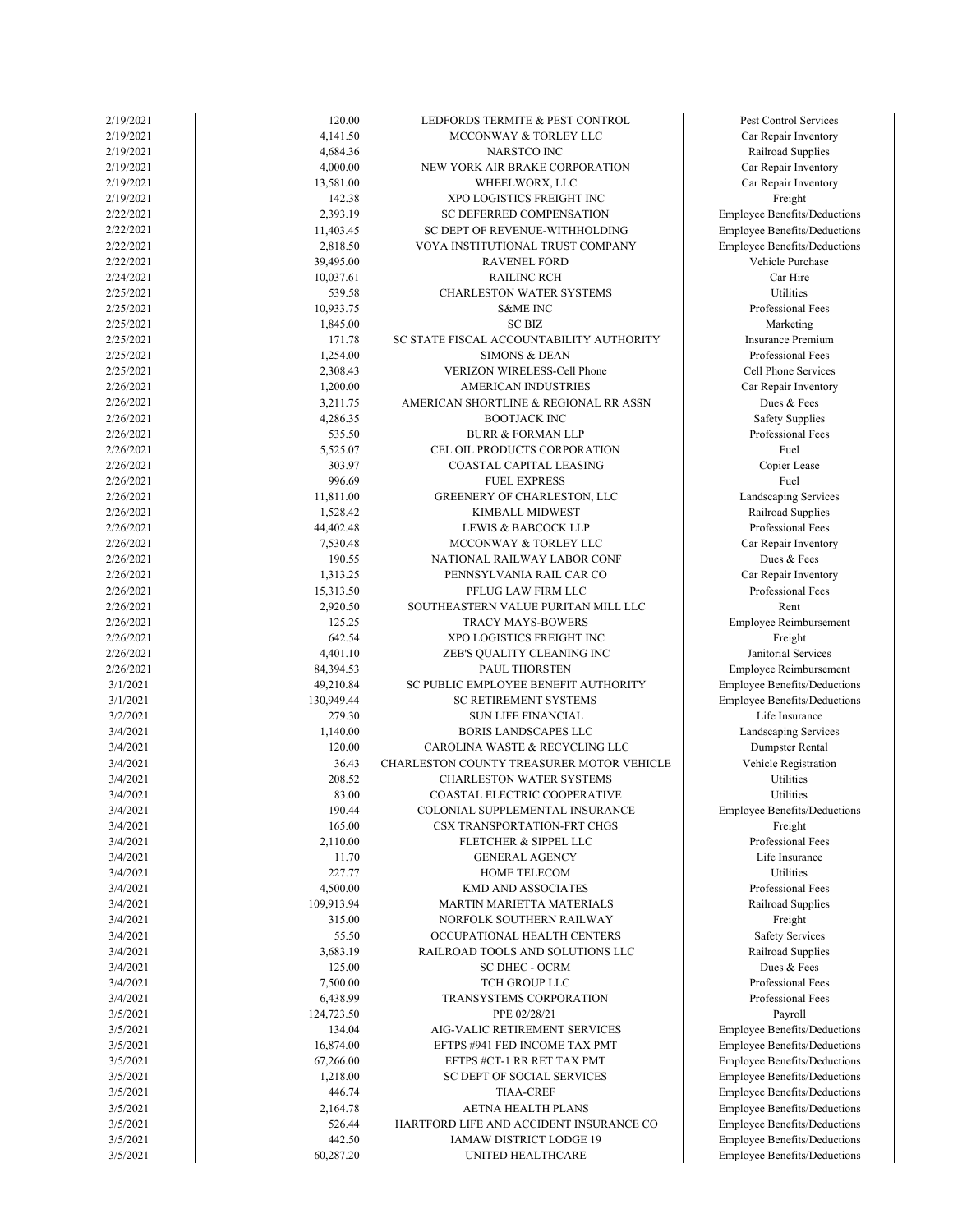| 3/5/2021               | 2,884.17         | UNITED TRANSPORTATION UNION          | <b>Employee Benefits/Deductions</b> |
|------------------------|------------------|--------------------------------------|-------------------------------------|
| 3/5/2021               | 529.69           | <b>ASI FLEX</b>                      | <b>Employee Benefits/Deductions</b> |
| 3/5/2021               | 279.16           | RR EMPLOYEES NATIONAL FSA PLAN       | <b>Employee Benefits/Deductions</b> |
| 3/5/2021               | 1,815.00         | APPLICATION TECHNOLOGY BY DESIGN INC | <b>AEI</b> Monitoring Services      |
| 3/5/2021               | 4,524.78         | BREWER HENDLEY OIL CO                | Railroad Supplies                   |
| 3/5/2021               | 1,561.90         | CEL OIL PRODUCTS CORPORATION         | Fuel                                |
| 3/5/2021               | 543.52           | <b>FUEL EXPRESS</b>                  | Fuel                                |
| 3/5/2021               | 10,191.77        | HDR ENGINEERING INC                  | Professional Fees                   |
| 3/5/2021               | 5.00             | <b>MIKEL E BENTON</b>                | Employee Reimbursement              |
| 3/5/2021               | 1,490.00         | NEW YORK AIR BRAKE CORPORATION       | Car Repair Inventory                |
| 3/5/2021               | 581.71           | PENNSYLVANIA RAIL CAR CO             | Car Repair Inventory                |
| 3/5/2021               | 4,048.47         | POWER RAIL DISTRIBUTION INC          | Locomotive Parts                    |
| 3/5/2021               | 151.84           | RAILINC CORPORATION INC              | Dues & Fees                         |
| 3/5/2021               | 7,177.76         | <b>S CRAIG LUND</b>                  | Professional Fees                   |
| 3/5/2021               | 96.53            | TIFFANY PECORARO                     | <b>Employee Reimbursement</b>       |
| 3/5/2021               | 3,500.00         | TOD CONSULTING                       | Professional Fees                   |
| 3/5/2021               | 18,166.00        | WHEELWORX, LLC                       | Car Repair Inventory                |
| 3/5/2021               | 578.21           | WILLIAMS SCOTSMAN INC                | Lease                               |
| 3/5/2021               | 531.77           | XPO LOGISTICS FREIGHT INC            | Freight                             |
| 3/8/2021               | 2,393.19         | SC DEFERRED COMPENSATION             | <b>Employee Benefits/Deductions</b> |
| 3/8/2021               | 9,556.31         | SC DEPT OF REVENUE-WITHHOLDING       | Employee Benefits/Deductions        |
| 3/8/2021               | 2,754.91         | VOYA INSTITUTIONAL TRUST COMPANY     | <b>Employee Benefits/Deductions</b> |
| 3/10/2021              | 305,995.92       | Incentive 2020                       | Payroll                             |
| 3/10/2021              | 131,538.00       | EFTPS #941 FED INCOME TAX PMT        | Employee Benefits/Deductions        |
| 3/10/2021              | 181,971.43       | EFTPS #CT-1 RR RET TAX PMT           | <b>Employee Benefits/Deductions</b> |
| 3/11/2021              | 5,000.00         | SC DEFERRED COMPENSATION             | <b>Employee Benefits/Deductions</b> |
| 3/11/2021              | 36,120.29        | SC DEPT OF REVENUE-WITHHOLDING       | Employee Benefits/Deductions        |
| 3/11/2021              | 590.17           | <b>AIRESPRING</b>                    | Utilities                           |
| 3/11/2021              | 3,655.00         | COASTAL SAFETY PRODUCTS              | <b>Safety Supplies</b>              |
| 3/11/2021              | 190.01           | COMCAST                              | Utilities                           |
| 3/11/2021              | 9,002.46         | <b>HILLS MACHINERY</b>               | <b>Equipment Rental</b>             |
| 3/11/2021              | 75,686.27        | LANDMARK CONSTRUCTION                | <b>Construction Services</b>        |
| 3/11/2021              | 1,169.30         | <b>NELSON SIGNS</b>                  | Supplies                            |
| 3/11/2021              | 111.00           | OCCUPATIONAL HEALTH CENTERS          | <b>Safety Services</b>              |
| 3/11/2021              | 1,921.87         | RAILROAD TOOLS AND SOLUTIONS LLC     | Railroad Supplies                   |
| 3/11/2021              | 2,925.00         | SAUNDERS & ASSOCIATES INC            | Professional Fees                   |
| 3/11/2021              | 27.16            | SC DEPT OF ADMINISTRATION-Telephone  | Utilities                           |
| 3/11/2021              | 1,511.89         | SIERRAS CONSTRUCTION LLC             | Facilities Repair/Maintenance       |
| 3/11/2021              | 280.43           | <b>STRATO INC</b>                    | Car Repair Inventory                |
| 3/11/2021              | 11,370.62        | THOMAS & HUTTON                      | Professional Fees                   |
| 3/11/2021              | 135.00           | UNIVERSAL ENVIRONMENTAL SERVICES LLC | Facilities Repair/Maintenance       |
|                        |                  |                                      | Car Repair Inventory                |
| 3/11/2021<br>3/11/2021 | 145.34<br>440.00 | WABTEC GLOBAL SERVICES               | Utilities                           |
|                        |                  | WOW!<br><b>CINTAS CORPORATION</b>    |                                     |
| 3/12/2021              | 910.76           |                                      | <b>Uniform Services</b>             |
| 3/12/2021              | 2,826.77         | CINTAS CORPORATION                   | Uniform Services                    |
| 3/12/2021              | 317.79           | AIRGAS NATIONAL WELDERS              | <b>Welding Supplies</b>             |
| 3/12/2021              | 4,973.21         | <b>ARCADIS US INC</b>                | <b>Construction Services</b>        |
| 3/12/2021              | 2,877.25         | CAROLINA CHILLERS INC                | Facilities Repair/Maintenance       |
| 3/12/2021              | 4,902.31         | CEL OIL PRODUCTS CORPORATION         | Fuel                                |
| 3/12/2021              | 1,696.10         | DONOHUE RAILROAD EQUIPMENT INC       | Car Repair Inventory                |
| 3/12/2021              | 69.64            | DORSEY TIRE COMPANY                  | Vehicle Parts/Repair                |
| 3/12/2021              | 566.59           | <b>FUEL EXPRESS</b>                  | Fuel                                |
| 3/12/2021              | 24,868.71        | HDR ENGINEERING INC                  | Professional Fees                   |
| 3/12/2021              | 5,670.39         | IMS SOLUTIONS GROUP LLC              | IT Services                         |
| 3/12/2021              | 3,216.00         | MCCONWAY & TORLEY LLC                | Car Repair Inventory                |
| 3/12/2021              | 1,754.42         | POWER RAIL DISTRIBUTION INC          | Locomotive Parts                    |
| 3/12/2021              | 19,898.24        | RAILCAR MANAGEMENT LLC.              | Software                            |
| 3/12/2021              | 423.68           | SAFETY PRODUCTS INC                  | <b>Safety Supplies</b>              |
| 3/12/2021              | 651.24           | STANDARD CAR TRUCK                   | Car Repair Inventory                |
| 3/12/2021              | 24,258.64        | BANK OF AMERICA-Purchasing Card      | Credit Card Payment                 |
| 3/16/2021              | 89.21            | <b>SC DEPT OF REVENUE</b>            | Sales/Use Tax Payment               |
| 3/18/2021              | 1,669.74         | <b>AMERIGAS</b>                      | Utilities                           |
| 3/18/2021              | 2,534.00         | ANGELTRAX                            | <b>Locomotive Parts</b>             |
| 3/18/2021              | 2,018.16         | BEARING DISTRIBUTORS, INC.           | Equipment Parts/Repair              |
| 3/18/2021              | 11,391.66        | <b>CDM SMITH</b>                     | Professional Fees                   |
| 3/18/2021              | 200.00           | CITY WIDE MAINTENANCE OF SC          | Facilities Repair/Maintenance       |
| 3/18/2021              | 51.43            | DOCUSYSTEMS INC.                     | Copier Maintenance                  |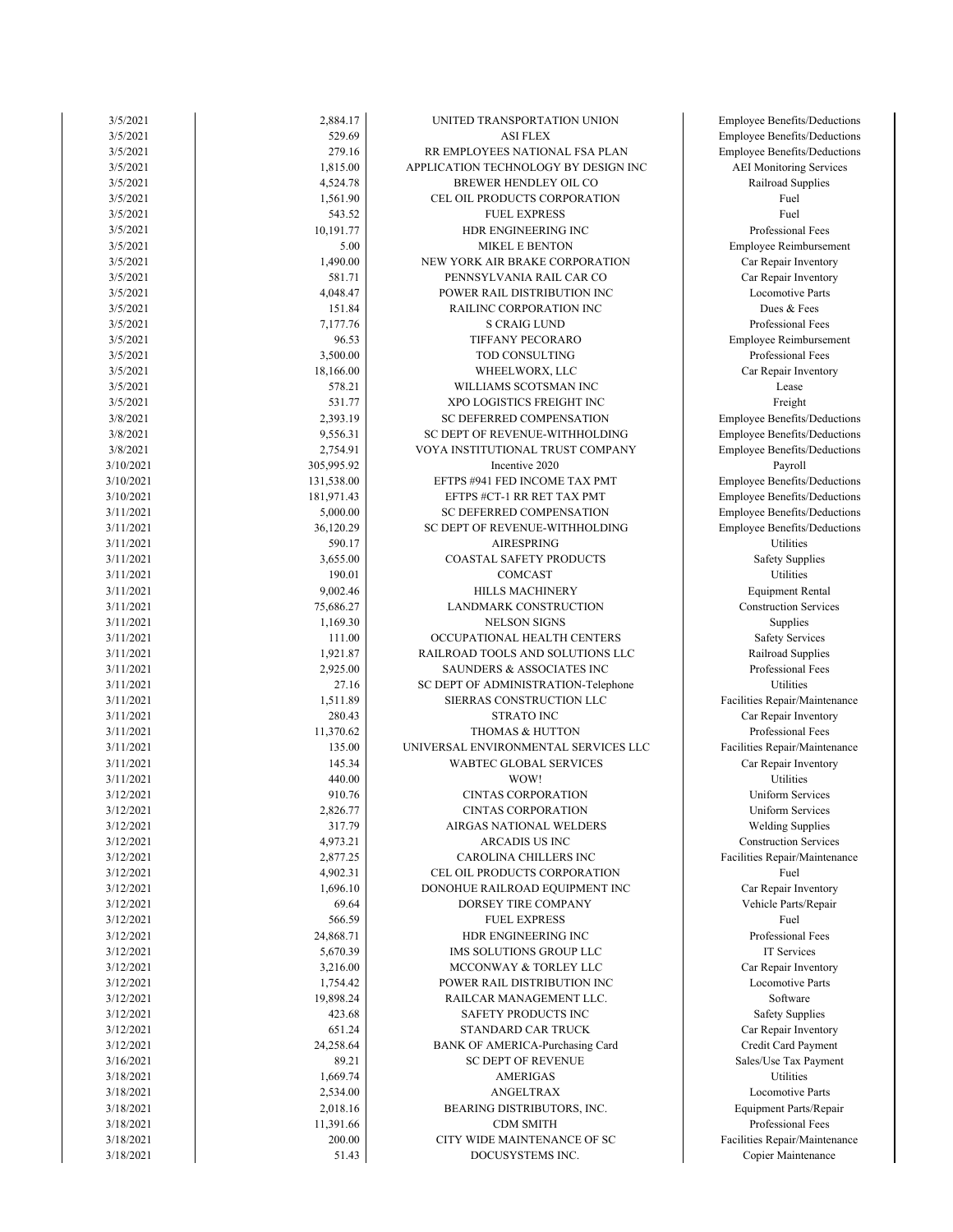| 3/18/2021 | 6,190.11   | <b>DOMINION ENERGY</b>                   | Utilities             |
|-----------|------------|------------------------------------------|-----------------------|
| 3/18/2021 | 600.28     | HILLER SYSTEMS                           | Facilities Repair/Mai |
| 3/18/2021 | 150.00     | NORTH AMERICA RAILROAD PROFESSIONAL SERV | Professional Fe       |
| 3/18/2021 | 1,127.61   | <b>REDDY ICE</b>                         | Ice                   |
| 3/18/2021 | 38,012.00  | RJ CORMAN RAILROAD CONSTRUCTION LLC      | Construction Serv     |
| 3/18/2021 | 8,025.00   | <b>S&amp;ME INC</b>                      | Professional Fe       |
| 3/18/2021 | 756.75     | SEGRA.                                   | Utilities             |
| 3/18/2021 | 58.05      | <b>SHRED-IT USA</b>                      | Professional Fe       |
| 3/18/2021 | 2,782.50   | <b>SIMONS &amp; DEAN</b>                 | Professional Fe       |
| 3/18/2021 | 321.00     | SOIL CONSULTANTS INC                     | Professional Fe       |
| 3/18/2021 | 2,824.00   | WILLOUGHBY & HOEFER PA                   | Professional Fe       |
|           |            |                                          |                       |
| 3/18/2021 | 2,786.04   | AMSTED RAIL COMPANY INC                  | Car Repair Inver      |
| 3/19/2021 | 147,464.30 | PPE 03/15/21                             | Payroll               |
| 3/19/2021 | 260.34     | AIG-VALIC RETIREMENT SERVICES            | Employee Benefits/D   |
| 3/19/2021 | 24,824.00  | EFTPS #941 FED INCOME TAX PMT            | Employee Benefits/D   |
| 3/19/2021 | 80,445.82  | EFTPS #CT-1 RR RET TAX PMT               | Employee Benefits/D   |
| 3/19/2021 | 1,218.00   | SC DEPT OF SOCIAL SERVICES               | Employee Benefits/D   |
| 3/19/2021 | 537.65     | <b>TIAA-CREF</b>                         | Employee Benefits/D   |
| 3/19/2021 | 529.69     | <b>ASI FLEX</b>                          | Employee Benefits/D   |
| 3/19/2021 | 279.16     | RR EMPLOYEES NATIONAL FSA PLAN           | Employee Benefits/D   |
| 3/19/2021 | 423.56     | AECOM TECHNICAL SERVICES, INC.           | Professional Fe       |
| 3/19/2021 | 3,998.50   | CEL OIL PRODUCTS CORPORATION             | Fuel                  |
| 3/19/2021 |            | DORSEY TIRE COMPANY                      | Vehicle Parts/Re      |
|           | 3,492.77   |                                          |                       |
| 3/19/2021 | 517.01     | <b>FUEL EXPRESS</b>                      | Fuel                  |
| 3/19/2021 | 1,377.60   | <b>JOSIAH KERSTETTER</b>                 | Employee Reimbur      |
| 3/19/2021 | 31.39      | POWER RAIL DISTRIBUTION INC              | Locomotive Pa         |
| 3/19/2021 | 2,399.20   | SAFETY PRODUCTS INC                      | Safety Supplie        |
| 3/19/2021 | 1,299.22   | XPO LOGISTICS FREIGHT INC                | Freight               |
| 3/22/2021 | 3,498.19   | SC DEFERRED COMPENSATION                 | Employee Benefits/D   |
| 3/22/2021 | 12,460.31  | SC DEPT OF REVENUE-WITHHOLDING           | Employee Benefits/D   |
| 3/22/2021 | 3,438.44   | VOYA INSTITUTIONAL TRUST COMPANY         | Employee Benefits/D   |
| 3/25/2021 | 2,432.10   | ALLEN & WEBB INDUSTRIAL SUPPLY           | Supplies              |
| 3/25/2021 | 768.57     | BERKELEY ELECTRIC COOPERATIVE INC        | Utilities             |
| 3/25/2021 | 226.88     | <b>CDM SMITH</b>                         | Professional Fe       |
|           |            |                                          | Utilities             |
| 3/25/2021 | 213.00     | CHARLESTON WATER SYSTEMS                 |                       |
| 3/25/2021 | 359.21     | COMCAST                                  | Utilities             |
| 3/25/2021 | 165.00     | CSX TRANSPORTATION-FRT CHGS              | Freight               |
| 3/25/2021 | 325.00     | HILLER SYSTEMS                           | Facilities Repair/Mai |
| 3/25/2021 | 2,767.38   | <b>IML SECURITY SUPPLY</b>               | Facilities Repair/Mai |
| 3/25/2021 | 1,099.00   | MCM FOREST PRODUCTS LLC                  | Railroad Suppl        |
| 3/25/2021 | 2,098.74   | VERIZON WIRELESS-Cell Phone              | Cell Phone Serv       |
| 3/25/2021 | 279.09     | WABTEC GLOBAL SERVICES                   | Car Repair Inver      |
| 3/25/2021 | 20,728.60  | <b>RAILINC RCH</b>                       | Car Hire              |
| 3/26/2021 | 228.00     | <b>BIGLEAF NETWORKS, INC</b>             | Utilities             |
| 3/26/2021 | 1,174.57   | BOOTJACK INC                             | Safety Supplie        |
|           | 598.50     |                                          |                       |
| 3/26/2021 |            | <b>BURR &amp; FORMAN LLP</b>             | Professional Fe       |
| 3/26/2021 | 24,963.25  | CEL OIL PRODUCTS CORPORATION             | Fuel                  |
| 3/26/2021 | 13,872.00  | DONOHUE RAILROAD EQUIPMENT INC           | Car Repair Inver      |
| 3/26/2021 | 1,322.88   | <b>FUEL EXPRESS</b>                      | Fuel                  |
| 3/26/2021 | 11,811.00  | GREENERY OF CHARLESTON, LLC              | Landscaping Serv      |
| 3/26/2021 | 150.00     | LEDFORDS TERMITE & PEST CONTROL          | Pest Control Serv     |
| 3/26/2021 | 64,436.27  | <b>LEWIS &amp; BABCOCK LLP</b>           | Professional Fe       |
| 3/26/2021 | 7,530.48   | MCCONWAY & TORLEY LLC                    | Car Repair Inver      |
| 3/26/2021 | 4,623.00   | MILLENNIUM INC                           | Crossing Inspect      |
| 3/26/2021 | 28,100.00  | PFLUG LAW FIRM LLC                       | Professional Fe       |
| 3/26/2021 | 1,217.77   | POWER RAIL DISTRIBUTION INC              | Locomotive Pa         |
| 3/26/2021 | 825.33     | SC STATE PORTS AUTHORITY.                | Utilities             |
|           |            |                                          |                       |
| 3/26/2021 | 14,746.00  | WHEELWORX, LLC                           | Car Repair Inver      |
| 3/26/2021 | 1,339.20   | XPO LOGISTICS FREIGHT INC                | Freight               |
| 3/26/2021 | 2,969.35   | ZEB'S QUALITY CLEANING INC               | Janitorial Servi      |
| 3/31/2021 | 129,092.04 | <b>SC RETIREMENT SYSTEMS</b>             | Employee Benefits/D   |
| 3/31/2021 | 1,465.00   | <b>BORIS LANDSCAPES LLC</b>              | Landscaping Serv      |
| 3/31/2021 | 534.96     | <b>CHARLESTON WATER SYSTEMS</b>          | Utilities             |
| 3/31/2021 | 83.00      | COASTAL ELECTRIC COOPERATIVE             | Utilities             |
| 3/31/2021 | 2,500.00   | COLLETON COUNTY ECONOMIC ALLIANCE        | Dues & Fees           |
| 3/31/2021 | 190.44     | COLONIAL SUPPLEMENTAL INSURANCE          | Employee Benefits/Do  |
| 3/31/2021 | 3,703.40   | FEDSEC INC                               | Professional Fe       |
|           |            |                                          |                       |

loyee Benefits/Deductions Professional Fees **Landscaping Services** Janitorial Services loyee Benefits/Deductions Car Repair Inventory Locomotive Parts Crossing Inspections Professional Fees Professional Fees Car Repair Inventory Landscaping Services Pest Control Services Car Repair Inventory Professional Fees Safety Supplies Car Repair Inventory Railroad Supplies Cell Phone Services lities Repair/Maintenance Ilities Repair/Maintenance Professional Fees loyee Benefits/Deductions loyee Benefits/Deductions loyee Benefits/Deductions Locomotive Parts Safety Supplies nployee Reimbursement Vehicle Parts/Repair loyee Benefits/Deductions Professional Fees loyee Benefits/Deductions loyee Benefits/Deductions loyee Benefits/Deductions loyee Benefits/Deductions loyee Benefits/Deductions loyee Benefits/Deductions Car Repair Inventory Professional Fees Professional Fees Professional Fees Professional Fees Professional Fees **Construction Services** ilities Repair/Maintenance Professional Fees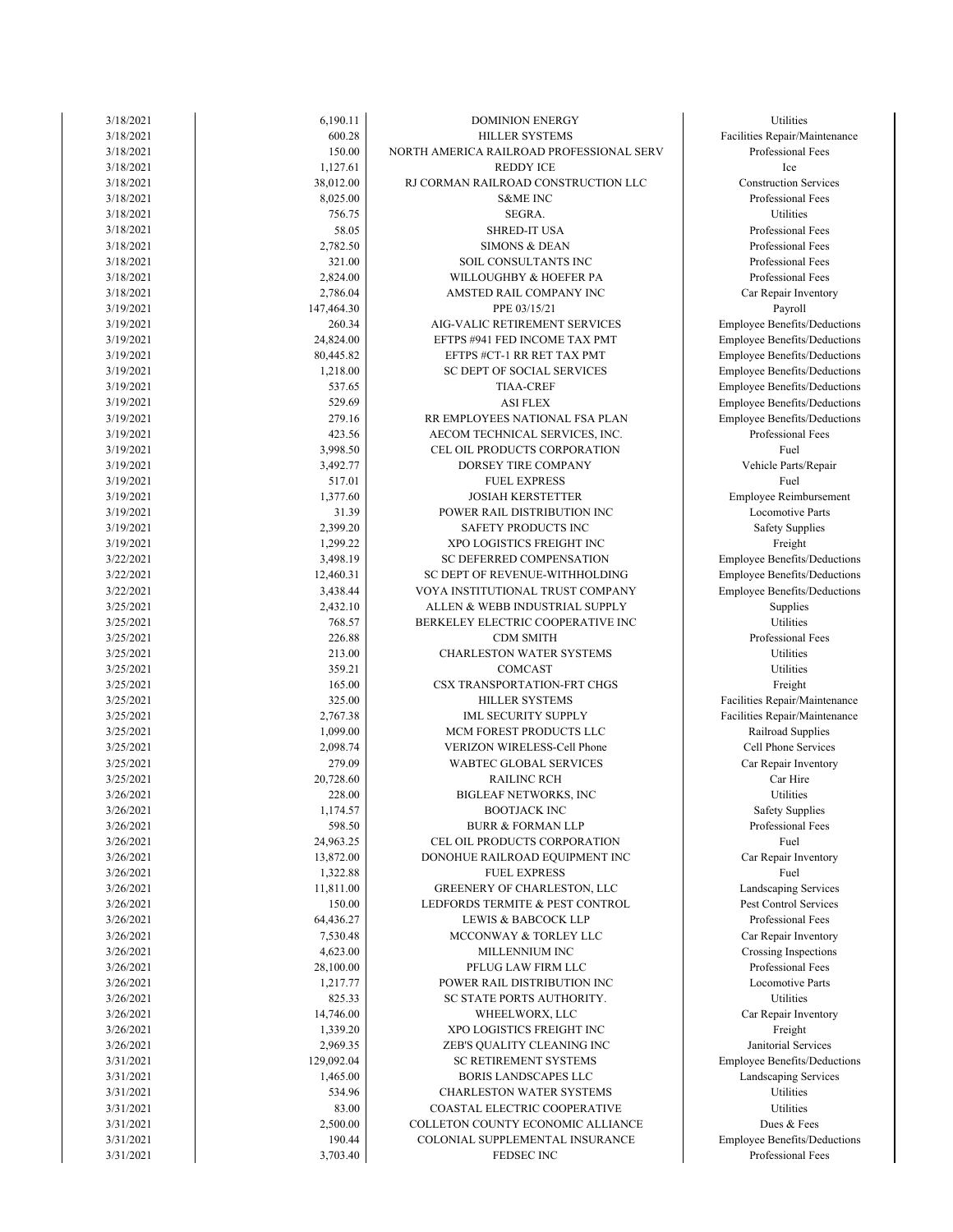| 3/31/2021             | 6,669.00            | FLETCHER & SIPPEL LLC                                                    | Professional Fe                            |
|-----------------------|---------------------|--------------------------------------------------------------------------|--------------------------------------------|
| 3/31/2021             | 11.70               | <b>GENERAL AGENCY</b>                                                    | Life Insuranc                              |
| 3/31/2021             | 250.00              | <b>GREEN DOOR CO</b>                                                     | Professional Fe                            |
| 3/31/2021             | 227.77              | <b>HOME TELECOM</b>                                                      | Utilities                                  |
| 3/31/2021             | 4,500.00            | KMD AND ASSOCIATES                                                       | Professional Fe                            |
| 3/31/2021             | 355.84              | MILLER FELPAX CORP                                                       | Car Repair Inver                           |
| 3/31/2021             | 200.00              | NORFOLK SOUTHERN RAILWAY                                                 | Freight                                    |
| 3/31/2021             | 1,836.30            | RAILROAD TOOLS AND SOLUTIONS LLC                                         | Railroad Suppl                             |
| 3/31/2021             | 2,450.00            | <b>S&amp;ME INC</b>                                                      | Professional Fe                            |
| 3/31/2021             | 1,850.00            | TRANSPORTATION TECHNOLOGY CENTER, INC.                                   | Contribution                               |
| 3/31/2021             | 30.16               | VERIZON WIRELESS-Cell Phone                                              | Cell Phone Serv                            |
| 3/31/2021             | 306.74              | WABTEC GLOBAL SERVICES                                                   | Car Repair Inver                           |
| 3/31/2021<br>4/1/2021 | 800.00<br>40.10     | <b>BORIS LANDSCAPES LLC</b>                                              | Landscaping Serv                           |
| 4/2/2021              | 5,700.00            | TIFFANY PECORARO<br>AMERICAN INDUSTRIES                                  | Employee Reimbur<br>Car Repair Inven       |
| 4/2/2021              | 18,468.70           | CEL OIL PRODUCTS CORPORATION                                             | Fuel                                       |
| 4/2/2021              | 316.39              | COASTAL CAPITAL LEASING                                                  | Copier Lease                               |
| 4/2/2021              | 5,824.00            | DONOHUE RAILROAD EQUIPMENT INC                                           | Car Repair Inven                           |
| 4/2/2021              | 641.18              | <b>FUEL EXPRESS</b>                                                      | Fuel                                       |
| 4/2/2021              | 37,243.18           | HDR ENGINEERING INC                                                      | Professional Fe                            |
| 4/2/2021              | 190.55              | NATIONAL RAILWAY LABOR CONF                                              | Dues & Fees                                |
| 4/2/2021              | 43.17               | POWER RAIL DISTRIBUTION INC                                              | Locomotive Pa                              |
| 4/2/2021              | 2,920.50            | SOUTHEASTERN VALUE PURITAN MILL LLC                                      | Rent                                       |
| 4/2/2021              | 578.21              | WILLIAMS SCOTSMAN INC                                                    | Lease                                      |
| 4/2/2021              | 711.59              | XPO LOGISTICS FREIGHT INC                                                | Freight                                    |
| 4/2/2021              | 286.16              | AIG-VALIC RETIREMENT SERVICES                                            | Employee Benefits/D                        |
| 4/2/2021              | 258.64              | SUN LIFE FINANCIAL                                                       | Life Insuranc                              |
| 4/5/2021              | 145,192.39          | PPE 03/31/21                                                             | Payroll                                    |
| 4/5/2021              | 2,164.78            | AETNA HEALTH PLANS                                                       | Employee Benefits/D                        |
| 4/5/2021              | 529.69              | <b>ASI FLEX</b>                                                          | Employee Benefits/D                        |
| 4/5/2021              | 21,507.00           | EFTPS #941 FED INCOME TAX PMT                                            | Employee Benefits/Do                       |
| 4/5/2021<br>4/5/2021  | 77,385.14<br>526.44 | EFTPS #CT-1 RR RET TAX PMT<br>HARTFORD LIFE AND ACCIDENT INSURANCE CO    | Employee Benefits/D<br>Employee Benefits/D |
| 4/5/2021              | 442.50              | IAMAW DISTRICT LODGE 19                                                  | Employee Benefits/D                        |
| 4/5/2021              | 279.16              | RR EMPLOYEES NATIONAL FSA PLAN                                           | Employee Benefits/D                        |
| 4/5/2021              | 1,218.00            | SC DEPT OF SOCIAL SERVICES                                               | Employee Benefits/D                        |
| 4/5/2021              | 458.92              | <b>TIAA-CREF</b>                                                         | Employee Benefits/D                        |
| 4/5/2021              | 60,287.20           | UNITED HEALTHCARE                                                        | Employee Benefits/D                        |
| 4/5/2021              | 2,884.17            | UNITED TRANSPORTATION UNION                                              | Employee Benefits/D                        |
| 4/6/2021              | 3,378.19            | SC DEFERRED COMPENSATION                                                 | Employee Benefits/D                        |
| 4/6/2021              | 11,612.74           | SC DEPT OF REVENUE-WITHHOLDING                                           | Employee Benefits/D                        |
| 4/6/2021              | 2,927.51            | VOYA INSTITUTIONAL TRUST COMPANY                                         | Employee Benefits/D                        |
| 4/8/2021              | 431.82              | ANGELTRAX                                                                | Locomotive Pa                              |
| 4/8/2021              | 4,355.53            | ARCADIS US INC                                                           | Construction Serv                          |
| 4/8/2021              | 1,225.35            | CAROLINA WASTE & RECYCLING LLC                                           | Dumpster Rent                              |
| 4/8/2021              | 1,127.35            | CDM SMITH                                                                | Professional Fe                            |
| 4/8/2021              | 357.88              | CHARLESTON COUNTY TREASURER MOTOR VEHICLE                                | Vehicle Registra                           |
| 4/8/2021              | 7,500.00            | <b>GREENE FINNEY LLP</b>                                                 | Professional Fe                            |
| 4/8/2021              | 2,486.65            | <b>HILLER SYSTEMS</b>                                                    | Facilities Repair/Mai                      |
| 4/8/2021<br>4/8/2021  | 99,313.15           | LANDMARK CONSTRUCTION                                                    | Construction Serv<br>Utilities             |
| 4/8/2021              | 125.00<br>27.16     | PALMETTO ELECTRIC COOPERATIVE INC<br>SC DEPT OF ADMINISTRATION-Telephone | Utilities                                  |
| 4/8/2021              | 7,500.00            | TCH GROUP LLC                                                            | Professional Fe                            |
| 4/8/2021              | 7,051.70            | <b>THOMAS &amp; HUTTON</b>                                               | Professional Fe                            |
| 4/8/2021              | 135.00              | UNIVERSAL ENVIRONMENTAL SERVICES LLC                                     | Facilities Repair/Mai                      |
| 4/8/2021              | 321.42              | <b>WABTEC GLOBAL SERVICES</b>                                            | Car Repair Inver                           |
| 4/8/2021              | 440.00              | WOW!                                                                     | Utilities                                  |
| 4/9/2021              | 1,815.00            | APPLICATION TECHNOLOGY BY DESIGN INC                                     | <b>AEI</b> Monitoring Se                   |
| 4/9/2021              | 120.65              | <b>BOOTJACK INC</b>                                                      | Safety Supplie                             |
| 4/9/2021              | 1,237.82            | CEL OIL PRODUCTS CORPORATION                                             | Fuel                                       |
| 4/9/2021              | 577.79              | <b>FUEL EXPRESS</b>                                                      | Fuel                                       |
| 4/9/2021              | 1,309.21            | KIMBALL MIDWEST                                                          | Railroad Suppl                             |
| 4/9/2021              | 2,170.90            | PENNSYLVANIA RAIL CAR CO                                                 | Car Repair Inver                           |
| 4/9/2021              | 21,906.77           | RAILCAR MANAGEMENT LLC.                                                  | Software                                   |
| 4/9/2021              | 50.00               | RAILINC CORPORATION INC                                                  | Dues & Fees                                |
| 4/9/2021              | 6,900.00            | <b>S CRAIG LUND</b>                                                      | Professional Fe                            |
| 4/9/2021              | 1,397.90            | STANDARD CAR TRUCK                                                       | Car Repair Inver                           |

Car Repair Inventory Professional Fees Car Repair Inventory Railroad Supplies Safety Supplies AEI Monitoring Services Facilities Repair/Maintenance Car Repair Inventory Professional Fees Professional Fees Facilities Repair/Maintenance Construction Services Vehicle Registration Professional Fees Dumpster Rental Professional Fees Locomotive Parts Construction Services Employee Benefits/Deductions Employee Benefits/Deductions Employee Benefits/Deductions Employee Benefits/Deductions Employee Benefits/Deductions Employee Benefits/Deductions Employee Benefits/Deductions Employee Benefits/Deductions Employee Benefits/Deductions Employee Benefits/Deductions Employee Benefits/Deductions Employee Benefits/Deductions Employee Benefits/Deductions Employee Benefits/Deductions Life Insurance Employee Benefits/Deductions Locomotive Parts Professional Fees Copier Lease Car Repair Inventory Car Repair Inventory Landscaping Services Employee Reimbursement Cell Phone Services Car Repair Inventory Professional Fees Railroad Supplies Professional Fees Car Repair Inventory Professional Fees Professional Fees Life Insurance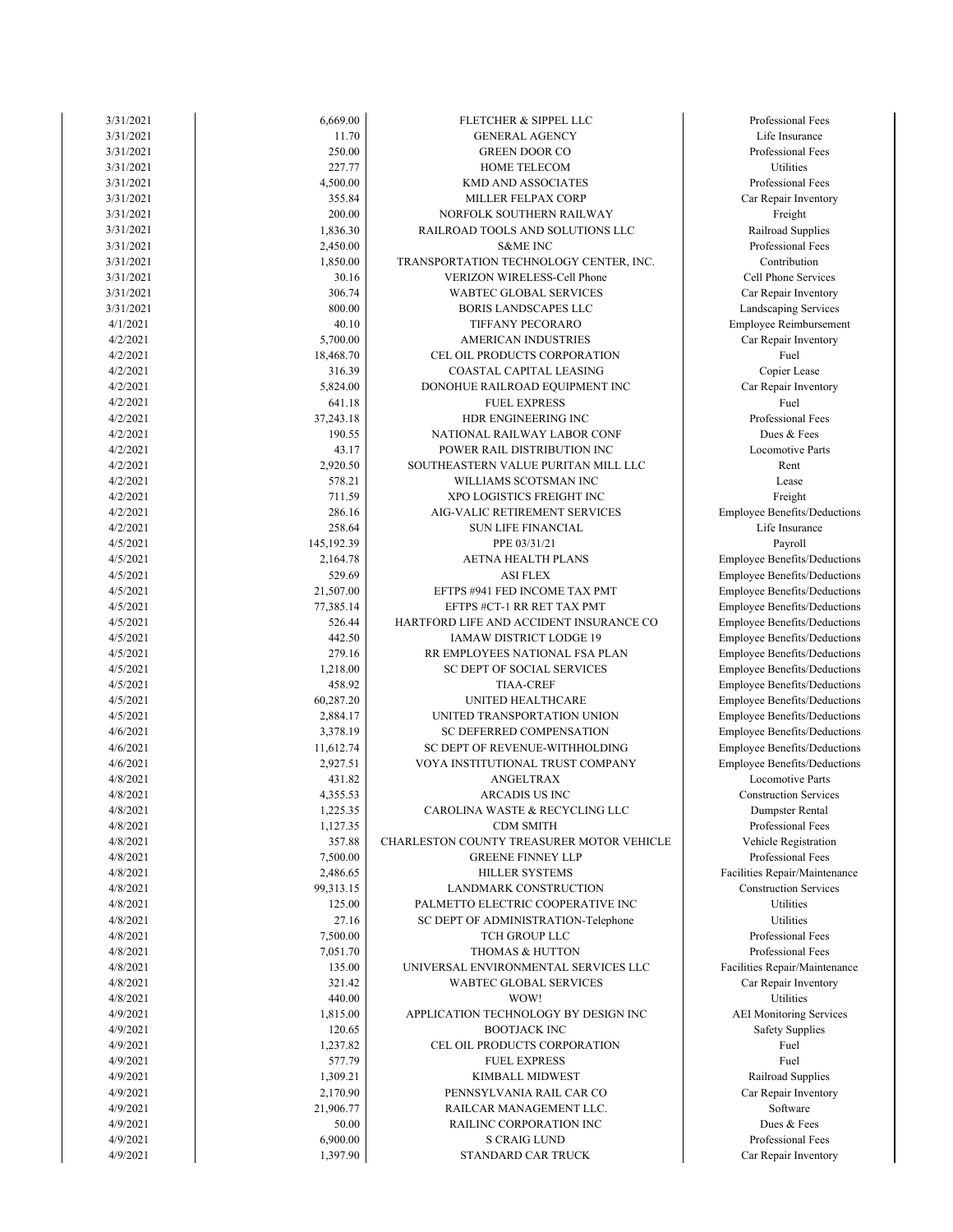| 4/9/2021  | 3,500.00   | TOD CONSULTING                        | Professional Fees        |
|-----------|------------|---------------------------------------|--------------------------|
| 4/9/2021  | 11,480.00  | WHEELWORX, LLC                        | Car Repair Inventor      |
| 4/9/2021  | 1,084.15   | XPO LOGISTICS FREIGHT INC             | Freight                  |
| 4/9/2021  | 12,023.91  | RAILROAD RETIREMENT BOARD             | Employee Benefits/Dedu   |
| 4/13/2021 | 44,871.46  | SC PUBLIC EMPLOYEE BENEFIT AUTHORITY  | Employee Benefits/Dedu   |
| 4/14/2021 | 3,420.63   | <b>CINTAS CORPORATION</b>             | <b>Uniform Services</b>  |
| 4/14/2021 | 891.88     | <b>CINTAS CORPORATION</b>             | <b>Uniform Services</b>  |
|           | 588.73     | <b>AIRESPRING</b>                     | Utilities                |
| 4/15/2021 |            |                                       |                          |
| 4/15/2021 | 190.01     | COMCAST                               | Utilities                |
| 4/15/2021 | 165.00     | CSX TRANSPORTATION-FRT CHGS           | Freight                  |
| 4/15/2021 | 5,879.58   | <b>DOMINION ENERGY</b>                | Utilities                |
| 4/15/2021 | 515.85     | <b>DYNAGRAPHICS INC</b>               | Railroad Supplies        |
| 4/15/2021 | 130.80     | <b>HILLER SYSTEMS</b>                 | Facilities Repair/Mainte |
| 4/15/2021 | 2,511.38   | MOBILE COMMUNICATIONS AMERICA, INC    | Radio Repairs            |
| 4/15/2021 | 200.00     | MT MORIAH BAPTIST CHURCH              | Contribution             |
| 4/15/2021 | 133.50     | OCCUPATIONAL HEALTH CENTERS           | <b>Safety Services</b>   |
| 4/15/2021 | 756.75     | SEGRA.                                | Utilities                |
| 4/15/2021 | 34,514.03  | BANK OF AMERICA-Purchasing Card       | Credit Card Paymer       |
| 4/16/2021 | 5,990.00   | BIRMINGHAM RAIL & LOCOMOTIVE          | Railroad Supplies        |
| 4/16/2021 | 2,824.86   | BREWER HENDLEY OIL CO                 | Railroad Supplies        |
| 4/16/2021 | 1,236.00   | CAROLINA CHILLERS INC                 | Facilities Repair/Mainte |
| 4/16/2021 |            | CEL OIL PRODUCTS CORPORATION          | Fuel                     |
|           | 5,110.60   |                                       |                          |
| 4/16/2021 | 1,112.80   | DONOHUE RAILROAD EQUIPMENT INC        | Car Repair Inventor      |
| 4/16/2021 | 850.49     | <b>FUEL EXPRESS</b>                   | Fuel                     |
| 4/16/2021 | 2,000.00   | GREENERY OF CHARLESTON, LLC           | Landscaping Servic       |
| 4/16/2021 | 5,657.97   | IMS SOLUTIONS GROUP LLC               | IT Services              |
| 4/16/2021 | 100.00     | LEDFORDS TERMITE & PEST CONTROL       | Pest Control Service     |
| 4/16/2021 | 7,530.48   | MCCONWAY & TORLEY LLC                 | Car Repair Inventor      |
| 4/16/2021 | 4,623.00   | MILLENNIUM INC                        | Crossing Inspection      |
| 4/16/2021 | 2,738.11   | STANDARD CAR TRUCK                    | Car Repair Inventor      |
| 4/19/2021 | 1,344.96   | <b>SC DEPT OF REVENUE</b>             | Sales/Use Tax Payme      |
| 4/20/2021 | 138,254.34 | PPE 04/15/21                          | Payroll                  |
| 4/20/2021 | 239.74     | AIG-VALIC RETIREMENT SERVICES         | Employee Benefits/Dedu   |
| 4/20/2021 | 21,176.00  | EFTPS #941 FED INCOME TAX PMT         | Employee Benefits/Dedu   |
| 4/20/2021 | 75,061.60  | EFTPS #CT-1 RR RET TAX PMT            | Employee Benefits/Dedu   |
|           |            |                                       |                          |
| 4/20/2021 | 1,218.00   | SC DEPT OF SOCIAL SERVICES            | Employee Benefits/Dedu   |
| 4/20/2021 | 422.21     | <b>TIAA-CREF</b>                      | Employee Benefits/Dedu   |
| 4/20/2021 | 529.69     | <b>ASI FLEX</b>                       | Employee Benefits/Dedu   |
| 4/20/2021 | 279.16     | RR EMPLOYEES NATIONAL FSA PLAN        | Employee Benefits/Dedu   |
| 4/21/2021 | 3,378.19   | SC DEFERRED COMPENSATION              | Employee Benefits/Dedu   |
| 4/21/2021 | 11,307.73  | SC DEPT OF REVENUE-WITHHOLDING        | Employee Benefits/Dedu   |
| 4/21/2021 | 2,903.29   | VOYA INSTITUTIONAL TRUST COMPANY      | Employee Benefits/Dedu   |
| 4/22/2021 | 2,786.04   | AMSTED RAIL COMPANY INC               | Car Repair Inventor      |
| 4/22/2021 | 697.80     | BERKELEY ELECTRIC COOPERATIVE INC     | Utilities                |
| 4/22/2021 | 23,303.49  | CITY OF NORTH CHARLESTON              | Debt Payment             |
| 4/22/2021 | 100.00     | CITY WIDE MAINTENANCE OF SC           | Facilities Repair/Mainte |
| 4/22/2021 | 359.21     | COMCAST                               | Utilities                |
| 4/22/2021 | 165.00     | CSX TRANSPORTATION-FRT CHGS           | Freight                  |
| 4/22/2021 | 14,920.62  | CSX TRANSPORTATION INC.               | Freight                  |
| 4/22/2021 | 4,101.08   | FEDSEC INC                            | Professional Fees        |
|           |            |                                       |                          |
| 4/22/2021 | 250.00     | <b>GREEN DOOR CO</b>                  | Professional Fees        |
| 4/22/2021 | 3,500.00   | MAIN LINE RAIL MANAGEMENT INC         | Professional Fees        |
| 4/22/2021 | 85.50      | OCCUPATIONAL HEALTH CENTERS           | <b>Safety Services</b>   |
| 4/22/2021 | 124.02     | <b>SHRED-IT USA</b>                   | Professional Fees        |
| 4/22/2021 | 825.00     | <b>SIMONS &amp; DEAN</b>              | Professional Fees        |
| 4/22/2021 | 3,500.00   | THOMAS & HUTTON                       | Professional Fees        |
| 4/22/2021 | 10,475.00  | TRULUCK ROADWAY SERVICES LLC          | Facilities Repair/Mainte |
| 4/22/2021 | 2,137.19   | VERIZON WIRELESS-Cell Phone           | Cell Phone Service       |
| 4/23/2021 | 3,211.75   | AMERICAN SHORTLINE & REGIONAL RR ASSN | Dues & Fees              |
| 4/23/2021 | 3,183.75   | CEL OIL PRODUCTS CORPORATION          | Fuel                     |
| 4/23/2021 | 125.25     | CHARLES GREGORY ECHOLS                | Employee Reimbursen      |
| 4/23/2021 | 451.12     | <b>FUEL EXPRESS</b>                   | Fuel                     |
|           |            |                                       |                          |
| 4/23/2021 | 1,194.00   | <b>JOSIAH KERSTETTER</b>              | Employee Reimburser      |
| 4/23/2021 | 2,122.50   | PENNSY CORPORATION                    | Car Repair Inventor      |
| 4/23/2021 | 1,539.01   | POWER RAIL DISTRIBUTION INC           | <b>Locomotive Parts</b>  |
| 4/23/2021 | 18,497.82  | <b>RAILINC RCH</b>                    | Car Hire                 |
| 4/23/2021 | 1,079.67   | SC STATE PORTS AUTHORITY.             | Utilities                |

Repair Inventory ocomotive Parts oyee Reimbursement oyee Reimbursement ell Phone Services Tofessional Fees es Repair/Maintenance rofessional Fees rofessional Fees rofessional Fees Safety Services rofessional Fees rofessional Fees es Repair/Maintenance Debt Payment ee Benefits/Deductions Repair Inventory ee Benefits/Deductions ee Benefits/Deductions ee Benefits/Deductions ee Benefits/Deductions ee Benefits/Deductions ee Benefits/Deductions ee Benefits/Deductions ee Benefits/Deductions ee Benefits/Deductions Repair Inventory s/Use Tax Payment **Repair Inventory** ossing Inspections st Control Services dscaping Services Repair Inventory ailroad Supplies es Repair/Maintenance edit Card Payment ailroad Supplies Safety Services Radio Repairs Contribution dailroad Supplies es Repair/Maintenance Jniform Services Jniform Services ree Benefits/Deductions ee Benefits/Deductions Repair Inventory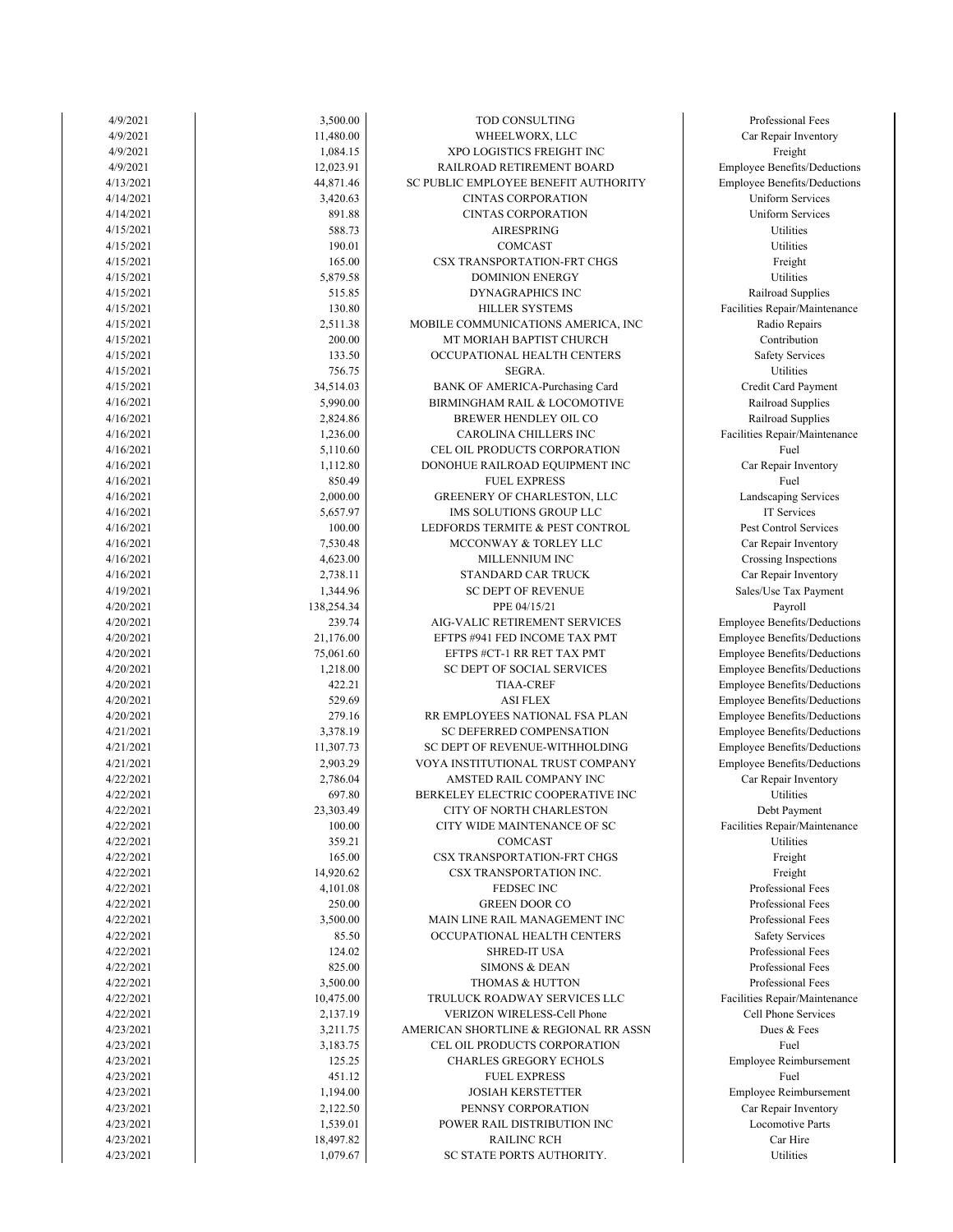| 4/23/2021 | 31,625.50  | SUMMIT HELICOPTERS, INC                   | Railroad Suppli          |
|-----------|------------|-------------------------------------------|--------------------------|
| 4/23/2021 | 13,675.00  | WHEELWORX, LLC                            | Car Repair Inven         |
| 4/23/2021 | 144.92     | XPO LOGISTICS FREIGHT INC                 | Freight                  |
| 4/29/2021 | 150.00     | BISHOP GADSDEN EMPLOYEE APPRECIATION FUND | Contribution             |
| 4/29/2021 | 1,790.00   | <b>BORIS LANDSCAPES LLC</b>               | Landscaping Serv         |
| 4/29/2021 | 255.50     | CHARLESTON COUNTY TREASURER MOTOR VEHICLE | Vehicle Registra         |
| 4/29/2021 | 834.83     | <b>CHARLESTON WATER SYSTEMS</b>           | Utilities                |
| 4/29/2021 | 86.00      | COASTAL ELECTRIC COOPERATIVE              | Utilities                |
| 4/29/2021 | 190.44     | COLONIAL SUPPLEMENTAL INSURANCE           | Employee Benefits/Do     |
|           |            |                                           |                          |
| 4/29/2021 | 125.82     | GENUINE CABLE GROUP, LLC                  | Supplies                 |
| 4/29/2021 | 228.15     | HOME TELECOM                              | Utilities                |
| 4/29/2021 | 55.50      | OCCUPATIONAL HEALTH CENTERS               | Safety Service           |
| 4/29/2021 | 1,070.00   | OVERHEAD DOOR COMPANY OF CHARLESTON       | Facilities Repair/Mai    |
| 4/29/2021 | 866.71     | <b>REDDY ICE</b>                          | Ice                      |
| 4/29/2021 | 9,499.04   | <b>S&amp;ME INC</b>                       | Professional Fe          |
| 4/29/2021 | 4,850.00   | TEAM CRAFT ROOFING, INC.                  | Facilities Repair/Mai    |
| 4/29/2021 | 4,536.00   | <b>THOMAS &amp; HUTTON</b>                | Professional Fe          |
| 4/29/2021 | 41,272.70  | TRANSYSTEMS CORPORATION                   | Professional Fe          |
| 4/29/2021 | 117.32     | WABTEC GLOBAL SERVICES                    | Car Repair Inven         |
| 4/29/2021 | 525.00     | YARD CARE ETC                             | Landscaping Serv         |
| 4/30/2021 | 2,824.86   | BREWER HENDLEY OIL CO                     | Railroad Suppli          |
| 4/30/2021 | 3,805.04   | CEL OIL PRODUCTS CORPORATION              | Fuel                     |
| 4/30/2021 | 316.39     | COASTAL CAPITAL LEASING                   | Copier Lease             |
| 4/30/2021 | 5,964.95   | DONOHUE RAILROAD EQUIPMENT INC            | Car Repair Inven         |
| 4/30/2021 | 965.04     | DORSEY TIRE COMPANY                       | Vehicle Parts/Re         |
| 4/30/2021 | 582.05     | <b>FUEL EXPRESS</b>                       | Fuel                     |
| 4/30/2021 | 25,460.98  | GREENERY OF CHARLESTON, LLC               | Landscaping Serv         |
| 4/30/2021 | 14,461.85  | KOPPERS INC                               | Railroad Suppli          |
| 4/30/2021 | 50,485.61  | <b>LEWIS &amp; BABCOCK LLP</b>            | Professional Fe          |
| 4/30/2021 | 190.55     | NATIONAL RAILWAY LABOR CONF               | Dues & Fees              |
| 4/30/2021 |            |                                           |                          |
|           | 771.78     | PENNSYLVANIA RAIL CAR CO                  | Car Repair Inven         |
| 4/30/2021 | 4,091.70   | ZEB'S QUALITY CLEANING INC                | Janitorial Servic        |
| 4/30/2021 | 157,704.21 | COLLETON COUNTY TREASURER                 | Debt Paymen              |
| 4/30/2021 | 143,753.94 | <b>SC RETIREMENT SYSTEMS</b>              | Employee Benefits/Do     |
| 5/4/2021  | 266.00     | <b>SUN LIFE FINANCIAL</b>                 | Life Insurance           |
| 5/5/2021  | 138,228.04 | PPE 04/30/21                              | Payroll                  |
| 5/5/2021  | 271.68     | AIG-VALIC RETIREMENT SERVICES             | Employee Benefits/Do     |
| 5/5/2021  | 19,954.00  | EFTPS #941 FED INCOME TAX PMT             | Employee Benefits/De     |
| 5/5/2021  | 72,272.74  | EFTPS #CT-1 RR RET TAX PMT                | Employee Benefits/Do     |
| 5/5/2021  | 1,218.00   | SC DEPT OF SOCIAL SERVICES                | Employee Benefits/Do     |
| 5/5/2021  | 508.26     | <b>TIAA-CREF</b>                          | Employee Benefits/Do     |
| 5/5/2021  | 2,164.78   | AETNA HEALTH PLANS                        | Employee Benefits/Do     |
| 5/5/2021  | 529.69     | <b>ASI FLEX</b>                           | Employee Benefits/Do     |
| 5/5/2021  | 526.44     | HARTFORD LIFE AND ACCIDENT INSURANCE CO   | Employee Benefits/Do     |
| 5/5/2021  | 442.50     | IAMAW DISTRICT LODGE 19                   | Employee Benefits/De     |
| 5/5/2021  | 279.16     | RR EMPLOYEES NATIONAL FSA PLAN            | Employee Benefits/Do     |
| 5/5/2021  | 60,287.20  | UNITED HEALTHCARE                         | Employee Benefits/De     |
| 5/5/2021  | 2,884.17   | UNITED TRANSPORTATION UNION               | Employee Benefits/Do     |
| 5/6/2021  | 3,378.19   | SC DEFERRED COMPENSATION                  | Employee Benefits/Do     |
| 5/6/2021  | 10,876.57  | SC DEPT OF REVENUE-WITHHOLDING            | Employee Benefits/Do     |
| 5/6/2021  | 2,916.92   | VOYA INSTITUTIONAL TRUST COMPANY          | Employee Benefits/De     |
| 5/7/2021  | 1,815.00   | APPLICATION TECHNOLOGY BY DESIGN INC      | <b>AEI</b> Monitoring Se |
| 5/7/2021  | 5,814.32   | CEL OIL PRODUCTS CORPORATION              | Fuel                     |
| 5/7/2021  | 758.37     | <b>FUEL EXPRESS</b>                       | Fuel                     |
| 5/7/2021  | 63,378.87  | HDR ENGINEERING INC                       | Professional Fe          |
|           |            |                                           |                          |
| 5/7/2021  | 32,100.00  | <b>JMA RAIL PRODUCTS</b>                  | Locomotive Pa            |
| 5/7/2021  | 22,740.96  | RAILCAR MANAGEMENT LLC.                   | Software                 |
| 5/7/2021  | 50.00      | RAILINC CORPORATION INC                   | Dues & Fees              |
| 5/7/2021  | 6,900.00   | <b>S CRAIG LUND</b>                       | Professional Fe          |
| 5/7/2021  | 1,591.38   | SAFETY PRODUCTS INC                       | Safety Supplie           |
| 5/7/2021  | 2,920.50   | SOUTHEASTERN VALUE PURITAN MILL LLC       | Rent                     |
| 5/7/2021  | 96.09      | TIFFANY PECORARO                          | Employee Reimbur         |
| 5/7/2021  | 3,500.00   | TOD CONSULTING                            | Professional Fe          |
| 5/7/2021  | 13,761.00  | WHEELWORX, LLC                            | Car Repair Inven         |
| 5/7/2021  | 722.75     | WILLIAMS SCOTSMAN INC                     | Lease                    |
| 5/7/2021  | 1,077.66   | XPO LOGISTICS FREIGHT INC                 | Freight                  |
| 5/11/2021 | 46,304.08  | SC PUBLIC EMPLOYEE BENEFIT AUTHORITY      | Employee Benefits/De     |
|           |            |                                           |                          |

Employee Benefits/Deductions Professional Fees Car Repair Inventory Employee Reimbursement Professional Fees Safety Supplies Professional Fees Locomotive Parts Employee Benefits/Deductions AEI Monitoring Services Employee Benefits/Deductions Employee Benefits/Deductions Employee Benefits/Deductions Employee Benefits/Deductions Employee Benefits/Deductions Employee Benefits/Deductions Employee Benefits/Deductions Employee Benefits/Deductions Employee Benefits/Deductions Employee Benefits/Deductions Employee Benefits/Deductions Employee Benefits/Deductions Employee Benefits/Deductions Employee Benefits/Deductions Life Insurance Debt Payment Employee Benefits/Deductions Car Repair Inventory Janitorial Services Professional Fees Landscaping Services Railroad Supplies Vehicle Parts/Repair Car Repair Inventory Railroad Supplies Car Repair Inventory Landscaping Services Professional Fees Professional Fees Professional Fees Facilities Repair/Maintenance Facilities Repair/Maintenance Safety Services Employee Benefits/Deductions Landscaping Services Vehicle Registration Railroad Supplies Car Repair Inventory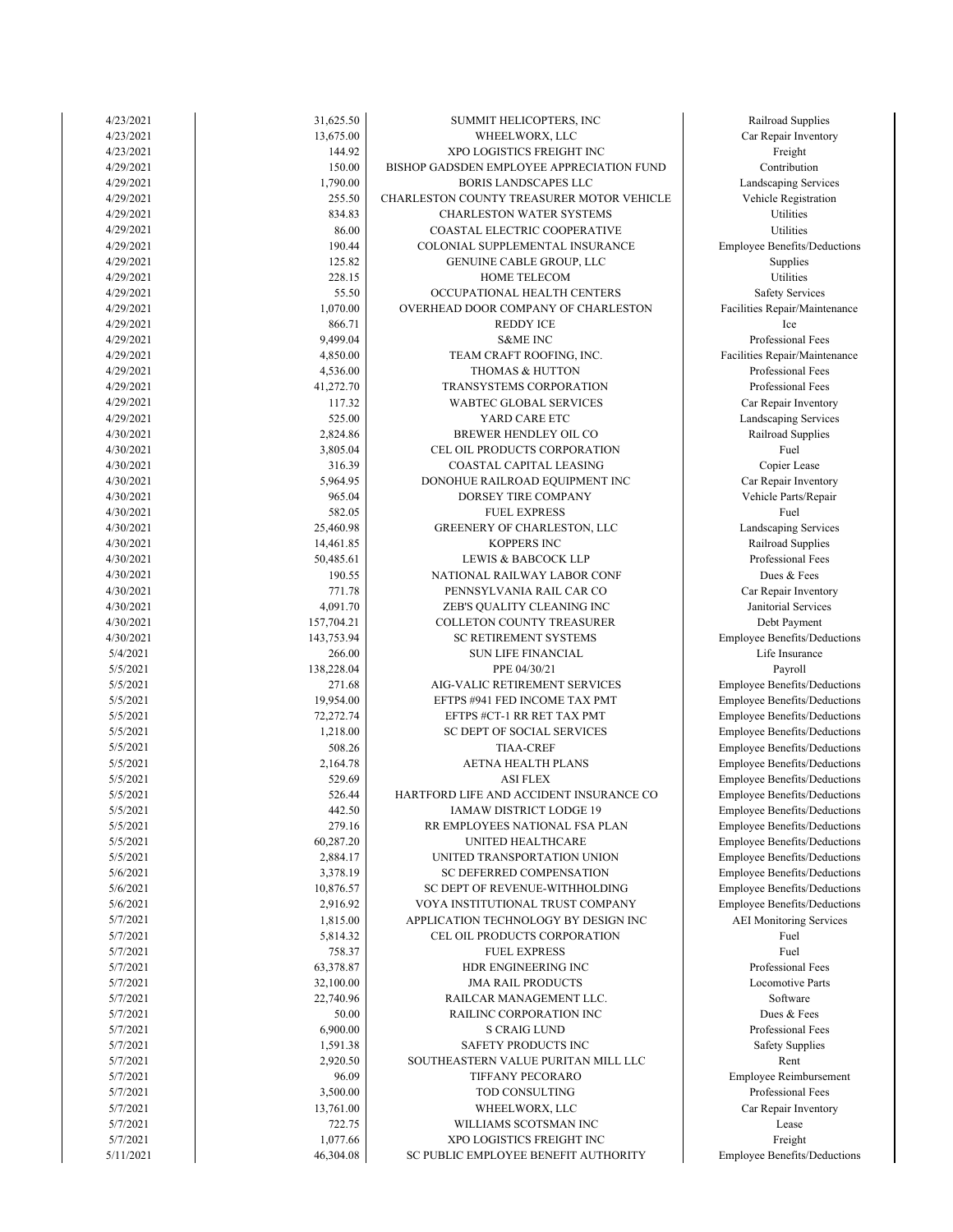| 5/12/2021 | 1,111.61   | <b>CINTAS CORPORATION</b>           | <b>Uniform Services</b>     |
|-----------|------------|-------------------------------------|-----------------------------|
| 5/12/2021 | 3,011.59   | <b>CINTAS CORPORATION</b>           | <b>Uniform Services</b>     |
| 5/12/2021 | 588.73     | AIRESPRING                          | Utilities                   |
| 5/12/2021 | 180.00     | ATLANTIC ELECTRIC, LLC              | Supplies                    |
| 5/12/2021 | 22,750.00  | <b>BERENYI INC</b>                  | Professional Fees           |
| 5/12/2021 | 130.00     | CAROLINA WASTE & RECYCLING LLC      | Dumpster Rental             |
| 5/12/2021 | 3,142.97   | <b>CDM SMITH</b>                    | Professional Fees           |
| 5/12/2021 | 2,500.00   | COLLEGE OF CHARLESTON FOUNDATION    | Contribution                |
|           |            |                                     |                             |
| 5/12/2021 | 190.01     | COMCAST                             | Utilities                   |
| 5/12/2021 | 3,528.00   | CSX TRANSPORTATION-FRT CHGS         | Freight                     |
| 5/12/2021 | 14,550.00  | CSX TRANSPORTATION INC.             | Freight                     |
| 5/12/2021 | 5,313.21   | <b>DOMINION ENERGY</b>              | Utilities                   |
| 5/12/2021 | 1,000.00   | FLORENCE CRITTENTON PROGRAMS        | Contribution                |
| 5/12/2021 | 23.40      | <b>GENERAL AGENCY</b>               | Life Insurance              |
| 5/12/2021 | 4,500.00   | <b>KMD AND ASSOCIATES</b>           | Professional Fees           |
| 5/12/2021 | 177,704.57 | LANDMARK CONSTRUCTION               | Construction Service        |
| 5/12/2021 | 62.00      | PALMETTO ELECTRIC COOPERATIVE INC   | Utilities                   |
| 5/12/2021 | 475.00     | PITTSBURGH PINS, LLC                | Car Repair Inventor         |
| 5/12/2021 | 37,100.95  | RAILSOFT SYSTEMS INC                | Software                    |
|           |            | <b>RAVENEL FORD</b>                 | Vehicle Purchase            |
| 5/12/2021 | 37,984.00  |                                     |                             |
| 5/12/2021 | 27.16      | SC DEPT OF ADMINISTRATION-Telephone | Utilities                   |
| 5/12/2021 | 756.75     | SEGRA.                              | Utilities                   |
| 5/12/2021 | 7,500.00   | TCH GROUP LLC                       | Professional Fees           |
| 5/12/2021 | 12,579.58  | TRANSYSTEMS CORPORATION             | Professional Fees           |
| 5/12/2021 | 4,926.44   | WABTEC GLOBAL SERVICES              | Car Repair Inventor         |
| 5/12/2021 | 440.00     | WOW!                                | Utilities                   |
| 5/14/2021 | 3,578.44   | CEL OIL PRODUCTS CORPORATION        | Fuel                        |
| 5/14/2021 | 898.24     | <b>FUEL EXPRESS</b>                 | Fuel                        |
| 5/14/2021 | 8,454.87   | IMS SOLUTIONS GROUP LLC             | IT Services                 |
| 5/14/2021 | 1,367.14   | KIMBALL MIDWEST                     | Railroad Supplies           |
| 5/14/2021 | 90,252.00  | KOPPERS INC                         | Railroad Supplies           |
| 5/14/2021 | 455.36     | POWER RAIL DISTRIBUTION INC         | Locomotive Parts            |
| 5/14/2021 | 853.12     | SAFETY PRODUCTS INC                 | <b>Safety Supplies</b>      |
|           |            |                                     |                             |
| 5/14/2021 | 1,601.89   | XPO LOGISTICS FREIGHT INC           | Freight                     |
| 5/14/2021 | 19,797.55  | BANK OF AMERICA-Purchasing Card     | Credit Card Paymer          |
| 5/17/2021 | 3,839.25   | SC DEPT OF REVENUE                  | Sales/Use Tax Paymo         |
| 5/20/2021 | 135,256.71 | PPE 05/15/21                        | Payroll                     |
| 5/20/2021 | 68,739.64  | EFTPS #CT-1 RR RET TAX PMT          | Employee Benefits/Dedu      |
| 5/20/2021 | 20,027.00  | EFTPS #941 FED INCOME TAX PMT       | Employee Benefits/Dedu      |
| 5/20/2021 | 1,218.00   | SC DEPT OF SOCIAL SERVICES          | Employee Benefits/Dedu      |
| 5/20/2021 | 424.50     | <b>TIAA-CREF</b>                    | Employee Benefits/Dedu      |
| 5/20/2021 | 246.40     | AIG-VALIC RETIREMENT SERVICES       | Employee Benefits/Dedu      |
| 5/20/2021 | 529.69     | <b>ASI FLEX</b>                     | Employee Benefits/Dedu      |
| 5/20/2021 | 279.16     | RR EMPLOYEES NATIONAL FSA PLAN      | Employee Benefits/Dedu      |
| 5/20/2021 | 731.50     | BERKELEY ELECTRIC COOPERATIVE INC   | Utilities                   |
| 5/20/2021 |            |                                     |                             |
|           | 2,150.00   | <b>BUDDY MOORE TRUCKING</b>         | Freight                     |
| 5/20/2021 | 485,000.00 | <b>BYBEE &amp; TIBBALS, LLC</b>     | <b>Land Purchase</b>        |
| 5/20/2021 | 359.22     | COMCAST                             | Utilities                   |
| 5/20/2021 | 1,000.00   | CROSS FESTIVAL COMMITTEE            | Contribution                |
| 5/20/2021 | 126.00     | NEXSEN PRUET LLC                    | Professional Fees           |
| 5/20/2021 | 158.50     | OCCUPATIONAL HEALTH CENTERS         | <b>Safety Services</b>      |
| 5/20/2021 | 4,999.68   | R H LITTLE CO INC                   | Supplies                    |
| 5/20/2021 | 393,571.00 | RAILWORKS TRACK SYSTEMS, INC.       | <b>Construction Service</b> |
| 5/20/2021 | 62.83      | <b>SHRED-IT USA</b>                 | Professional Fees           |
| 5/20/2021 | 450.00     | <b>SIMONS &amp; DEAN</b>            | Professional Fees           |
| 5/20/2021 | 2,984.00   | SOIL CONSULTANTS INC                | Professional Fees           |
| 5/20/2021 | 3,380.00   | TRANSWORLD, INC.                    | Facilities Repair/Mainte    |
| 5/20/2021 | 1,685.93   | UNITED RENTALS                      | <b>Equipment Rental</b>     |
|           |            |                                     |                             |
| 5/20/2021 | 645.25     | <b>NELSON SIGNS</b>                 | Supplies                    |
| 5/21/2021 | 3,378.19   | SC DEFERRED COMPENSATION            | Employee Benefits/Dedu      |
| 5/21/2021 | 10,798.67  | SC DEPT OF REVENUE-WITHHOLDING      | Employee Benefits/Dedu      |
| 5/21/2021 | 2,913.14   | VOYA INSTITUTIONAL TRUST COMPANY    | Employee Benefits/Dedu      |
| 5/21/2021 | 6,397.20   | CEL OIL PRODUCTS CORPORATION        | Fuel                        |
| 5/21/2021 | 8,874.08   | DONOHUE RAILROAD EQUIPMENT INC      | Car Repair Inventor         |
| 5/21/2021 | 721.86     | <b>FUEL EXPRESS</b>                 | Fuel                        |
| 5/21/2021 | 1,164.00   | <b>GREENBRIER RAIL SERVICES</b>     | Car Repair Inventor         |
| 5/21/2021 | 8,383.96   | HDR ENGINEERING INC                 | Professional Fees           |
|           |            |                                     |                             |

Car Repair Inventory Professional Fees Car Repair Inventory Employee Benefits/Deductions Employee Benefits/Deductions Employee Benefits/Deductions Equipment Rental Professional Fees Facilities Repair/Maintenance Professional Fees Professional Fees **Construction Services** Professional Fees Safety Services Land Purchase Employee Benefits/Deductions Employee Benefits/Deductions Employee Benefits/Deductions Employee Benefits/Deductions Employee Benefits/Deductions Employee Benefits/Deductions Employee Benefits/Deductions Sales/Use Tax Payment Credit Card Payment Locomotive Parts Safety Supplies Railroad Supplies Railroad Supplies Professional Fees Car Repair Inventory Professional Fees Vehicle Purchase<br>Utilities Car Repair Inventory **Construction Services** Life Insurance Professional Fees Dumpster Rental Professional Fees Professional Fees Uniform Services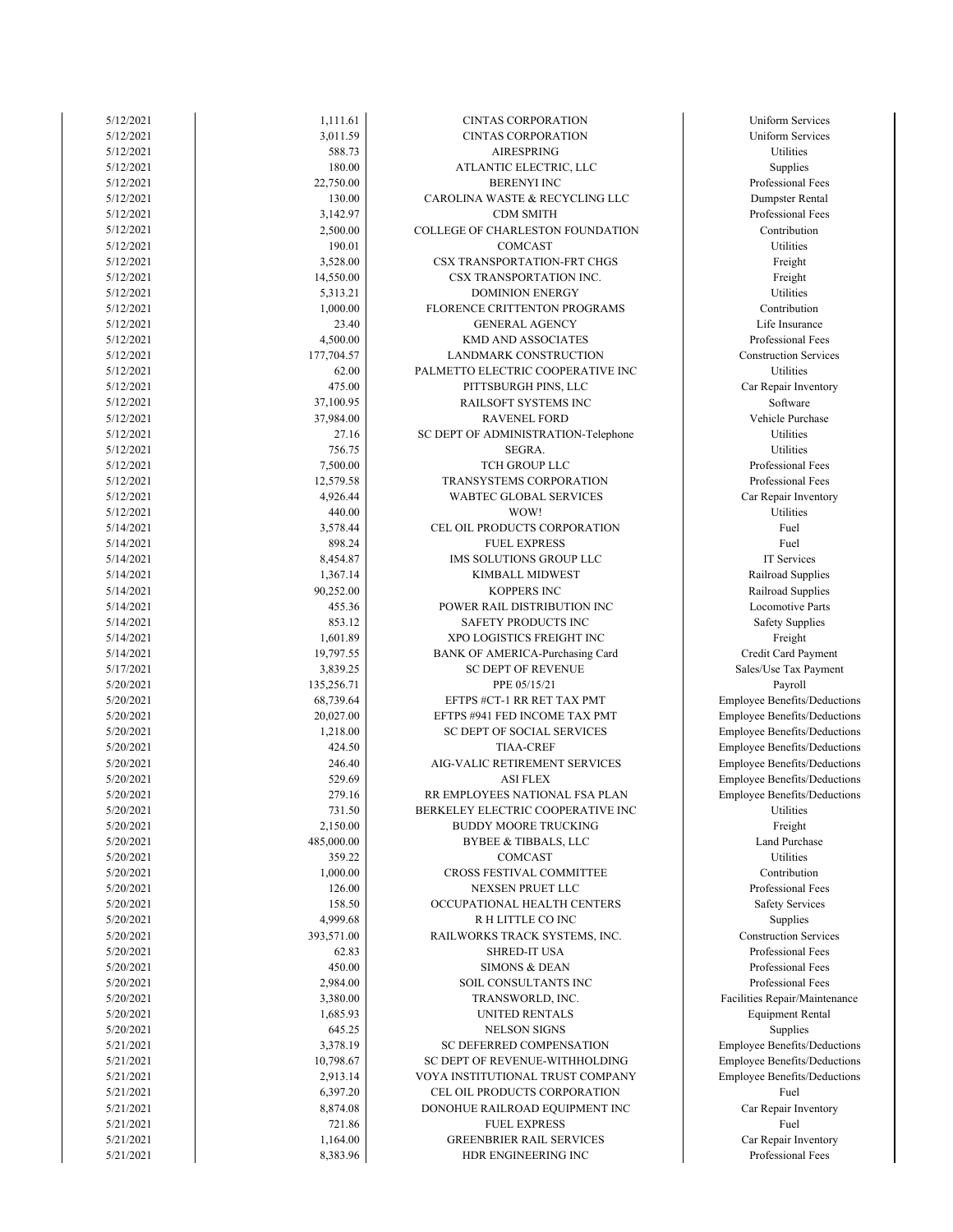| 5/21/2021 | 50.00      | <b>MIKEL E BENTON</b>                    | Employee Reimbursement         |
|-----------|------------|------------------------------------------|--------------------------------|
| 5/21/2021 | 4,623.00   | MILLENNIUM INC                           | Crossing Inspections           |
| 5/21/2021 | 58.03      | PATRICK W McCRORY                        | Employee Reimbursement         |
| 5/21/2021 | 929.16     | POWER RAIL DISTRIBUTION INC              | <b>Locomotive Parts</b>        |
| 5/21/2021 | 20,068.75  | <b>RAILINC RCH</b>                       | Car Hire                       |
| 5/21/2021 | 1,062.64   | SC STATE PORTS AUTHORITY.                | Utilities                      |
| 5/21/2021 | 10,845.00  | WHEELWORX, LLC                           | Car Repair Inventory           |
| 5/21/2021 | 723.29     |                                          | Freight                        |
|           |            | XPO LOGISTICS FREIGHT INC                |                                |
| 5/27/2021 | 6,761.44   | <b>CDM SMITH</b>                         | Professional Fees              |
| 5/27/2021 | 614.44     | <b>CHARLESTON WATER SYSTEMS</b>          | Utilities                      |
| 5/27/2021 | 100.00     | CITY WIDE MAINTENANCE OF SC              | Facilities Repair/Maintenand   |
| 5/27/2021 | 501.56     | DYNAGRAPHICS INC                         | Railroad Supplies              |
| 5/27/2021 | 3,690.97   | FEDSEC INC                               | Professional Fees              |
| 5/27/2021 | 2,230.85   | MOBILE COMMUNICATIONS AMERICA, INC       | Radio Repairs                  |
| 5/27/2021 | 55.50      | OCCUPATIONAL HEALTH CENTERS              | <b>Safety Services</b>         |
| 5/27/2021 | 1,155.00   | OVERHEAD DOOR COMPANY OF CHARLESTON      | Facilities Repair/Maintenand   |
| 5/27/2021 | 1,137.85   | <b>REDDY ICE</b>                         | Ice                            |
| 5/27/2021 | 15,705.16  | STELLA-JONES CORPORATION                 | Railroad Supplies              |
| 5/27/2021 | 2,147.21   | VERIZON WIRELESS-Cell Phone              | Cell Phone Services            |
| 5/27/2021 | 980.00     | YARD CARE ETC                            | Landscaping Services           |
|           |            |                                          |                                |
| 5/28/2021 | 181.19     | AIRGAS NATIONAL WELDERS                  | <b>Welding Supplies</b>        |
| 5/28/2021 | 55,569.00  | APPLICATION TECHNOLOGY BY DESIGN INC     | <b>AEI</b> Monitoring Services |
| 5/28/2021 | 247.53     | <b>BIGLEAF NETWORKS, INC</b>             | Utilities                      |
| 5/28/2021 | 2,695.25   | CAROLINA CHILLERS INC                    | Facilities Repair/Maintenand   |
| 5/28/2021 | 1,963.05   | CEL OIL PRODUCTS CORPORATION             | Fuel                           |
| 5/28/2021 | 316.39     | COASTAL CAPITAL LEASING                  | Copier Lease                   |
| 5/28/2021 | 2,030.40   | DONOHUE RAILROAD EQUIPMENT INC           | Car Repair Inventory           |
| 5/28/2021 | 1,826.89   | DORSEY TIRE COMPANY                      | Vehicle Parts/Repair           |
| 5/28/2021 | 763.91     | <b>FUEL EXPRESS</b>                      | Fuel                           |
| 5/28/2021 | 28,740.98  | <b>GREENERY OF CHARLESTON, LLC</b>       | Landscaping Services           |
| 5/28/2021 | 88,854.37  | HDR ENGINEERING INC                      | Professional Fees              |
| 5/28/2021 | 1,194.00   | <b>JOSIAH KERSTETTER</b>                 | Employee Reimbursement         |
| 5/28/2021 | 60.00      | LEDFORDS TERMITE & PEST CONTROL          | Pest Control Services          |
| 5/28/2021 | 68,681.30  | LEWIS & BABCOCK LLP                      | Professional Fees              |
|           |            |                                          |                                |
| 5/28/2021 | 83.38      | PATRICK W McCRORY                        | Employee Reimbursement         |
| 5/28/2021 | 49,555.00  | PFLUG LAW FIRM LLC                       | Professional Fees              |
| 5/28/2021 | 1,817.36   | POWER RAIL DISTRIBUTION INC              | Locomotive Parts               |
| 5/28/2021 | 1,000.00   | STANDARD CAR TRUCK                       | Car Repair Inventory           |
| 5/28/2021 | 11,360.00  | WHEELWORX, LLC                           | Car Repair Inventory           |
| 5/28/2021 | 2,318.92   | XPO LOGISTICS FREIGHT INC                | Freight                        |
| 5/28/2021 | 3,164.88   | ZEB'S QUALITY CLEANING INC               | Janitorial Services            |
| 6/2/2021  | 135,071.51 | SC RETIREMENT SYSTEMS                    | Employee Benefits/Deductio     |
| 6/2/2021  | 266.00     | <b>SUN LIFE FINANCIAL</b>                | Life Insurance                 |
| 6/2/2021  | 215.16     | <b>CHARLESTON WATER SYSTEMS</b>          | Utilities                      |
| 6/2/2021  | 85.00      | <b>COASTAL ELECTRIC COOPERATIVE</b>      | Utilities                      |
| 6/2/2021  | 190.44     | COLONIAL SUPPLEMENTAL INSURANCE          | Employee Benefits/Deductio     |
| 6/2/2021  | 11.70      | <b>GENERAL AGENCY</b>                    | Life Insurance                 |
|           |            | <b>GREENE FINNEY LLP</b>                 | Professional Fees              |
| 6/2/2021  | 2,000.00   |                                          | <b>Utilities</b>               |
| 6/2/2021  | 228.15     | HOME TELECOM                             |                                |
| 6/2/2021  | 692.00     | <b>IIABSC AGENCY INC</b>                 | <b>Insurance Premium</b>       |
| 6/2/2021  | 73.81      | SC STATE FISCAL ACCOUNTABILITY AUTHORITY | <b>Insurance Premium</b>       |
| 6/2/2021  | 7,500.00   | TCH GROUP LLC                            | Professional Fees              |
| 6/2/2021  | 4,601.07   | THOMAS & HUTTON                          | Professional Fees              |
| 6/2/2021  | 15,550.80  | WABTEC GLOBAL SERVICES                   | Car Repair Inventory           |
| 6/4/2021  | 145,090.64 | PPE 05/31/21                             | Payroll                        |
| 6/4/2021  | 10,860.00  | <b>AMERICAN INDUSTRIES</b>               | Car Repair Inventory           |
| 6/4/2021  | 23,817.23  | CEL OIL PRODUCTS CORPORATION             | Fuel                           |
| 6/4/2021  | 3,053.80   | DONOHUE RAILROAD EQUIPMENT INC           | Car Repair Inventory           |
| 6/4/2021  | 1,114.05   | <b>FUEL EXPRESS</b>                      | Fuel                           |
| 6/4/2021  | 346.00     | <b>GREENBRIER RAIL SERVICES</b>          | Car Repair Inventory           |
|           |            |                                          |                                |
| 6/4/2021  | 3,216.00   | MCCONWAY & TORLEY LLC                    | Car Repair Inventory           |
| 6/4/2021  | 190.55     | NATIONAL RAILWAY LABOR CONF              | Dues & Fees                    |
| 6/4/2021  | 785.00     | PENNSY CORPORATION                       | Car Repair Inventory           |
| 6/4/2021  | 50.00      | RAILINC CORPORATION INC                  | Dues & Fees                    |
| 6/4/2021  | 6,900.00   | S CRAIG LUND                             | Professional Fees              |
| 6/4/2021  | 2,920.50   | SOUTHEASTERN VALUE PURITAN MILL LLC      | Rent                           |
| 6/4/2021  | 14.56      | TIFFANY PECORARO                         | <b>Employee Reimbursement</b>  |
|           |            |                                          |                                |

Professional Fees Car Repair Inventory Car Repair Inventory Car Repair Inventory Car Repair Inventory Car Repair Inventory Professional Fees Car Repair Inventory Insurance Premium Professional Fees Insurance Premium Life Insurance Professional Fees Employee Benefits/Deductions Life Insurance Janitorial Services Employee Benefits/Deductions Car Repair Inventory Locomotive Parts Car Repair Inventory Employee Reimbursement Professional Fees Pest Control Services Professional Fees Professional Fees Employee Reimbursement Landscaping Services Car Repair Inventory Vehicle Parts/Repair Copier Lease Facilities Repair/Maintenance Welding Supplies AEI Monitoring Services Cell Phone Services Landscaping Services Railroad Supplies Safety Services Facilities Repair/Maintenance Professional Fees Radio Repairs Facilities Repair/Maintenance Railroad Supplies Professional Fees Car Repair Inventory Employee Reimbursement Locomotive Parts Crossing Inspections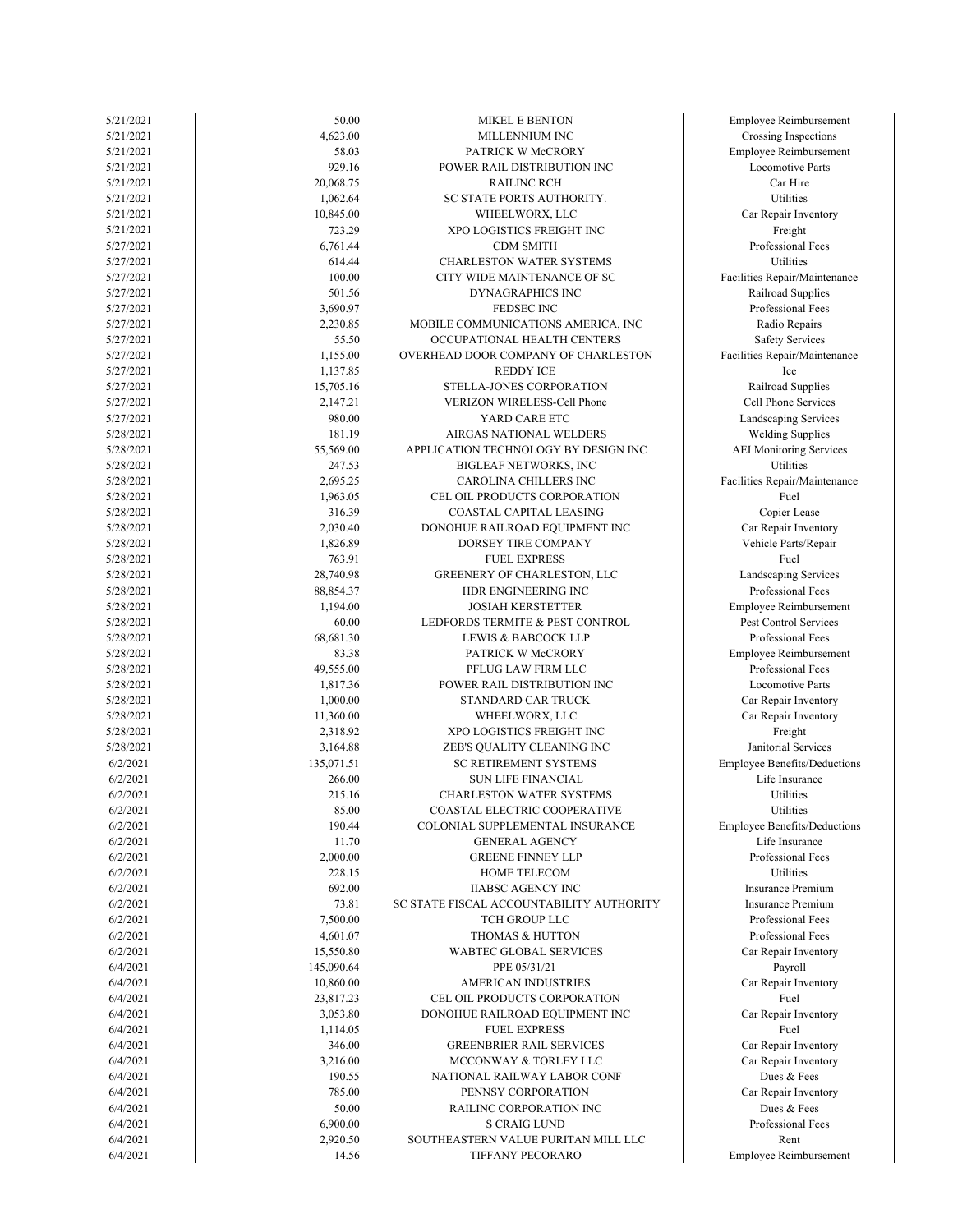| 6/4/2021               | 3,500.00            | TOD CONSULTING                                                    | Professional Fe                            |
|------------------------|---------------------|-------------------------------------------------------------------|--------------------------------------------|
| 6/4/2021               | 18,040.00           | WHEELWORX, LLC                                                    | Car Repair Inver                           |
| 6/4/2021               | 184.68              | XPO LOGISTICS FREIGHT INC                                         | Freight                                    |
| 6/4/2021               | 73,200.07           | EFTPS #CT-1 RR RET TAX PMT                                        | Employee Benefits/D                        |
| 6/4/2021               | 21,606.00           | EFTPS #941 FED INCOME TAX PMT                                     | Employee Benefits/D                        |
| 6/4/2021               | 1,218.00            | SC DEPT OF SOCIAL SERVICES                                        | Employee Benefits/D                        |
| 6/4/2021               | 524.32              | <b>TIAA-CREF</b>                                                  | Employee Benefits/D                        |
| 6/4/2021               | 231.25              | AIG-VALIC RETIREMENT SERVICES                                     | Employee Benefits/D                        |
| 6/4/2021               | 2,164.78            | AETNA HEALTH PLANS                                                | Employee Benefits/D                        |
| 6/4/2021               | 526.44              | HARTFORD LIFE AND ACCIDENT INSURANCE CO                           | Employee Benefits/D                        |
| 6/4/2021               | 60,287.20           | UNITED HEALTHCARE                                                 | Employee Benefits/D                        |
| 6/4/2021               | 529.69              | <b>ASI FLEX</b>                                                   | Employee Benefits/D                        |
| 6/4/2021<br>6/4/2021   | 442.50<br>279.16    | IAMAW DISTRICT LODGE 19<br>RR EMPLOYEES NATIONAL FSA PLAN         | Employee Benefits/D<br>Employee Benefits/D |
| 6/4/2021               | 2,884.17            | UNITED TRANSPORTATION UNION                                       | Employee Benefits/D                        |
| 6/7/2021               | 3,378.19            | SC DEFERRED COMPENSATION                                          | Employee Benefits/D                        |
| 6/7/2021               | 11,562.55           | SC DEPT OF REVENUE-WITHHOLDING                                    | Employee Benefits/D                        |
| 6/7/2021               | 2,903.29            | VOYA INSTITUTIONAL TRUST COMPANY                                  | Employee Benefits/D                        |
| 6/10/2021              | 588.73              | <b>AIRESPRING</b>                                                 | Utilities                                  |
| 6/10/2021              | 1,398.54            | AMSTED RAIL COMPANY INC                                           | Car Repair Inver                           |
| 6/10/2021              | 6,300.00            | B&C LAND DEVELOPMENT INC                                          | Facilities Repair/Mai                      |
| 6/10/2021              | 2,075.00            | <b>BORIS LANDSCAPES LLC</b>                                       | Landscaping Serv                           |
| 6/10/2021              | 459.90              | CAROLINA WASTE & RECYCLING LLC                                    | Dumpster Rent                              |
| 6/10/2021              | 306,623.03          | <b>DOMINION ENERGY</b>                                            | Utilities                                  |
| 6/10/2021              | 4,500.00            | <b>KMD AND ASSOCIATES</b>                                         | Professional Fe                            |
| 6/10/2021              | 60.00               | PALMETTO ELECTRIC COOPERATIVE INC                                 | Utilities                                  |
| 6/10/2021              | 27.16               | SC DEPT OF ADMINISTRATION-Telephone                               | Utilities                                  |
| 6/10/2021              | 24,268.47           | TRANSYSTEMS CORPORATION                                           | Professional Fe                            |
| 6/10/2021              | 440.00              | WOW!                                                              | Utilities                                  |
| 6/11/2021              | 16,757.20           | SC PUBLIC EMPLOYEE BENEFIT AUTHORITY                              | Employee Benefits/D                        |
| 6/11/2021              | 2,265.00            | APPLICATION TECHNOLOGY BY DESIGN INC                              | <b>AEI</b> Monitoring Se                   |
| 6/11/2021<br>6/11/2021 | 346.50<br>10,964.19 | <b>BURR &amp; FORMAN LLP</b><br>CEL OIL PRODUCTS CORPORATION      | Professional Fe<br>Fuel                    |
| 6/11/2021              | 1,121.29            | <b>FUEL EXPRESS</b>                                               | Fuel                                       |
| 6/11/2021              | 687.96              | <b>GREENBRIER RAIL SERVICES</b>                                   | Car Repair Inver                           |
| 6/11/2021              | 5,741.49            | IMS SOLUTIONS GROUP LLC                                           | IT Services                                |
| 6/11/2021              | 1,744.74            | KIMBALL MIDWEST                                                   | Railroad Suppl                             |
| 6/11/2021              | 110.00              | LEDFORDS TERMITE & PEST CONTROL                                   | Pest Control Serv                          |
| 6/11/2021              | 7,530.48            | MCCONWAY & TORLEY LLC                                             | Car Repair Inver                           |
| 6/11/2021              | 350.00              | PENNSY CORPORATION                                                | Car Repair Inver                           |
| 6/11/2021              | 2,707.20            | PENNSYLVANIA RAIL CAR CO                                          | Car Repair Inver                           |
| 6/11/2021              | 24,138.17           | RAILCAR MANAGEMENT LLC.                                           | Software                                   |
| 6/11/2021              | 165.56              | SAFETY PRODUCTS INC                                               | Safety Supplie                             |
| 6/11/2021              | 1,165.55            | SC STATE PORTS AUTHORITY.                                         | Utilities                                  |
| 6/11/2021              | 729.45              | WILLIAMS SCOTSMAN INC                                             | Lease                                      |
| 6/11/2021              | 185.04              | XPO LOGISTICS FREIGHT INC                                         | Freight                                    |
| 6/11/2021              | 809.53              | BERKELEY ELECTRIC COOPERATIVE INC                                 | Utilities                                  |
| 6/11/2021              | 190.01              | COMCAST                                                           | Utilities                                  |
| 6/11/2021              | 1,793.82            | DAVIS & FLOYD                                                     | Professional Fe<br>Professional Fe         |
| 6/11/2021<br>6/11/2021 | 5,339.50<br>302.50  | FLETCHER & SIPPEL LLC<br>GREATER SVILLE DORCHESTER CO CHAMBER COM | Dues & Fees                                |
| 6/11/2021              | 54,340.47           | LANDMARK CONSTRUCTION                                             | Construction Serv                          |
| 6/11/2021              | 6,800.00            | NELSON MITCHUM WELL & PUMP LLC                                    | Facilities Repair/Mai                      |
| 6/11/2021              | 133.50              | OCCUPATIONAL HEALTH CENTERS                                       | Safety Service                             |
| 6/11/2021              | 1,100.00            | PROPELLER CLUB PORT OF CHARLESTON                                 | Dues & Fees                                |
| 6/11/2021              | 2,049.49            | <b>REDDY ICE</b>                                                  | Ice                                        |
| 6/11/2021              | 4,162.50            | RICHARDSON PLOWDEN & ROBINSON PA                                  | Professional Fe                            |
| 6/11/2021              | 3,447.50            | SANDERS BROTHERS CONSTRUCTION CO INC                              | Facilities Repair/Mai                      |
| 6/11/2021              | 756.75              | SEGRA.                                                            | Utilities                                  |
| 6/11/2021              | 61.97               | <b>SHRED-IT USA</b>                                               | Professional Fe                            |
| 6/11/2021              | 1,140.00            | <b>SIMONS &amp; DEAN</b>                                          | Professional Fe                            |
| 6/11/2021              | 19,787.83           | WABTEC GLOBAL SERVICES                                            | Car Repair Inver                           |
| 6/11/2021              | 3,248.85            | WASTE MANAGEMENT                                                  | Crosstie Dispos                            |
| 6/14/2021              | 3,079.22            | <b>CINTAS CORPORATION</b>                                         | Uniform Servic                             |
| 6/14/2021              | 891.88              | <b>CINTAS CORPORATION</b>                                         | Uniform Servic                             |
| 6/15/2021              | 41,947.14           | <b>BANK OF AMERICA-Purchasing Card</b>                            | Credit Card Payr                           |
| 6/16/2021              | 281.36              | <b>SC DEPT OF REVENUE</b>                                         | Sales/Use Tax Pay                          |

Credit Card Payment Sales/Use Tax Payment Uniform Services Uniform Services Car Repair Inventory Crosstie Disposal Professional Fees Professional Fees Facilities Repair/Maintenance Professional Fees Safety Services Construction Services Facilities Repair/Maintenance Professional Fees Professional Fees Safety Supplies Car Repair Inventory Car Repair Inventory Pest Control Services Car Repair Inventory Railroad Supplies Car Repair Inventory Professional Fees Employee Benefits/Deductions AEI Monitoring Services Professional Fees Professional Fees Landscaping Services Dumpster Rental Car Repair Inventory Facilities Repair/Maintenance Employee Benefits/Deductions Employee Benefits/Deductions Employee Benefits/Deductions Employee Benefits/Deductions Employee Benefits/Deductions Employee Benefits/Deductions Employee Benefits/Deductions Employee Benefits/Deductions Employee Benefits/Deductions Employee Benefits/Deductions Employee Benefits/Deductions Employee Benefits/Deductions Employee Benefits/Deductions Employee Benefits/Deductions Employee Benefits/Deductions Car Repair Inventory Professional Fees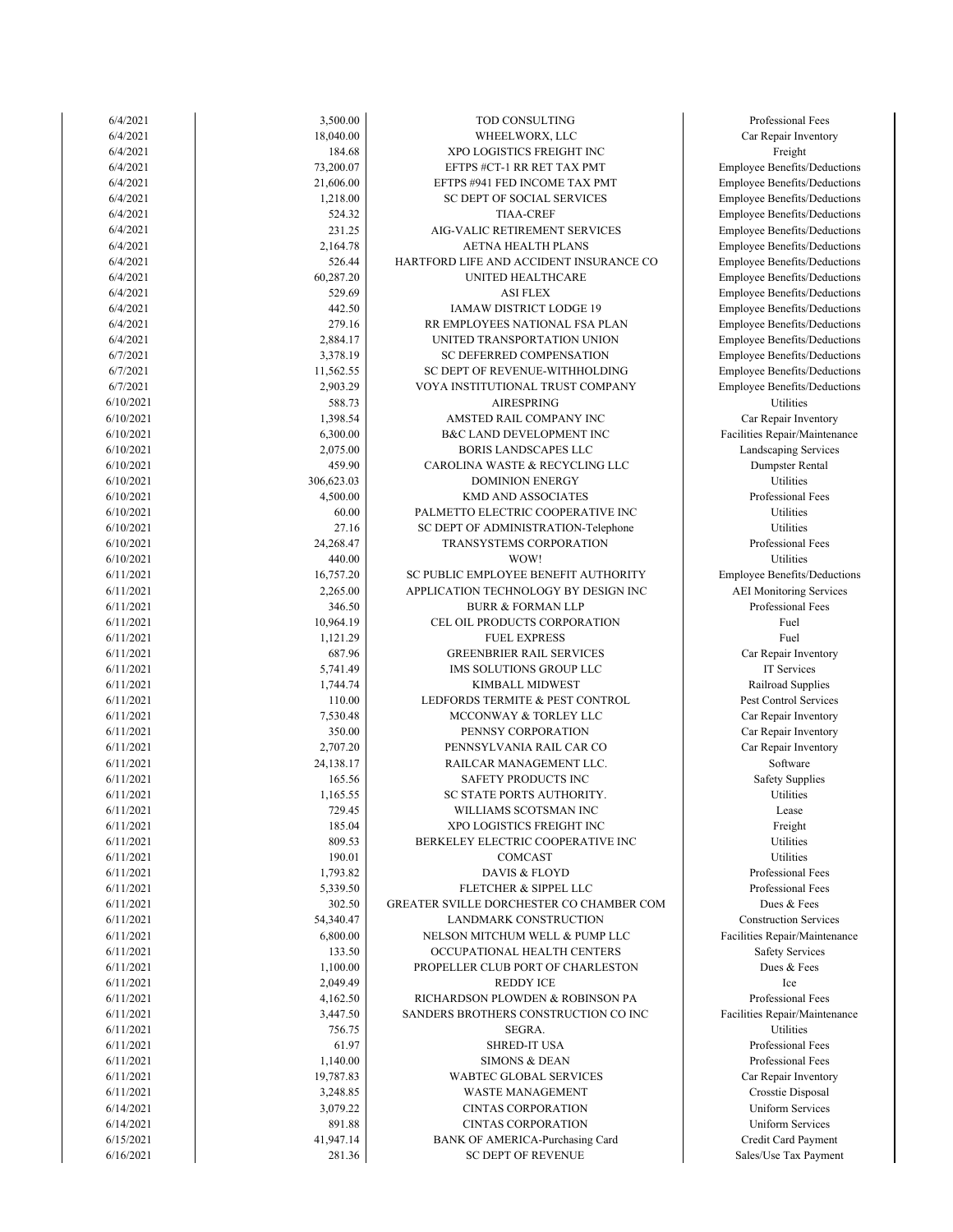| 6/18/2021 | 137,175.65    | PPE 06/15/21                          | Payroll                             |
|-----------|---------------|---------------------------------------|-------------------------------------|
| 6/18/2021 | 69,311.34     | EFTPS #CT-1 RR RET TAX PMT            | <b>Employee Benefits/Deductions</b> |
| 6/18/2021 | 21,096.00     | EFTPS #941 FED INCOME TAX PMT         | <b>Employee Benefits/Deductions</b> |
| 6/18/2021 | 1,218.00      | SC DEPT OF SOCIAL SERVICES            | <b>Employee Benefits/Deductions</b> |
| 6/18/2021 | 447.44        | <b>TIAA-CREF</b>                      | <b>Employee Benefits/Deductions</b> |
| 6/18/2021 | 255.11        | AIG-VALIC RETIREMENT SERVICES         | <b>Employee Benefits/Deductions</b> |
| 6/18/2021 | 529.69        | <b>ASI FLEX</b>                       | Employee Benefits/Deductions        |
| 6/18/2021 | 279.16        | RR EMPLOYEES NATIONAL FSA PLAN        | <b>Employee Benefits/Deductions</b> |
| 6/18/2021 | 584.07        | BREWER HENDLEY OIL CO                 | Railroad Supplies                   |
| 6/18/2021 | 8,021.72      | CEL OIL PRODUCTS CORPORATION          | Fuel                                |
| 6/18/2021 | 410.20        | DONOHUE RAILROAD EQUIPMENT INC        | Car Repair Inventory                |
| 6/18/2021 | 1,544.22      | <b>FUEL EXPRESS</b>                   | Fuel                                |
| 6/18/2021 | 14,752.00     | WHEELWORX, LLC                        | Car Repair Inventory                |
| 6/18/2021 | 1,351.27      | XPO LOGISTICS FREIGHT INC             | Freight                             |
| 6/21/2021 | 3,378.19      | SC DEFERRED COMPENSATION              | <b>Employee Benefits/Deductions</b> |
| 6/21/2021 | 11,210.88     | SC DEPT OF REVENUE-WITHHOLDING        | <b>Employee Benefits/Deductions</b> |
| 6/21/2021 | 2,939.63      | VOYA INSTITUTIONAL TRUST COMPANY      | <b>Employee Benefits/Deductions</b> |
| 6/24/2021 | 29,939.66     | <b>RAILINC RCH</b>                    | Car Hire                            |
| 6/24/2021 | 435.00        | CAROLINA PLUMBING SOLUTIONS           | Facilities Repair/Maintenance       |
| 6/24/2021 | 554.44        | <b>CHARLESTON WATER SYSTEMS</b>       | Utilities                           |
| 6/24/2021 | 359.22        | COMCAST                               | Utilities                           |
| 6/24/2021 | 1,400.00      | <b>CRAIG PAGELS HEATING &amp; AIR</b> | Facilities Repair/Maintenance       |
| 6/24/2021 | 1,500.00      | DONERIGHT EROSION CONTROL LLC         | Facilities Repair/Maintenance       |
| 6/24/2021 | 4,080.36      | FEDSEC INC                            | Professional Fees                   |
| 6/24/2021 | 2,359.86      | <b>VERIZON WIRELESS-Cell Phone</b>    | Cell Phone Services                 |
| 6/24/2021 | 7,992.00      | WILLOUGHBY & HOEFER PA                | Professional Fees                   |
| 6/24/2021 | 1,041.00      | YARD CARE ETC                         | Landscaping Services                |
| 6/25/2021 | 247.53        | <b>BIGLEAF NETWORKS, INC</b>          | Utilities                           |
| 6/25/2021 | 2,309.76      | CEL OIL PRODUCTS CORPORATION          | Fuel                                |
| 6/25/2021 | 316.39        | COASTAL CAPITAL LEASING               | Copier Lease                        |
| 6/25/2021 | 1,049.01      | <b>FUEL EXPRESS</b>                   | Fuel                                |
| 6/25/2021 | 26,201.56     | GREENERY OF CHARLESTON, LLC           | Landscaping Services                |
| 6/25/2021 | 6,909.82      | HDR ENGINEERING INC                   | Professional Fees                   |
| 6/25/2021 | 26,850.65     | LEWIS & BABCOCK LLP                   | Professional Fees                   |
| 6/25/2021 | 80.00         | <b>MIKEL E BENTON</b>                 | Employee Reimbursement              |
| 6/25/2021 | 26,890.00     | PFLUG LAW FIRM LLC                    | Professional Fees                   |
| 6/25/2021 | 373.86        | POWER RAIL DISTRIBUTION INC           | <b>Locomotive Parts</b>             |
| 6/25/2021 | 440.67        | SAFETY PRODUCTS INC                   | <b>Safety Supplies</b>              |
| 6/25/2021 | 1,100.87      | XPO LOGISTICS FREIGHT INC             | Freight                             |
| 6/25/2021 | 3,006.70      | ZEB'S QUALITY CLEANING INC            | Janitorial Services                 |
| 6/30/2021 | 136,036.70    | <b>SC RETIREMENT SYSTEMS</b>          | <b>Employee Benefits/Deductions</b> |
| 6/30/2021 | 1,465.00      | <b>BORIS LANDSCAPES LLC</b>           | Landscaping Services                |
| 6/30/2021 | 4,931.77      | <b>CDM SMITH</b>                      | Professional Fees                   |
| 6/30/2021 | 89.00         | COASTAL ELECTRIC COOPERATIVE          | Utilities                           |
| 6/30/2021 | 8,365.58      | ENGINEAIR, INC.                       | Equipment Parts/Repair              |
| 6/30/2021 | 11.70         | <b>GENERAL AGENCY</b>                 | Life Insurance                      |
| 6/30/2021 | 228.15        | <b>HOME TELECOM</b>                   | Utilities                           |
| 6/30/2021 | 78.00         | OCCUPATIONAL HEALTH CENTERS           | <b>Safety Services</b>              |
| 6/30/2021 | 278.00        | ROGERS OCCUPATIONAL SCREENING         | <b>Safety Services</b>              |
| 6/30/2021 | 36,806.40     | <b>TRANSYSTEMS CORPORATION</b>        | Professional Fees                   |
|           |               |                                       |                                     |
|           | 33,637,134.68 |                                       |                                     |

**Ending Balance at June 30, 2021:** \$ 3,908,338.44

**FY 2020-21 Bank Account and Transparency Accountability Report**

 *Pursuant to Proviso 117.80 of the FY2021-22 Appropriations Act*

**Agency Name/Number: Account Name: Purpose of Account:**

Charity Church (East Cooper Berkeley Railroad) Operating South Carolina Department of Commerce - Palmetto Railways / Y080 Palmetto Railways - Charity Church Operating Account

**Exemption Requested:** Yes No x **If exemption is requested, reason:**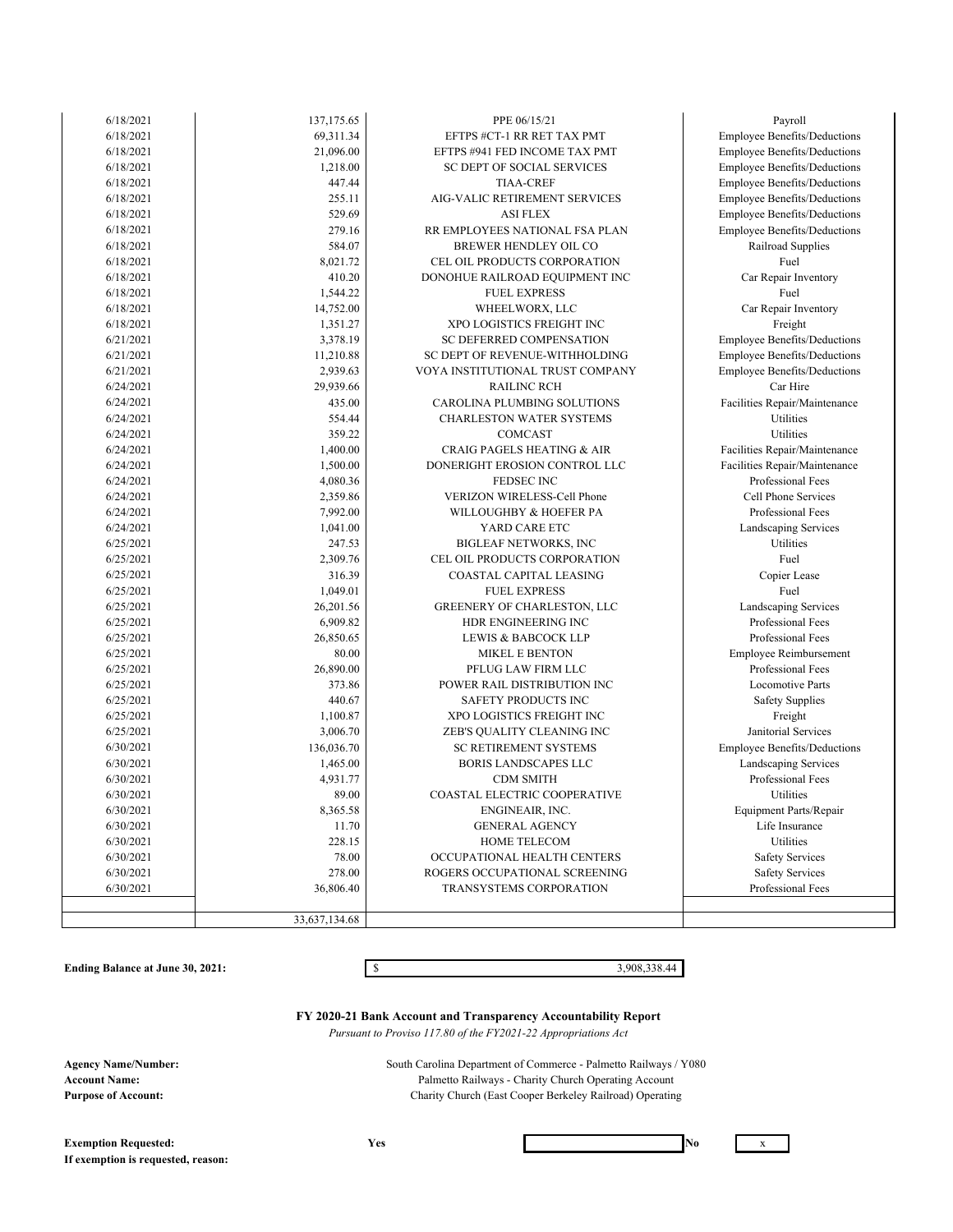#### **Exemption Approved in Prior Year: Yes No** x

#### **Authorized Personnel**

| <b>Check Writing/Withdrawal:</b> |                                            |
|----------------------------------|--------------------------------------------|
| Name:                            | Sheri Cooper                               |
| Title                            | Vice President and Chief Financial Officer |
| Name:                            | Jeffrey McWhorter                          |
| Title:                           | President and Chief Executive Officer      |
| <b>Reconciliation:</b>           |                                            |
| Name:                            | Tracy Mays-Bowers                          |
| Title                            | Administrative Assistant                   |
| Name:                            | Brian McCall                               |

Title: Director of Finance and Administration

### **Financial Information**

**Beginning Balance at July 1, 2020:**  $\qquad \qquad$  \$ 7,720,917.05

#### **Detailed Transactions During FY 2020-2021:**

**Deposits:** (Please list each deposit separately. Add lines as needed.)

| <b>Date</b> | Amount     | <b>Source</b>                |
|-------------|------------|------------------------------|
| 7/1/2020    | 1,260.20   | Interest Income              |
| 7/2/2020    | 108,572.00 | Freight Revenue              |
| 7/9/2020    | 116,621.00 | Freight Revenue              |
| 7/13/2020   | 97,955.85  | <b>Switching Revenue</b>     |
| 7/15/2020   | 58,354.00  | Freight Revenue              |
| 7/23/2020   | 104,700.00 | Freight Revenue              |
| 7/29/2020   | 91,804.00  | Freight Revenue              |
| 8/1/2020    | 1,351.03   | Interest Income              |
| 8/6/2020    | 109,882.00 | Freight Revenue              |
| 8/12/2020   | 67,380.00  | Freight Revenue              |
| 8/20/2020   | 107,927.00 | Freight Revenue              |
| 8/21/2020   | 95,195.73  | <b>Switching Revenue</b>     |
| 8/27/2020   | 117,183.00 | Freight Revenue              |
| 9/1/2020    | 1,384.28   | Interest Income              |
| 9/3/2020    | 109,384.00 | Freight Revenue              |
| 9/10/2020   | 138,300.00 | Freight Revenue              |
| 9/17/2020   | 123,750.00 | Freight Revenue              |
| 9/18/2020   | 119,186.43 | <b>Switching Revenue</b>     |
| 9/24/2020   | 153,105.00 | Freight Revenue              |
| 10/1/2020   | 151,671.00 | Freight Revenue              |
| 10/1/2020   | 1,403.03   | Dispatching Revenue          |
| 10/8/2020   |            | 130,404.00 Freight Revenue   |
| 10/13/2020  | 4,915.08   | Dispatching Revenue          |
| 10/15/2020  |            | 149,090.00 Freight Revenue   |
| 10/15/2020  | 119,236.77 | <b>Switching Revenue</b>     |
| 10/22/2020  | 139,984.00 | Freight Revenue              |
| 10/29/2020  | 125,632.00 | Freight Revenue              |
| 11/1/2020   | 1,542.31   | Interest Income              |
| 11/5/2020   | 116,701.00 | Freight Revenue              |
| 11/12/2020  | 93,637.00  | Freight Revenue              |
| 11/16/2020  | 111,509.25 | <b>Switching Revenue</b>     |
| 11/18/2020  |            | 4,368.96 Dispatching Revenue |
| 11/19/2020  | 138,705.00 | Freight Revenue              |
| 11/30/2020  | 140,883.00 | Freight Revenue              |
| 12/1/2020   | 1,553.71   | Interest Income              |
| 12/3/2020   | 130,655.00 | Freight Revenue              |
| 12/10/2020  | 136,478.00 | Freight Revenue              |
| 12/17/2020  | 159,049.00 | Freight Revenue              |
| 12/28/2020  |            | 149,339.00 Freight Revenue   |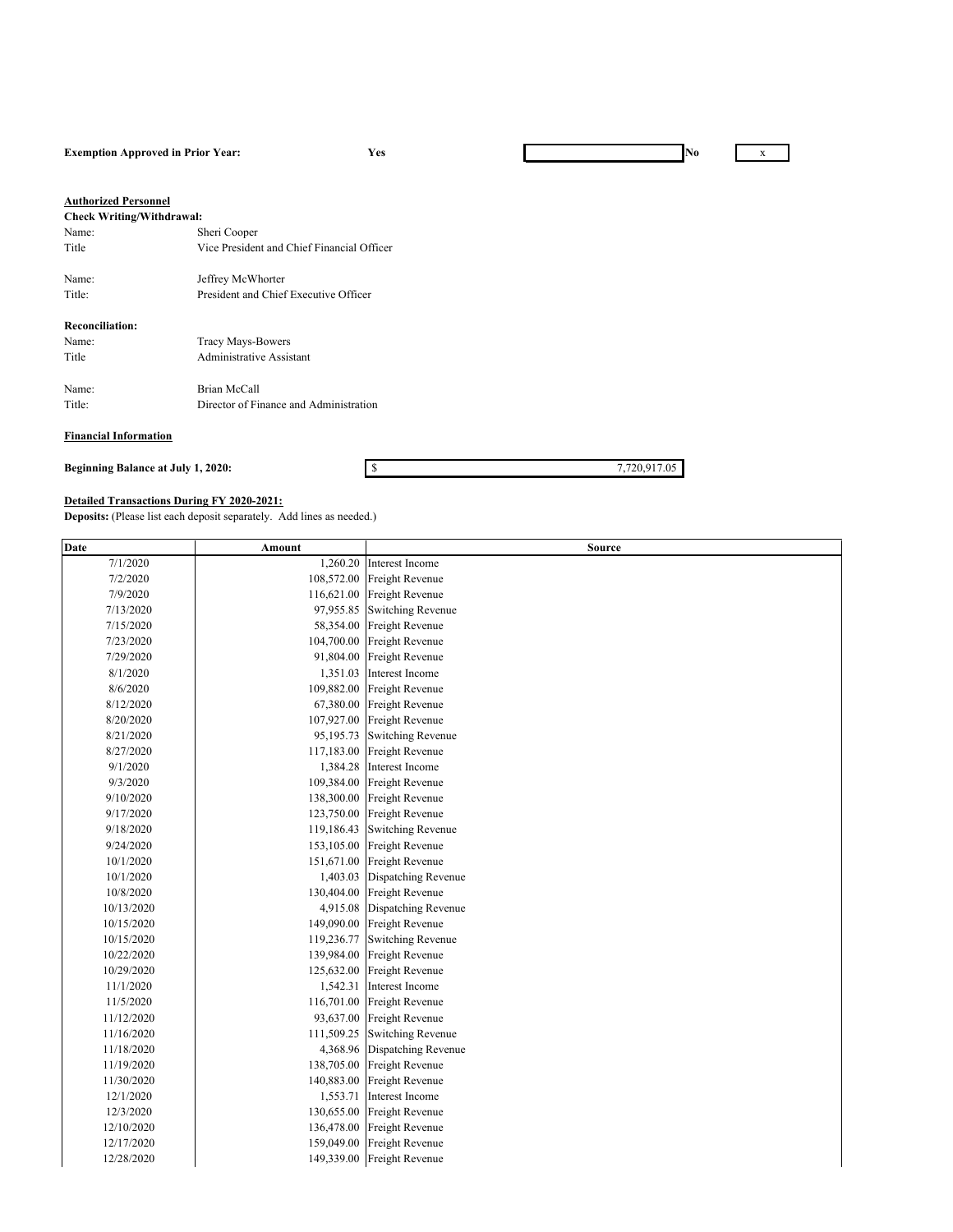| 1/1/2021  |              | 1,679.04 Interest Income     |
|-----------|--------------|------------------------------|
| 1/4/2021  |              | 104,104.00 Freight Revenue   |
| 1/6/2021  |              | 109,407.60 Switching Revenue |
| 1/7/2021  |              | 121,459.00 Freight Revenue   |
| 1/14/2021 |              | 116,680.00 Freight Revenue   |
| 1/21/2021 |              | 143,959.00 Freight Revenue   |
| 1/28/2021 |              | 137,467.00 Freight Revenue   |
| 2/1/2021  | 6,007.32     | Dispatching Revenue          |
| 2/1/2021  |              | 1,789.09 Interest Income     |
| 2/2/2021  | 115,145.73   | <b>Switching Revenue</b>     |
| 2/4/2021  |              | 137,117.00 Freight Revenue   |
| 2/11/2021 | 126,650.00   | Freight Revenue              |
| 2/18/2021 |              | 107,615.00 Freight Revenue   |
| 2/25/2021 | 168,017.00   | Freight Revenue              |
| 2/26/2021 |              | 6,553.44 Dispatching Revenue |
| 3/1/2021  | 136,680.51   | <b>Switching Revenue</b>     |
| 3/1/2021  |              | 1,691.90 Interest Income     |
| 3/4/2021  |              | 195,485.00 Freight Revenue   |
| 3/9/2021  | 330,570.00   | <b>Switching Revenue</b>     |
| 3/11/2021 |              | 118,900.00 Freight Revenue   |
| 3/18/2021 | 109,980.00   | Freight Revenue              |
| 3/25/2021 |              | 114,020.00 Freight Revenue   |
| 3/31/2021 | 121,765.41   | <b>Switching Revenue</b>     |
| 4/1/2021  |              | 111,183.00 Freight Revenue   |
| 4/1/2021  |              | 1,931.44 Interest Income     |
| 4/8/2021  |              | 132,484.00 Freight Revenue   |
| 4/15/2021 |              | 129,213.00 Freight Revenue   |
| 4/22/2021 |              | 147,303.00 Freight Revenue   |
| 4/27/2021 |              | 4,368.96 Dispatching Revenue |
| 4/27/2021 | 650.00       | <b>Switching Revenue</b>     |
| 4/28/2021 | 134,123.61   | <b>Switching Revenue</b>     |
| 4/29/2021 |              | 132,042.00 Freight Revenue   |
| 4/30/2021 | 7,150.00     | Switching Revenue            |
| 5/1/2021  | 1,918.24     | Interest Income              |
| 5/6/2021  |              | 124,426.00 Freight Revenue   |
| 5/13/2021 | 138,618.00   | Freight Revenue              |
| 5/14/2021 | 129,748.62   | Switching Revenue            |
| 5/20/2021 | 157,411.00   | Freight Revenue              |
| 5/27/2021 | 149,768.00   | Freight Revenue              |
| 6/1/2021  | 2,066.47     | Interest Income              |
| 6/3/2021  |              | 155,888.00 Freight Revenue   |
| 6/9/2021  | 16,250.00    | <b>Switching Revenue</b>     |
| 6/10/2021 | 107,271.00   | Freight Revenue              |
| 6/17/2021 | 127,358.00   | Freight Revenue              |
| 6/24/2021 | 101,831.00   | Freight Revenue              |
| 6/28/2021 | 145,727.70   | <b>Switching Revenue</b>     |
| 6/28/2021 | 5,850.00     | <b>Switching Revenue</b>     |
|           |              |                              |
|           |              |                              |
|           |              |                              |
|           | 8,427,376.71 |                              |
|           |              |                              |

**Withdrawals:** (Please list each withdrawal separately. Add lines as needed)

| Date       | Amount       | Payee             | <b>Purchase Description</b>            |
|------------|--------------|-------------------|----------------------------------------|
| 7/10/2020  | 197, 333. 73 | PALMETTO RAILWAYS | Expense Reimbursement/Account Transfer |
| 8/11/2020  | 228,262.41   | PALMETTO RAILWAYS | Expense Reimbursement/Account Transfer |
| 9/10/2020  | 221,952.51   | PALMETTO RAILWAYS | Expense Reimbursement/Account Transfer |
| 10/9/2020  | 202,376.71   | PALMETTO RAILWAYS | Expense Reimbursement/Account Transfer |
| 11/10/2020 | 304,706.08   | PALMETTO RAILWAYS | Expense Reimbursement/Account Transfer |
| 12/9/2020  | 165,138.56   | PALMETTO RAILWAYS | Expense Reimbursement/Account Transfer |
| 2/9/2021   | 311,154.59   | PALMETTO RAILWAYS | Expense Reimbursement/Account Transfer |
| 3/11/2021  | 840, 105.53  | PALMETTO RAILWAYS | Expense Reimbursement/Account Transfer |
| 4/13/2021  | 318,674.66   | PALMETTO RAILWAYS | Expense Reimbursement/Account Transfer |
| 5/11/2021  | 253,902.05   | PALMETTO RAILWAYS | Expense Reimbursement/Account Transfer |
| 6/11/2021  | 254,763.69   | PALMETTO RAILWAYS | Expense Reimbursement/Account Transfer |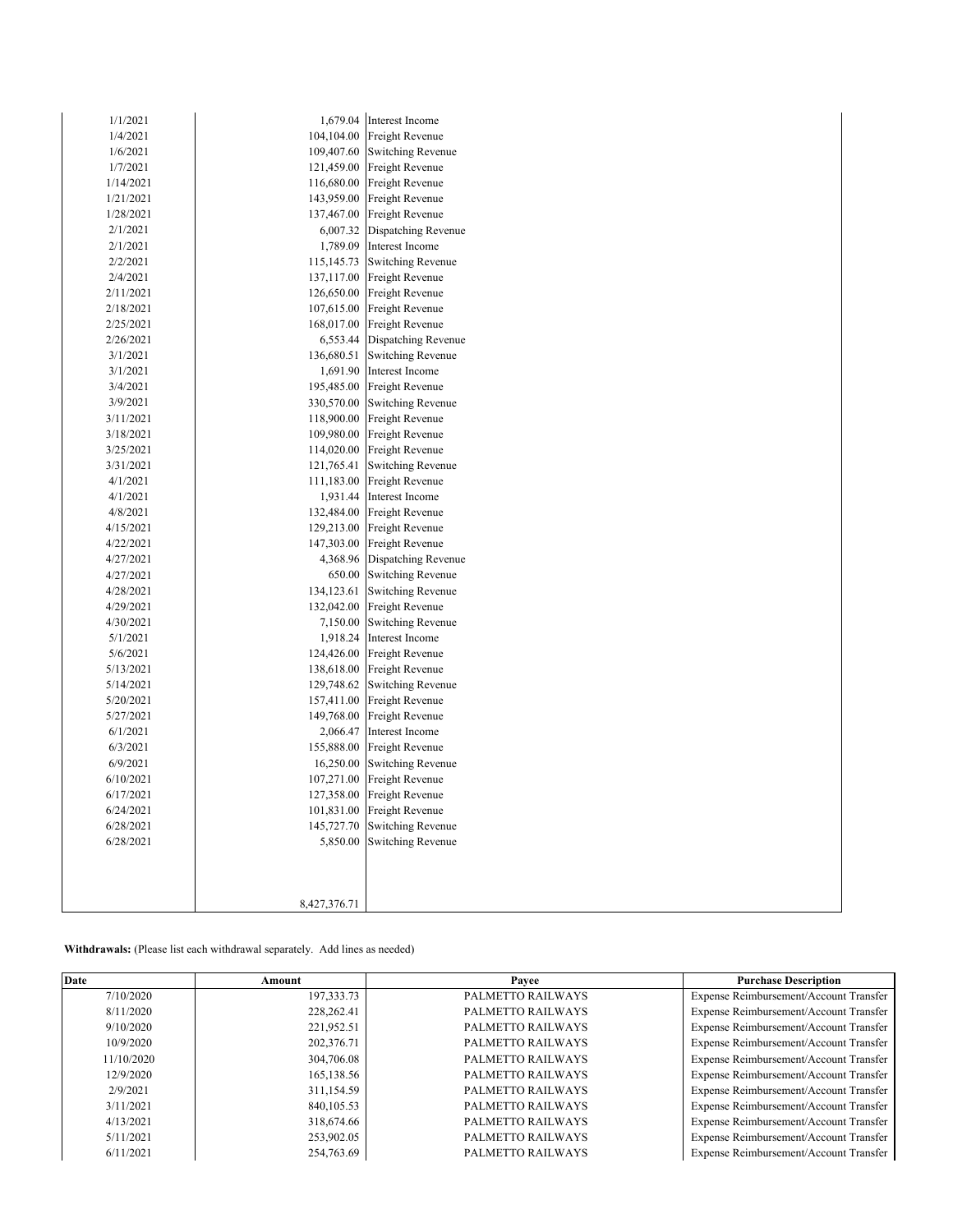|                                                    | 3,298,370.52                                               |                                                                                                                                  |                                                                                        |    |             |
|----------------------------------------------------|------------------------------------------------------------|----------------------------------------------------------------------------------------------------------------------------------|----------------------------------------------------------------------------------------|----|-------------|
|                                                    |                                                            |                                                                                                                                  |                                                                                        |    |             |
|                                                    |                                                            |                                                                                                                                  |                                                                                        |    |             |
| Ending Balance at June 30, 2021:                   |                                                            | S                                                                                                                                | 12,849,923.24                                                                          |    |             |
|                                                    |                                                            | FY 2020-21 Bank Account and Transparency Accountability Report<br>Pursuant to Proviso 117.80 of the FY2021-22 Appropriations Act |                                                                                        |    |             |
| <b>Agency Name/Number:</b>                         |                                                            |                                                                                                                                  | South Carolina Department of Commerce - Palmetto Railways / Y080                       |    |             |
| <b>Account Name:</b><br><b>Purpose of Account:</b> |                                                            |                                                                                                                                  | Palmetto Railways -H&B Operating Account<br>Salkehatchie Subdivision Operating Account |    |             |
|                                                    |                                                            |                                                                                                                                  |                                                                                        |    |             |
| <b>Exemption Requested:</b>                        |                                                            | Yes                                                                                                                              |                                                                                        | No | X           |
| If exemption is requested, reason:                 |                                                            |                                                                                                                                  |                                                                                        |    |             |
|                                                    |                                                            |                                                                                                                                  |                                                                                        |    |             |
| <b>Exemption Approved in Prior Year:</b>           |                                                            | <b>Yes</b>                                                                                                                       |                                                                                        | No | $\mathbf X$ |
|                                                    |                                                            |                                                                                                                                  |                                                                                        |    |             |
| <b>Authorized Personnel</b>                        |                                                            |                                                                                                                                  |                                                                                        |    |             |
| <b>Check Writing/Withdrawal:</b>                   |                                                            |                                                                                                                                  |                                                                                        |    |             |
| Name:<br>Title                                     | Sheri Cooper<br>Vice President and Chief Financial Officer |                                                                                                                                  |                                                                                        |    |             |
|                                                    |                                                            |                                                                                                                                  |                                                                                        |    |             |
| Name:                                              | Jeffrey McWhorter                                          |                                                                                                                                  |                                                                                        |    |             |
| Title:                                             | President and Chief Executive Officer                      |                                                                                                                                  |                                                                                        |    |             |
| <b>Reconciliation:</b>                             |                                                            |                                                                                                                                  |                                                                                        |    |             |
| Name:                                              | Tracy Mays-Bowers                                          |                                                                                                                                  |                                                                                        |    |             |
| Title                                              | Administrative Assistant                                   |                                                                                                                                  |                                                                                        |    |             |
| Name:                                              | Brian McCall                                               |                                                                                                                                  |                                                                                        |    |             |
| Title:                                             | Director of Finance and Administration                     |                                                                                                                                  |                                                                                        |    |             |
| <b>Financial Information</b>                       |                                                            |                                                                                                                                  |                                                                                        |    |             |
| Beginning Balance at July 1, 2020:                 |                                                            | \$                                                                                                                               | 38,225.87                                                                              |    |             |
|                                                    |                                                            |                                                                                                                                  |                                                                                        |    |             |

#### **Detailed Transactions During FY 2020-2021:**

**Deposits:** (Please list each deposit separately. Add lines as needed.)

| <b>Date</b> | Amount | <b>Source</b>          |
|-------------|--------|------------------------|
| 7/1/2020    |        | 6.37 Interest Income   |
| 7/10/2020   |        | 243.15 Rent Revenue    |
| 8/1/2020    |        | 6.56 Interest Income   |
| 8/10/2020   |        | 245.57 Rent Revenue    |
| 9/1/2020    |        | 6.54 Interest Income   |
| 10/1/2020   |        | 6.34 Interest Income   |
| 11/1/2020   |        | 6.56 Interest Income   |
| 11/10/2020  |        | 959.81 Rent Revenue    |
| 12/1/2020   |        | 6.46 Interest Income   |
| 1/1/2021    |        | 6.73 Interest Income   |
| 1/8/2021    |        | 1,330.85 Rent Revenue  |
| 2/1/2021    |        | 6.91 Interest Income   |
| 2/10/2021   |        | 513.18 Rent Revenue    |
| 3/1/2021    |        | 6.34 Interest Income   |
| 4/1/2021    |        | 7.06 Interest Income   |
| 4/9/2021    |        | 12,581.52 Rent Revenue |
| 5/1/2021    |        | 8.35 Interest Income   |
| 6/1/2021    |        | 9.19 Interest Income   |
| 6/10/2021   |        | 728.61 Rent Revenue    |
|             |        |                        |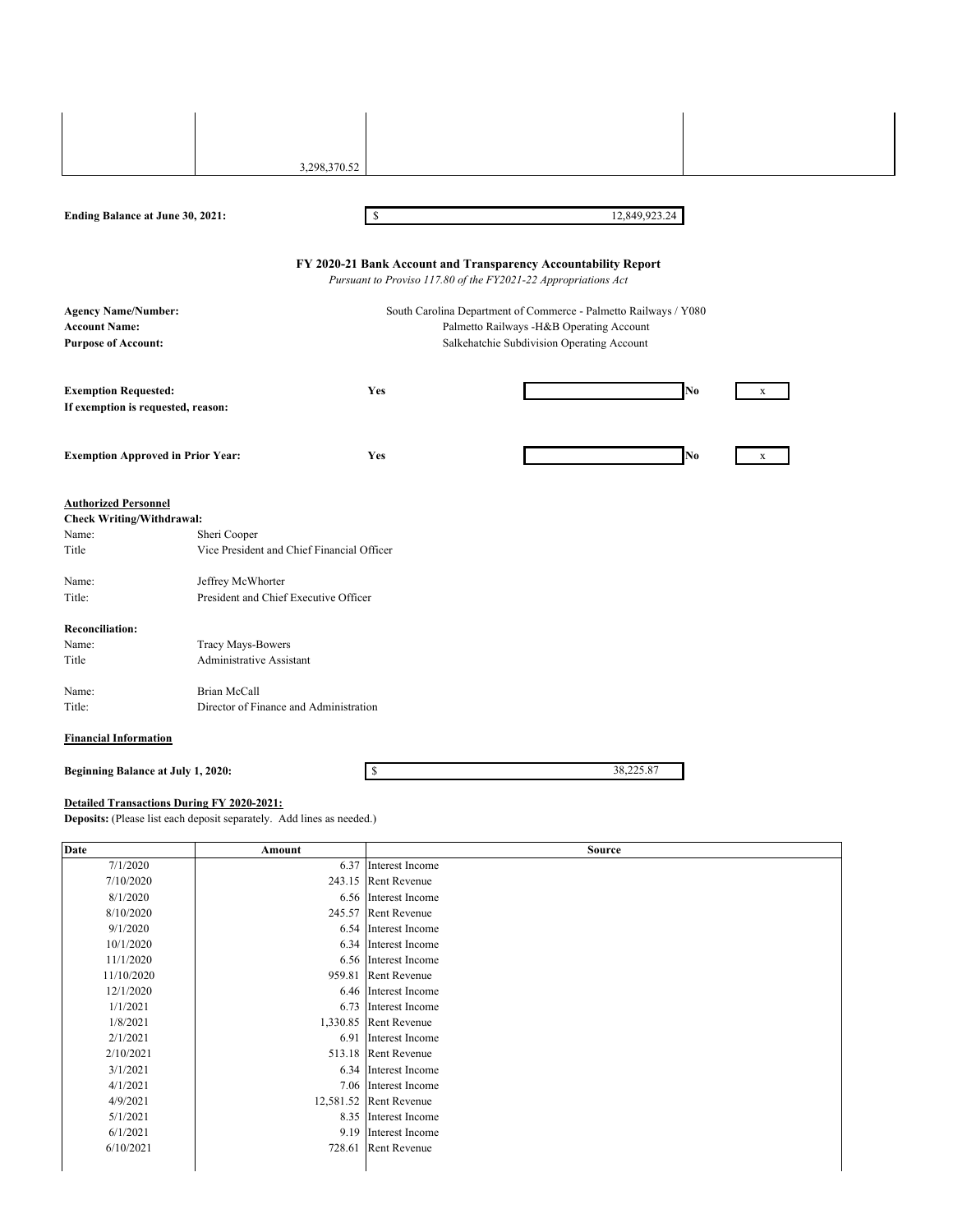#### **Withdrawals:** (Please list each withdrawal separately. Add lines as needed)

| <b>Date</b>                             | Amount                                                           | Payee                                                          | <b>Purchase Description</b> |
|-----------------------------------------|------------------------------------------------------------------|----------------------------------------------------------------|-----------------------------|
| No withdrawals                          |                                                                  |                                                                |                             |
|                                         |                                                                  |                                                                |                             |
|                                         |                                                                  |                                                                |                             |
|                                         |                                                                  |                                                                |                             |
|                                         |                                                                  |                                                                |                             |
|                                         |                                                                  |                                                                |                             |
|                                         |                                                                  |                                                                |                             |
|                                         |                                                                  |                                                                |                             |
|                                         |                                                                  |                                                                |                             |
|                                         |                                                                  |                                                                |                             |
|                                         |                                                                  |                                                                |                             |
|                                         |                                                                  |                                                                |                             |
|                                         |                                                                  |                                                                |                             |
|                                         | $\overline{\phantom{a}}$                                         |                                                                |                             |
|                                         |                                                                  |                                                                |                             |
|                                         |                                                                  |                                                                |                             |
| <b>Ending Balance at June 30, 2021:</b> |                                                                  | 54,911.97<br>\$                                                |                             |
|                                         |                                                                  |                                                                |                             |
|                                         |                                                                  | FY 2020-21 Bank Account and Transparency Accountability Report |                             |
|                                         |                                                                  | Pursuant to Proviso 117.80 of the FY2021-22 Appropriations Act |                             |
|                                         |                                                                  |                                                                |                             |
| <b>Agency Name/Number:</b>              | South Carolina Department of Commerce - Palmetto Railways / Y080 |                                                                |                             |
| <b>Account Name:</b>                    | Palmetto Railways -NBIF Account                                  |                                                                |                             |
| <b>Purpose of Account:</b>              |                                                                  | NBIF - InterAgency Loan Account                                |                             |
|                                         |                                                                  |                                                                |                             |
| <b>Exemption Requested:</b>             |                                                                  | Yes                                                            | No<br>$\mathbf x$           |

| If exemption is requested, reason:                              |                                            |            |    |   |
|-----------------------------------------------------------------|--------------------------------------------|------------|----|---|
|                                                                 | <b>Exemption Approved in Prior Year:</b>   | <b>Yes</b> | No | X |
| <b>Authorized Personnel</b><br><b>Check Writing/Withdrawal:</b> |                                            |            |    |   |
| Name:                                                           | Sheri Cooper                               |            |    |   |
| Title                                                           | Vice President and Chief Financial Officer |            |    |   |
| Name:                                                           | Jeffrey McWhorter                          |            |    |   |
| Title:                                                          | President and Chief Executive Officer      |            |    |   |
| <b>Reconciliation:</b>                                          |                                            |            |    |   |
| Name:                                                           | <b>Tracy Mays-Bowers</b>                   |            |    |   |

| Title  | Administrative Assistant               |  |
|--------|----------------------------------------|--|
| Name:  | Brian McCall                           |  |
| Title: | Director of Finance and Administration |  |

#### **Financial Information**

| 328.48<br>æ<br>чJ. |
|--------------------|
|--------------------|

#### **Detailed Transactions During FY 2020-2021:**

**Beginning Balance at July 1, 2020:** 

**Deposits:** (Please list each deposit separately. Add lines as needed.)

| <b>Date</b> | Amount | Source |
|-------------|--------|--------|
| No Deposits |        |        |
|             |        |        |
|             |        |        |